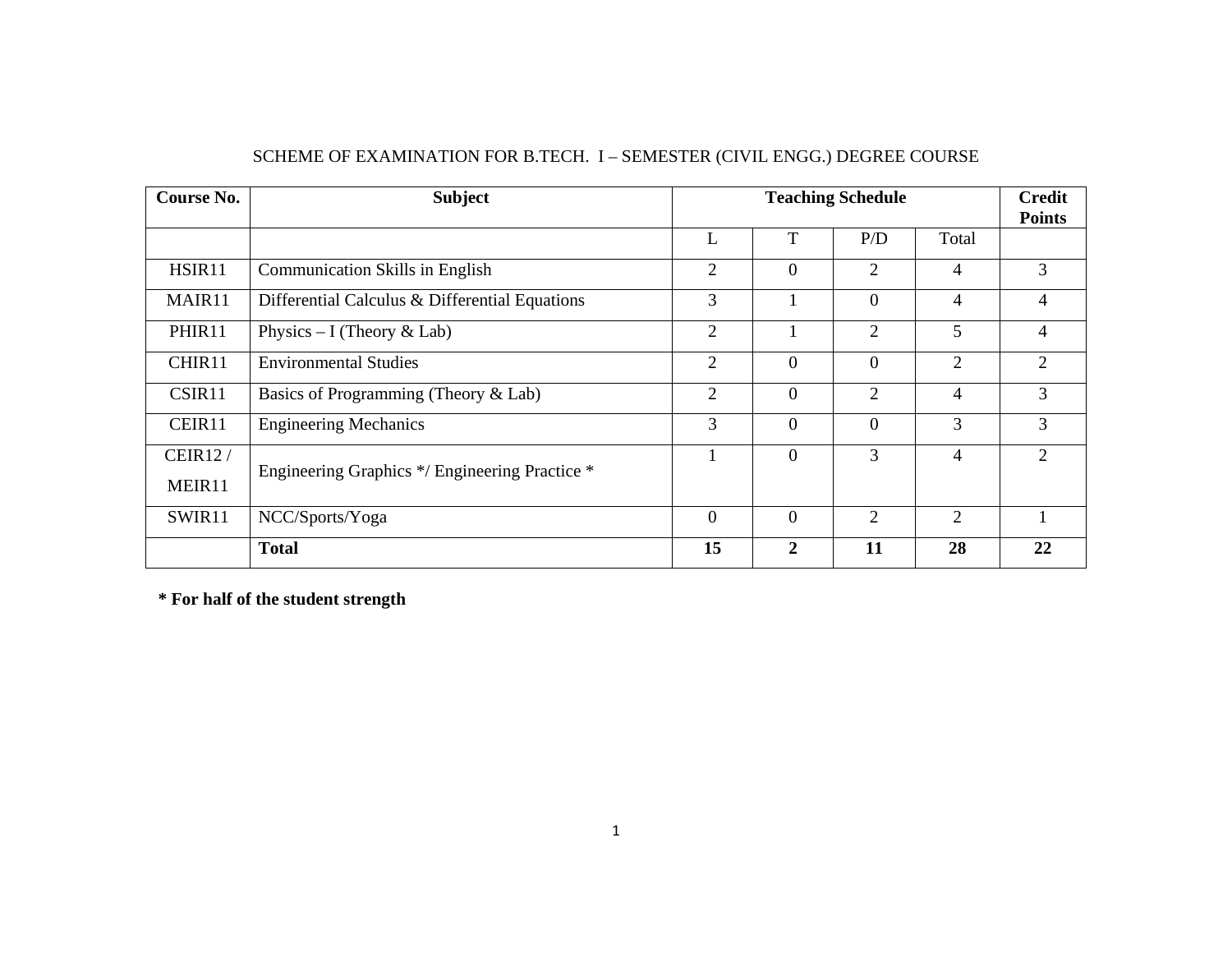| SCHEME OF EXAMINATION FOR B.TECH. II – SEMESTER (CIVIL ENGG.) DEGREE COURSE |  |  |
|-----------------------------------------------------------------------------|--|--|
|                                                                             |  |  |

| <b>Course No.</b>  | <b>Subject</b>                                 |                  |                | <b>Teaching Schedule</b> |                | <b>Credit</b><br><b>Points</b> |
|--------------------|------------------------------------------------|------------------|----------------|--------------------------|----------------|--------------------------------|
|                    |                                                | L                | T              | P/D                      | Total          |                                |
| HSIR <sub>12</sub> | Economics for Engineers                        | $\overline{2}$   | $\mathbf{1}$   | $\overline{0}$           | 3              | 3                              |
| MAIR12             | Integral Calculus & Difference Equations       | 3                | 1              | $\theta$                 | $\overline{4}$ | $\overline{4}$                 |
| PHIR12             | Physics – II (Theory & Lab)                    | $\overline{2}$   | 1              | $\overline{2}$           | 5              | 4                              |
| CHIR12             | Chemistry (Theory $&$ Lab)                     | $\overline{2}$   | $\mathbf{1}$   | 5<br>$\overline{2}$      |                | $\overline{4}$                 |
| CEPC12             | <b>Building Construction and Materials</b>     | 3                | $\overline{0}$ | $\theta$                 | 3              | 3                              |
| CEPC14             | Structural Analysis - I                        | 3                | $\overline{0}$ | $\Omega$                 | 3              | 3                              |
| CEPC16             | <b>Fluid Mechanics</b>                         | 3                | $\mathbf{1}$   | $\theta$                 | $\overline{4}$ | $\overline{4}$                 |
| CELR12             | <b>Material Testing (Practical)</b>            | $\boldsymbol{0}$ | $\overline{0}$ | 2                        | $\overline{2}$ | 1                              |
| CELR14             | Fluid Mechanics (Practical)                    | $\theta$         | $\mathbf{0}$   | $\overline{2}$           | $\overline{2}$ | 1                              |
| <b>CEIR12/</b>     | Engineering Graphics */ Engineering Practice * |                  | $\mathbf{0}$   | 3                        | $\overline{4}$ | $\overline{2}$                 |
| MEIR11             |                                                |                  |                |                          |                |                                |
|                    | <b>Total</b>                                   | 19               | 5              | 11                       | 35             | 29                             |

**\* For half of the student strength**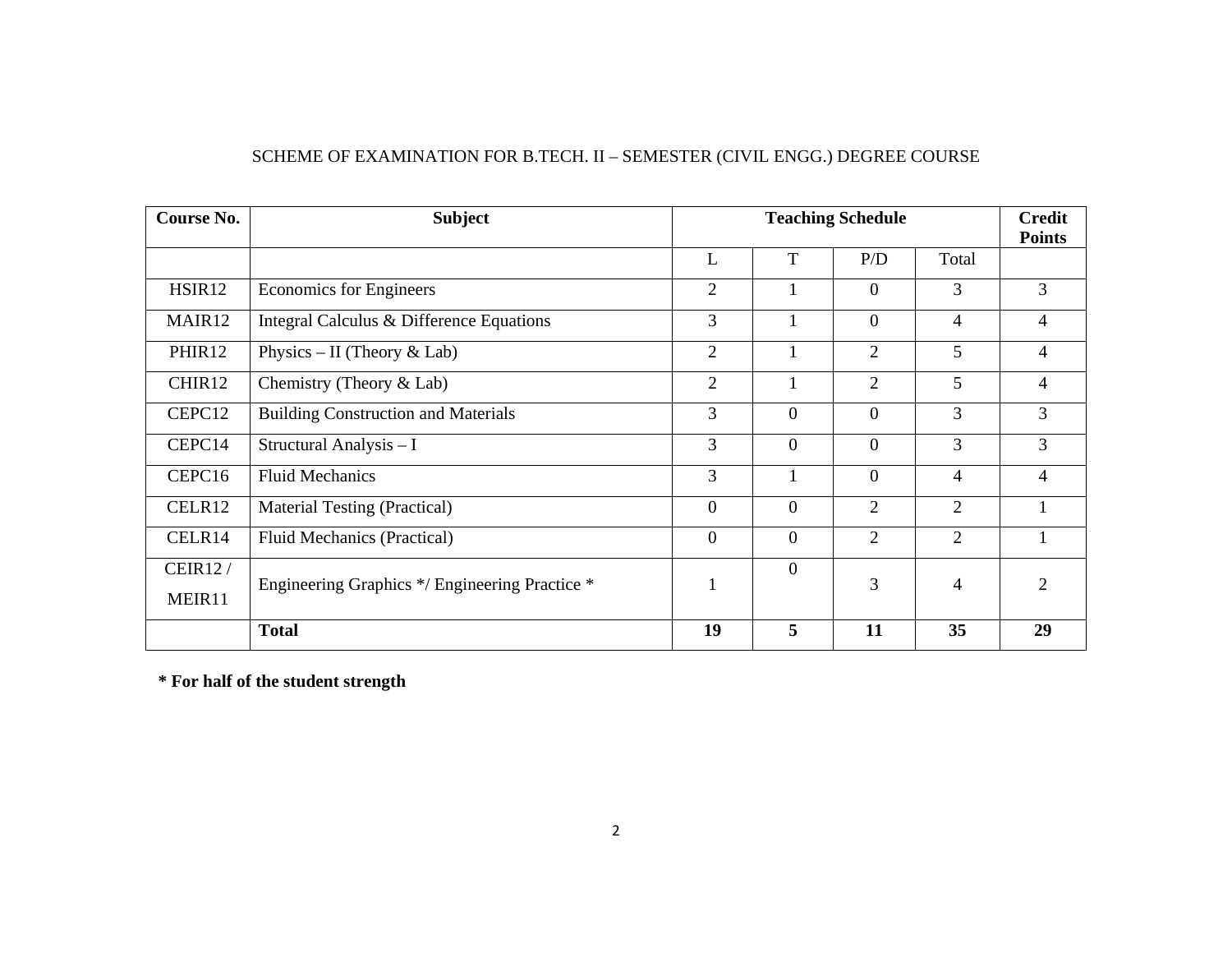| Course No.         | <b>Subject</b>                            |                  |                | <b>Teaching Schedule</b> |                | <b>Credit</b><br><b>Points</b> |  |
|--------------------|-------------------------------------------|------------------|----------------|--------------------------|----------------|--------------------------------|--|
|                    |                                           | L                | T              | P/D                      | Total          |                                |  |
| MAIR <sub>13</sub> | Numerical & Statistical Methods           | 3                |                | $\theta$                 | $\overline{4}$ | 4                              |  |
| CEPC21             | Structural Analysis - II                  | 3                | 1              | $\theta$                 | $\overline{4}$ | 4                              |  |
| CEPC <sub>23</sub> | Surveying $-I$                            | 3                |                | $\theta$                 | $\overline{4}$ |                                |  |
| CEPC <sub>25</sub> | Design of Steel Structures                | 3                | $\overline{0}$ | $\overline{2}$           | 5              |                                |  |
| CEPC27             | Water Supply & Treatment                  | 3                |                | $\theta$                 | $\overline{4}$ | 4                              |  |
| CEPC29             | <b>Irrigation Engineering</b>             | 3                |                | $\theta$                 | $\overline{4}$ | 4                              |  |
| CELR21             | <b>Structural Analysis (Practical)</b>    | $\boldsymbol{0}$ | $\overline{0}$ | 2                        | $\overline{2}$ |                                |  |
| CELR23             | Surveying $-I$ (Practical)                | $\boldsymbol{0}$ | $\overline{0}$ | 3                        | 3              |                                |  |
| CELR25             | Environmental Engineering – I (Practical) | $\boldsymbol{0}$ | $\overline{0}$ | $\overline{2}$<br>2      |                |                                |  |
|                    | <b>Total</b>                              | 18               | 5              | 9                        | 32             | 27                             |  |

## SCHEME OF EXAMINATION FOR B.TECH. III – SEMESTER (CIVIL) DEGREE COURSE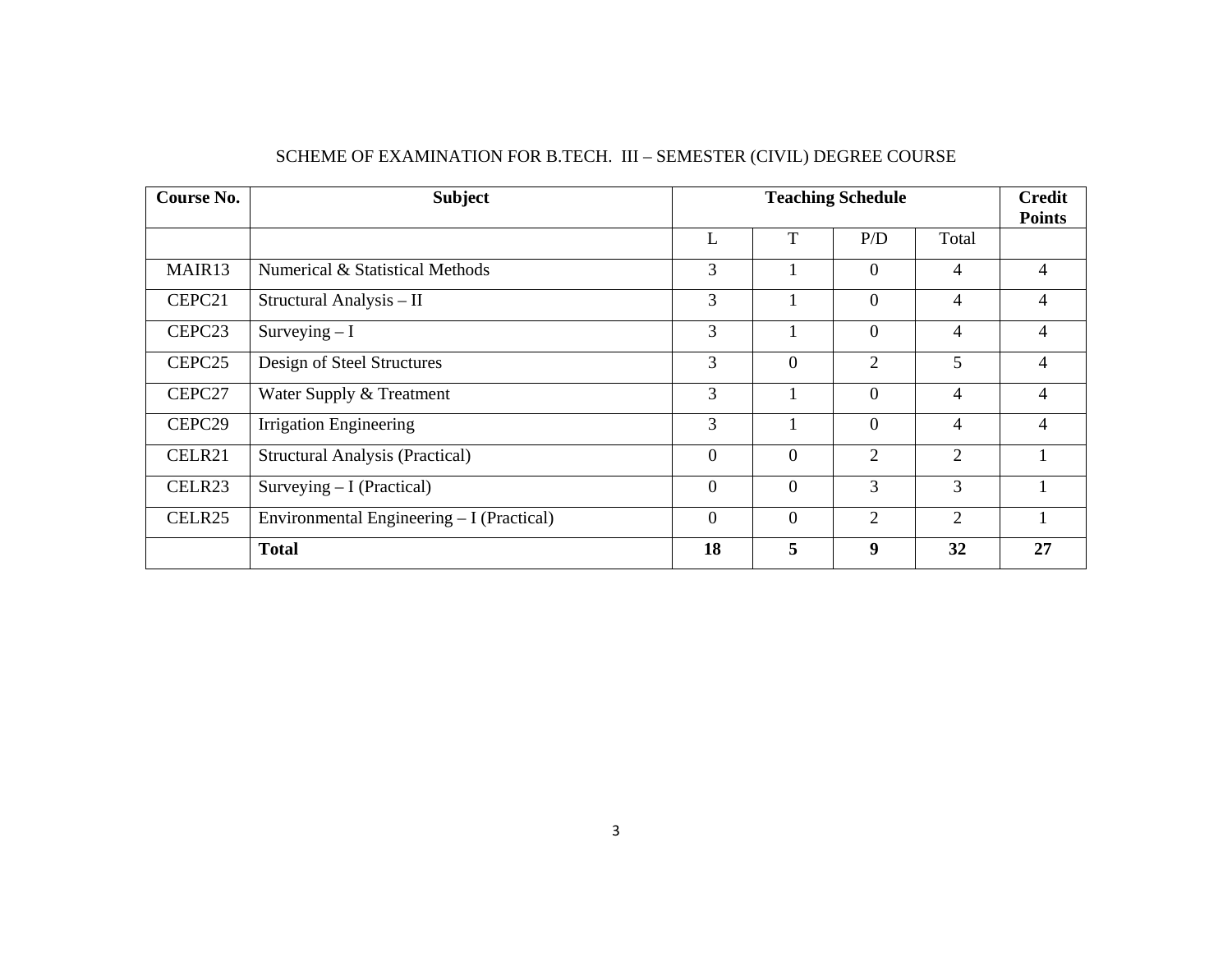| Course No.         | <b>Subject</b>                             |                                              |          | <b>Credit</b> |    |               |  |
|--------------------|--------------------------------------------|----------------------------------------------|----------|---------------|----|---------------|--|
|                    |                                            |                                              |          |               |    | <b>Points</b> |  |
|                    |                                            | P/D<br>Total                                 |          |               |    |               |  |
| CEPC <sub>22</sub> | Design of Concrete Structures – I          | 3                                            | $\Omega$ | 2             |    |               |  |
| CEPC24             | Soil Mechanics                             | 3                                            |          |               | 4  |               |  |
| CEPC <sub>26</sub> | Transportation Engineering $-I$            | 3                                            |          |               | 4  |               |  |
| CEPC28             | $Surveving - II$                           |                                              |          |               |    |               |  |
| CELR22             | Computational Hydraulics (Practical)       |                                              |          | ◠             | ◠  |               |  |
| CELR <sub>24</sub> | Surveying $-$ II (Practical)               |                                              | $\Omega$ |               | 3  |               |  |
| CELR <sub>26</sub> | Soil Mechanics (Practical)                 | $\Omega$<br>↑<br>$\mathcal{D}_{\mathcal{L}}$ |          |               |    |               |  |
| CELR28             | Transportation Engineering – I (Practical) | $\Omega$<br>◠<br>↑                           |          |               |    |               |  |
|                    | <b>Total</b>                               | 12                                           | 3        |               | 26 | 20            |  |

## SCHEME OF EXAMINATION FOR B.TECH. IV – SEMESTER (CIVIL) DEGREE COURSE

Survey Camp during summer vacation after 4<sup>th</sup> semester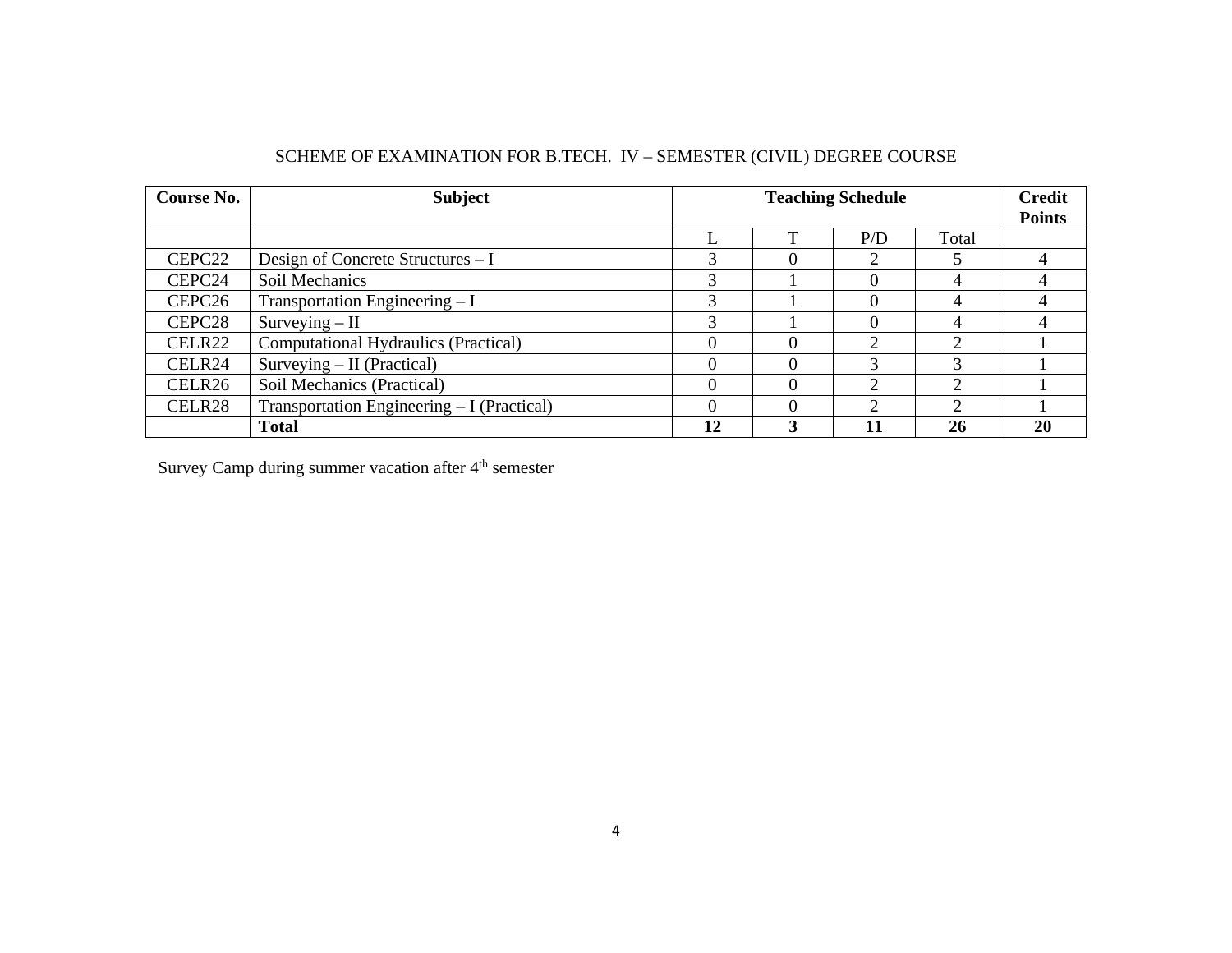## SCHEME OF EXAMINATION FOR B.TECH. V – SEMESTER (CIVIL) DEGREE COURSE

| Course No. | <b>Subject</b>                                   |                                 | <b>Teaching Schedule</b>     |                            |                |                |  |  |
|------------|--------------------------------------------------|---------------------------------|------------------------------|----------------------------|----------------|----------------|--|--|
|            |                                                  | L                               | T                            | P/D                        | Total          |                |  |  |
| CEPC31     | Design of Concrete Structures – II               | 3                               | $\theta$                     | 2                          | 5              | 4              |  |  |
| CEPC33     | Geotechnology $-I$                               | 3                               |                              | $\theta$                   | 4              |                |  |  |
| CEPC35     | Hydrology & Water Resources Engineering          | 3                               |                              | $\Omega$<br>$\overline{4}$ |                |                |  |  |
| CEPC37     | Sewerage & Sewage Treatment                      | 3<br>$\Omega$<br>$\overline{4}$ |                              |                            |                |                |  |  |
| CEPC39     | Transportation Engineering - II                  | 3                               |                              | $\Omega$                   | $\overline{4}$ | $\overline{4}$ |  |  |
| CELR31     | Geotechnology (Practical)                        | $\overline{0}$                  | $\Omega$                     | 2                          | 2              |                |  |  |
| CELR33     | Transportation Engineering – II (Practical)      | $\theta$                        | $\overline{0}$               | 2                          | 2              |                |  |  |
| CEPE39     | Programme Elective - I (Computational Practical) | $\Omega$<br>2<br>2<br>$\theta$  |                              |                            |                |                |  |  |
| CELR35     | <b>Survey Camp</b>                               | $\overline{\phantom{0}}$        | $\qquad \qquad \blacksquare$ |                            |                |                |  |  |
|            | <b>Total</b>                                     | 15                              | $\overline{\mathbf{4}}$      | 8                          | 27             | 26             |  |  |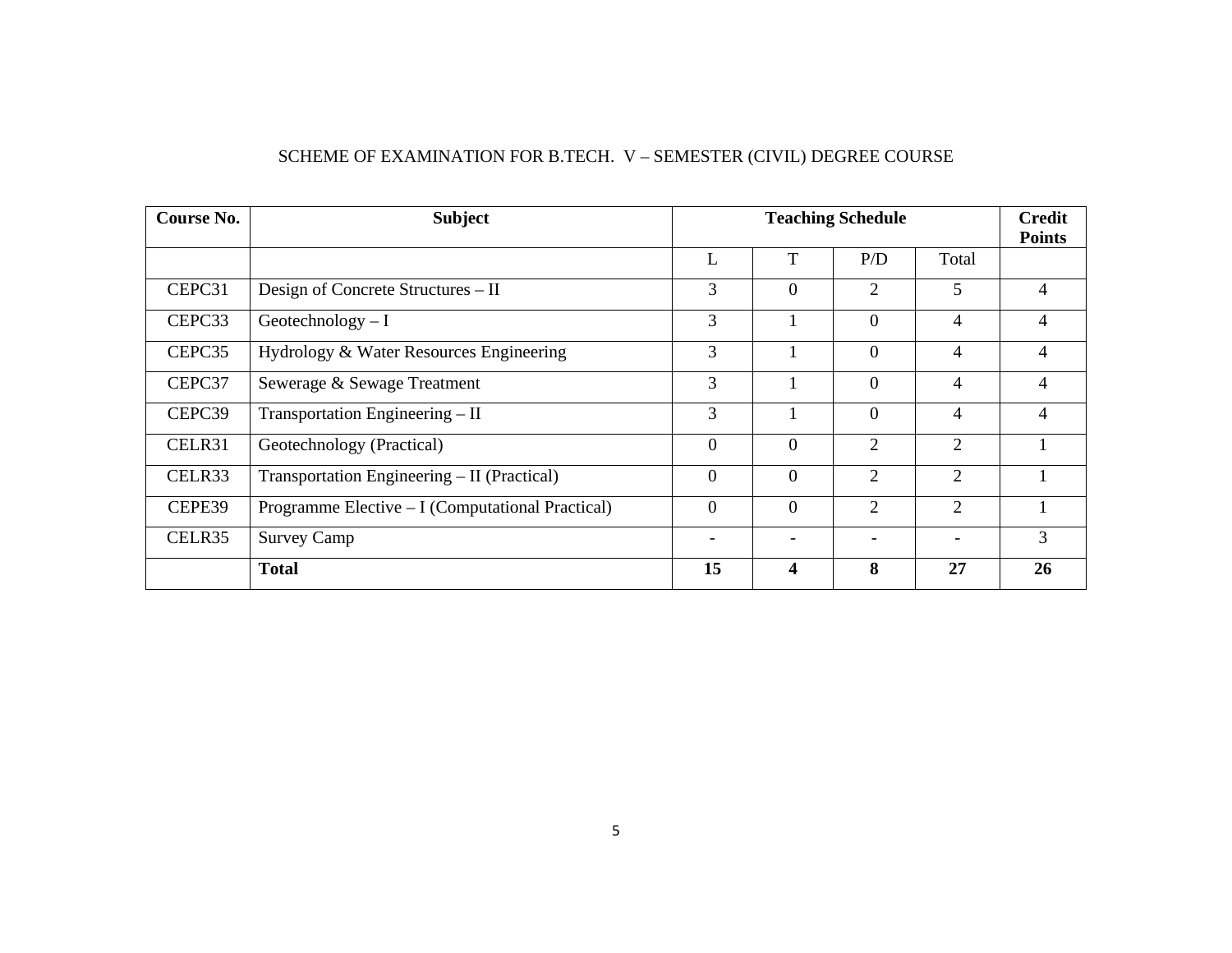## SCHEME OF EXAMINATION FOR B.TECH. VI – SEMESTER (CIVIL) DEGREE COURSE

| <b>Course No.</b> | <b>Subject</b>                      |   | <b>Teaching Schedule</b> |            | Credit<br><b>Points</b> |
|-------------------|-------------------------------------|---|--------------------------|------------|-------------------------|
|                   |                                     | m | P/D                      | Total      |                         |
| CEIR32            | Industrial Training* / Project Work |   | $20(5)$ **               | $20(5)$ ** | 10                      |

**\* To be monitored at the Institute Level** 

**\*\* Teaching Load**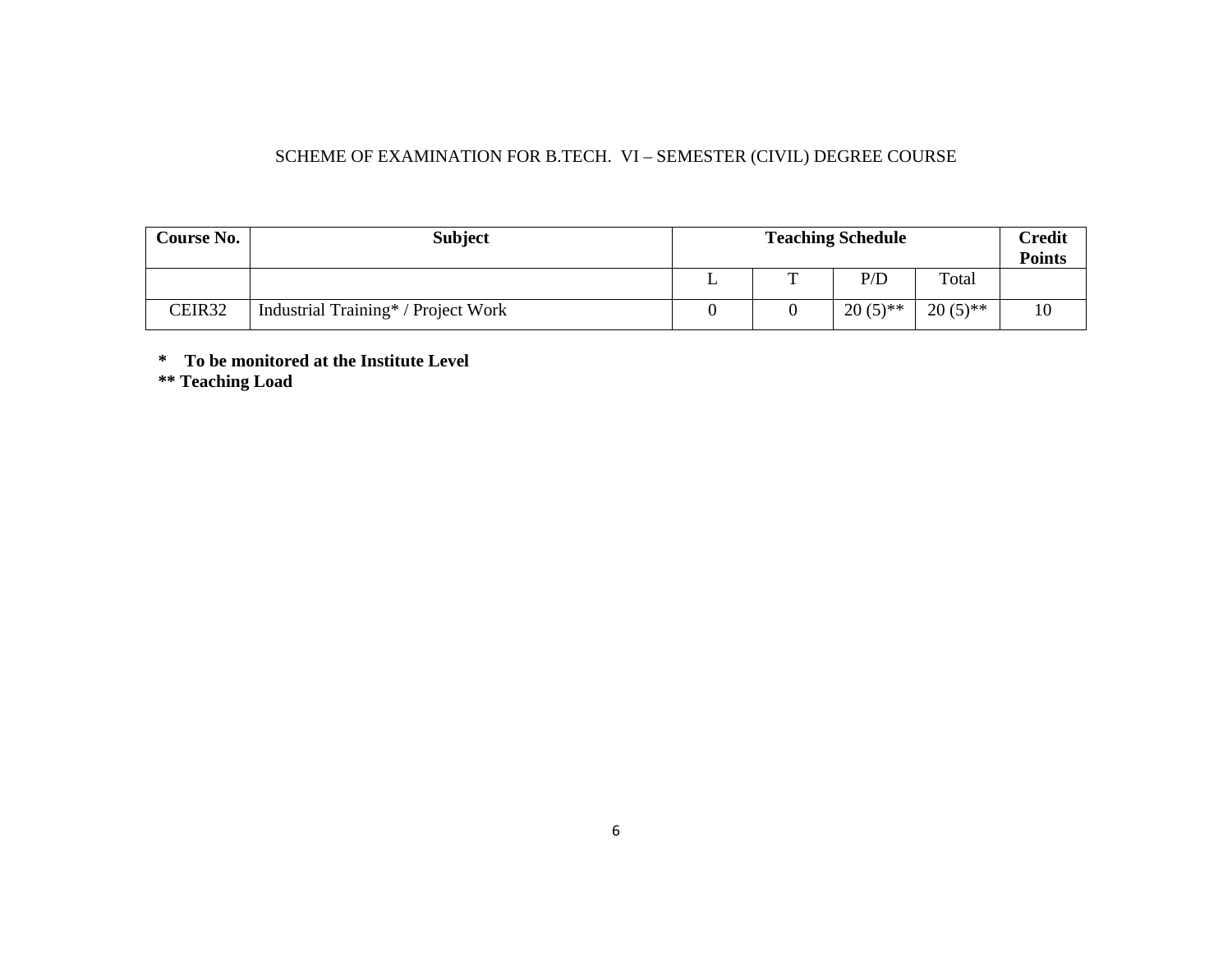| Course No.         | <b>Subject</b>                                         |                |                | <b>Teaching Schedule</b> |                | <b>Credit</b><br><b>Points</b> |
|--------------------|--------------------------------------------------------|----------------|----------------|--------------------------|----------------|--------------------------------|
|                    |                                                        | L              | T              | P/D                      | Total          |                                |
| CEPC41             | <b>Bridge Engineering</b>                              | 3              |                | $\theta$                 | 4              | 4                              |
| CEPC <sub>43</sub> | Railway & Airport Engineering                          | 3              | $\overline{0}$ | $\theta$                 | 3              | 3                              |
| CEPC45             | $Geotechnology - II$                                   | 3              |                | $\overline{0}$           | $\overline{4}$ | 4                              |
| CEPC47             | <b>Construction Management, Estimating and Costing</b> | 3              | $\overline{0}$ | $\Omega$                 | 3              | 3                              |
| <b>OE</b>          | Open Elective - I                                      | 3              |                | $\theta$                 | $\overline{4}$ | 4                              |
| <b>CEPE</b>        | Programme Elective – II (Project)                      | $\theta$       | $\overline{0}$ | 6                        | 6              | 3                              |
| <b>CEPE</b>        | Programme Elective – III (Seminar)                     | $\overline{0}$ |                | $\overline{0}$           |                |                                |
| HSIR14             | <b>Business Management</b>                             | 3              |                | $\theta$                 | 4              |                                |
|                    | <b>Total</b>                                           | 18             | 5              | 6                        | 30             | 26                             |

## SCHEME OF EXAMINATION FOR B.TECH. VII – SEMESTER (CIVIL) DEGREE COURSE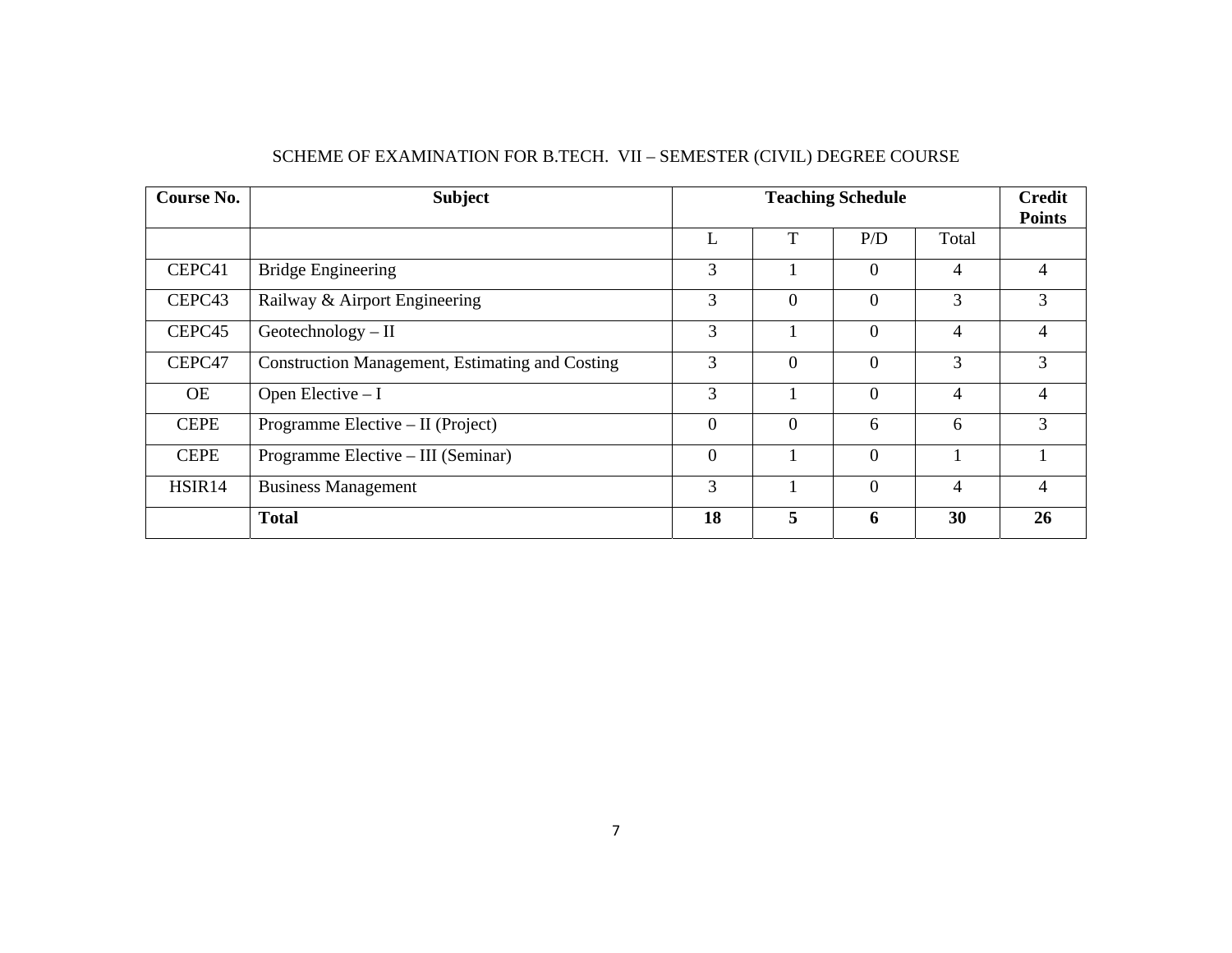|  | SCHEME OF EXAMINATION FOR B.TECH. VIII - SEMESTER (CIVIL) DEGREE COURSE |
|--|-------------------------------------------------------------------------|
|  |                                                                         |

| Course No.  | <b>Subject</b>                             |                  |                | <b>Teaching Schedule</b> |                | <b>Credit</b><br><b>Points</b> |
|-------------|--------------------------------------------|------------------|----------------|--------------------------|----------------|--------------------------------|
|             |                                            | L                | T              | P/D                      | Total          |                                |
| CEPC42      | Open Channel Hydraulics                    | 3                | $\overline{0}$ | $\theta$                 | 3              | 3                              |
| CEPC44      | Industrial Waste Water Treatment           | 3                | $\overline{0}$ | $\theta$                 | 3              | 3                              |
| <b>CEPE</b> | Programme Elective $-$ IV (Theory)         | 3                | $\overline{0}$ | $\theta$                 | 3              | 3                              |
| <b>OE</b>   | Open Elective - II                         | 3                |                | $\Omega$                 | $\overline{4}$ | 4                              |
| <b>OE</b>   | Open Elective - III                        | 3                |                | $\Omega$                 | $\overline{4}$ | 4                              |
| CELR42      | Environmental Engineering – II (Practical) | $\boldsymbol{0}$ | $\theta$       | 2                        | 2              |                                |
| HSIR13      | Professional Ethics and IPR                |                  | $\overline{0}$ | 2                        | 3              | $\overline{2}$                 |
| CEIR42      | Comprehensive Viva Voce                    | $\theta$         | $\theta$       | $\Omega$<br>$\Omega$     |                |                                |
|             | <b>Total</b>                               | 16               | $\overline{2}$ | $\overline{\mathbf{4}}$  | 22             | 23                             |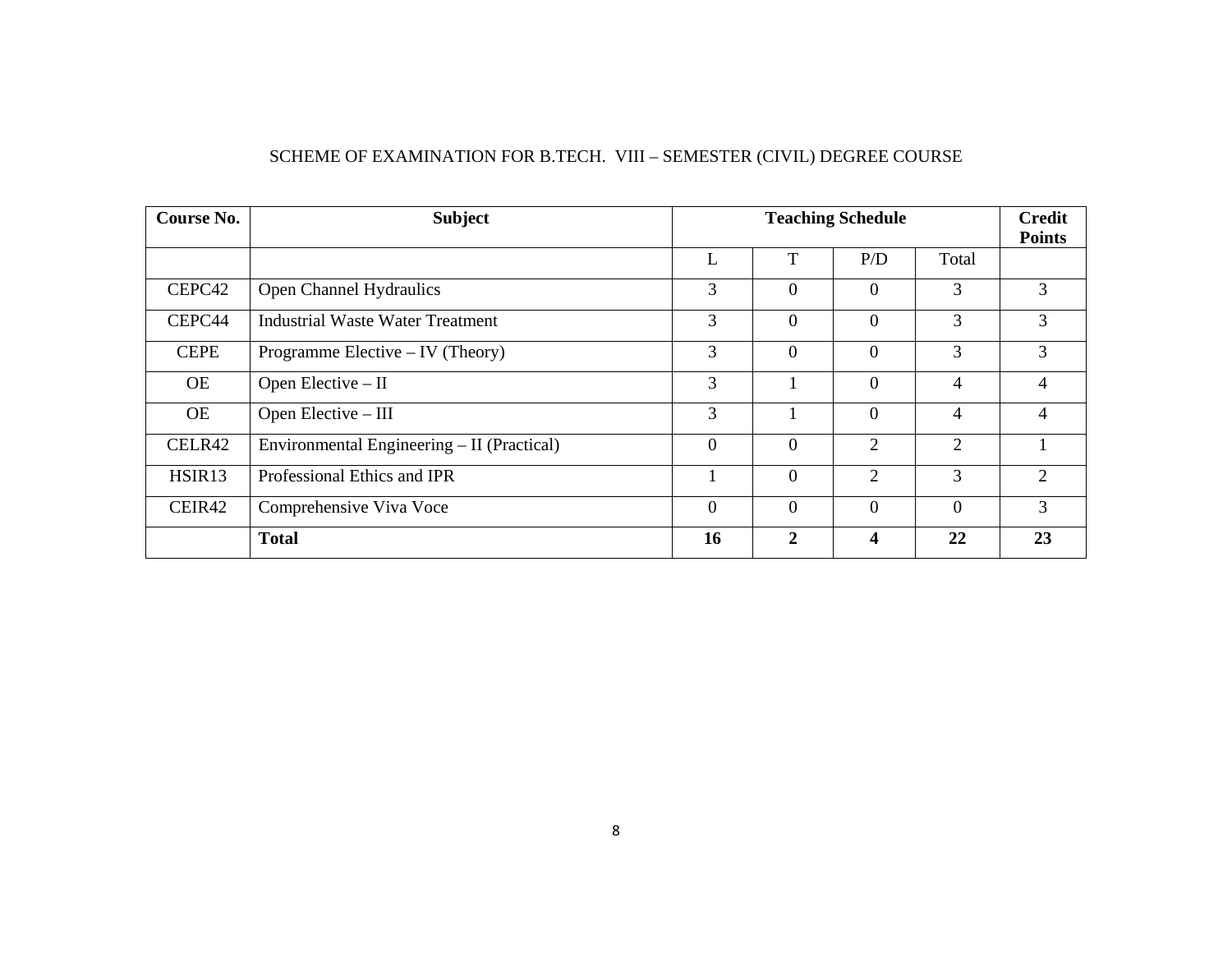| CEIR11 |  | <b>ENGINEERING MECHANICS</b>                             | <b>EPR</b> |  |  |
|--------|--|----------------------------------------------------------|------------|--|--|
|        |  | Internal:50 Marks   End Term: 50 Marks   Total:100 Marks |            |  |  |

#### **Pre-requisites: Knowledge of Applied Physics**

#### **Unit 1: Basic Concepts**

Concept of Rigid body and deformable bodies, Free body diagram, Types of beams, simple and continuous beams, type of supports and reaction.

Fundamentals of Determinate and Indeterminate structures, Analysis of plane trusses by method of joint and method of section, Analysis of Plane frames.

#### **Unit 2: Stresses and Strains.**

Concept of stress and strain (linear, lateral, shear and volumetric), Hook's law, elastic constants and their relationship, stress-strain diagrams for brittle, elastic and plastic materials, generalized Hook's law.

Analysis of axially loaded members: Stresses, strains and deformations of the structures under concentrated loads, self-weight and temperature changes.

#### **Unit 3: Shear Force and Bending Moment Diagram.**

Concept of shear force diagram and bending moment diagram. Relation between shear force, bending moment and intensity of loading. Shear force and bending moment diagrams for cantilevers and simple beams due to concentrated, uniformly distributed, uniformly varying loads and couples in beams

#### **Unit 4: Bending Stresses and Shear Stresses**

Theory of simple bending, flexure formula, bending stress distribution, Shear stresses in beams, shear stress distribution

#### **Reference Books**

- 1. Merian, J.L, Kraige, L.G. Engineering Mechanics Statics, 5th Edition, Wiley Publishers, New-Delhi, 2007.
- 2. Beer & Johnston, Mechanics for Engineers, 4th Edition, McGraw Hill, New Delhi, 1987.
- 3. Timoshenko, S.P., Young, D.H., Rao, J.V. Engineering Machines,4th Edition, McGraw-Hill, Singapore,1956.
- 4. Singer, F.L. Strength of Materials, Third Edition, Harper and Row Publishers, New York, 1980.
- 5. Hearn, E.J., Mechanics of Materials, Pergaman Press, England, 1972.
- 6. Beer and Johnston E. R. Mechanics of Materials, 3rd Edition, Tata McGraw Hill, New Delhi, 2007.

#### **Course Outcome**

- 1. Determine the static indeterminacy and kinematic indeterminacy of trusses and to analyse the trusses by using methods of joints or method of sections.
- 2. To define and evaluate the different kinds of stresses and strains by analytical methods.
- 3. To define and reason about fundamental structural concepts such as shear force, bending moment relations, functions. To draw Shear force and Bending Moment Diagrams for determinate beams.
- 4. To evaluate bending and shear stresses for different loading of variuous types of beams.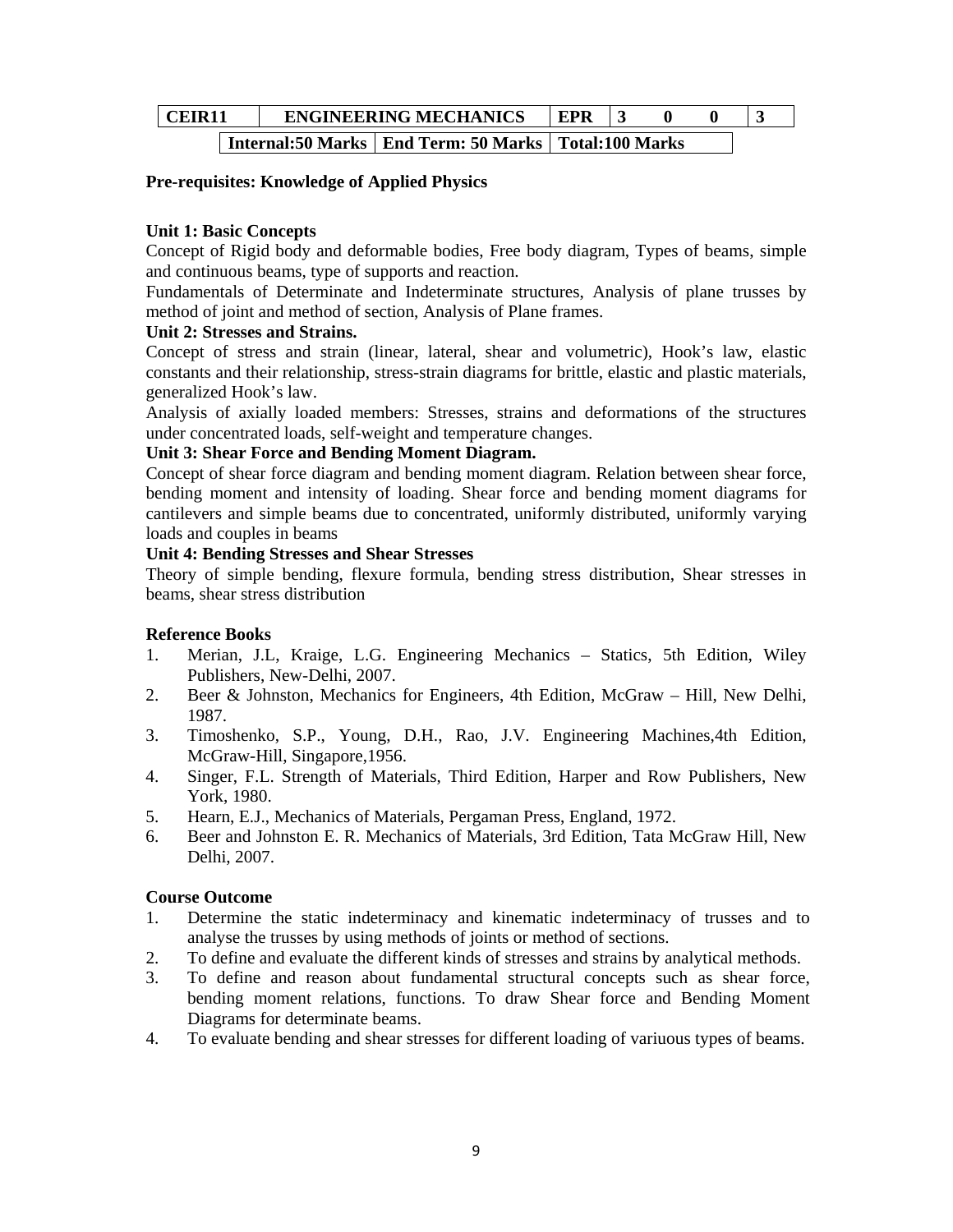| CEIR12 | <b>ENGINEERING GRAPHICS</b>             | EPR                    |  |  |
|--------|-----------------------------------------|------------------------|--|--|
|        | Internal: 50 Marks   End Term: 50 Marks | <b>Total:100 Marks</b> |  |  |

#### **Pre-requisites: Knowledge of Applied Physics**

#### **Course Content**

#### **1. Orthographic Projections**

Theory of orthographic projections, planes of projection, four quardrants, first angle projection, third angle projection, B.I.S. Code of practice, view analysis, orientation of the object, laying out three view drawings, hidden lines and curves surfaces, conventional lines, dimensioning and lettering, conversion of pictorial view into orthographic views, development of missing views.

#### **2.Projections of Points, Straight Lines and Planes**

Planes in different quadrants, projections of lines parallel to one or both the planes, contained by one or both the planes, perpendicular to plane, inclined to one plane and parallel to other, inclined to both the planes, contained by a plane perpendicular to both the planes, true length of a line and its inclinations with the reference plane, trances of line. Types of planes, perpendicular planes, oblique planes, traces of planes, projections of planes parallel to one plane, perpendicular to both the planes, perpendicular to one plane and inclined to other plane.

#### **3. Projections of Solids**

Types of solid-polyhedral, solids of revolution, projections of solids, axis perpendicular to one plane, axis parallel to both the planes, axis parallel to one plane and perpendicular to other plane, axis inclined to both the planes.

Section planes, sections, true shape of sections, sections of prisms, pyramids, cylinders, cone placed in simple position.

#### **4. Graphical Statics**

Graphical methods, Basic concept, Bow's notation, space diagram, force and polar diagram, funicular polygon, support and support reactions, analysis of trusses, compressive and tensile stresses, stresses in plane framed structures.

#### **Reference Books**

- 1. Engineering Drawing- P.S.Gill (S.K.Kataria & sons, Ludhiana)
- 2. Elementary Engineering Drawing- N.D.Bhatt (Charotar Publishing House)
- 3. Graphic Statics- P.S.Gill (S.K.Kataria & sons, Ludhiana)

#### **Course Outcome: After the completion of the course, students are able**

- 1. To understand the concepts like dimensioning, conventions and standard related to working drawings in order to become professionally efficient.
- 2. To understand the theory of projections.
- 3. To draw orthographic projections of lines, planes and solids.
- 4. To draw sections of solids including cylinders, cones, prisms and pyramids.
- 5. To analyses different force system (concurrent and non-concurrent) by using graphical method.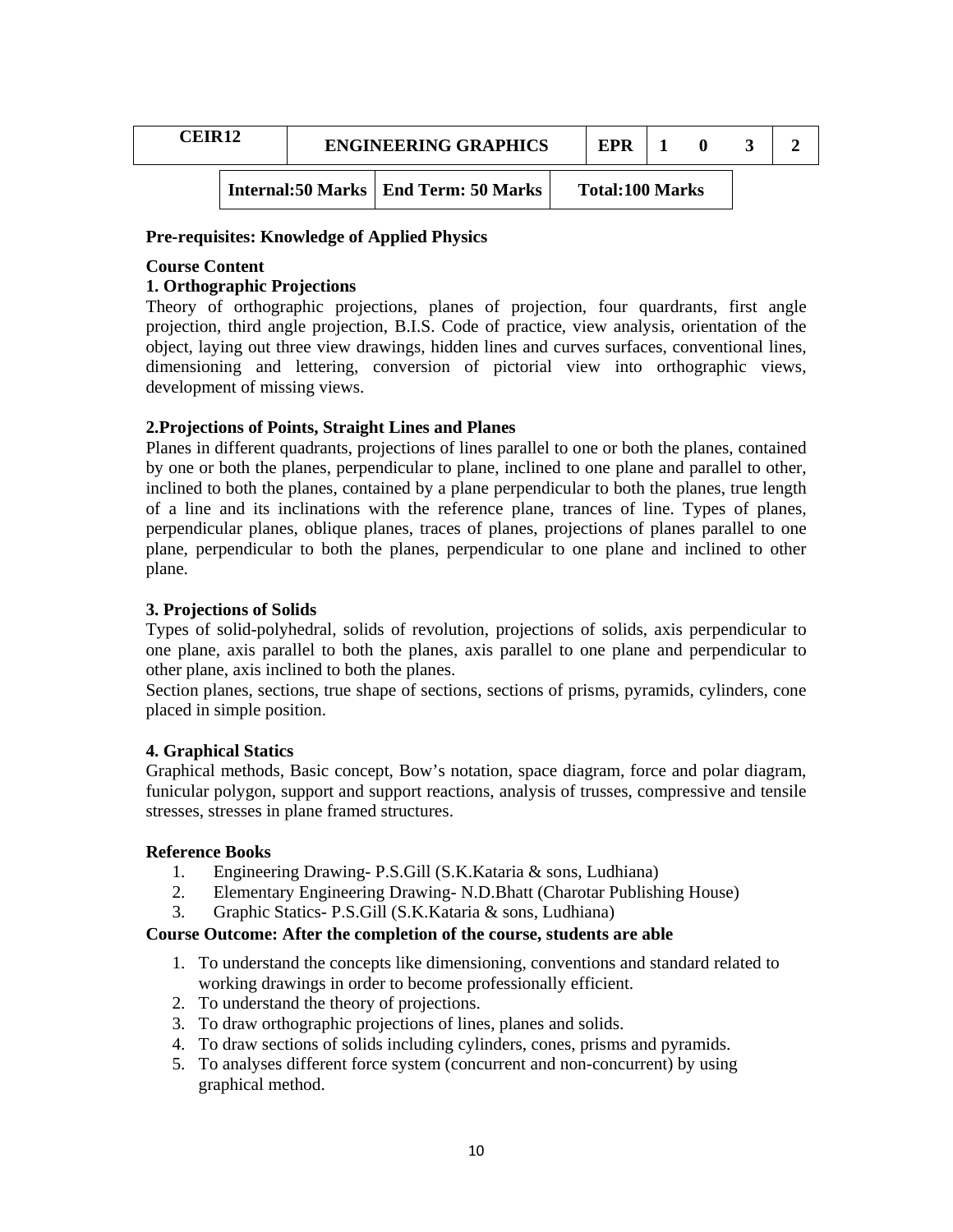| <b>CEPC12</b> |  | <b>BUILDING CONSTRUCTION AND</b><br><b>MATERIALS</b> | EPR                    |  |  |
|---------------|--|------------------------------------------------------|------------------------|--|--|
|               |  | Internal:50 Marks   End Term: 50 Marks               | <b>Total:100 Marks</b> |  |  |

#### **Pre-requisites: None**

#### **Course Content**

## **1. CONSTRUCTION**

#### **Masonry Construction**

Introduction, various terms used, stone masonry-Dressing of stones, Classifications of stone masonry, safe permissible loads, Brick masonry-bonds in brick work, laying brick work, structural brick work-cavity and hollow walls, reinforced brick work, Defects in brick masonry, composite stone and brick masonry, glass block masonry.

#### **Doors and Windows**

Locations, sizes, types of doors and windows, fixures and fastners for doors and windows.

#### **Acoustics, Sound Insulation and Fire Protection**

Classification, measurement and transmission of sound, sound absorber, classification of absorbers, sound insulation of buildings, wall construction and accoustical design of auditorium, fire-resisting properties of materials, fire resistant construction and fire protection requirements for buildings.

#### **2. MATERIALS**

#### **Stones**

Classification, requirements of good structural stone, quarrying, blasting and sorting out of stones, dressing, sawing and polishing, prevention and seasoning of stone.

#### **Brick and Tiles**

Classification of bricks, constituents of good brick earth, harmful ingredients, manufacturing of bricks, testing of bricks. Tiles, Terra-cotta, manufacturing of tiles and terra-cotta, types of terra-cotta, uses of terra-cotta.

#### **Cement and Mortars**

Cements composition, types of cement, manufacturing of ordinary Portland cement, testing of cement, special types of cement, storage of cement.

#### **Mortars**

Definition, proportions of lime and cement mortars, mortars for masonry and plastering.

#### **Timber**

Classification of timber, structure of timber, seasoning of timber, defects in timber, fire proofing of timber, plywood, fiberboard, masonite and its manufacturing, important Indian timbers.

#### **Concrete Constituents**

Cement, tests on cement (physical tests), types of Portland cement, various types of cementordinary Portland cement, rapid hardening cement, low heat cement, sulphate resistant cement, portland-pozzolona cement, high strength Portland cement, high alumina cement, waterproof cement, white Portland cement, hydrophobic cement, coloured Portland cement. Aggregates, classification of aggregates based on petrographic, size, shape  $\&$  texures,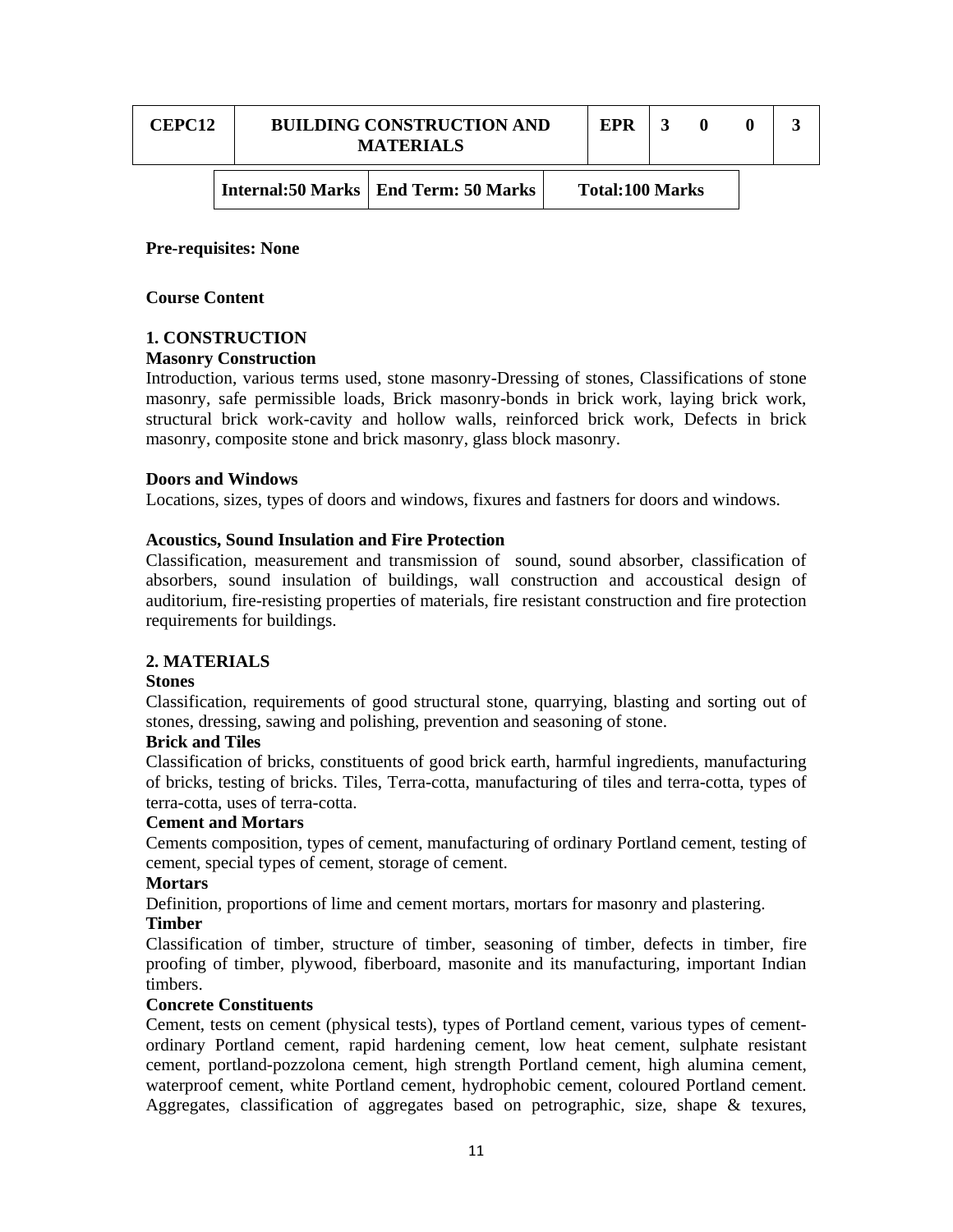deleterious substances in aggregates, bulking of fine aggregate, sieve analysis, grading of aggregates as per IS-383-1970. Fineness Modulus, Maximum size of aggregate. Quality of mixing water, curing water.

## **3. PROPERTIES Of CONCRETE:**

Introduction, workability, factors influencing workability, measurement of workability, requirements of workability, properties of hardened concrete, stress and strain characteristics of concrete, Young's modulus of concrete, creep and shrinkage of concrete, permeability of concrete, durability of concrete sulphate attack, fire-resistance, thermal properties of concrete, construction joints, expansion and contraction joints.

## **4. SPECIAL CONCRETE**

Light weight concrete, definition and its properties, applications, high strength concrete, definitions, its properties and applications, mass concrete, waste material based concrete, shortcrete, fiber reinforced concrete: Materials. Fibers-types and properties, ferrocement, polymer concrete composites, heavy-weight concrete for radiation shielding.

## **5. DRAWINGS**

- I. Typical drawings of
- a) Cavity Wall
- b) Bonds in brick work
- c) Grillage foundation
- II. Preparation of building drawing mentioning its salient features including the following details:
- a) Ground floor plan
- b) Two Sectional Elevations
- c) Front and Side Elevations
- d) Plan and Sectional Elevation of stair case, doors/ windows/ ventilators, floor and roof.

#### **Reference Books**

- 1. Building Construction, Sushil Kumar, Standard Pub., N. Delhi
- 2. Building Material, Rangawala
- 3. Construction Engineering, Y.S. Sane
- 4. Building Construction, Gurcharan Singh, Standard Pub., N. Delhi

#### **Corse Outcome: On completion of the course, the students will be**

- 1. Able to identify the various building materials with symbols.
- 2. Able to identify the properties of building materials.
- 3. Made acquainted with the manufacturing process of basic construction materials.
- 4. Made acquainted with the masonry construction and finishes
- 5. Aware of building services, acoustics, DPC, etc.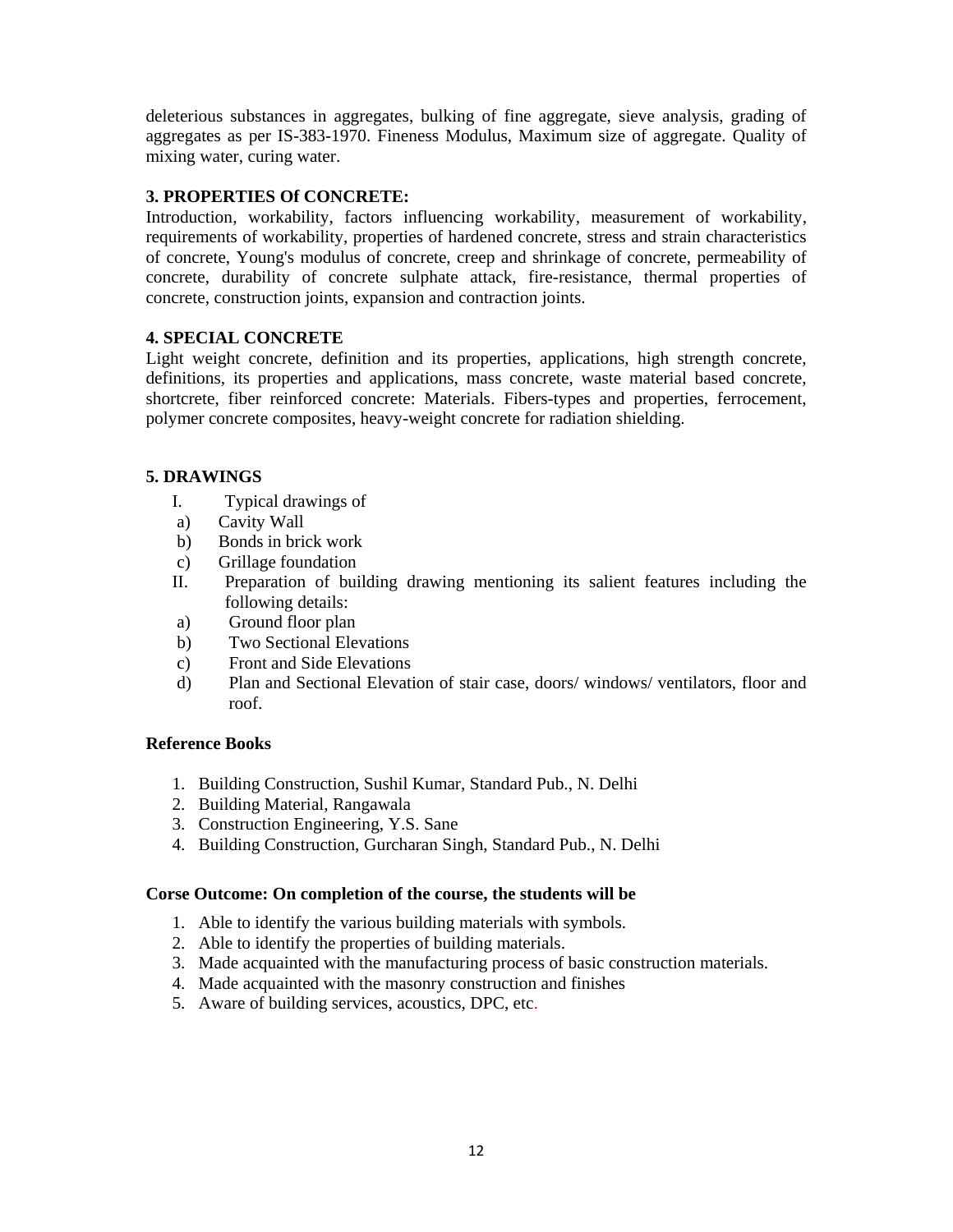| CEPC14 |  | STRUCTURAL ANALYSIS-I                                    | $\mathbf{p}$ |  |  |
|--------|--|----------------------------------------------------------|--------------|--|--|
|        |  | Internal:50 Marks   End Term: 50 Marks   Total:100 Marks |              |  |  |

## **Pre-requisites: Engineering Mechanics**

## **Unit 1:**

Principal stresses and strains: concept of principal planes and principal stresses, normal and shear stresses on an oblique plane, magnitude and orientation of principal stresses and maximum shear stress. Mohr's circle for plane stresses. Combined effect of axial stress, moment and shear.

Theories of failure: maximum normal stress, maximum shear stress and maximum strain theory.

## **Unit 2: Axially and Eccentrically Loaded Columns**.

Slenderness ratio, end connections, short columns, Euler's critical buckling loads, eccentrically loaded short columns, cylinder columns subjected to axial and eccentric loading.

## **Unit 3: Deflections of beams:**

Introduction, slope and deflections in beams by differential equations, moment area method and conjugate beam method, unit load method, principle of virtual work, Maxwell's Law of Reciprocal Deflections, Williot's Mohr diagram

## **Unit 4: Analysis of Statically Indeterminate Structures:**

Introduction, Static and Kinematic Indeterminacies, Castigliano's theorems, Strain energy method, Analysis of frames with one or two redundant members using Castigliano's 2nd theorem.

#### **Course Outcome**

- 1. To evaluate the stresses due to combined loading analytically as well as graphically
- 2. To understand the behaviour of different kind of columns under axial as well as eccentric loading
- 3. To analyse the deflection of beams
- 4. To understand the concepts/ broad methods, sub-methods involved in the analysis of indeterminate structures.

#### **References Books**

- 1. Statically Indeterminate Structures, C.K. Wang, McGraw Hill Book Co., New York.
- 2. Advanced Structural Analysis, A.K. Jain, Nem Chand & Bros., Roorkee.
- 3. Indeterminate Structures, R.L. Jindal, S. Chand & Co., New Delhi.
- 4. Theory of Structures, Vol. I, S.P. Gupta & G.S.Pandit, Tata McGraw Hill, New Delhi.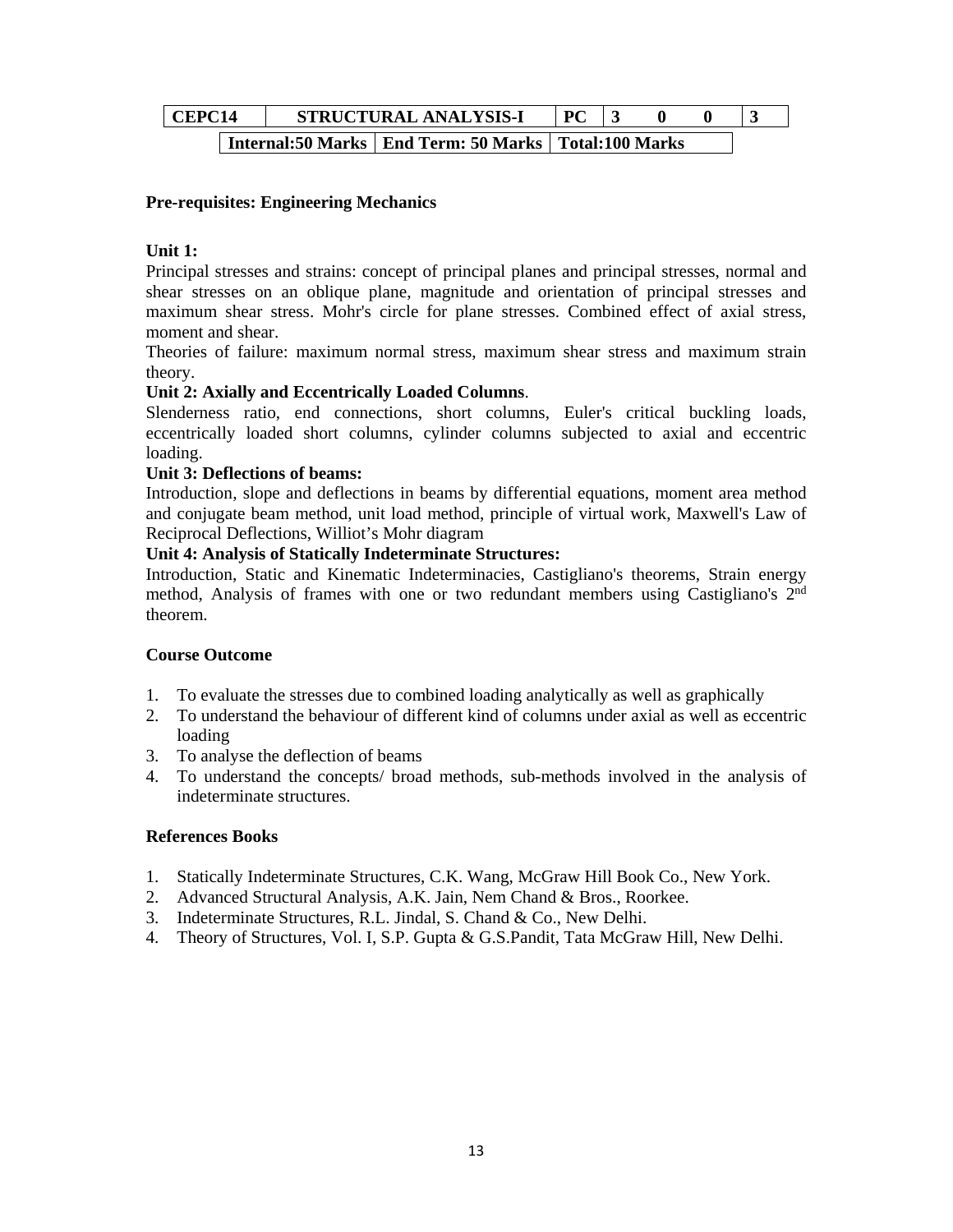| CEPC <sub>16</sub> |  | <b>FLUID MECHANICS</b>                 | <b>PC</b> |                        |  |
|--------------------|--|----------------------------------------|-----------|------------------------|--|
|                    |  | Internal:50 Marks   End Term: 50 Marks |           | <b>Total:100 Marks</b> |  |

# **Course Content**

## **1. Introduction**

Fluid properties, mass density, specific weight, specific volume and specific volume and specific gravity, surface tension, capillarity, pressure inside a droplet and bubble due to surface tension, compressibility viscosity, Newtonian and Non-newtonian fluids, real and ideal fluids.

## **2. Kinematics of Fluid Flow**

Stready  $\&$  unsteady, uniform and non-uniform, laminar  $\&$  turbulent flows, one, two  $\&$  three dimensional. flows, stream lines, streak lines and path lines, continuity equation in differential form, rotation and circulation, elementary explanation of stream function and velocity potential, rotational and irrotational flows, graphical and experimental methods of drawing flownets.

## **3. Fluid Statics:**

Pressure-density-height relationship, gauge and absolute pressure, simple differential and sensitive manometers, two liquid manometers, pressure on plane and curved surfaces, center of pressure, Buoyancy, stability of immersed and floating bodies, determination of metacentric height, fluid masses subjected to uniform acceleration, free and forced vortex.

#### **4. Dynamic of Fluid Flow**

Euler's equation of motion along a streamline and its integration, limitation of Bernoulli's equation, Pitot tubes, venturimeter, Orficemeter, flow through orifices  $\&$  mouth pieces, sharp crested weirs and notches, aeration of nappe.

#### **5. Laminar Flow:**

Navier Stoke's equation, Laminar flow between parallel plates, Couette flow, laminar flow through pipes-Hagen Poiseuille law, laminar flow around a sphere-Stokes'law.

#### **6. Flow through pipes**

Types of flows-Reynold's experiment, shear stress on turbulent flow, boundary layer in pipes-Establishment of flow, velocity distribution for turbulent flow in smooth and rough pipes, resistance to flow of fluid in smooth and rough pipes, Stanton and Moody's diagram. Darcy's weisbach equation, other energy losses in pipes, loss due to sudden expansion, hydraulic gradient and total energy lines, pipes in series and in parallel, equivalent pipe, branched pipe, pipe networks, Hardy Cross method, water hammer.

## **7. Drag and Lift**

Types of drag, drag on a sphere, flat plate, cylinder and airfoil, development of lift on immersed bodies like circular cylinder and airfoil.

## **8. Dimensional Analysis and Hydraulic Similude**

Dimensional analysis, Buckinghum theorem, important dimensionless numbers and their significance, geometric, kinematic and dynamic similarity, model studies, physical modeling, similar and distorted models.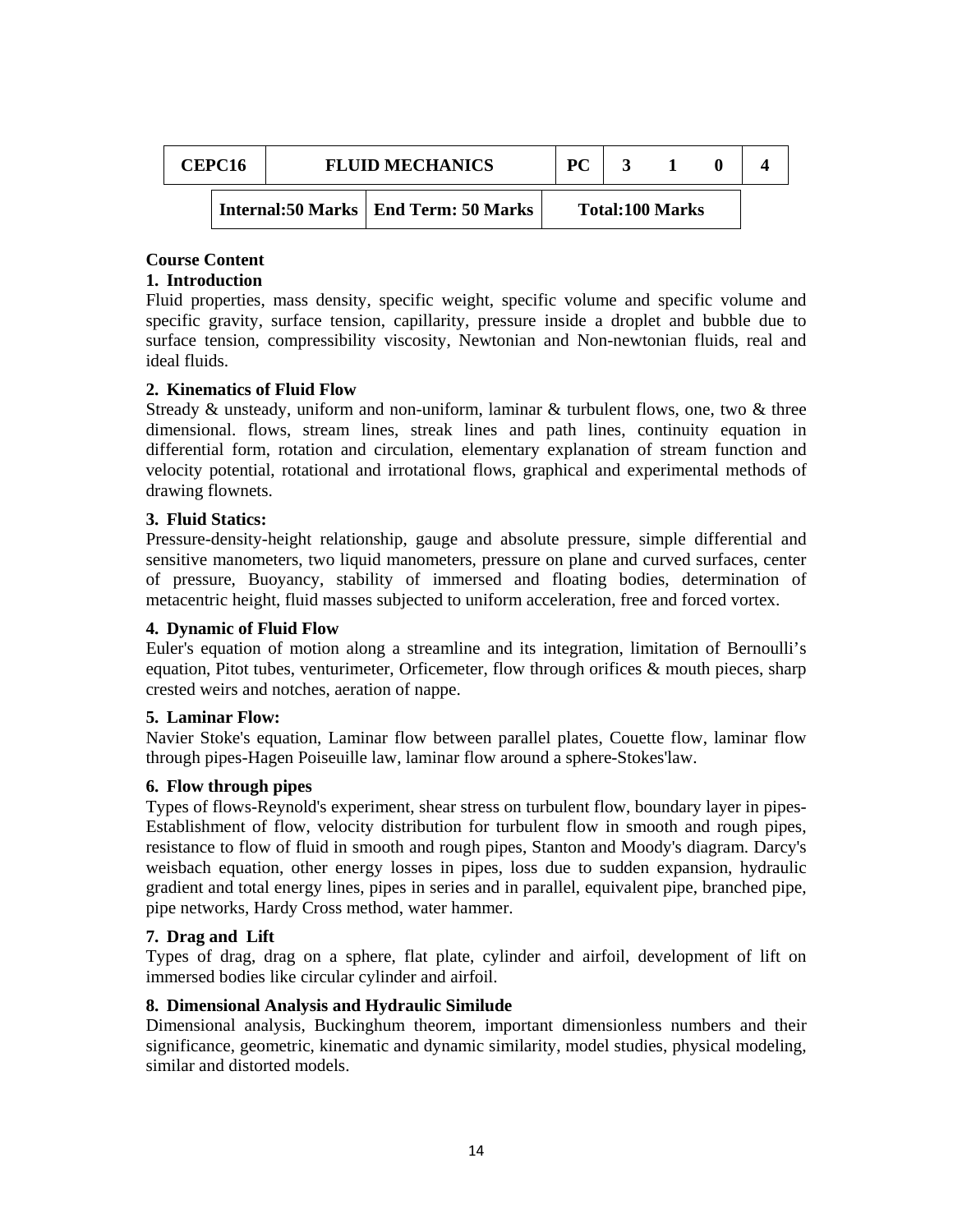#### **Reference Books**

- 1. Theory and application of fluid Mechanics including Hydraulic Mechanics by K Subramanya
- 2. Introduction to Fluid Mechanics by Robert N.Fox & Alan T.Macnold
- 3. Hydraulic and Fluid Mechanic by P.N.Modi & S.M.Seth
- 4. Introduction to Fluid Mechanics by Robert W.Fox & Alan T.McDonald
- 5. Fluid Mechanics Through Problems by R.J.Garde
- 6. Engineering Fluid Mechanics by R.J.Garde & A.G.Mirajgaoker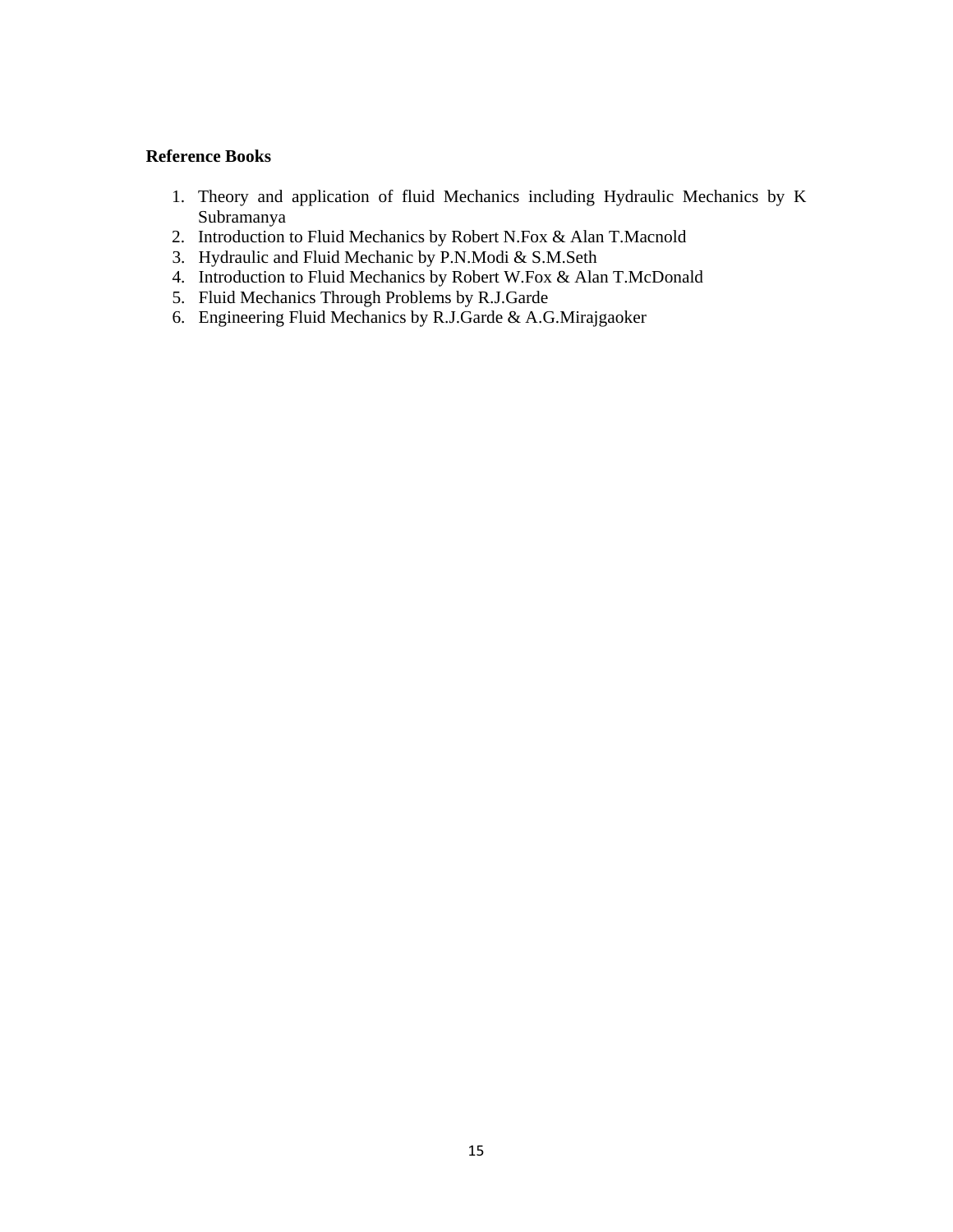| CEL R12 |  | <b>MATERIAL TESTING (P)</b>            | ELR |                        |  |
|---------|--|----------------------------------------|-----|------------------------|--|
|         |  | Internal:60 Marks   End Term: 40 Marks |     | <b>Total:100 Marks</b> |  |

### **Course Content**

#### **Tests on Cement**

- 1. Standard consistency of cement using Vicat's apparatus.
- 2. Fineness of cement by Sieve analysis and Blaine's air permeability method.
- 3. Soundness of cement by Le-Chatelier's apparatus.
- 4. Setting time of cement, initial and final.
- 5. Compressive strength of cement.
- 6. Measurement of specific gravity of cement.
- 7. Measurement of Heat of Hydration of cement.

## **Tests on Aggregate**

- 1. Moisture content and bulking of fine aggregate.
- 2. Fineness modulus of coarse and fine aggregates.

## **Tests on Concrete**

- 1. Workability of cement concrete by (a) Slump test, (b) Compaction factor test, (c) Flow table test
- 2. Compressive strength of concrete by (a) Cube test, (b)Cylinder test
- 3. Indirect tensile strength of concrete-split cylinder test.
- 4. Modules of rupture of concrete by flexure test
- 5. Bond strength between steel bar and concrete by pull-out test
- 6. Non-destructive testing of concrete

#### **Tests on other materials**

- 1. Bending test on timber and plywood.
- 2. Compression test on timber.
- 3. Compressive strength, water absorption and efflorescence test on bricks.
- 4. Flexural strength of flooring and roofing tiles.
- 5. Abrasion test of flooring tiles: marble and mosaic tiles.
- 6. Tensile Strength, elongation, proof stress and ultimate strength of Steel Bars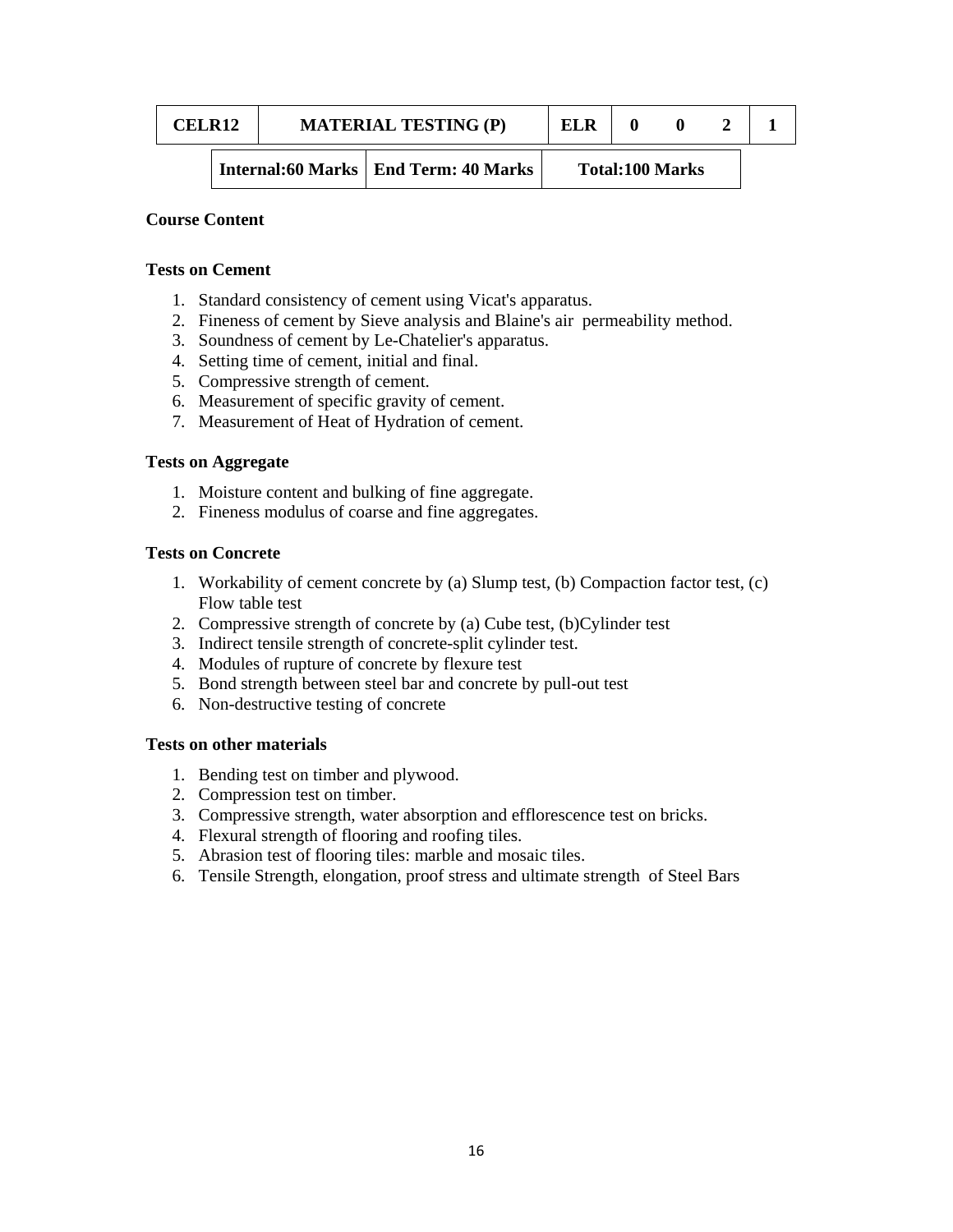| CELR14 | <b>FLUID MECHANICS (P)</b> | <b>ELR</b> |  |  |  |  |
|--------|----------------------------|------------|--|--|--|--|
|--------|----------------------------|------------|--|--|--|--|

#### **Course Content**

#### **Fluid Mechanics – Laboratory Experiments**

- 1. To determine metacentric height of the ship model.
- 2. To verify the Bernoulli's theorem.
- 3. To determine coefficient of discharge for an Orificemeter/ venturimeter.
- 4. To determine coefficient of discharge for an Orifice under variable head.
- 5. To calibrate a given notch.
- 6. To study velocity distribution in a rectangular open channel.
- 7. To determine the coefficient of drag by Stoke's law for spherical bodies.
- 8. To study the phenomenon of cavitation in pipe flow.
- 9. To determine the critical Reynold's number for flow through commercial pipes.
- 10. To determine the coefficient of discharge for flow over a broad crested weir.
- 11. To study the characteristics of a hydraulic jump on a horizontal floor and sloping glacis including friction blocks.
- 12. To study the momentum characteristics of a given jet.
- 13. To determine head loss due to various pipe fittings.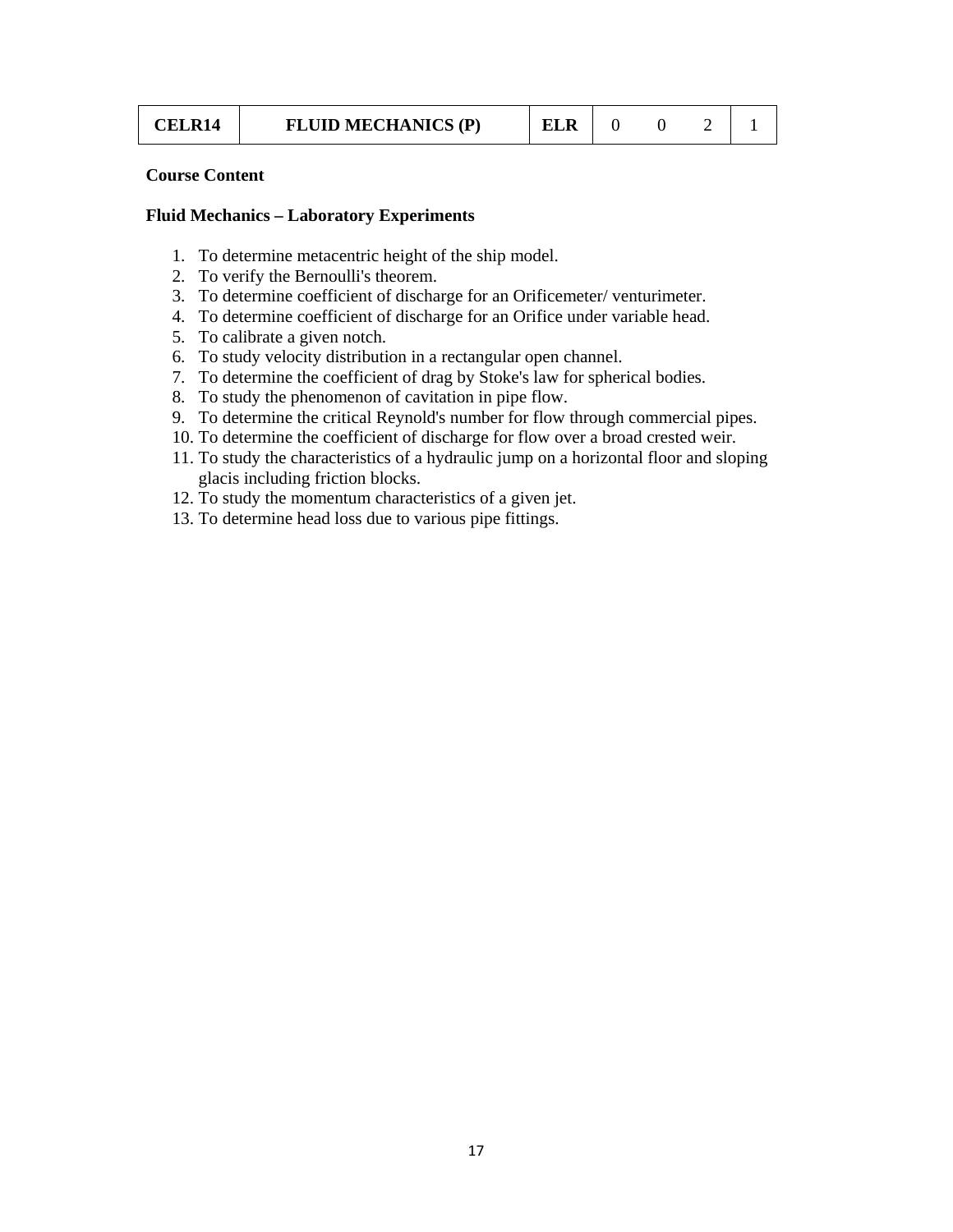# **CEPC21** STRUCTURAL ANALYSIS-II PC 3 1 0 3 **Internal:50 Marks | End Term: 50 Marks | Total:100 Marks**

## **Pre-requisites: Structural Analysis – I**

#### **1 Analysis of continuous beam and frames**

Slope deflection method, moment distribution method, Kani's method, Approximate analysis of frames for vertical and lateral loads

### **2. Unsymmetrical Bending**

Introduction Centroidal principal axes of sections, Bending stresses in beam subjected to unsymmetrical bending, shear centre, shear centre for channel, Angles and Z sections.

## **3. Rolling Loads and Influence lines Diagrams**

Introduction, Single concentrated load, uniformly distributed load longer than span, shorter than span , two point loads, several point loads, Max.B.M. and S.F.Absolute, Max.B.M.

Introduction, influence lines for three hinged and two hinged arches, load position for Max.S.F. and B.M. at a section in the span.

Muller-Breslau Principle, I.L. for B.M. & S.F. for continuous Beams.

## **4. Analysis of Arches:**

Three Hinge Arches: Horizontal thrust, shear force and Bending Moment diagram Two Hinge Arches: Parabolic and circular arches, Bending Moment Diagram for various loadings, temperature effets, web shortening, Axial thrust and Radial Shear force diagrams.

Fixed Arches: Expression for Horizontal thrust and Bending Moment at a section, elastic centre

#### **Course Outcome**

- 1. To analysis the structures using different displacement methods
- 2. To understand the behaviour of structure under unsymmetrical bending
- 3. To understand influence line diagram and be able to draw influence lines for various functions of determinate and indeterminate structures
- 4. To analyse the arches

#### **References Books**

- 1. Indeterminate structures, R.L.Jindal S.Chand & Co.,N.Delhi.Advanced Structural Analysis-A.K.Jain, NemChand & Bros.,Roorkee.
- 2. Structural Analysis-A Unified Approach, D.S.Prakash Rao,, University Press, Hyderabad.
- 3. Structural Analysis-A unified classical & Matrix Approach, A.Ghali & A.M.Neville,Chapman & Hall London.
- 4. Theory of Strucutres,- Vol. I&II,- S.P.Gupta & G.S.Pandit, Tata McGraw Hill, N.Delhi.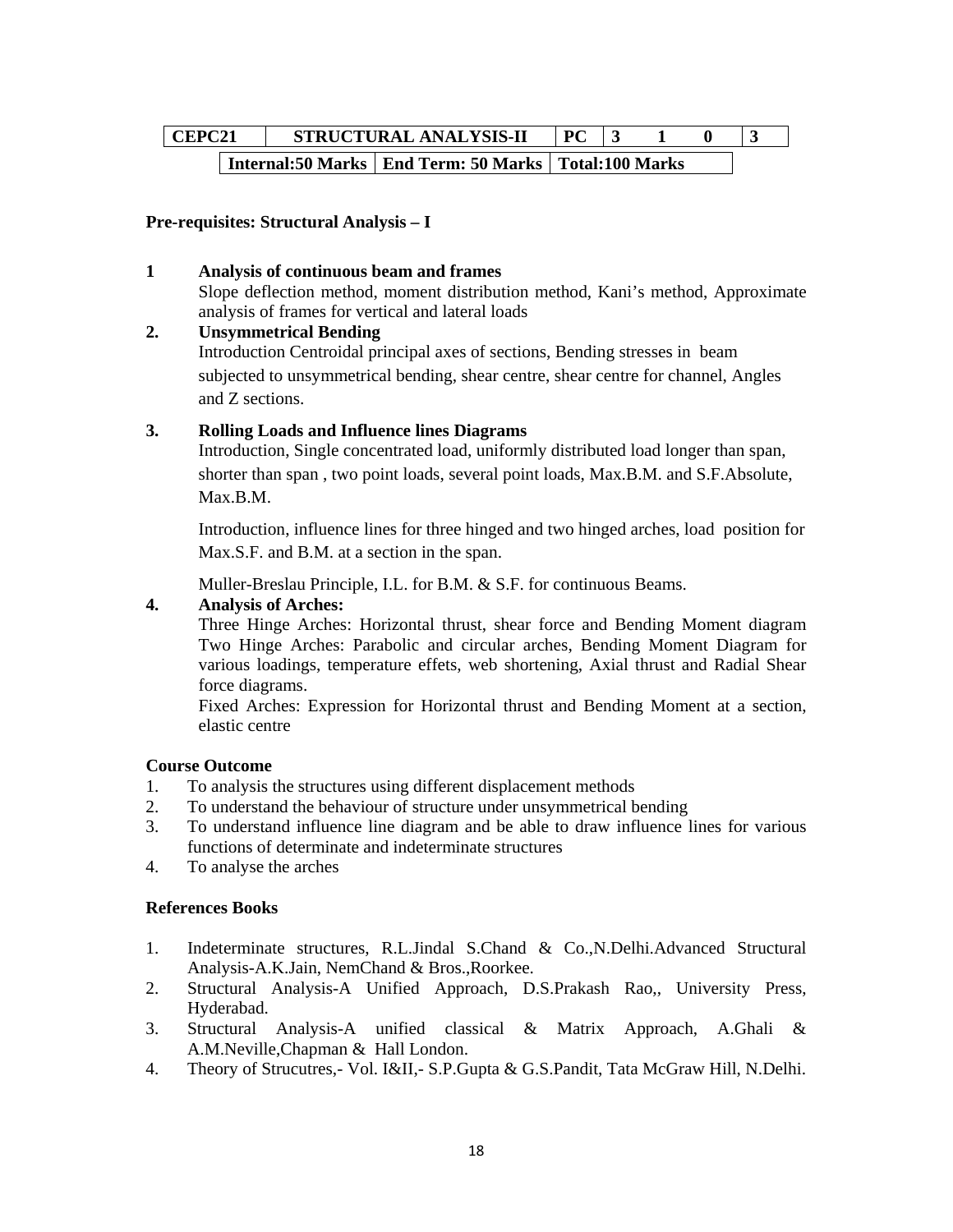| <b>CEPC23</b> | <b>SURVEYING-I</b> |                                         | PC |                        |  |
|---------------|--------------------|-----------------------------------------|----|------------------------|--|
|               |                    | Internal: 50 Marks   End Term: 50 Marks |    | <b>Total:100 Marks</b> |  |

#### **Course Objectives:**

- 1. To understand the importance of surveying in Civil engineering
- 2. To study the basic of linear/angular/direction measurements using chain/tacheometer/compass and theodolite and their applications
- 3. To study the method of determination of height of points using various leveling method and Tacheometer
- 4. To study the significance of Plane Table surveying in preparation of map and setting of different types of curves
- 5. To study the determination of coordinates using satellite based method

#### **Course Content**

#### **UNIT-I**

- 1. Basics of Surveying: Definition, objects, classification, fundamental principles, methods of fixing stations, concept of Geoid and reference spheroids,
- 2. Linear measurement: Direct measurement, instruments for measuring distance, instruments for making stations, chaining of line, errors in chaining, tape corrections examples, Chain traversing
- 3. Direction Measurement: Bearings and angles; Compass surveying- magnetic bearings, prismatic and surveyors compass, declination, local attraction errors and adjustments; Methods of compass traversing, checks in traversing, adjustment of closed traverse,

#### **UNIT-II**

- 4. Angle Measurement: Theodolite: Theodolites, temporary adjustment of theodolite, measurement of horizontal and vertical angles, theodolite traverse.
- 5. Leveling: Definition of terms used in leveling, types of levels and staff, temporary adjustment of levels, principles of leveling, spirit and trigonometric levelling, reduction of levels, booking of staff readings, plane and geodetic trigonometric levelling, correction due to curvature and refraction, axis signal correction, Contouring, contour, characteristics of contours lines, locating contours, interpolation of contours, use of contours.

#### **UNIT-III**

- 6. Plane Table Surveying: Plane table accessories, various methods of plane table surveying, two point and three point problems, sources of error, advantages and disadvantages
- 7. Curves: Classification of curves, elements of simple circular curve, location of tangent points-chain and tape methods, instrumental methods, examples of simple curves Transition Curves-Length and types of transition curves, length of combined curve, examples. Vertical Curves: Necessity and types of vertical curves, setting out of a vertical curve by tangent correction, chord gradient and sight distance method.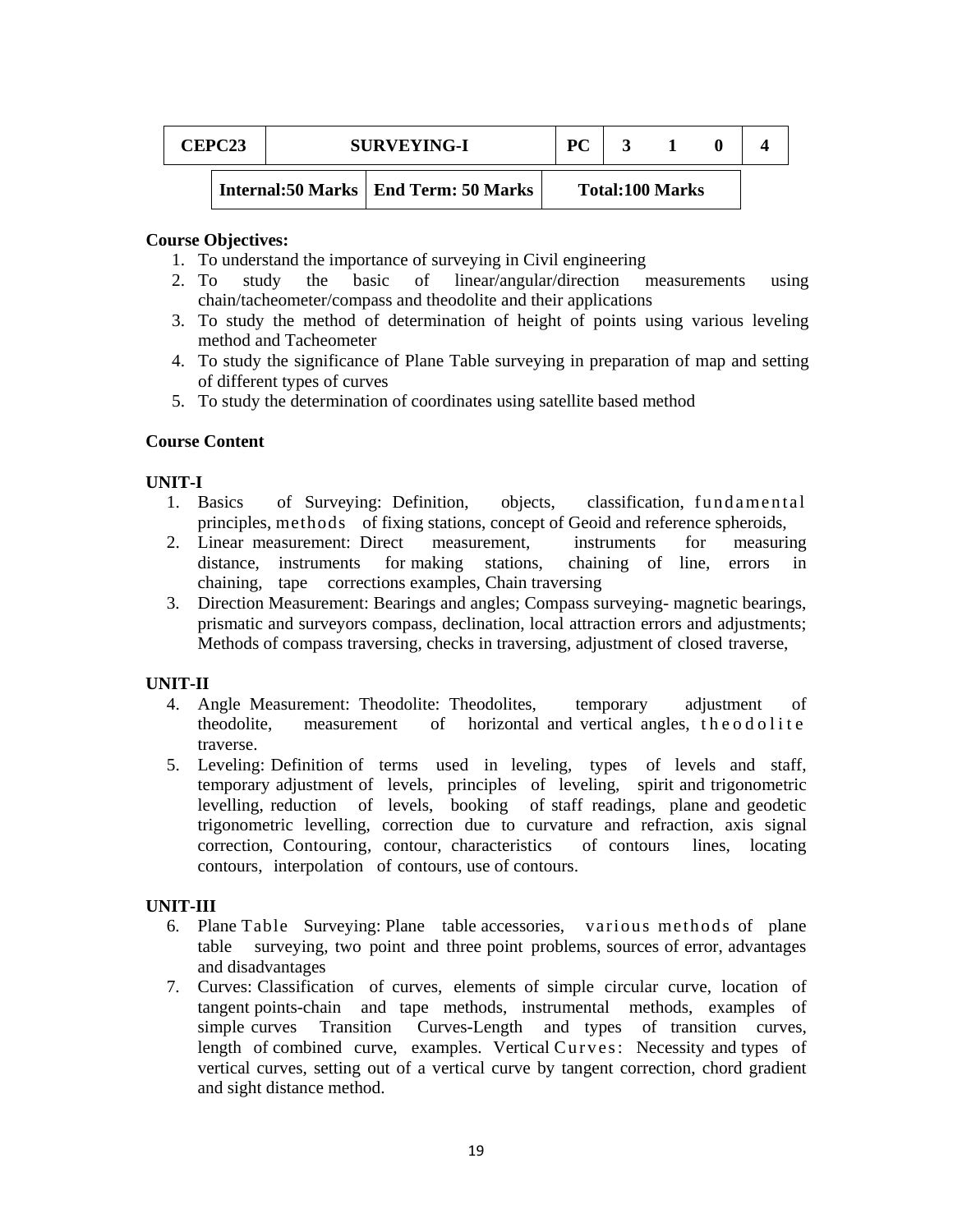## **UNIT-IV**

- 8. Tacheometry: Principle of tacheometry, stadia and tangential method of tacheometry
- 9. GNNS: Global Navigation Satellite System (GNSS): basic concepts, History of GPS, GPS design objectives and details of segments: space, control and user. Brief of different GPS systems, including, NAVSTAR GPS, GLONASS, GALILEO,IRNSS, BeiDou etc, Advantages and limitations of GPS. GPS Signal structure: Carriers frequencies, GPS codes: C/A, P, navigational message, GPS receiver: Types. Principles of GPS position fixing, Pseudo ranging and carrier phase, GPS errors.

## **Reference Books**

Surveying volume I and II: B C Punmia Engineering Surveying (Sixth Edition): W. Schofield Text Book of Surveying: C.Venkataramiah Introduction to GPS: The Global Positioning System: Ahmed El-Rabbany Various Online resources including NPTEL

**Course outcomes:** On completion of the course, the students would be able to: carry out surveying in the field for various civil engineering projects, prepare a contour map and plan of the area, taking accurate measurements with different surveying instruments, adjustment of traverse, understand the process of setting of different curves for road and railway designs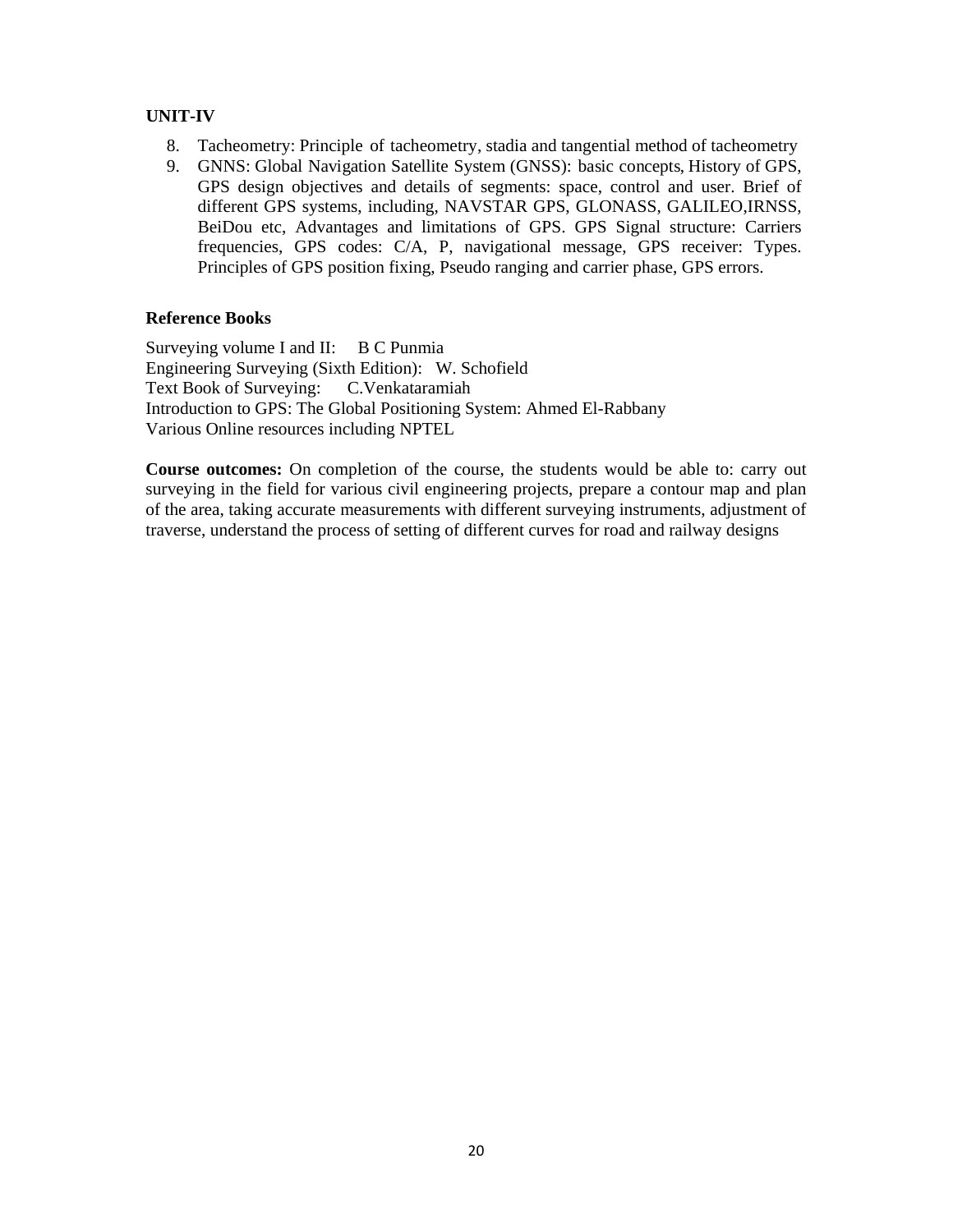| <b>CEPC25</b> |  | <b>DESIGN OF STEEL STRUCTURES</b>       | PC |                        |  |
|---------------|--|-----------------------------------------|----|------------------------|--|
|               |  | Internal: 50 Marks   End Term: 50 Marks |    | <b>Total:100 Marks</b> |  |

### **Pre-requisites: Knowledge of Structural Analysis-I**

### **Course Content**

## 1. **Elementary Limit Analysis and Design**

Introduction, Scope of plastic analysis, ultimate load carrying capacity of tension members and compression members, flexural members, shape factor, mechanisms, plastic collapse, analysis, plastic analysis applied to steel beams and simple portal frames and design.

#### **Connections**

Importance, various types of connections, simple and moment resistant, riveted, bolted and welded connections.

## **Design of Tension Members**

Introduction, types of tension members, net sectional areas, design of tension members, lug angles and splices.

## **Design of Compression Members**

Introduction, effective length and slenderness ratio, various types of sections used for columns, built up columns, necessity, design of built up columns, laced and battened columns including the design of lacing and battens, design of eccentrically loaded compression members.

### 2. **Design of Beams**

Introduction, types of sections, general design criteria for beams, design of laterally supported and unsupported beams, design of built up beams, web buckling, web crippling and diagonal buckling.

#### **Plate Girder**

Introduction, elements of plate girder, design steps of a plate girder, necessity of stiffeners in plate girder, various types of stiffeners, web and flange splices (brief introduction), Curtailment of flange plates, design beam to column connections: Introduction, design of framed and seat connection.

#### 3. **Column Bases and Footings**

Introduction, types of column bases, design of slab base and gussested base, design of gussested base subjected to eccentrically loading, design of grillage foundations.

## **Beam Column**

Introduction, bending about one axis, bending about both axes, boundary constraints, design considerations

#### 4. **Roof Trusses**

Types and compoenents of roof truss, estimation of wind load, design of purlin with and without sag rod, lateral bracing and design of roof truss.

## **Cold Formed Sections**

Introduction and brief description of various type of cold formed sections, local buckling, concepts of effective width and effective sections, elements with stiffeners, design of compression and bending elements.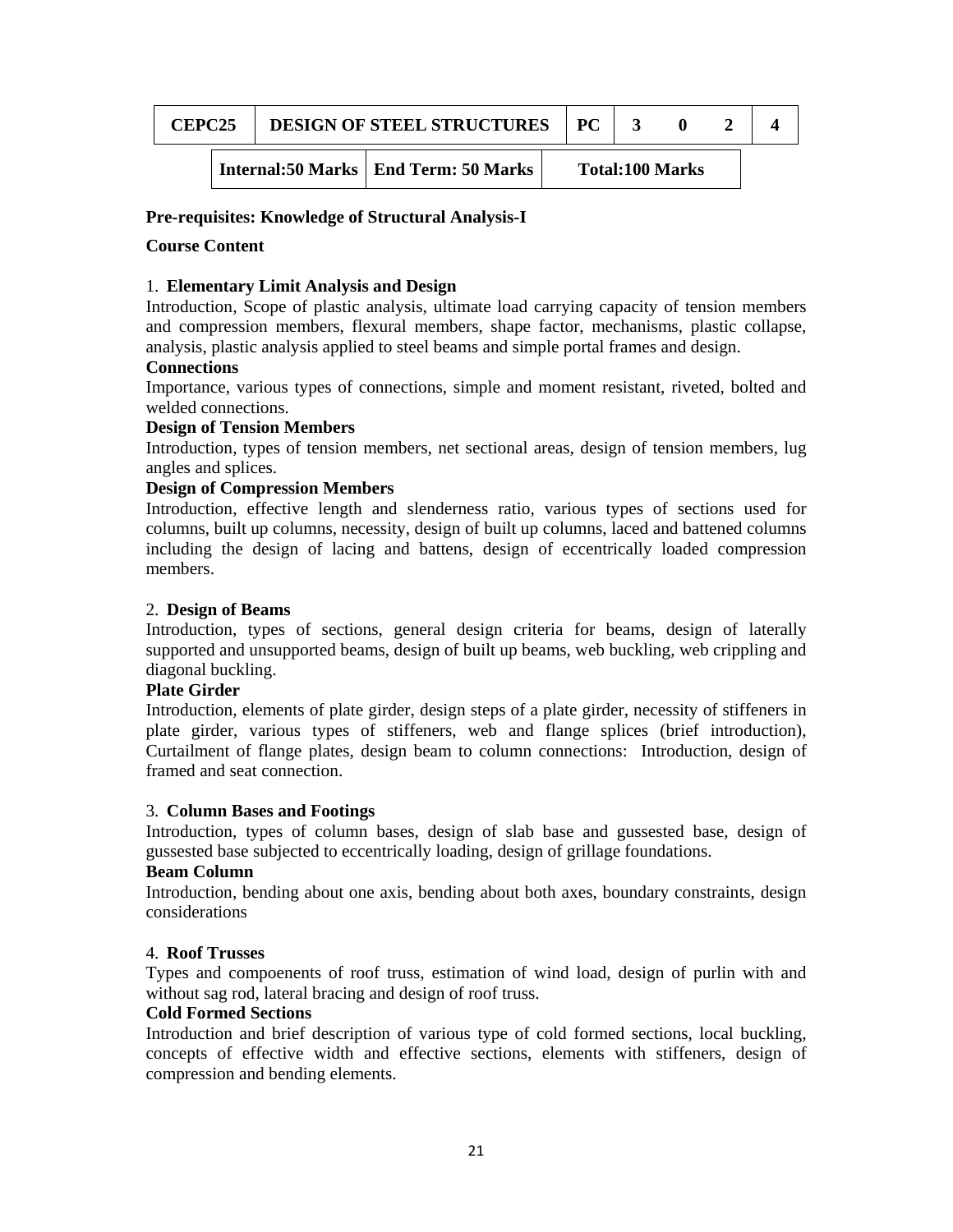## **Reference Books**

- 1. Design of Steel Structures, A.S.Arya & J.L.Ajmani, Nem chand & Bros., Roorkee.
- 2. Design of Steel Structures, M.Raghupati, TMH Pub., New Delhi.
- 3. Design of Steel Structures, S.M.A.Kazmi & S.K.Jindal, Prentice Hall, New Delhi.
- 4. Design of Steel Structures, S.K.Duggal, TMH Pub., New Delhi.

### **Corse Outcome: On completion of the course, the students shall be able to:**

- 1. Design Tension Members, Lug Angles and Splices.
- 2. Design Compression Members, Built-Up Compression Members.
- 3. Design a Welded and Riveted connection.
- 4. Design Plate Girders and Gantry Girders.
- 5. Design Roof trusses, Purlin, joints and end bearings of Steel Structures.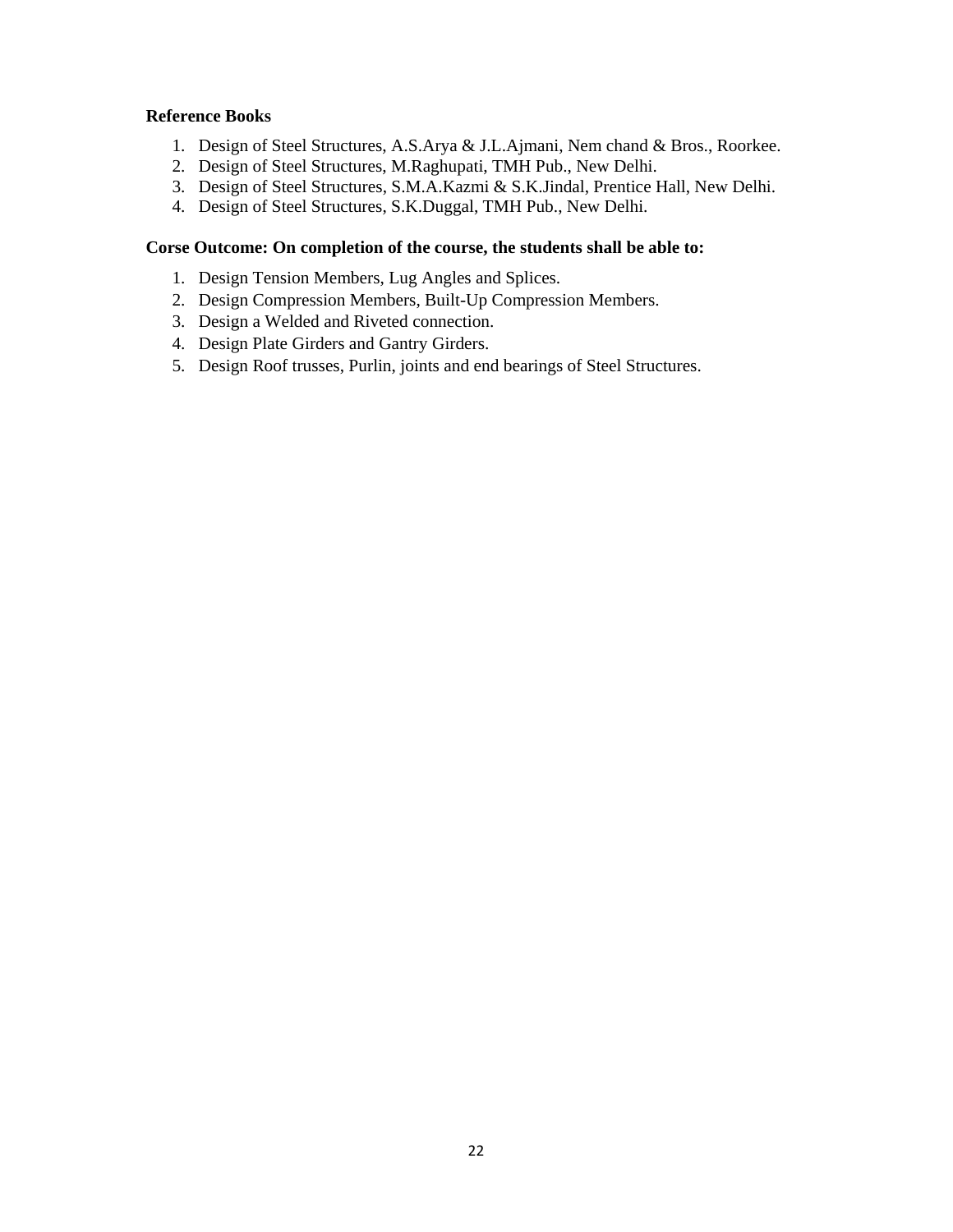| $\mathsf{L}$ <b>EPC2<sup>-</sup></b> | WATER SUPPLY AND TREATMENT | РC |  |  |
|--------------------------------------|----------------------------|----|--|--|
|                                      |                            |    |  |  |

**Internal:50 Marks | End Term: 50 Marks | Total:100 Marks** 

### **Course Learning Objectives**

- 1. To make the students conversant with sources of water and types of water demand
- 2. To understand the basic characteristics of water and its determination
- 3. To expose the students to understand components of water supply scheme
- 4. To provide adequate knowledge about the water treatment processes and its design
- 5. To have adequate knowledge on water conveyance and distribution network

#### **Course Content**

## **1 Water Quantity**

Importance and necessity of water supply scheme. Components of water supply scheme, water demands and its variations. Population forecasting, estimation of total quantity of water requirement, quality and quantity of surface and ground water sources, selection of a source for water supply, types of intakes, pumps and pumping stations.

## **2 Water Quality**

Sources of impurities, type of impurities in water and their sanitary significance, physical, chemical and bacteriological analysis of water, water quality standards.

## **3 Water Treatment**

Objectives, treatment processes and their sequence in conventional water treatment plant, aeration, sedimentation – plain and aided with coagulation- types, features and design aspects, mixing basins and flocculation units. Filtration – mechanisms, types of filters - slow and rapid sand filtration units (features and design aspects), disinfection - theory, methods and practices, specific water treatment methods

#### **4 Water Conveyance and Distribution**

Hydraulic design of pressure pipe, pipe materials, types of distribution system – gravity system, pumping system, dual system, layout of distribution system – dead end system, grid iron system, ring system, radial system, their merits and demerits, distribution reservoir functions and determination of storage capacity.

#### **Reference Books**

- 1. Water Supply and Sewerage: E.W. Steel.
- 2. Water Supply Engineering: S.R. Kshirsagar.
- 3. Water Supply Engineering: S.K. Garg.
- 4. Water Supply Engineering: B.C. Punmia.
- 5. Environmental Engineering: Peavy H. S., Rowe D. R. and Tchobanoglous G.
- 6. Introduction to Environmental Engineering: Davis M. L. and Cornwell D. A.
- 7. Water Supply and Sanitary Engineering: Birdie, G. S. and Birdie
- 8. Manual on Water Supply and Treatment: Ministry of Urban Dev., New Delhi.

#### **Course outcomes**

On completion of the course, the students will be able to

- 1. Forecast the population and estimate water demand
- 2. Analyze various water quality parameters
- 3. Differentiate various intake structures
- 4. Design various water treatment units and distribution network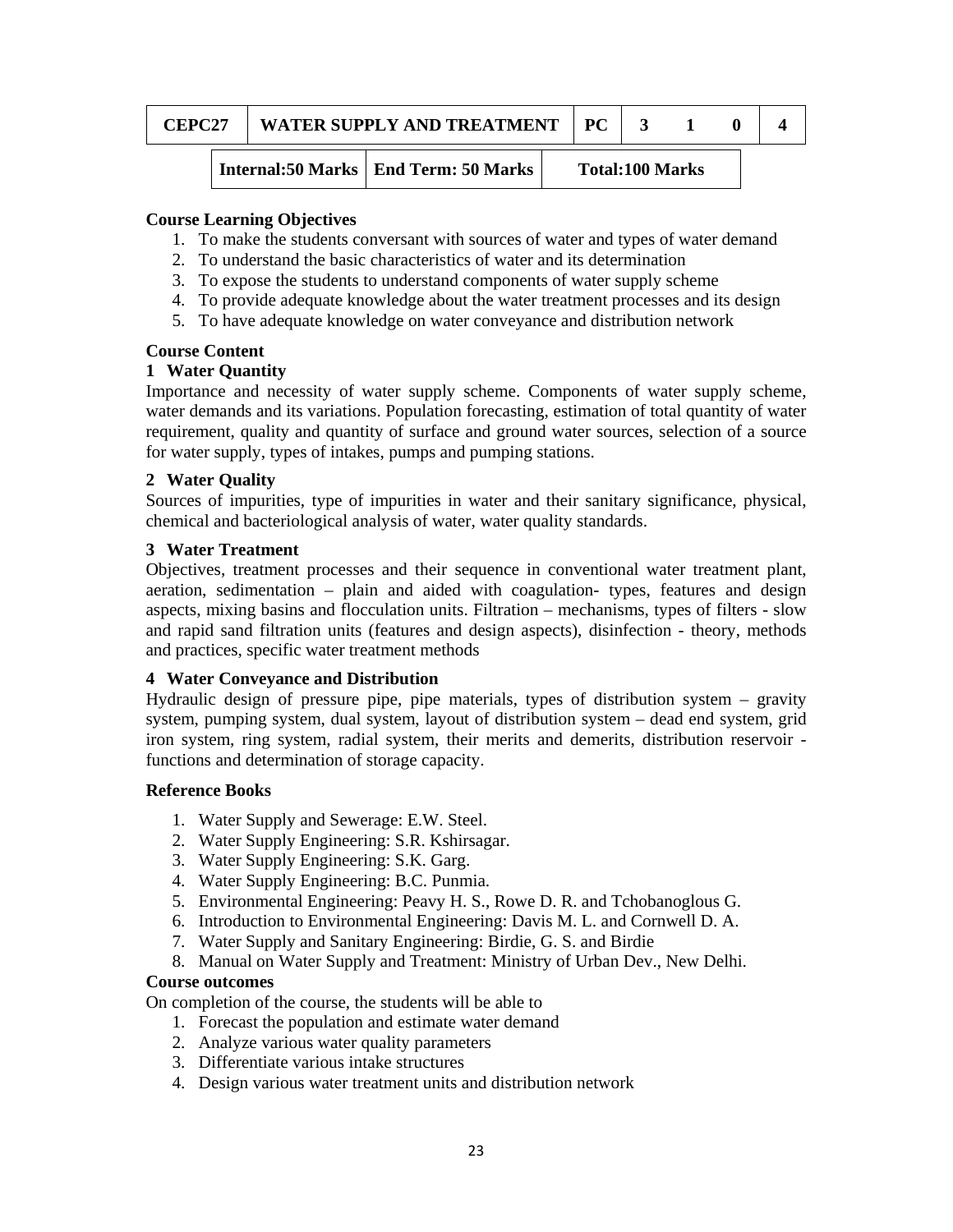| <b>CEPC29</b> |                           | <b>IRRIGATION ENGINEERING</b> | DС |                         |  |
|---------------|---------------------------|-------------------------------|----|-------------------------|--|
|               | <b>Internal: 50 Marks</b> | <b>End Term: 50 Marks</b>     |    | <b>Total: 100 Marks</b> |  |

## **Course Content**

## **1. Introduction**

Irrigation-necessity, impact of irrigation on human environment, need and historical development of irrigation in India, National water policy- Haryana Scenario, crops and crop seasons with crop water requirement.

## **2. Soil-water relationship and irrigation methods**

Soil-water relationship, infiltration, basic terminology such as field capacity, wilting point, deltas, duty of water, flooding methods, border strip method, check basin and furrow method, assessment of irrigation water, sprinkler irrigation and its design, drip irrigation & its design.

## **3. Canal irrigation**

Components of canal distribution system, alignment & losses of channels, Kennedy's and Lacey's theories and design procedure, Garrets and Lacey's diagrams.

## **4. Water logging and land reclamation**

Water logging-effects, causes & preventive measures, lining of irrigation channels with types & design of lined channel, land drainage, open & closed drains design considerations, advantages of tile drains, discharge and spacing of closed drains, methods of land reclamation, quality of irrigation water.

## **5. River Training**

River training and its objectives, classification of river training works, methods of river training, marginal embankments, guide banks, spurs, cutoffs, bank pitching and launching apron.

#### **6. Canal outlets**

Classification, requirements of a good outlet, design of pipe, APM and open flume outlet, flexibility proportionality, setting and sensitivity of outlet.

#### **7. Diversion canal head works**

Various components and their functions, layout plan, Bligh's creep theory, Khosla's method of independent variables, use of Khosla's curves, various corrections.

#### **8. Regulation works**

Canal falls-necessity and location, roughening devices, design of Sarda type fall. Off-take alignment, cross-regulator and distributory head regulators, devices to control silt entry into the off-taking channel and silt ejector, canal escapes.

## **Reference Books**

- 1. Sharma, S.K., Principles and Practice of Irrigation Engg., S.Chand & Co, 1984.
- 2. Arora K R "Irrigation Water Power & Water Resources Engineering" Standard Publishers & Distributors, Delhi, 2002.
- 3. Garg S K "Irrigation Engineering & Hydraulic Structures" Khanna Publisherts, Delhi, 1995.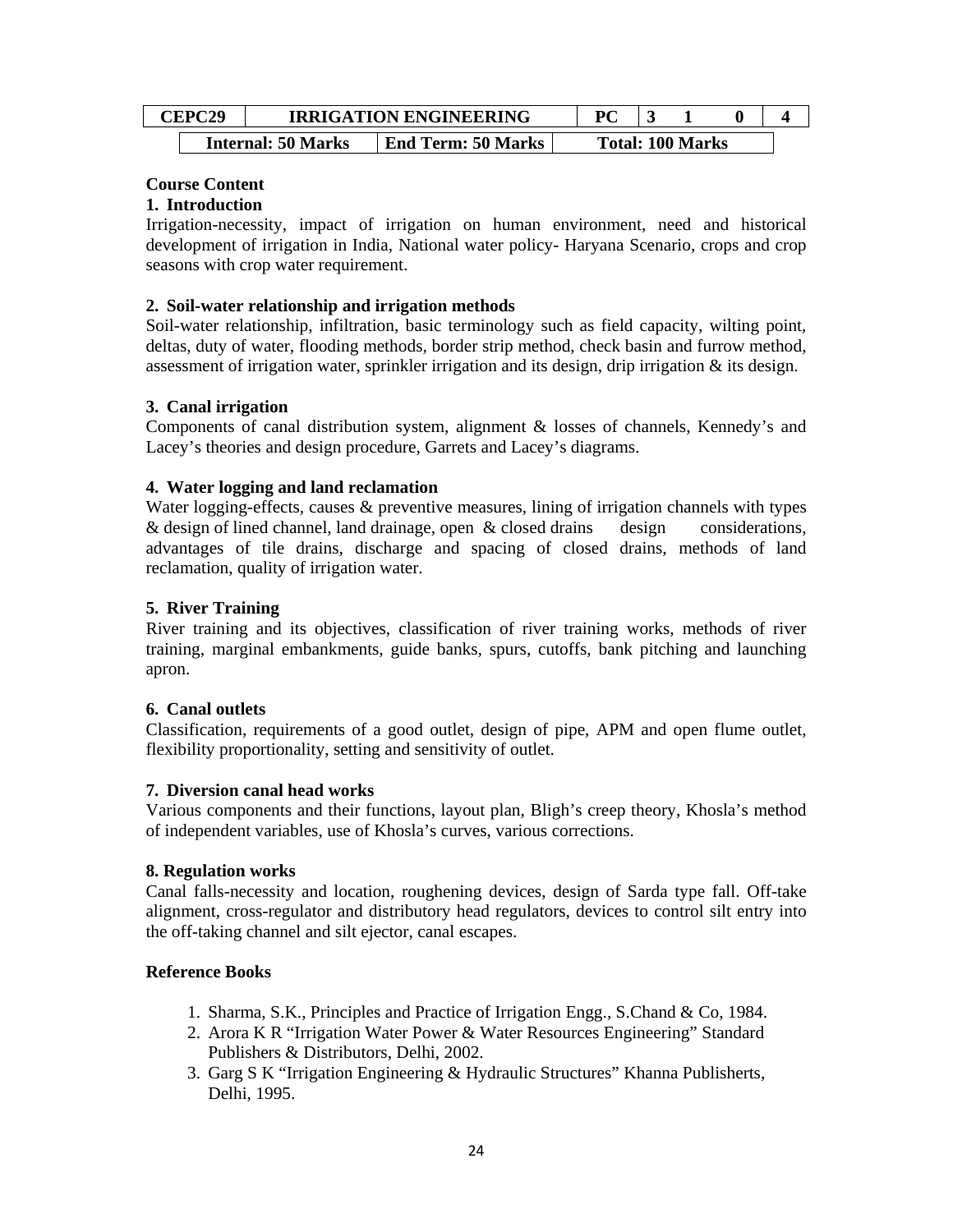- 4. Varshney, Gupta & Gupta "Irrigation Engineering & Hydraulic Structure" Nem Chand & Bros., Roorkee, 1982.
- 5. Punmia, B.C., Irrigation and Water Power Engineering, Standard Publishers, 2001.
- 6. Modi P N " Irrigation ,Water Resources and Water Power Engg" Standard Book House N Delhi 2000
- 7. A M Michael "Irrigation Theory and Practice" Vikas Publishing House Pvt Ltd N Delhi 2011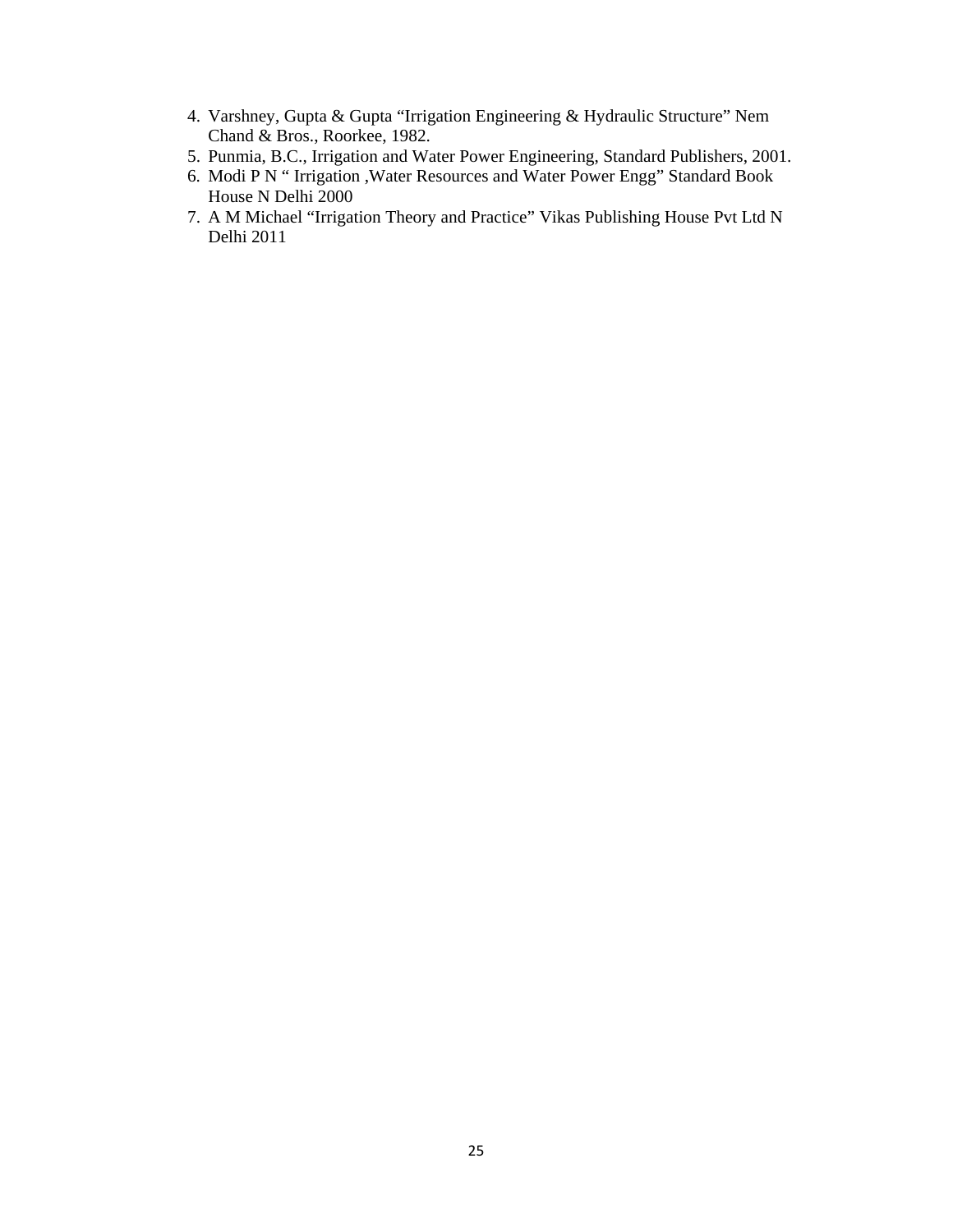| CELR21 |  | <b>STRUCTURAL ANALYSIS (P)</b>         | <b>ELR</b> |                        |  |
|--------|--|----------------------------------------|------------|------------------------|--|
|        |  | Internal:60 Marks   End Term: 40 Marks |            | <b>Total:100 Marks</b> |  |

### **Pre-requisites: Knowledge of Structural Analysis-I**

#### **Course Content**

- 1. Verification of reciprocal theorem of deflection using a simply supported beam.
- 2. Verification of moment area theorem for slopes and deflections of the beam.
- 3. Deflections of a truss- horizontal deflections & vertical deflections of various joints of a pin- jointed truss.
- 4. Elastic displacements (vertical & horizontal) of curved members.
- 5. Experimental and analytical study of 3 hinged arch and influence line for horizontal thrust.
- 6. Experimental and analytical study of behaviour of struts with various end conditions.
- 7. To determine elastic properties of a beam.
- 8. Experiment on a two hinged arch for horizontal thrust & influence line for
- 9. Horizontal thrust
- 10. Experimental and analytical study of a 3 bar pin jointed Truss.
- 11. Experimental and analytical study of deflections for unsymmetrical bending of a Cantilever beam.
- 12. Experimental and analytical study of an elastically coupled beam.
- 13. Sway in portal frames demonstration.
- 14. To study the cable geometry and statics for different loading conditions.

#### **Corse Outcome: On completion of the course, the students shall be able to:**

- 1. Verification of reciprocal theorem and moment area theorem
- 2. Analysis of truss and curved members
- 3. Analysis of three hinge arches
- 4. Determine elastic properties of beam and analysis of struts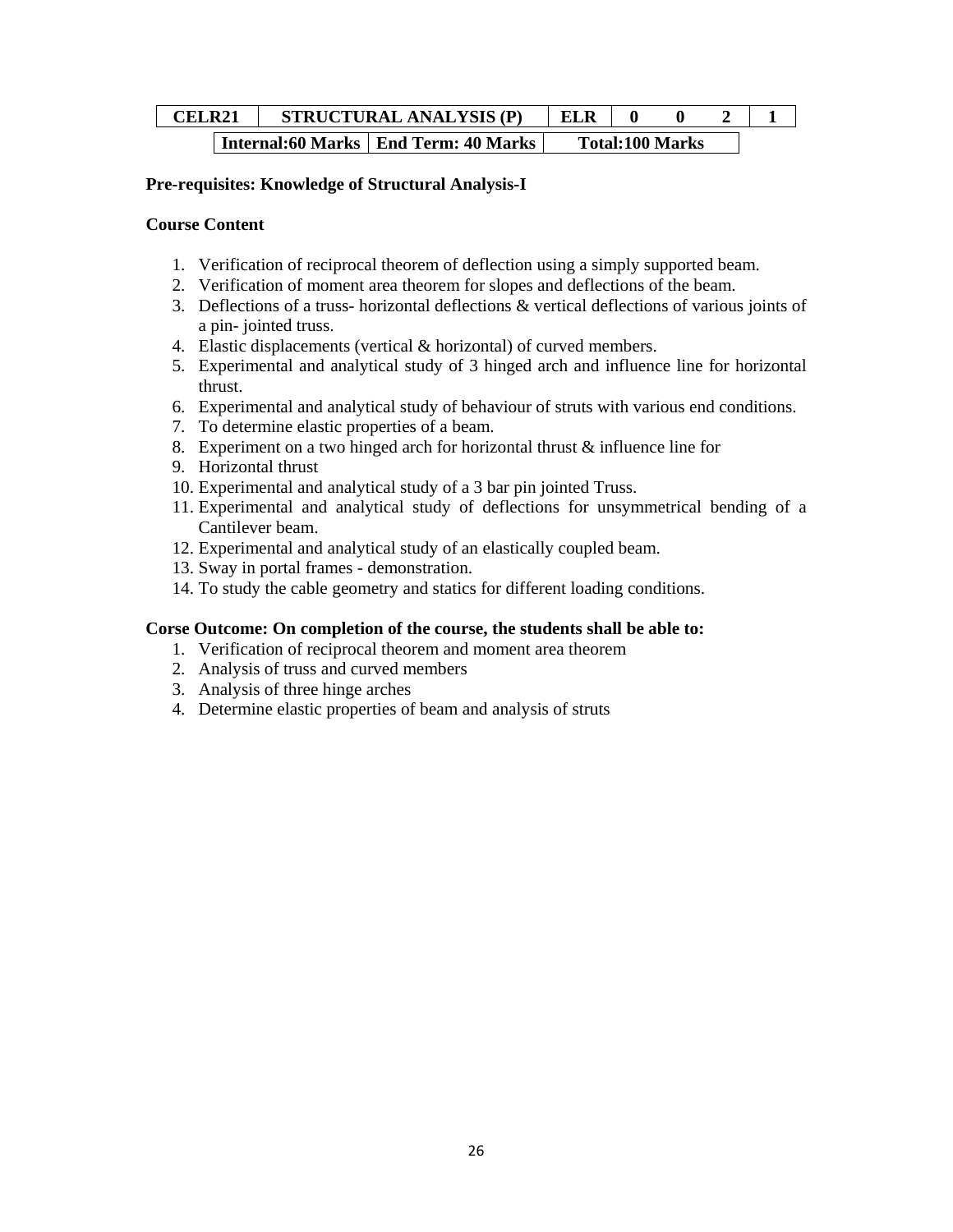| <b>CELR23</b> |  | $SURVEYING-I$ (P)                      | ELR |                        |  |
|---------------|--|----------------------------------------|-----|------------------------|--|
|               |  | Internal:60 Marks   End Term: 40 Marks |     | <b>Total:100 Marks</b> |  |

## **Course Content**

- 1. Chain Traversing
- 2. Compass Traversing
- 3. Differential Leveling
- 4. Fly Levelling
- 5. Cross Sectioning
- 6. Profile leveling
- 7. Plane Table surveying: Radiation and Intersection
- 8. Resection- 2 and 3-point problem with plane Table
- 9. Working with digital level

## **Course outcomes:**

- On completion of the course, the students will be able to:
- Use conventional surveying tools such as chain/tape, compass, plane table, levels in the field for various civil engineering applications.
- Enter observation in field book, adjusting and plotting a traverse
- Use plane table to prepare map of a small area.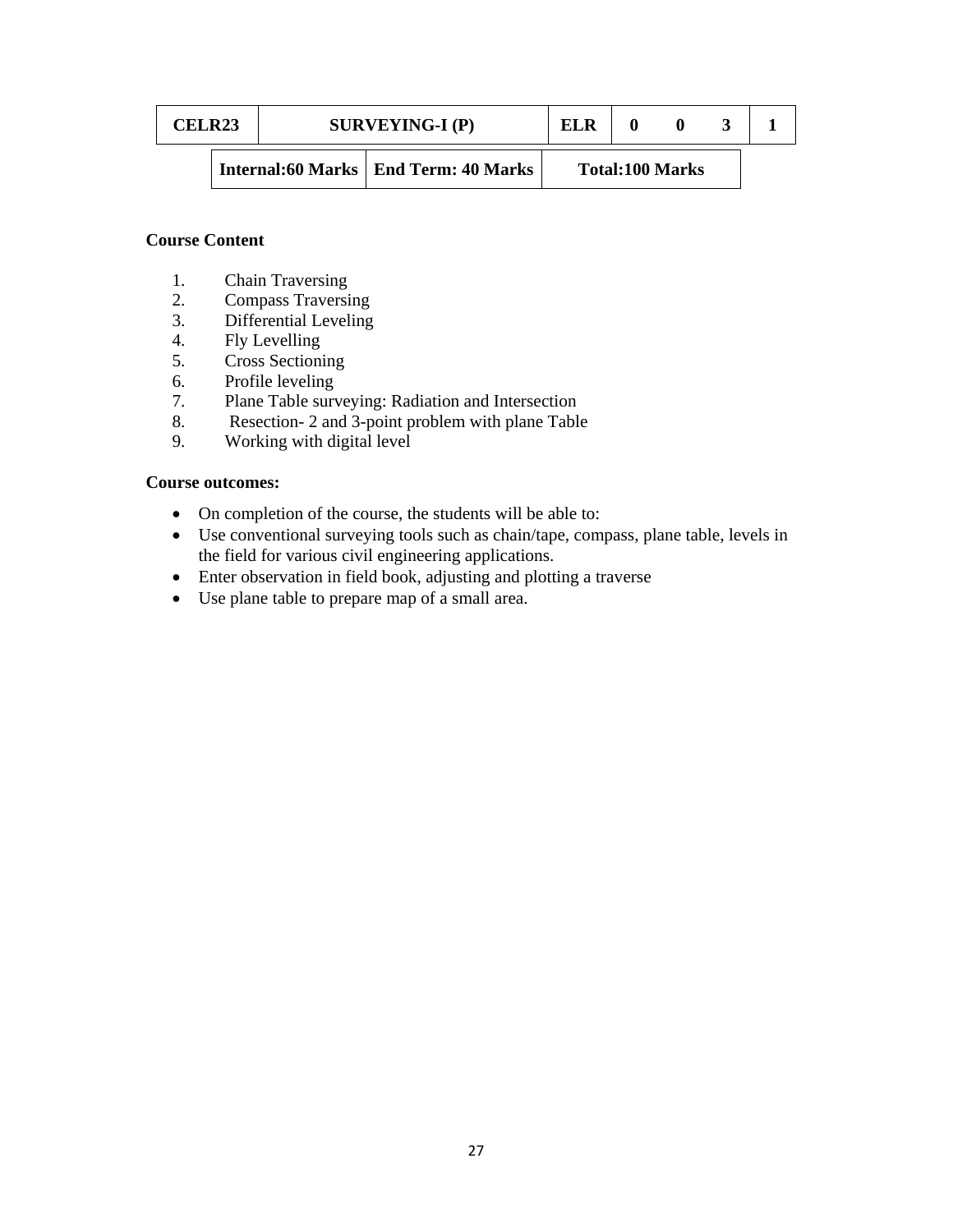|  | <b>CELR25</b> | ENVIRONMENTAL ENGINEERING -I (P) | ELR |  |  |  |  |
|--|---------------|----------------------------------|-----|--|--|--|--|
|--|---------------|----------------------------------|-----|--|--|--|--|

**Internal:60 Marks | End Term: 40 Marks | Total:100 Marks** 

#### **Course Learning Objectives**

- 1. To analyze the physical and chemical characteristics of water
- 2. To quantify chlorine requirement for disinfection
- 3. To quantify the chemical requirement for turbidity removal
- 4. To study bacterial contamination of water

#### **Course Content**

Physical, chemical and bacteriological characterization of water and chemical dose determination for water treatment by performing following laboratory experiments:

- 1. To determine the pH value of a given sample of water
- 2. To determine the turbidity of a given water sample
- 3. To determine free residual chlorine in a given sample of water
- 4. To determine the conductivity of a given water sample
- 5. To determine the chloride concentration in a given sample of water
- 6. To determine the optimum coagulant dose
- 7. To determine the temporary and permanent hardness in a given water sample.
- 8. To determine the chlorine dose required for a given water sample
- 9. To determine the dissolved oxygen (DO) in a given sample of water.
- 10. To determine the MPN coliform per 100 ml of a given sample of water
- 11. To determine the total plate count of a given water sample
- 12. Microscopic studies of water

#### **Course Outcomes**

On completion of the course, the students will be able to

- 1 Apply different analysis techniques for the measurement of physical and chemical parameters of wastewater
- 2 Quantify the pollutant concentration in water and wastewater
- 3 Recommend the degree of treatment required for the water
- 5. Assess the microbial contamination in water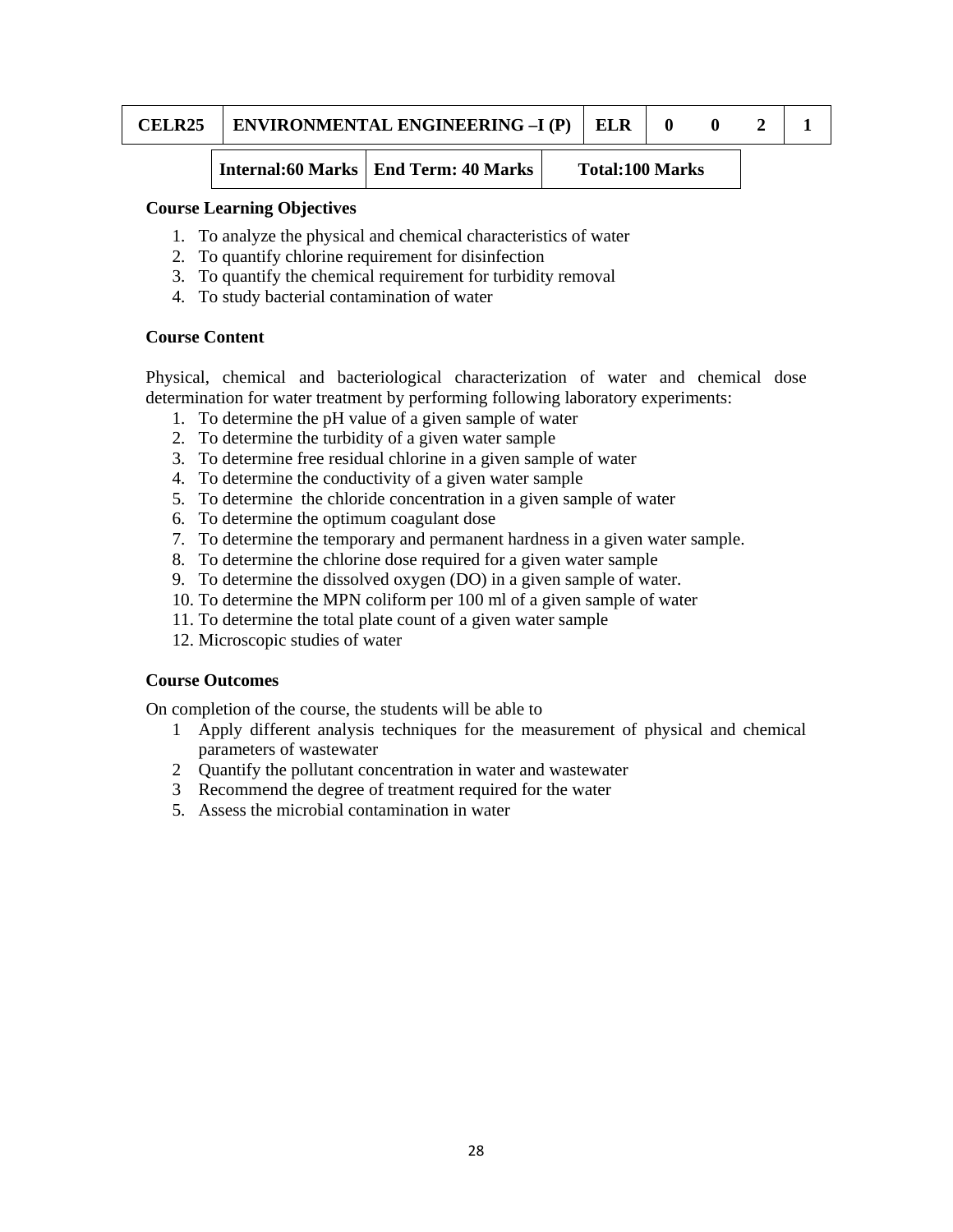| CEPC <sub>22</sub> | <b>DESIGN OF CONCRETE STRUCTURES-I PC</b> |                                        |                        |  |  |  |  |
|--------------------|-------------------------------------------|----------------------------------------|------------------------|--|--|--|--|
|                    |                                           | Internal:50 Marks   End Term: 50 Marks | <b>Total:100 Marks</b> |  |  |  |  |

### **Pre-requisites: Knowledge of Structural Analysis**

Course Assessment: Continuous assessment (through assignments/Mid-semester Evaluation), End semester Examination.

#### **Course Content**

#### **1. Design Philosophies in Reinforced Concrete**

Working stress and limit state methods, Limit state v/s working stress method, Building code, Normal distribution curve, characteristic strength and characteristics loads, design values, Partial safety factors and factored loads, stress -strain relationship for concrete and steel.

#### 2. **Design of flexural member : Limit State Method**

Basic assumptions, Analysis and design of singly, doubly reinforced rectangular sections & T beams and continuous beams.

#### **3. Design of Slabs**

#### **One way and Two Ways Slabs**

General considerations, Design of one way and two ways slabs for distributed and concentrated loads, Non-rectangular slabs, openings in slabs.

#### **4. Columns and Footings**

Effective length, Minimum eccentricity, short columns under axial compression, Uniaxial and biaxial bending, slender columns, Isolated and wall footings.

#### **5. Foundations**

Combined footings, raft foundation, design of pile cap and piles, under-reamed piles.

#### **Reference Books**

- 1. Design of Reinforced Concrete Structures,P.Dayaratnam,Oxford & IBH Pub.,N.Delhi.
- 2. Reinforced Concrete-Limit State Design, A.K.Jain, Nem Chand & Bros.,Roorkee.
- 3. Reinforced Concrete, I.C.Syal & A,K,Goel, A.H,Wheeler & Co.Delhi.
- 4. Reinforced Concrfete Design, S.N.Sinha, TMH Pub.,N.Delhi.
- 5. SP-16(S&T)-1980, 'Design Aids for Reinforced Concrete to IS:456, BIS, N.Delhi.
- 6. SP-34(S&T)-1987 'Handbook on Concrete Reinforcement and Detailing', BIS, N.Delhi.

#### **Corse Outcome: On completion of the course, the students shall be able to:**

- 1. Know various design philosophies for Structural Design
- 2. Design a Beam structure
- 3. Design one way and two way slabs
- 4. Know various design considerations for design of column and footing
- 5. Design the retaining wall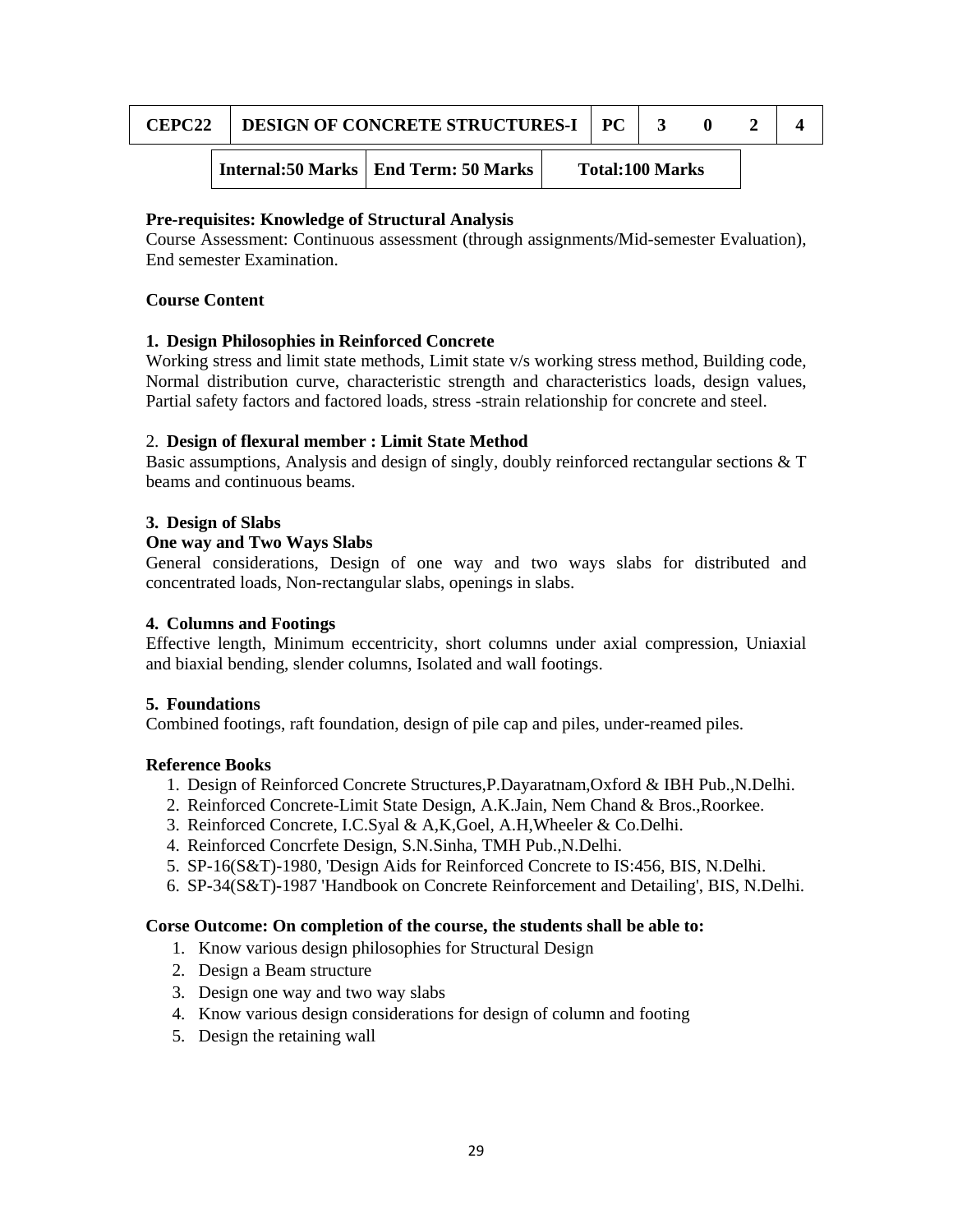| <b>CEPC24</b> | <b>SOIL MECHANICS</b> |                                        | PС |                        |  |
|---------------|-----------------------|----------------------------------------|----|------------------------|--|
|               |                       | Internal:50 Marks   End Term: 50 Marks |    | <b>Total:100 Marks</b> |  |

#### **Course Learning Objectives:**

- 1. To explain how three phase system is used in soil and how are soil properties estimated using three phase system
- 2. To explain the role of water in soil behaviour and how soil stresses, permeability and quantity of seepage including flow net are estimated
- 3. To emphasis the importance of soil stress distribution and stress influence due to varies loads.
- 4. To explain how soil shear parameters are affected by drainage conditions
- 5. To explain mechanism of compaction, factors affecting, and effects of compaction on soil properties
- 6. To estimate the magnitude and time-rate of settlement due to consolidation.

#### **Course Content**

#### **1. Soil Formation and Composition**

Introduction, soil and rock, Soil Mechanics and Foundation Engineering, origin of soils, weathering, soil formation, major soil deposits of India, particle size, particle shape, interparticle forces, soil structure, principal clay minerals.

#### **2. Basic Soil Properties**

Introduction, three phase system, weight-volume relationships, soil grain properties, soil aggregate properties, grain size analysis, sieve analysis, sedimentation analysis, grain size distribution curves, consistency of soils, consistency limits and their determination, activity of clays, relative density of sands.

#### **3. Classification of soils**

Purpose of classification, classification on the basis of grain size, classification on the basis of plasticity, plasticity chart, Indian Standard Classification System.

#### **4. Permeability of Soils**

Introduction, Darcy's law and its validity, discharge velocity and seepage velocity, factors affecting permeability, laboratory determination of coefficient of permeability, determination of field permeability, permeability of stratified deposits.

#### **5. Effective Stress Concept**

Principle of effective stress, effective stress under hydrostatic conditions, capillary rise in soils, effective stress in the zone of capillary rise, effective stress under steady state hydrodynamic conditions, seepage force, quick condition, critical hydraulic gradient, two dimensional flow, Laplace's equation, properties and utilities of flownet, graphical method of construction of flownets, piping, protective filter.

#### **6. Compaction**

Introduction, role of moisture and compactive effect in compaction, laboratory determination of optimum moisture content, moisture density relationship, compaction in field, compaction of cohesionless soils, moderately cohesive soils and clays, field control of compaction.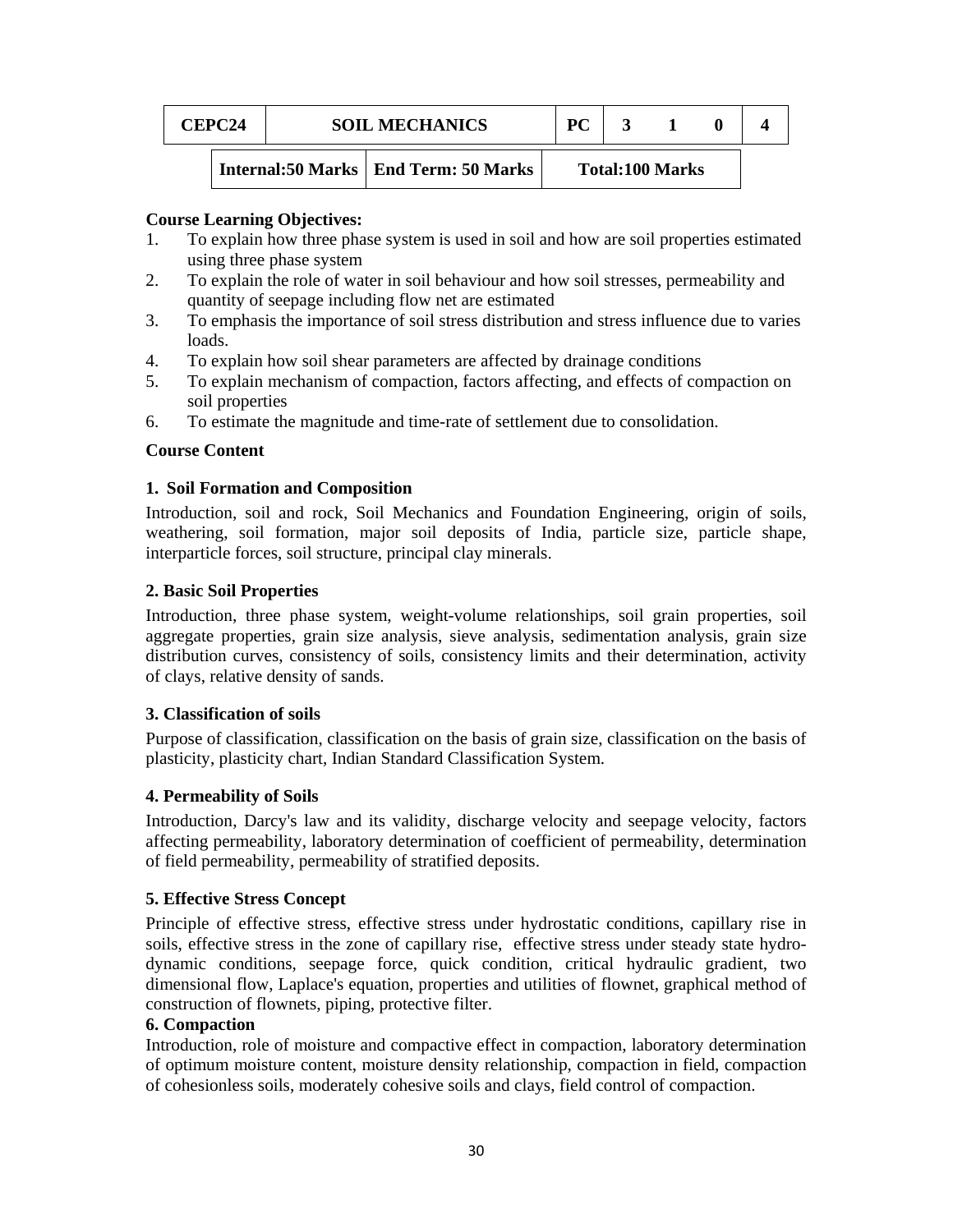## **7. Vertical Stress Below Applied Loads**

Introduction, Boussinesq's equation, vertical stress distribution diagrams, vertical stress beneath loaded areas, Newmark's influence chart, approximate stress distribution methods for loaded areas, Westergaard's analysis, contact pressure.

### **8. Compressibility and Consolidation**

Introduction, components of total settlement, consolidation process, one-dimensional consolidation test, typical void ratio-pressure relationships for sands and clays, normally consolidated and over consolidated clays, Casagrande's graphical method of estimating preconsolidation pressure, Terzaghi's theory of one-dimensional primary consolidation, determination of coefficients of consolidation, consolidation settlement, Construction period settlement, secondary consolidation.

## **9. Shear Strength**

Introduction, Mohr stress circle, Mohr-Coulomb failure-criterion, relationship between principal stresses at failure, shear tests, direct shear test, unconfined compression test, triaxial compression tests, drainage conditions and strength parameters, Vane shear test, shear strength characteristics of sands, normally consolidated clays, over-consolidated clays and partially saturated soils, sensitivity and thixotropy.

## **10. Earth Pressure**

Introduction, earth pressure at rest, Rankine's active & passive states of plastic equilibrium, Rankine's earth pressure theory, Coulomb's earth pressure theory, Culmann's graphical construction, Rebhann's construction.

#### **Reference Books**

- 1. Gopal Ranjan, ASR Rao, Basic and Applied Soil Mechanics, New Age Intetrnational (P) Ltd. Publishers- N.Delhi, Edition No. - 3rd, 2016.
- 2. Alam Singh, Soil Engg. In Theory and Practice, Vol .I, Fundamentals and General Principles, CBS Pub.,N.Delhi.
- 3. S.K.Gulati, Engg.Properties of Soils, Tata-Mcgraw Hill, N.Delhi.
- 4. P.Purshotam Raj, Geotechnical Engg, Tata Mcgraw Hill, N.Delhi, Edition No.- I, 1995.
- 5. B.M.Das, Principles of Geotechnical Engineering, PWS KENT, Boston.

#### **Course Outcome: On completion of this course, the student will be able to:**

- 1. Understand the formation and structure of soils.
- 2. Understand the index properties of soil
- 3. Understand the permeability of soils and factors affecting permeability
- 4. Understand the concept of seepage
- 5. Understand Mechanism of compaction, factors affecting, and effects of compaction on soil properties
- 6. Understand the knowledge of consolidation of soils
- 7. Understand stress distribution in soils for point loads and areas of different shapes
- 8. Understand the shear strength of soils.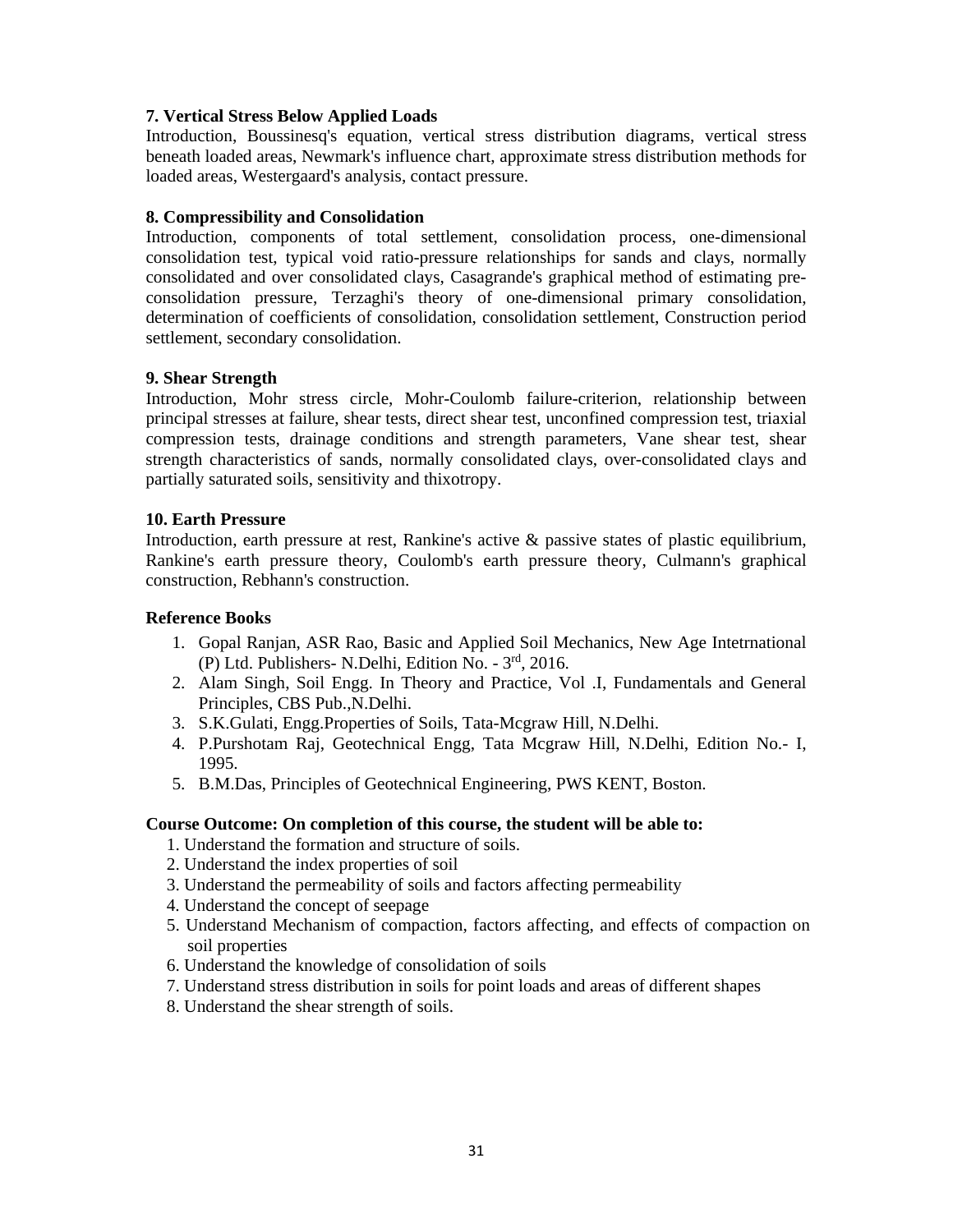| $\mathbb{C}\mathbf{EPC26}$ | <b>TRANSPORTATION ENGINEERING -I</b> |  |  |  |
|----------------------------|--------------------------------------|--|--|--|
|                            |                                      |  |  |  |

**Internal:50 Marks | End Term: 50 Marks | Total:100 Marks** 

## **Pre-requisites: Geotechnical-I, Surveying-I Course Learning Objectives:**

- 1. To understand the importance of transportation, characteristics of road transport, highway planning, alignment and surveys
- 2. To know the geometric design of highways
- 3. To study the traffic characteristics, traffic control devices and principles of signal / intersection design
- 4. To learn the characteristics, properties and testing procedures of aggregate and bituminous materials
- 5. To know about granular and bituminous mixes and their designs

## **Course Content**

## **UNIT-I**

## **1. Introduction**

Transportation and its importance. Different modes of transportation. Brief review of history of road development in India and abroad. Road patterns. PMGSY and other Highway projects

## **2. Highway Plans, Highway Alignment and Surveys**

Road development plans in India. Classification of roads. Requirements of an ideal highway alignment. Factors affecting alignment. Engineering surveys for highway alignment.

## **Unit-II**

## **3. Cross Section Elements and Sight Distance Considerations**

Cross section elements, Camber, IRC recommended values. Sight distance: stopping sight distance, overtaking sight distance, overtaking zones, intermediate sight distance, sight distance at intersections, Critical locations for sight distance.

## **4. Design of Horizontal and Vertical Alignment**

Design of superelevation. Providing superelevation in the field. Radius of circular curves. Extra-widening. Length of transition curves. Gradient, Summit and Valley curves, their design criteria. Introduction to software like MXROAD.

## **UNIT-III**

## **5. Traffic Characteristics and Traffic Surveys**

Traffic characteristics. Traffic volume, speed, O & D study, Parking and Accident studies. Fundamental diagram of traffic flow. Level of service. PCU. Capacity for nonurban roads. Road accidents. Introduction to Road Safety Audit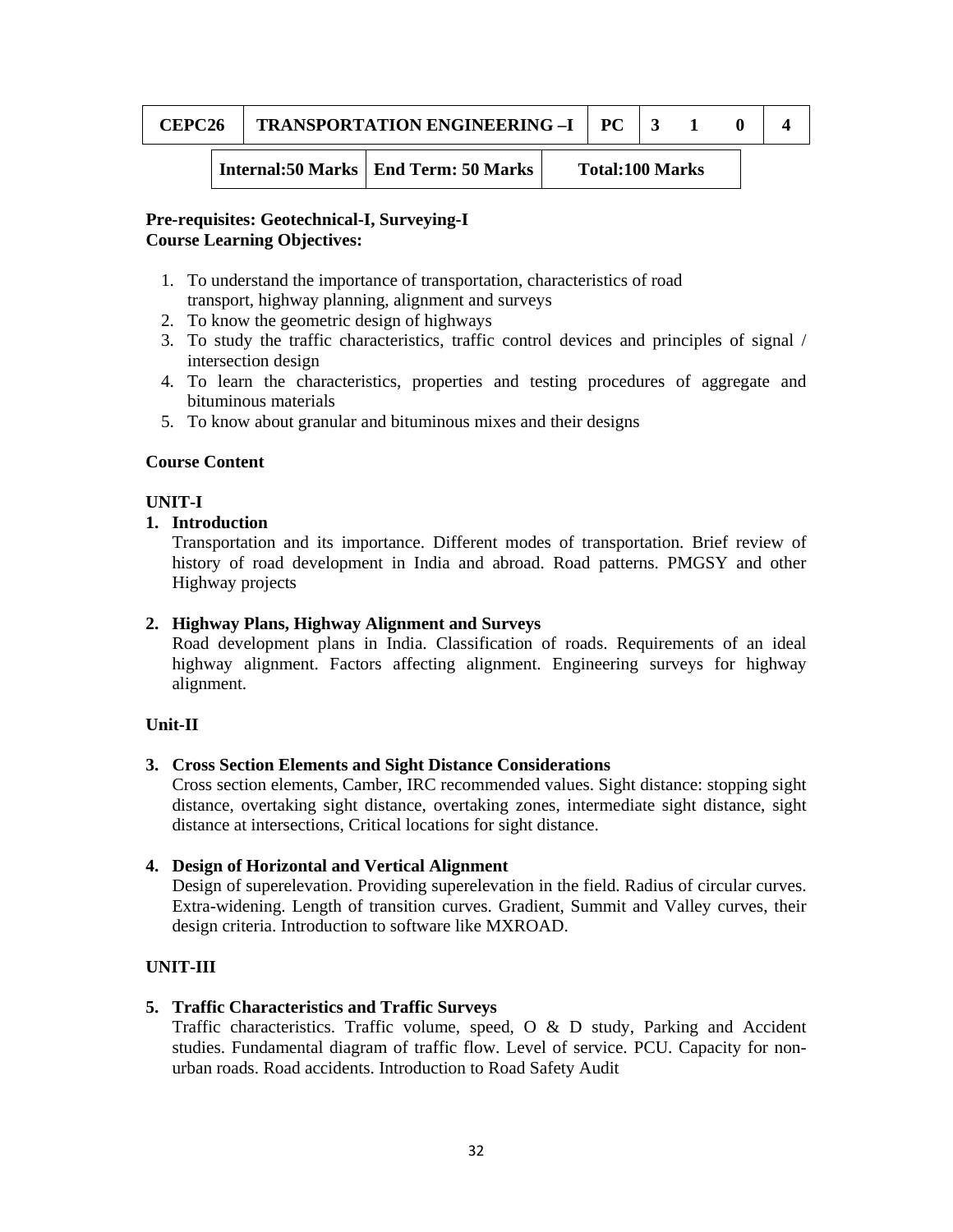### **6. Traffic Control Devices**

Traffic signs, signals, markings and islands. Design of an isolated fixed time signal by IRC method. Intersections at grade and grade separated intersections. Design of a rotary. Traffic pollution.

## **UNIT-IV**

### **7. Highway Materials:Soil and Aggregate**

Subgrade soil evaluation: CBR test, plate bearing test. Desirable properties of aggregates. Various tests for suitability of aggregates. Proportioning of aggregates for road construction by trial and error method.

## **8. Bituminous Materials and Bituminous Mixes**

Types of bituminous materials: bitumen, tar, cutback and emulsions. Various tests for suitability of bitumen. Bituminous mix, desirable properties. Marshall' method of mix design. Basic concept of use of polymers and rubber modified bitumen in bituminous mixes, use of waste plastic in bituminous mixes.

## **Reference Books**

- 1. Khanna, S.K. and Justo, C.E.G., Veeraragavan A., "Highway Engineering", Nem Chand & Bros.
- 2. Khanna, S.K. and Justo, C.E.G., "Highway Material Testing Manual", Nem Chand & Bros.
- 3. Kadiyali, L.R., "Traffic Engineering and Transportation Planning", Khanna Publishers.
- 4. Jotin Khisty, C. and Kent Lall, B., "Transportation Engineering An Introduction", Prentice Hall.
- 5. G.V.Rao, Principles of Transportation and Highway Engg, Tata McGraw Hill Pub.
- 6. Principles of Transportation Engg, P. Chakroborty & Animesh Dass, Prentice Hall of India, 2003.

#### **Course Outcomes:**

At the end of the course, the students will be able to:

- 1. Gain Engineering knowledge of the subject and apply it for the solution of problems related to highway engineering.
- 2. Design geometrics, signals and intersections, make investigations, use modern tools and develop solutions to highway problems including safety of road users.
- 3. Understand the engineering solutions in societal and environmental context for sustainable development that takes care of pollution and environment.
- 4. Understand the norms of engineering practice and the need for life-long learning as per their exposure to relevant latest IS/IRC/MoRTH specifications.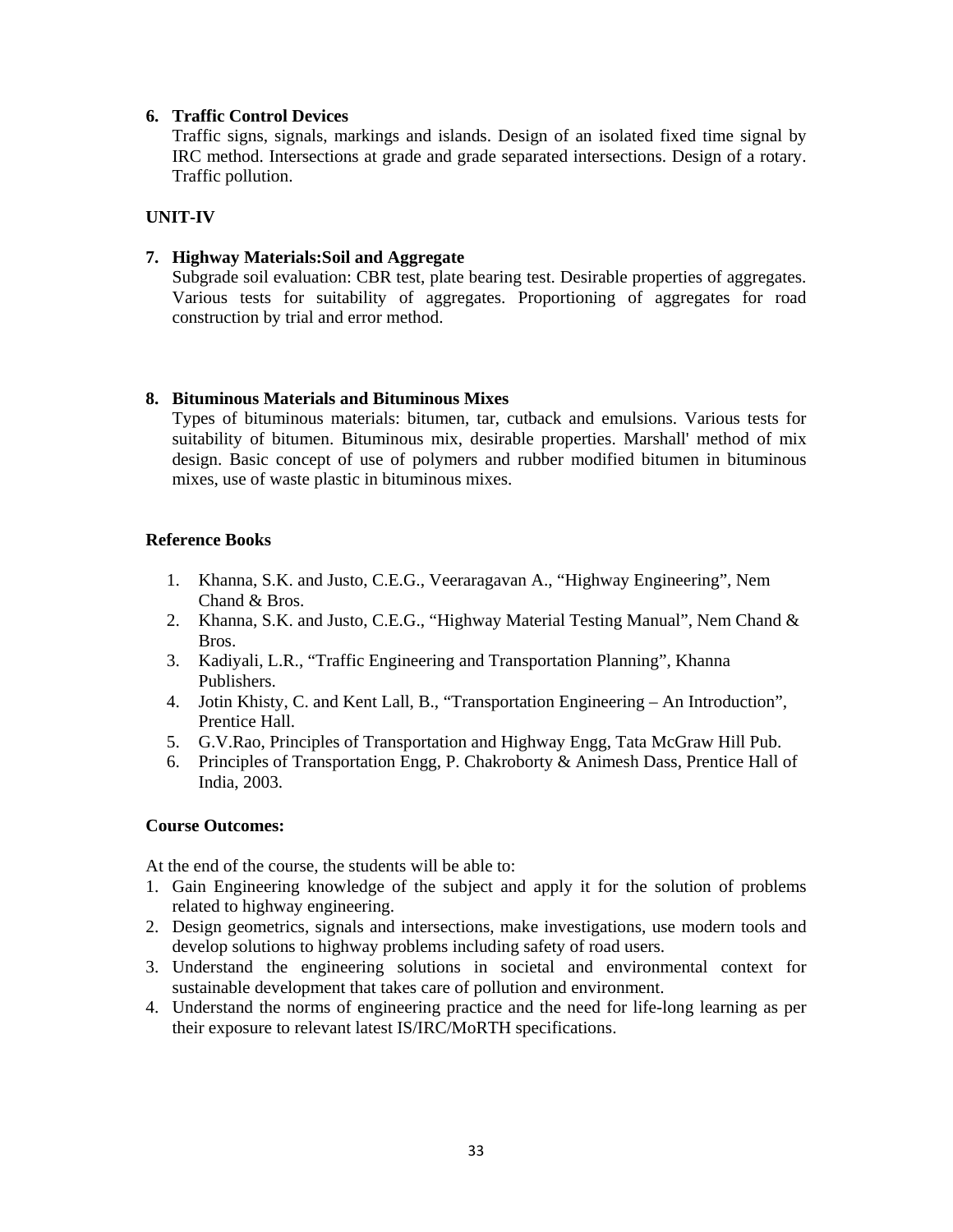| <b>CEPC28</b> | <b>SURVEYING-II</b> |                                        | PC                     |  |  |
|---------------|---------------------|----------------------------------------|------------------------|--|--|
|               |                     | Internal:50 Marks   End Term: 50 Marks | <b>Total:100 Marks</b> |  |  |

#### **Course objectives:**

- 1. To understand the principle of surveying on very large scale by locating precise horizontal controls
- 2. To learn about surveying applications in setting out works
- 3. To learn about determining absolute positions of a point using celestial measurements
- 4. To learn about different types of errors in measurements and their adjustment
- 5. To introduce the basic concept of photogrammetry, Remote sensing, and GIS

#### **Course Content UNIT-I**

- 
- 1. Triangulation and Trilateration: Triangulation systems, classification, strength of figure, selection of triangulation stations, grade of triangulation, field work of triangulation, triangulation computations, Trilateration- Principle, Methods, advantages and disadvantages, introduction to total station
- 2. Survey layout/setting out: Introduction, controls for layout, examples of laying out

## **UNIT-II**

3. Survey Adjustment and computations: Definitions, types of error, weight of an observation, law of weights, most probable values, principle of least squares, method of correlates, normal equation, adjustment of triangulation figures by method of least squares.

## **UNIT-III**

- 4. Astronomy: Definitions of astronomical terms, celestial coordinate systems, Napier's rule of circular parts, star at elongation, star at prime vertical star at horizon, star at culmination, Astronomical triangle, Time: definitions of sidereal, apparent, solar and mean solar time, equation of time
- 5. Elements of Photogrammetry: Introduction, types of photographs, Terrestrial and aerial photographs, aerial , camera, scale and height displacements of vertical photographs, Stereoscopic vision and stereoscopes, height determination from parallax measurement, flight planning, principle of photo interpretation.

#### **UNIT-IV**

6. Introduction to remote sensing: Definition of Remote Sensing, types of remote sensing, remote sensing system and components. EMR source and characteristics, active and passive remote sensing, EMR propagation through medium, Role of atmosphere, Atmospheric windows, EMR interaction with objects, Spectral signature, EMR interaction with vegetation, soil and water. Satellite orbits and platforms: Geostationary and sun synchronous satellites, Resolution, Applications of remote sensing in civil engineering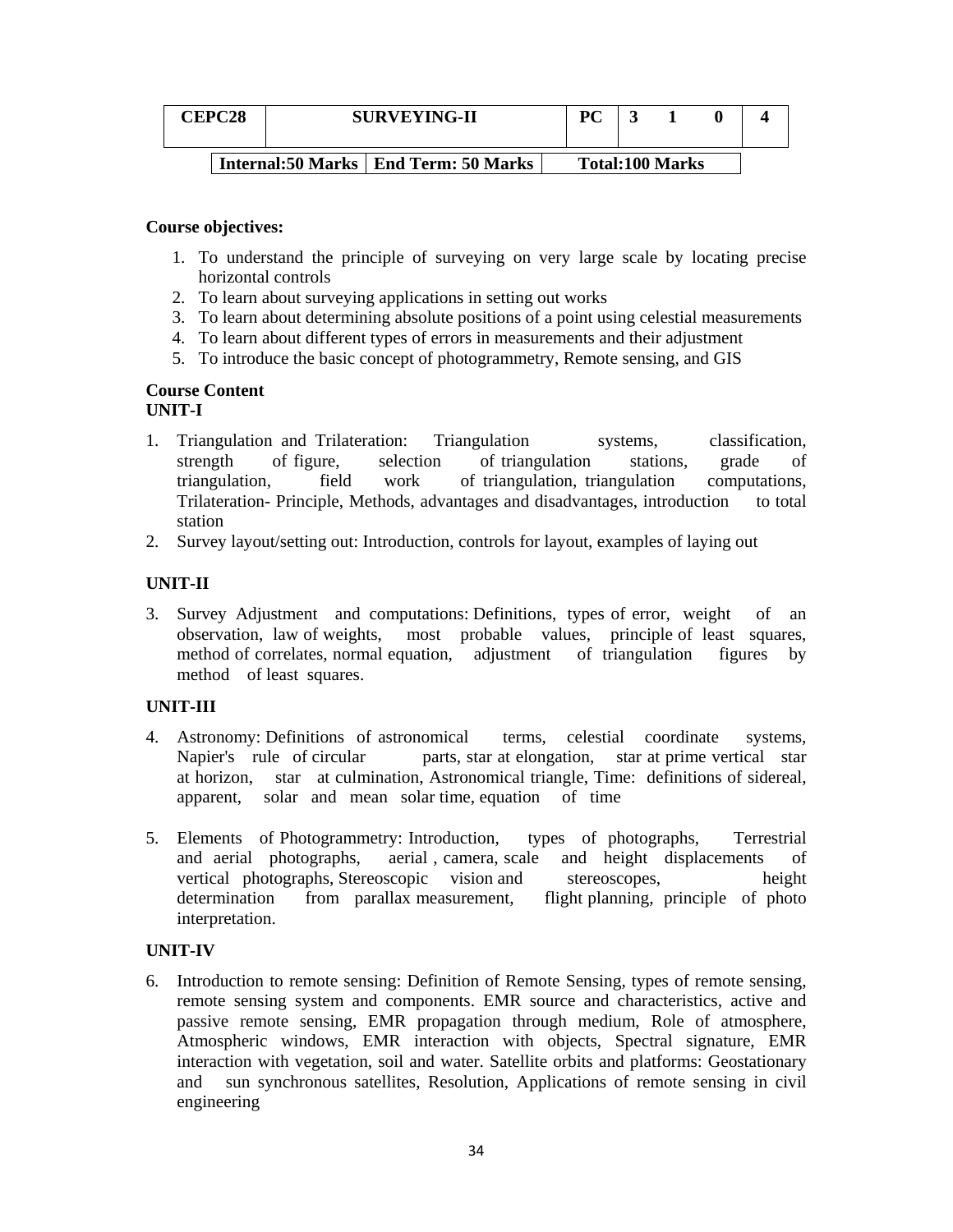7. Geographical Information System (GIS): Definition, and Objectives, Components of GIS, Spatial data models: Raster and Vector, Data inputting in GIS, Linkage between spatial and non spatial data, Spatial data analysis: Vector and raster based spatial data analysis, Integration of RS and GIS data, Digital Elevation Model, GIS Software Packages.

#### **Reference Books**

- 1. Chang.T.K. 2002: Geographic Information Systems, Tata McGrawHill
- 2. Punmia, B.C. 2005: Surveying I and II, Luxmi Publications
- 3. Charles D. Ghilani: Adjustment Computations: Spatial Data Analysis (Fifth Edition)
- 4. Paul R Wolf: Elements of Photogrammetry
- 5. G S Srivastava: An introduction to Geoinformatics
- 6. Basudeb Bhatta: Remote Sensing and GIS
- 7. G. L. Hosmer: Text-book on Practical Astronomy
- 8. Various Online resources including NPTEL

#### **Course Outcome:**

Students would be able to know about advanced methods of locating horizontal controls, set out various civil engineering structures, learn about different types of time and solution of astronomical triangle, apply corrections to the measurements for different errors, understand the difference between aerial photograph and satellite images and their use in map making.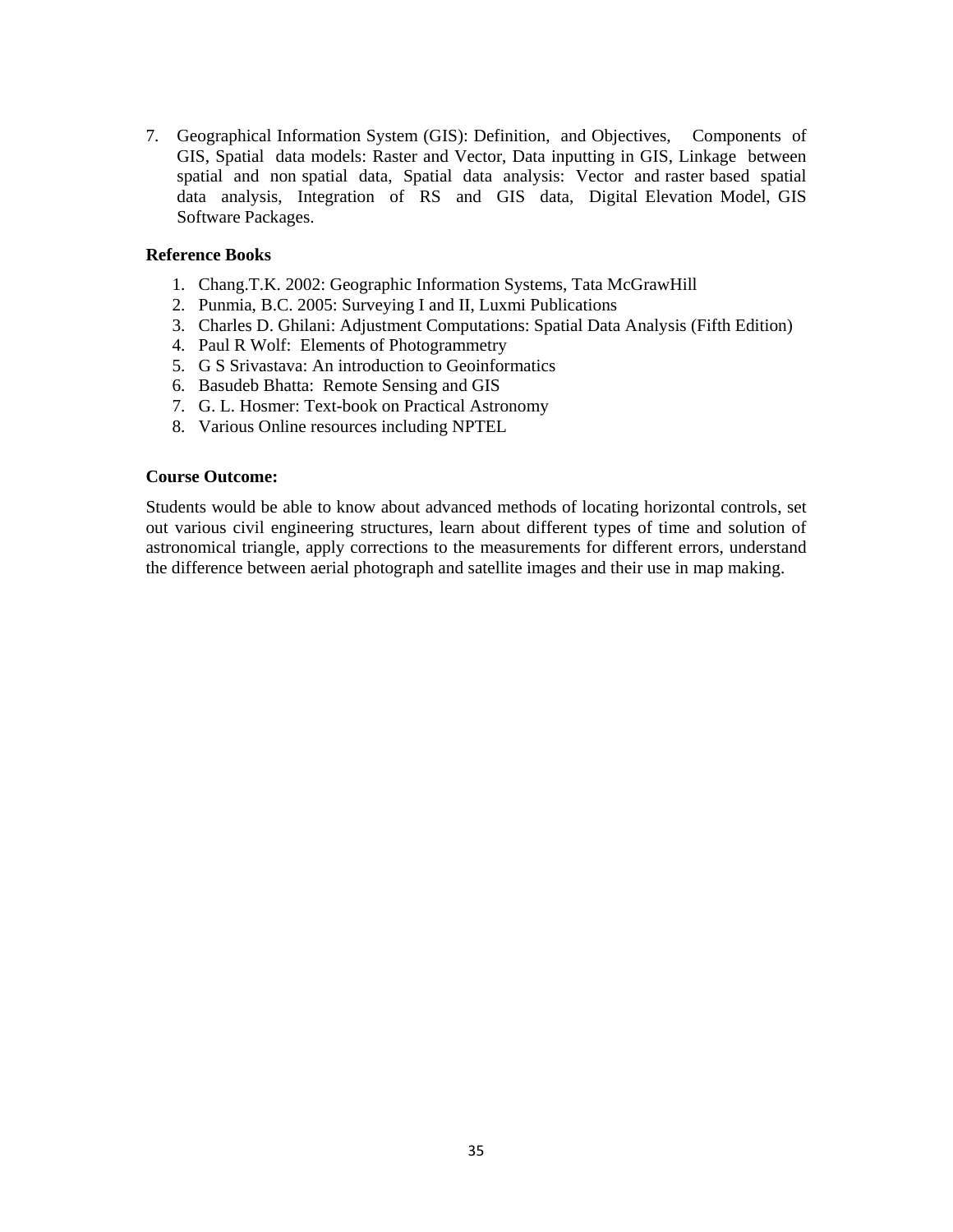# **CELR22** COMPUTATIONAL HYDRAULICS (P) ELR  $\begin{bmatrix} 0 & 0 & 2 \end{bmatrix}$  1 **Internal:60 Marks | End Term: 40 Marks | Total:100 Marks**

## **COMPUTATIONAL HYDRAULIC LABORATORY**

#### **Course objectives**

To provide student skill in problem solving in water resources engineering

#### **Course contents**

- 1. Analysis and design packages in rainfall –runoff modeling
- 2. Analysis and design packages flood routing
- 3. Analysis and design packages in water balance model
- 4. Analysis and design packages in reservoir operation
- 5. Analysis and design packages for hydraulic structures
- 6. Design packages for pipe network analysis

#### **Course outcomes**

Students will be able to apply software skills in the field of water resources engineering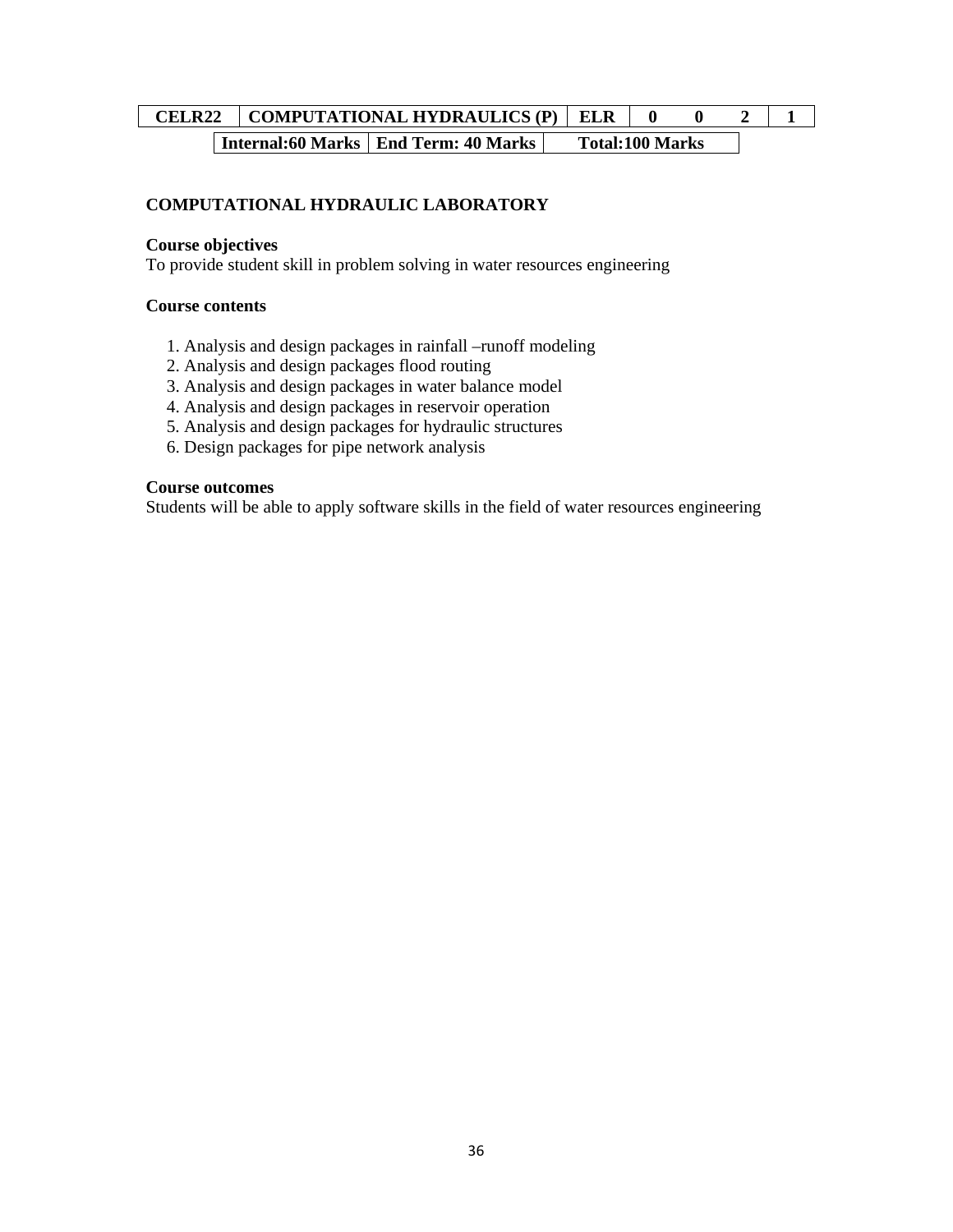| <b>CELR24</b> |  |  | <b>SURVEYING-II (P)</b>                | <b>ELR</b> |                        |  |
|---------------|--|--|----------------------------------------|------------|------------------------|--|
|               |  |  | Internal:60 Marks   End Term: 40 Marks |            | <b>Total:100 Marks</b> |  |

#### **Course Content**

- 1. Study of theodolite
- 2. measurement of horizontal /Vertical angle with theodolite
- 3. Measurement of Tacheometric constants
- 4. Calculating horizontal distance and elevations using tacheometer.
- 5. Study of Total Station
- 6. Measurements of distance, elevation, coordinate with total station
- 7. Special problems with Total station
- 8. Plan and contour map with a total station and software (including AutoCAD)

## **Course outcomes:**

## **On completion of the course, the students will be able to:**

- Use the theodolite for measuring angles and using tacheometer to determine distance and elevation.
- Use a total station to measure distance, elevation and coordinates
- Use total station to plot a map of given area with softwares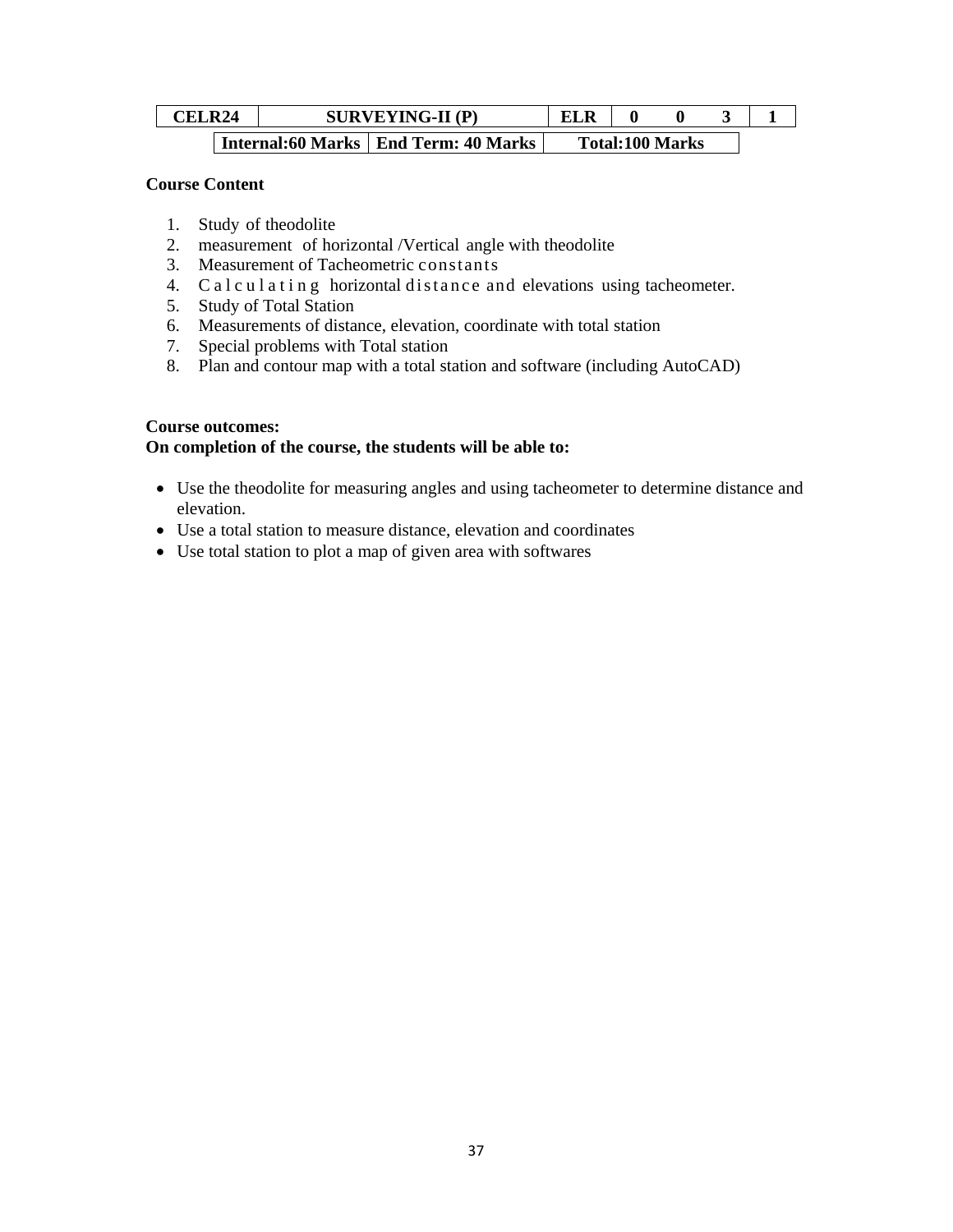| <b>CELR26</b> |  | <b>SOIL MECHANICS (P)</b>              | <b>ELR</b> |                        |  |  |
|---------------|--|----------------------------------------|------------|------------------------|--|--|
|               |  | Internal:60 Marks   End Term: 40 Marks |            | <b>Total:100 Marks</b> |  |  |

#### **Course Learning Objectives:**

- 1. To estimate index properties of soils.
- 2. To estimate consistency limits of fine grained soils.
- 3. To estimate shear strength of soil by direct shear test, triaxial shear test & unconfined compressive test.
- 4. To estimate the engineering properties of the soils by density tests & permeability test.

#### **Course Content**

- 1. Visual Soil Classification and water content determination.
- 2. Determination of specific gravity of soil solids.
- 3. Grain size analysis-sieve analysis.
- 4. Atterberg's Limits determination.
- 5. Field density by:
	- a. Sand replacement method
	- b. Core cutter method
- 6. Standard Proctor compaction test.
- 7. Coefficient of permeability of soils.
- 8. Unconfined compressive strength test.
- 9. Direct shear test on granular soil sample.
- 10. Unconsolidated undrained (UU) triaxial shear test of fine grained soil sample.

#### **Reference Books**

- 1. Gopal Ranjan, ASR Rao, Basic and Applied Soil Mechanics, New Age Intetrnational (P) Ltd. Publishers- N.Delhi, Edition No. - 3rd, 2016.
- 2. P.Purshotam Raj, Geotechnical Engg, Tata Mcgraw Hill, N.Delhi, Edition No. I, 1995.

#### **Course Outcome: On completion of this course, the student will be able to:**

- 1. Properly classify soil and can comment on its suitability for construction
- 2. Estimate soil consistency and compaction characteristics
- 3. Estimate soil design parameter for shear strength estimation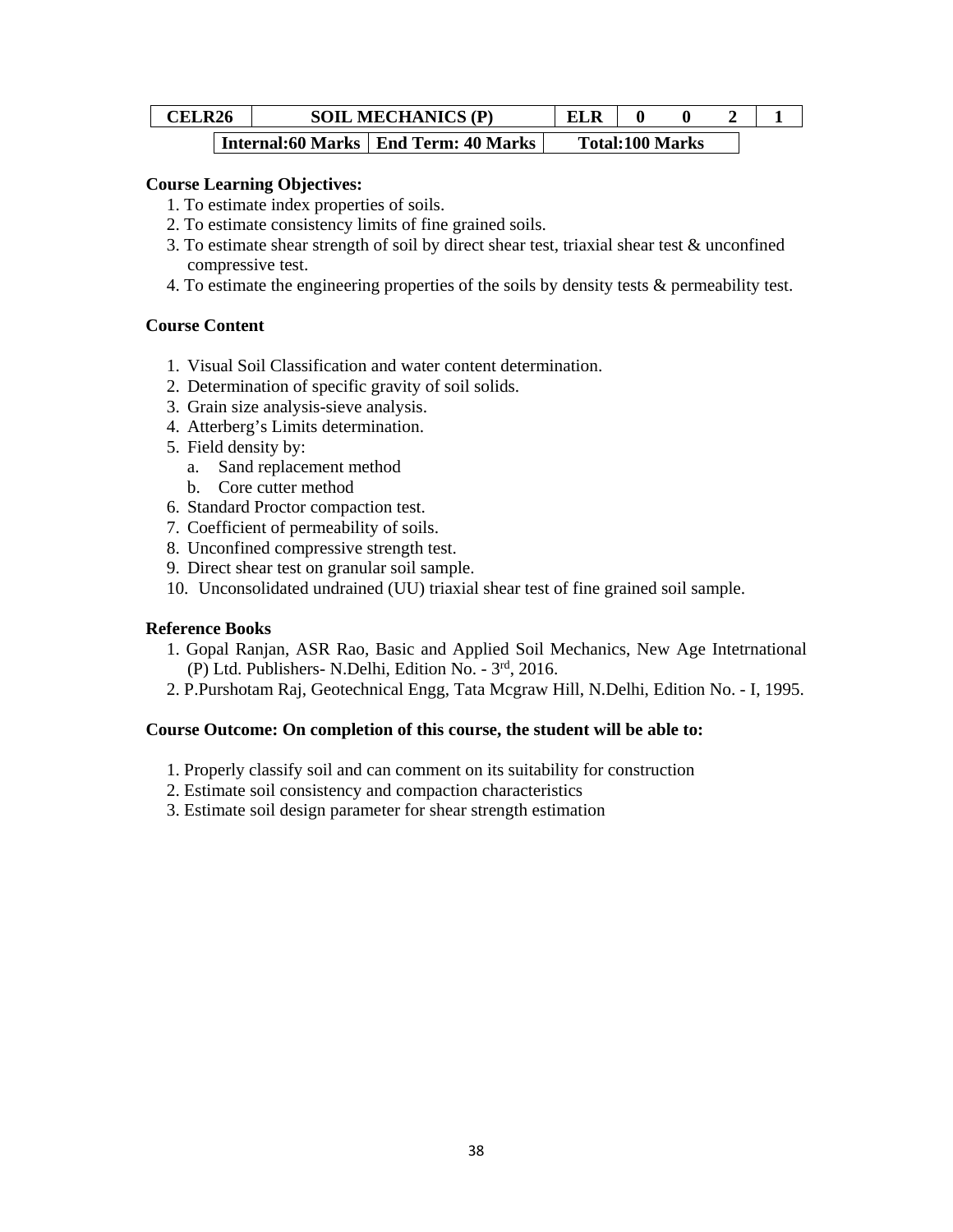# **CELR28 | TRANSPORTATION ENGINEERING-I (P) | ELR | 0 0 2 | 1 Internal:60 Marks | End Term: 40 Marks | Total:100 Marks**

## **Pre-requisites: Transportation Engineering-I Course Learning Objectives:**

- 1. To understand the characterization of highway materials
- 2. To know the procedure for testing of aggregate and bituminous materials
- 3. To know the standard specifications of IS/IRC/MoRTH for judging suitability of these materials

## **Course Content:**

- 1. Aggregate Impact Test
- 2. Los-Angeles Abrasion Test on Aggregate
- 3. Crushing Strength Test on Aggregate
- 4. Flakiness and Elongation Index of aggregates
- 5. Penetration Test on Bitumen
- 6. Ductility Test on Bitumen
- 7. Viscosity Test on Bituminous Material
- 8. Softening Point Test on Bitumen
- 9. Flash and Fire Point Test on Bitumen
- 10. CBR lab test on soil

## **Course Outcome: On completion of the course, the students shall be able to:**

#### **At the end of the course, the students will be able to:**

- 1. Gain Engineering knowledge of the subject and apply it for judging the suitability of highway materials.
- 2. Make investigations, use modern test tools and develop solutions to use the highway materials for sustainable development that preserves the environment.
- 3. Understand the norms of engineering practice and the need for life-long learning as per their exposure to relevant IS/IRC specifications.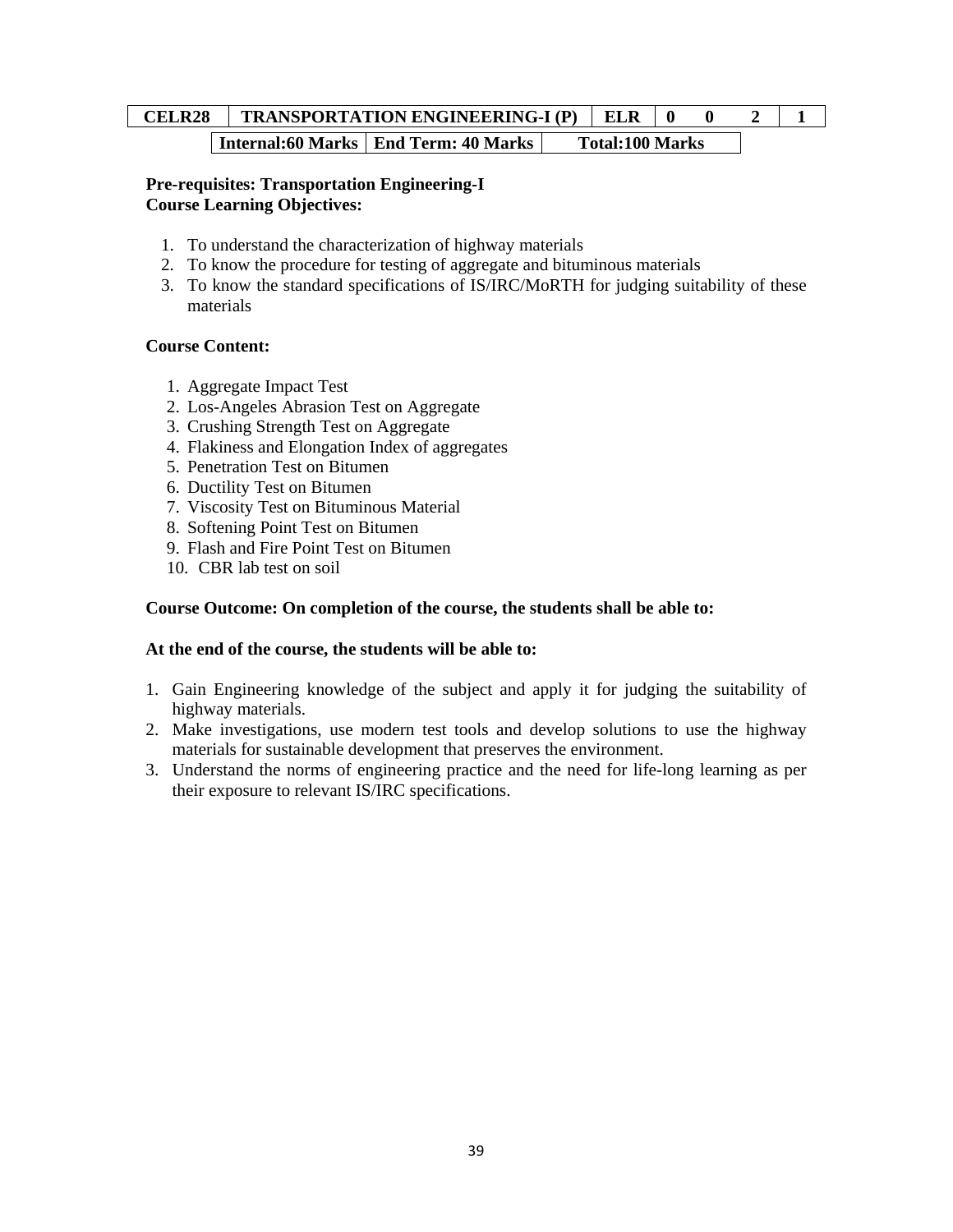# **CEPC31 DESIGN OF CONCRETE STRUCTUTRES-II PC 3 0 2 4 Internal: 50 Marks | End Term: 50 Marks | Total: 100 Marks**

## **Pre-requisites: Knowledge of Structural Analysis and Concrete Structures-I**

#### **Syllabus:**

## **1. Retaining Walls**

Classification, Forces on retaining walls, design criteria, stability requirements, Proportioning of cantilever retaining walls, counterfort retaining walls, criteria for design of counteforts, design examples.

## **2. Design of beams curved in plan**

Maximum moments and shear for beams curved in plan, analysis for torsion, torsional reinforcement, design examples.

## **3. Flat slabs**

Advantages of flat slabs, general design considerations, approximate direct design method, design of flat slabs, openings in flat slab

#### **4. Design of staircases**

Design of various types of staircases, design examples.

#### **5. Water Tanks**

Design requirements of water retaining structures, rectangular and cylindrical underground and overhead tanks, Intze tanks, design considerations, design examples.

#### **6. Silos and Bunkers**

Various theories, Bunkers with sloping bottoms and with high side walls, design examples.

#### **7. Prestressed Concrete**

Introduction, basic concepts of prestress concrete, various prestressing systems, losses in prestress, initial and final stress conditions, load balancing concept, analysis and design of sections for flexure and shear stresses

#### **8. Yield Line Theory**

Basic assumptions, Methods of analysis, yield line patterns and failure mechanisms, analysis of one way and two way rectangular and non-rectangular slabs, effect of top corner steel in square slabs, design examples.

#### **References books**

- 1. Plain and Reinforced Concrete, Vol.2, Jai Krishna & O.P.Jain, Nem Chand & Bros., Roorkee.
- 2. Pre-Stressed Concrete, N.Krishna Raju, TMH Pub.,N,.Delhi.
- 3. Design of Prestressed Concrete Structures, T.Y.Lin, John Wiley & Sons., N.Delhi.
- 4. Reinforced Concrete-Limit StaTge Design, A.K.Jain, Nem Chand & Bros.,Roorkee.
- 5. IS 1343-1980,IS Code of Practice for Prestressed Concrete.
- 6. IS 3370-1976(Part I to IV), Indian Standard Code of Practice for Liquid Retaining Structures.
- 7. IS 456-2000, Indian Standard of Practice for Plain and Reinforced Concrete.
- IS 1893, 4326 & 13920 Indian Standard Code of Practice for Earthquake Resistant Design of Structures.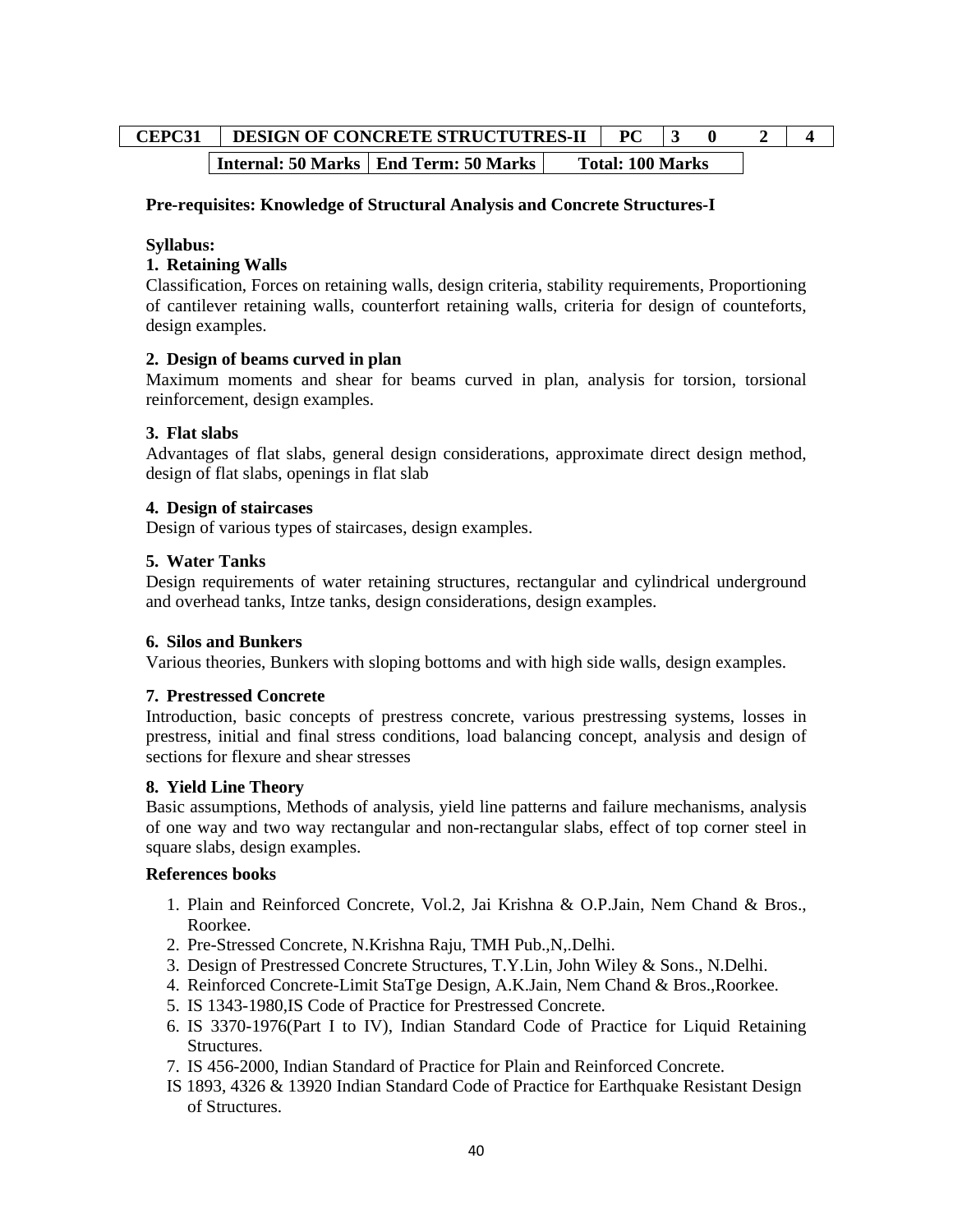## **Corse Outcome: On completion of the course, the students shall be able to:**

- **1.** Continuous beams, beams curved in plan.
- **2.** Flat slabs and staircase
- **3.** Combined footing, raft foundation and pile foundation.
- **4.** Water tank, silos and bunkers
- **5.** Prestressed members
- **6.** Slab using yield line method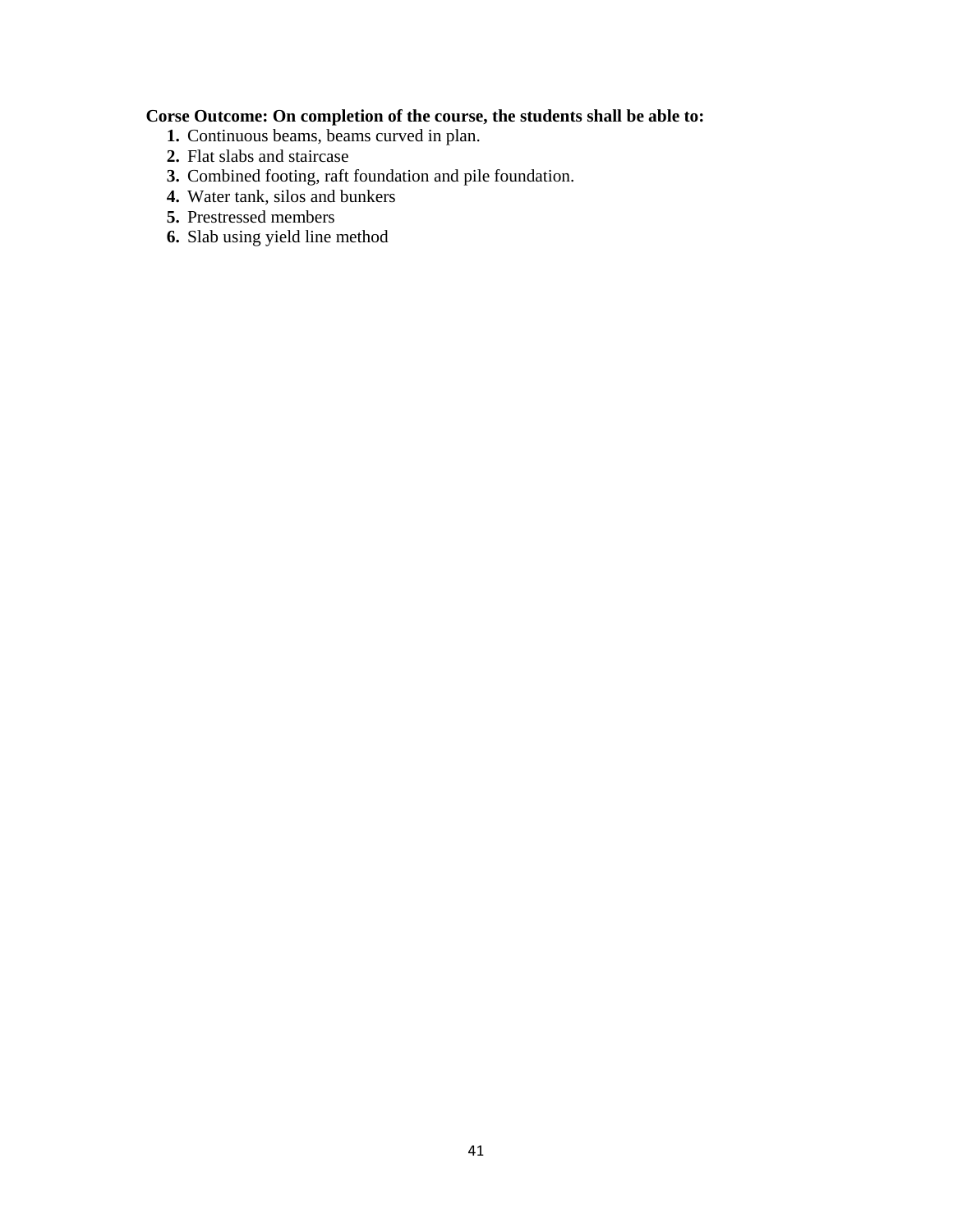| ۔ تلات | <b>GEOTECHNOLOGY-I</b> |                                                                     |  | $\mathbf{D}\boldsymbol{\cap}$ |                   |  |
|--------|------------------------|---------------------------------------------------------------------|--|-------------------------------|-------------------|--|
|        |                        | Let $\sim$ 1. $\epsilon$ 0 Meets I Eq. 1 Terms $\epsilon$ 0 Meets I |  |                               | T.L.L. 100 M.L.L. |  |

| Internal: 50 Marks | End Term: 50 Marks | Total: 100 Marks

Pre-requisites: Knowledge of Soil Mechanics **Course Content** 

## **1 Sub-Surface Exploration**

Purpose, stages in soil exploration, depth and lateral extent of exploration, guidelines for various types of structures, ground water observations, excavation and boring methods, soil sampling and disturbance, major types of samplers, sounding methods-SCPT, DCPT, SPT and interpretation, geophysical methods, pressure-meter test, exploration logs.

## **2 Drainage & Dewatering**

Introduction, ditches and sumps, well point systems, shallow well system, deep well drainage, vacuum method, Electro-osmosis, consolidation by sand piles.

## **3 Shallow Foundations-I**

Design criteria for structural safety of foundation( i ) location of footing,(ii) shear failure criterion, (iii) settlement criterion, ultimate bearing capacity, modes of shear failure, Rankine's analysis Tergazi's theory, Skempton's formula, effect of fluctuation of G.W.T. , effect of eccentricity on bearing capacity, inclined load, I.S Code recommendations, factors affecting bearing capacity, methods of improving bearing capacity.

## **4 Shallow Foundations-II**

Various causes of settlement of foundation, allowable bearing pressure based on settlement, settlement calculation, elastic and consolidation settlement, allowable settlement according to I.S.Code. Plate load test and its interpretation, bearing capacity from penetration tests, design bearing capacity.

#### **5 Shallow Foundations-III**

Situation suitable for the shallow foundations, types of shallow foundations and their relative merits, depth of foundation, footing on slopes, uplift of footings, conventional procedure of proportioning of footings, combined footings, raft foundations, bearing capacity of raft in sands and clays, various methods of designing rafts, floating foundations.

#### **6 Pile Foundations-I**

Introduction, necessity of pile foundations, classification of piles, load capacity, static analysis, analysis of pile capacity in sands and clays, dynamic analysis, pile load tests, negative skin friction, batter piles, lateral load capacity, uplift capacity of single pile, underreamed pile.

#### **7 Pile Foundations-II**

Group action in piles, pile spacing, pile group capacity, stress on lower strata, settlement analysis, design of pile caps, negative skin friction of pile group, uplift resistance of pile group, lateral resistance, batter pile group.

#### **8 Drilled Piers and Caisson Foundations**

Drilled piers-types, uses, bearing capacity, settlement, construction procedure. Caissons-Types, bearing capacity and settlement, construction procedure.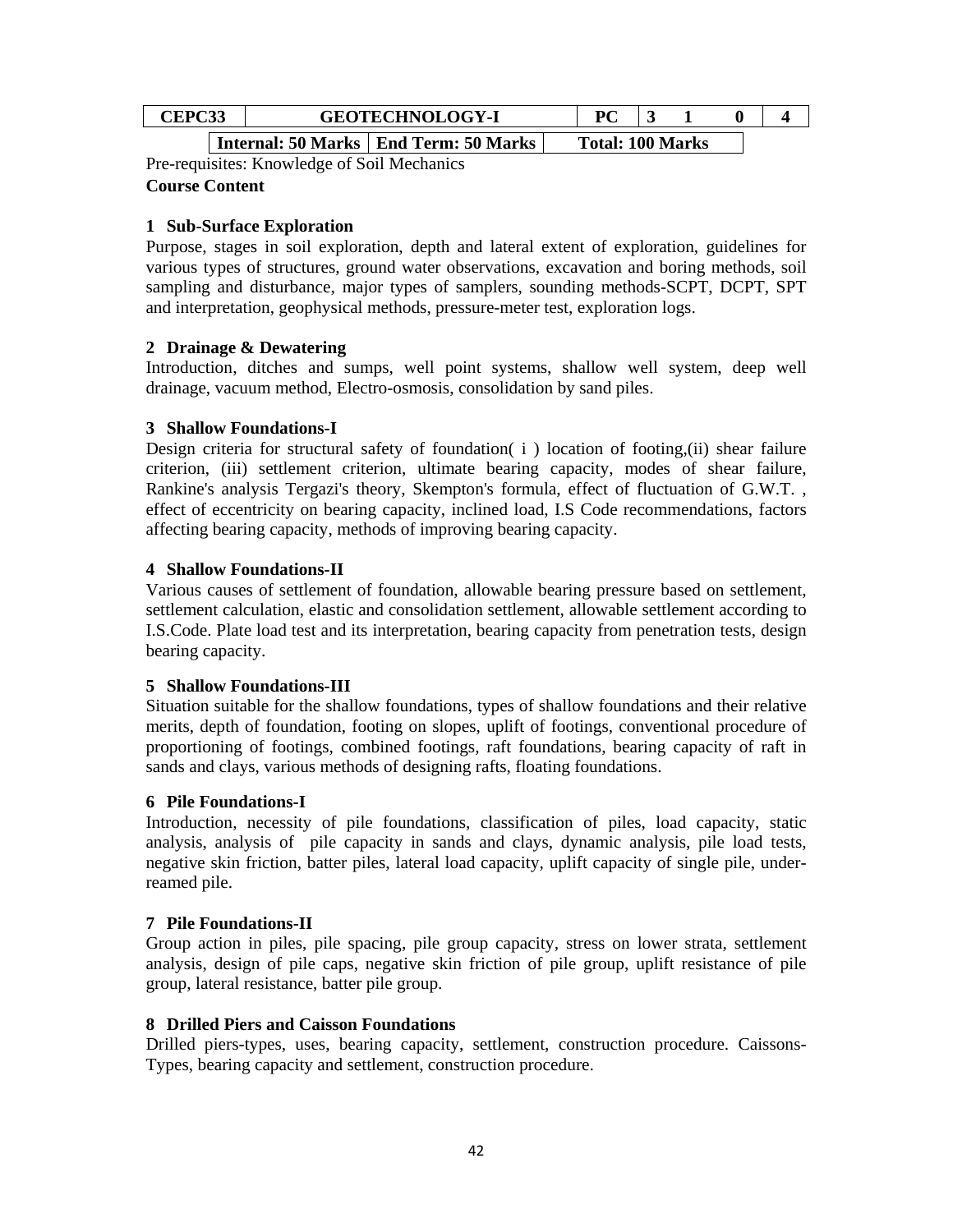Well foundations-shapes, depth of well foundations, components, factors affecting well foundation design lateral stability, construction procedure, sinking of wells, rectification of tilts and shifts, recommended values of tilts & shifts as per I.S.3955.

## **Reference Books**

- 1. Murthy, V.N.S, A text book of Soil Mechanics and Foundation Engineering, UBS Publishers & Distributors Pvt. Ltd., New Delhi 1999.
- 2. Punmia, B.C., Soil Mechanics and Foundation Engineering, Laxmi Publications Pvt. Ltd., New Delhi, 1995.
- 3. Gopal Ranjan, ASR Rao, Basic and Applied Soil Mechanics, New Age Intetrnational (P) Ltd. Publishers- N.Delhi, Edition No. - 3rd, 2016.
- 4. Nainan P Kurian, Design of foundation Systems Principles and Practices, Narosa, 2011
- 5. Braja M. Das, Principles of Foundation Engineering, Thomson Asia Pvt. Ltd., Singapore, 2005.
- 6. Donald P. Coduto, Man-Chu Ronald Yeung and William A. Kitch, Geotechnical Engineering, Principles and Practices, PHI Learning Private limited, 2011.
- 7. Joseph E. Bowles, Foundation Analysis and Design, McGRAW-Hill, 1998.
- 8. P.Purshotam Raj, Geotechnical Engg, Tata Mcgraw Hill, N.Delhi, Edition No. I, 1995

#### **Course Outcome: On completion of this course, the student will be able to:**

- 1. Understand the importance of soil investigation for any civil engineering construction
- 2. Do proper bearing capacity estimation including IS code methods
- 3. Do proper foundation proportioning for any kind of shallow foundation system and also get exposed in foundation analysis
- 4. To estimate pile and pile group capacity for any kind of soils including group efficiency and negative friction
- 5. To emphasize the importance of soil investigations.
- 6. To explain the concept of bearing capacity and how to estimate the safe bearing capacity for various foundation system including settlement consideration
- 7. To explain how to select a suitable shallow foundation system for various site conditions and also analysis of different foundation system
- 8. To explain in what circumstances pile is needed and how to estimate pile and pile group capacity under various soil conditions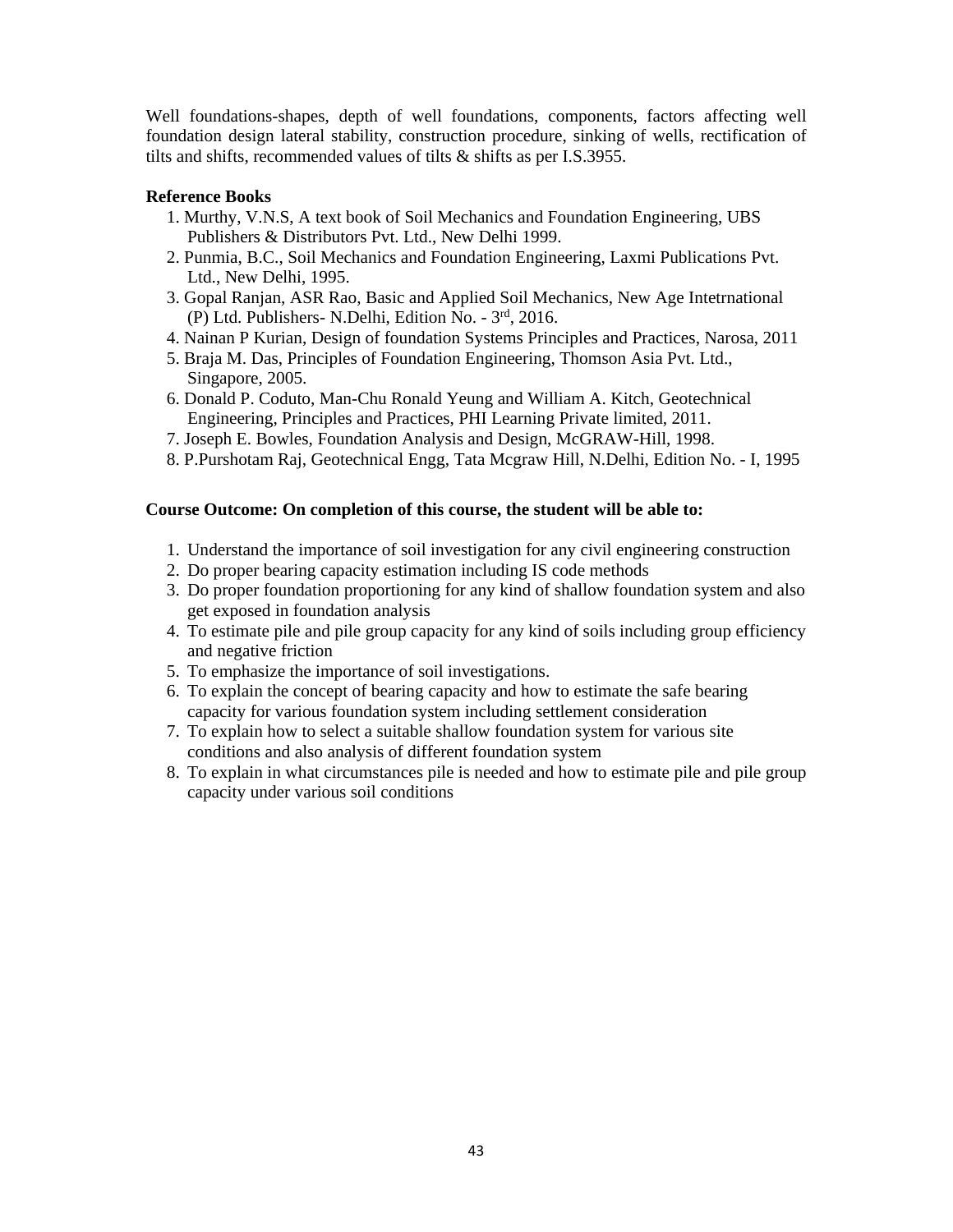| TPC35 | <b>HYDROLOGY &amp; WATER</b> | DC |   |  |  |
|-------|------------------------------|----|---|--|--|
|       | <b>RESOURCES ENGINEERING</b> |    |   |  |  |
|       | _ _ _ _                      |    | . |  |  |

## | Internal: 50 Marks | End Term: 50 Marks | Total: 100 Marks

#### **Course objectives**

To provide student knowledge in hydrology and hydraulics and understand concepts of water resources systems.

## **Course contents**

## 1. **Introduction**

Hydrologic cycle, scope and application of hydrology to engineering problems, drainage basins and its characteristics, stream geometry, hypsometric curves.

#### 2. **Precipitation**

Forms and types of precipitation, characteristics of precipitation in India, measurement of preciptation, recording and non recording raingages, raingage station, raingage network, estimation of missing data, presentation of rainfall data, mean precipitation, depth -area -duration relationship, frequency of point rainfall, intensity duration- frequency curves, probable max. precipitation.

## 3. **Evaporation & Transpiration**

Process, evaporimeters and empirical relationships, analytical method, reservoir evaporation and methods of its control, transpiration, evapotranspiration and its measurement, Penman's equation and potential evapotranspiration.

## 4. **Infiltration**

Infiltration process, initial loss, infiltration capacity and measurement of infiltration, infiltration indices.

## 5. **Runoff**

Factor affecting run-off, estimation of runoff, rainfall-run off relationships, measurement of stage-staff gauge, wire gauge, automatic stage recorder and stage hydrograph, measurement of velocity-current meters, floats, area velocity method, moving boat and slope area method, electromagnetic, ultra-sonic and dilution methods of stream flow measurement, stage discharge relationship.

## 6. **Hydrograph**

Discharge hydrograph, components and factors affecting shape of hydrograph, effective rainfall, unit hydrograph and its derivation, unit hydrograph of different durations, use and limitations of UH, triangular UH, Snyder's synthetic UH, floods, rational methods, empirical formulae, UH method, flood frequency methods, Gumbel's method, graphical method, design flood.

## 7. **Ground Water**

Occurrence, types of aquifers, compressibility of aquifers, water table and its effects on fluctuations , wells and springs, movement of ground water, Darcy's law, permeability and its determination, porosity, specific yield and specific retention, storage coefficient, transmissibility. Steady state flow to wells in unconfined and confined aquifers.

## 8. **Water Resources Planning**

Role of water in national development, assessment of water resources, planning process, environmental consideration in planning, system analysis in water planning, some common problems in project planning, functional requirements in multipurpose projects, multipurpose planning, basinwise planning, long term planning.

Reservoir planning-dependable yield, sedimentation in reservoir, reservoir capacity, empirical-area reduction method.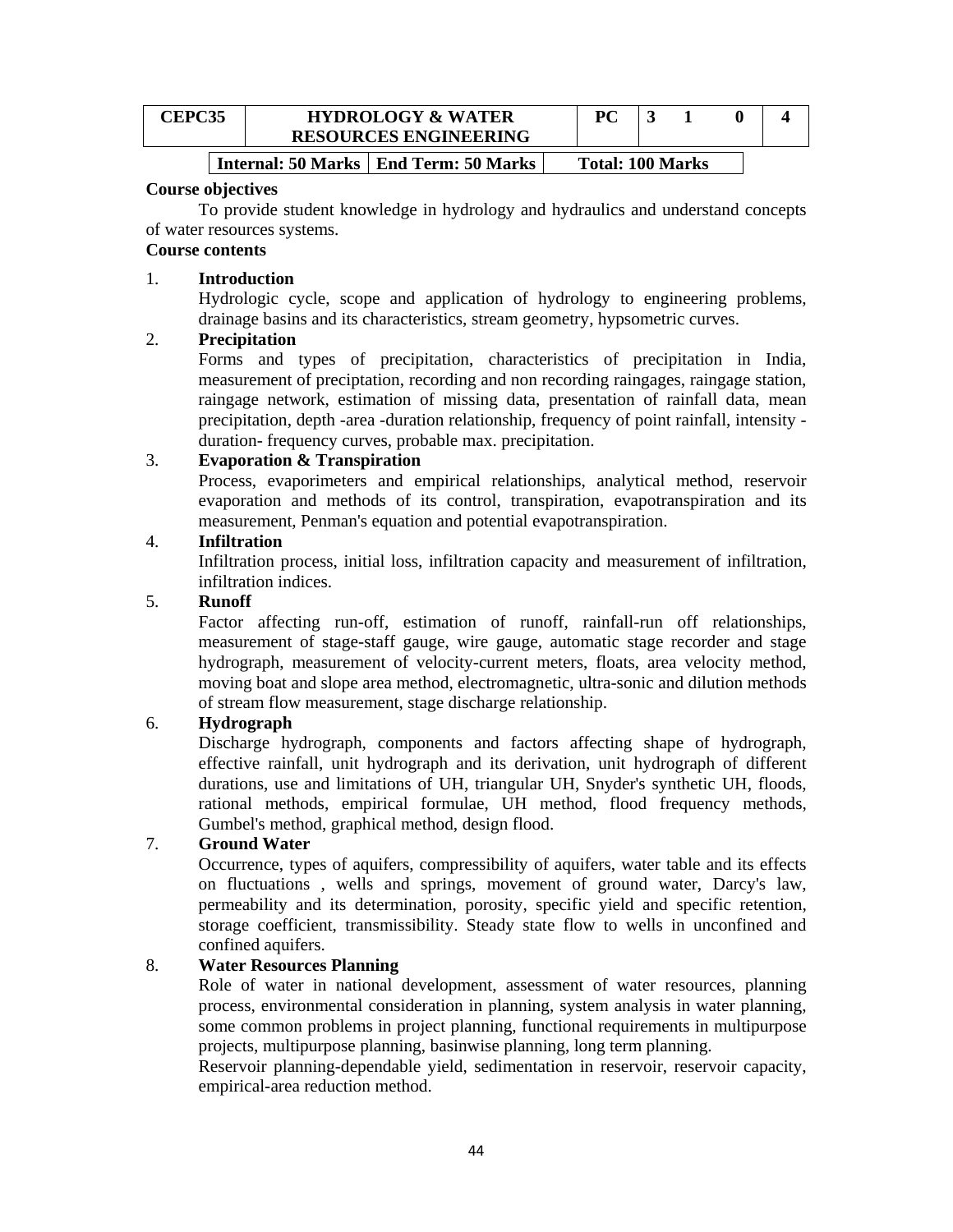## **9. Water Resources Systems Engineering**

Concept of system's engineering, optimal policy analysis, simulation and simulation modeling, nature of water resources system, analog simulation, limitations of simulation, objective function, production function, optimality condition, linear, nonlinear and dynamic programming, applications to real time operations of existing system, hydrologic modeling and applications of basic concepts.

#### **Reference Books**

- 1 Engineering Hydrology by K.Subramanya.
- 2 Hydrology by H.M.Raghunath.
- 3 Hydrology for Engineers by Linsely, Kohler, Paulhus.
- 4 Water Resources Engineering by Linseley and Franzini
- 5 Economics of Water Resources Engineering by James and Lee.
- 6 Optimisation Theory and Applications by S.S.Roy
- 7 Water Resources Systems Planning & Economics by R.S.Varshney.
- 8 Operational Research-An Introduction by Hamdy A.Taha.

#### **Course outcomes**

Students will be able to understand and measure various hydrologic data required for water resources planning and design of hydraulic structures.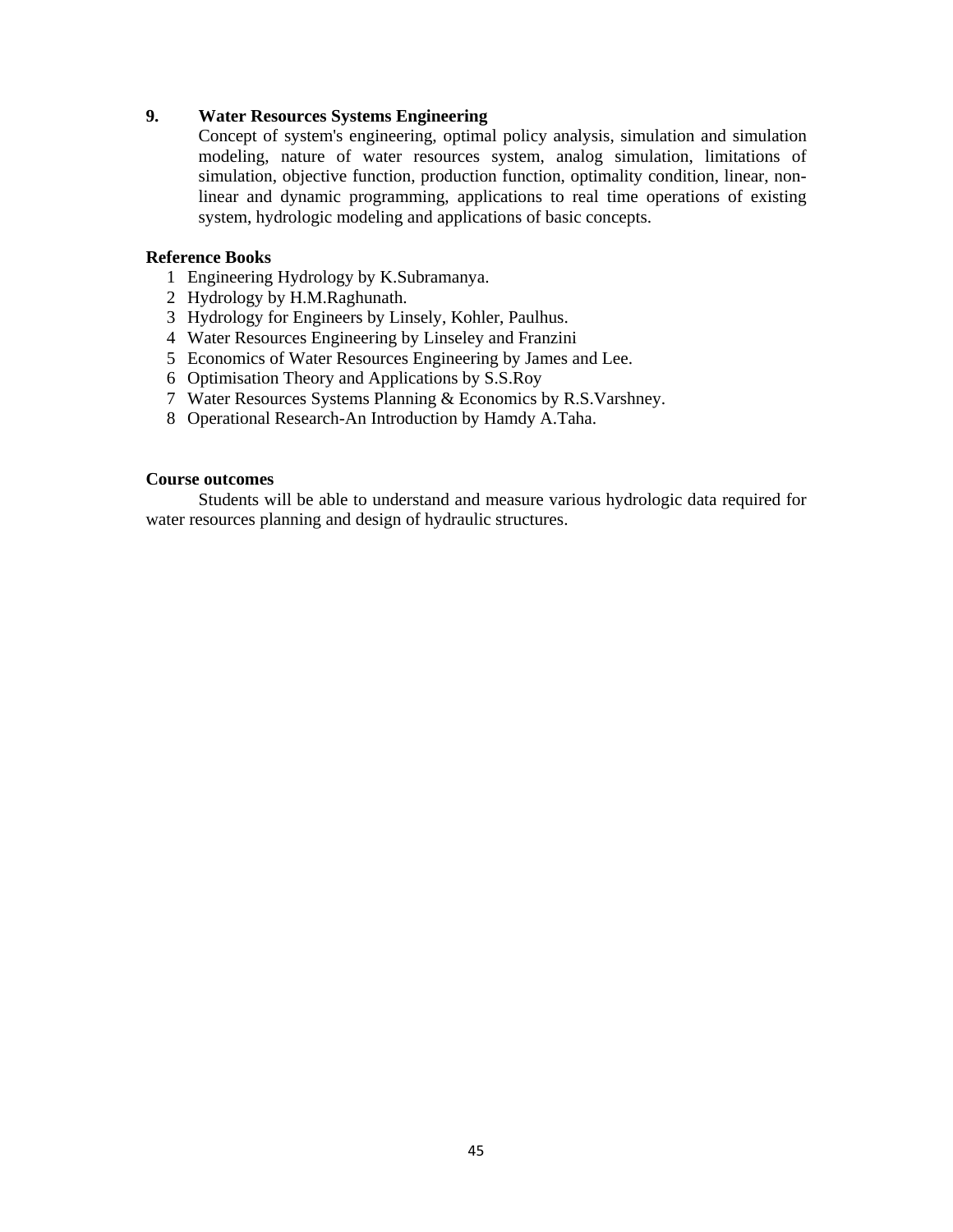# **CEPC37** SEWERAGE AND SEWAGE TREATMENT | PC | 3 1 0 | 4 **Internal: 50 Marks | End Term: 50 Marks | Total: 100 Marks**

## **Course Learning Objectives**

- 1. To learn basics of sewage collection and design of sewers
- 2. To learn the basics of sewage composition and its characteristics
- 3. To have adequate knowledge about various sewage treatment processes and its design
- 4. To provide adequate information on various disposal standards for treated effluents

#### **Course Content**

#### **1 Collection of Sewage**

Importance of sanitation, types of sewerage systems – separate, combined and partially separate, quantity of sanitary sewage and variations, shapes of sewer - circular and egg shaped, design of sewers, self-cleansing velocity and slopes, construction and testing of sewer lines, sewer materials, joints and sewer appurtenances, building drainage and plumbing systems.

#### **2 Sewage Characterisation**

Quality parameters- BOD, COD, solids, oil and grease, Indian Standards for disposal of effluents into inland surface sources and on land, guidelines for reuse of treated wastewater.

#### **3 Sewage Treatment**

Objectives, sequence and efficiencies of conventional treatment units, preliminary treatment, screening and grit removal units, theory and design aspects of primary treatment, secondary treatment- activated sludge process & its modifications, tricking filter, UASB process, introduction to advance sewage treatment systems - sequencing batch reactor (SBR)-moving bed biofilm reactor (MBBR)-membrane bioreactor (MBR), Stabilization pond, aerated lagoon, septic tank, sludge disposal – thickening-digestion-dewatering, introduction of tertiary treatment

#### **4 Disposal of Sewage**

Recycling and reuse of treated wastewater, disposal of sewage by dilution - self-purification of streams - Streeter Phelps equation - oxygen sag curve, sewage disposal by irrigation (sewage treatment).

#### **Reference Books**

- 1 Environmental Engineering: Peavy H. S., Rowe D. R. and Tchobanoglous G.
- 2 Introduction to Environmental Engineering: Davis M. L. and Cornwell D. A.
- 3 Wastewater Engineering, Collection, Treatment and Disposal: Metcalf and Eddy
- 4 Water Supply and Sanitary Engineering: Birdie, G. S. and Birdie
- 5 Sewage and Sewage Treatment: S.K. Garg.
- 6 Sewage and Sewage Treatment: S.R. Krishansagar.
- 7 Waste Water Engineering: B.C. Punmia.
- 8 Manual on Sewerage and Sewage Treatment: Ministry of Urban Dev., New Delhi.

## **Course outcomes**

On completion of the course, the students will be able to

- 1 Estimate quantity of sewage and design sewerage system
- 2 Determine the various characteristics of sewage
- 3 Design various sewage treatment units
- 4 Plan reuse of treated effluent and select appropriate disposal option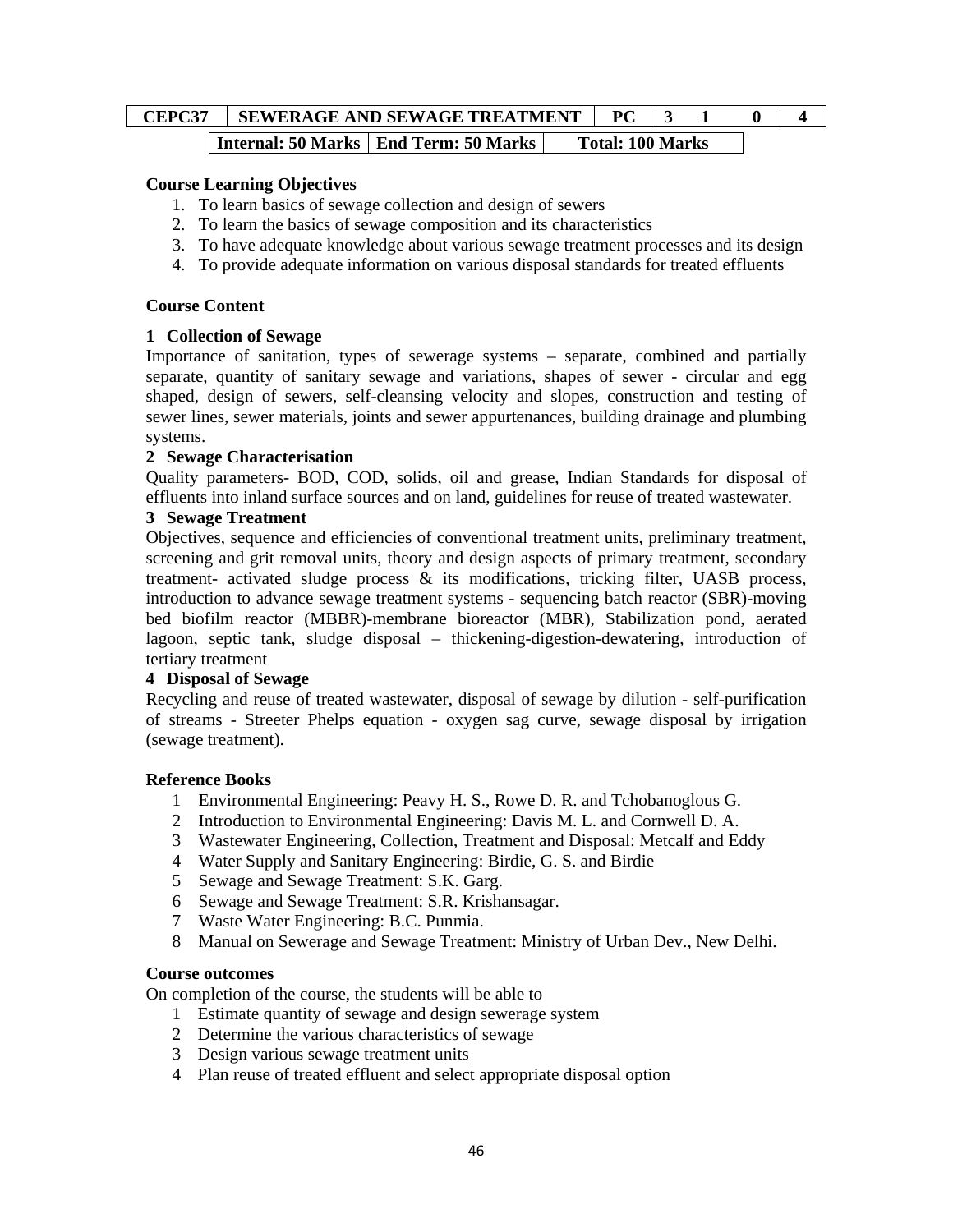# **CEPC39 TRANSPORTATION ENGINEERING-II PC 3 1 0 4 Internal: 50 Marks | End Term: 50 Marks | Total: 100 Marks**

## **Pre-requisites: Transportation Engineering-I, SA-I**

#### **Course Learning Objectives:**

- 1. To understand the design of flexible and rigid pavements.
- 2. To know the construction techniques of highways pavements.
- 3. To understand the pavement failures and maintenance of pavements including strengthening.
- 4. To learn economic evaluation of highway projects and sources of financing.
- 5. To know the basics of tunnel engineering.

#### **Course Content:**

#### **UNIT-I**

## **1. Design of Flexible Pavements**

Types of pavements. Flexible and rigid pavements. Components of a pavement and their functions. Factors affecting design of pavements. Review of design by old methods, Design of a flexible pavement by CBR method (as per latest IRC guidelines).

#### **2. Design of Rigid Pavements**

Westergaard's theory, critical locations of loading, load and temperature stresses. Critical combination of stresses. IRC guidelines for determination of thickness of a rigid pavement. Joints: requirements, types, patterns. Spacing of expansion and contraction joints. Functions of dowel and tie bars.

## **UNIT-II**

#### **3. Highway Construction : Non-Bituminous Pavements**

Subgrade and embankment construction, Construction of GSB, WBM, WMM. Construction of DLC & PQC. Fixed form and Slip-form paving techniques.

#### **4. Construction of Bituminous Pavements**

Various types of bituminous constructions. Prime coat, tack coat, seal coat and surface dressing. Construction of BUSG, Premix carpet, BM, DBM and BC. Mastic asphalt. Brief introduction to functions of Rollers, paver and hot mix plants. Introduction to various IRC and MoRTH specifications.

#### **UNIT-III**

#### **5. Highway Maintenance**

Failures and remedies of bituminous and cement concrete pavements. Pavement evaluation. Benkleman beam. Introduction to various types of overlays. Overlay design.

#### **6. Highway Drainage and Hill Roads**

Surface drainage: types, brief design. Types of sub-surface drainage. Special characteristics of hill roads: geometrics, hair pin bends.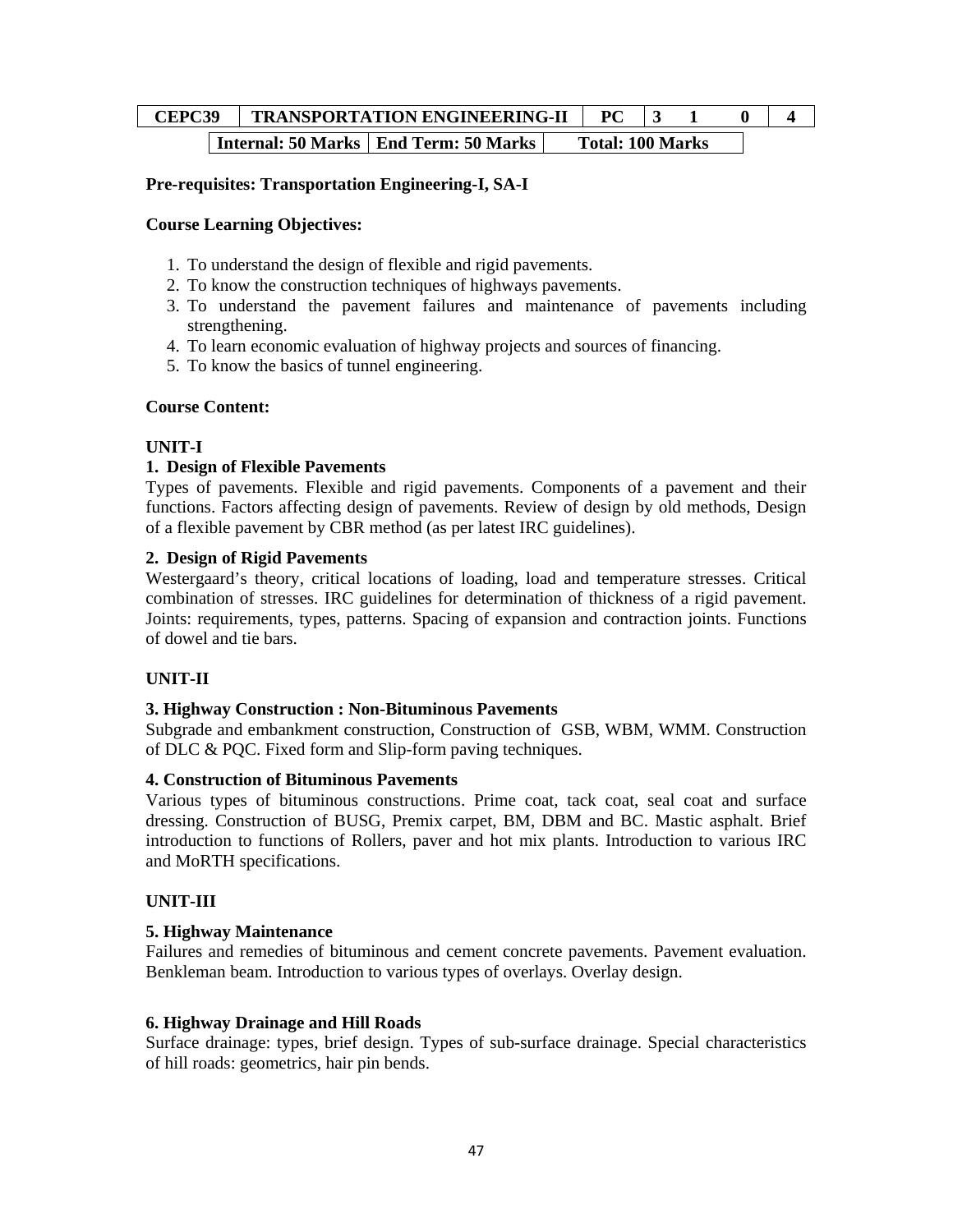## **UNIT-IV**

## **7. Highway Economics and Finance**

Need of economic evaluation. Highway user benefits and costs. Methods of economic evaluation, Highway finance. PPP Projects. Rate analysis of MoRTH standard data book & cost estimation.

## **8. Tunnels**

Sections of tunnels, Shaft. Pilot tunnel. Driving tunnel in rocks. Driving tunnel in soft ground. Drainage and Ventilation of Tunnels.

## **Reference Books**

- 1. Highway Engg by S.K.Khanna & C.E.G. Justo, Veeraragavan A., Nem Chand Bros., Roorkee, 2014.
- 2. Principles and Practice of Highway Engg. by L.R.Kadiyali, N.B. Lal, Khanna Publishers, Delhi, 2008.
- 3. Principles of Pavement Design by Yoder,E.J & Witczak,M.W., John Wiley and Sons, USA.
- 4. Tunnel Engineering by S.C.Saxena, Dhanpat Rai Publications, N.Delhi.
- 5. A text book of Tunnel, Bridges and Railway Engg. by S.P.Bindra, Dhanpat Rai Delhi.

## **Course Outcomes:**

#### **At the end of the course, the students will be able to:**

- 1. Gain Engineering knowledge of the subject and apply it for the solution of problems related to pavement engineering.
- 2. Design flexible and rigid pavements, make investigations, use modern tools and develop solutions to problems related to highway pavements.
- 3. Understand the engineering solutions in societal context for sustainable development that takes care of environment and economical use of resources.
- 4. Understand the norms of engineering practice and the need for life-long learning as per their exposure to relevant latest IS/IRC/MoRTH specifications.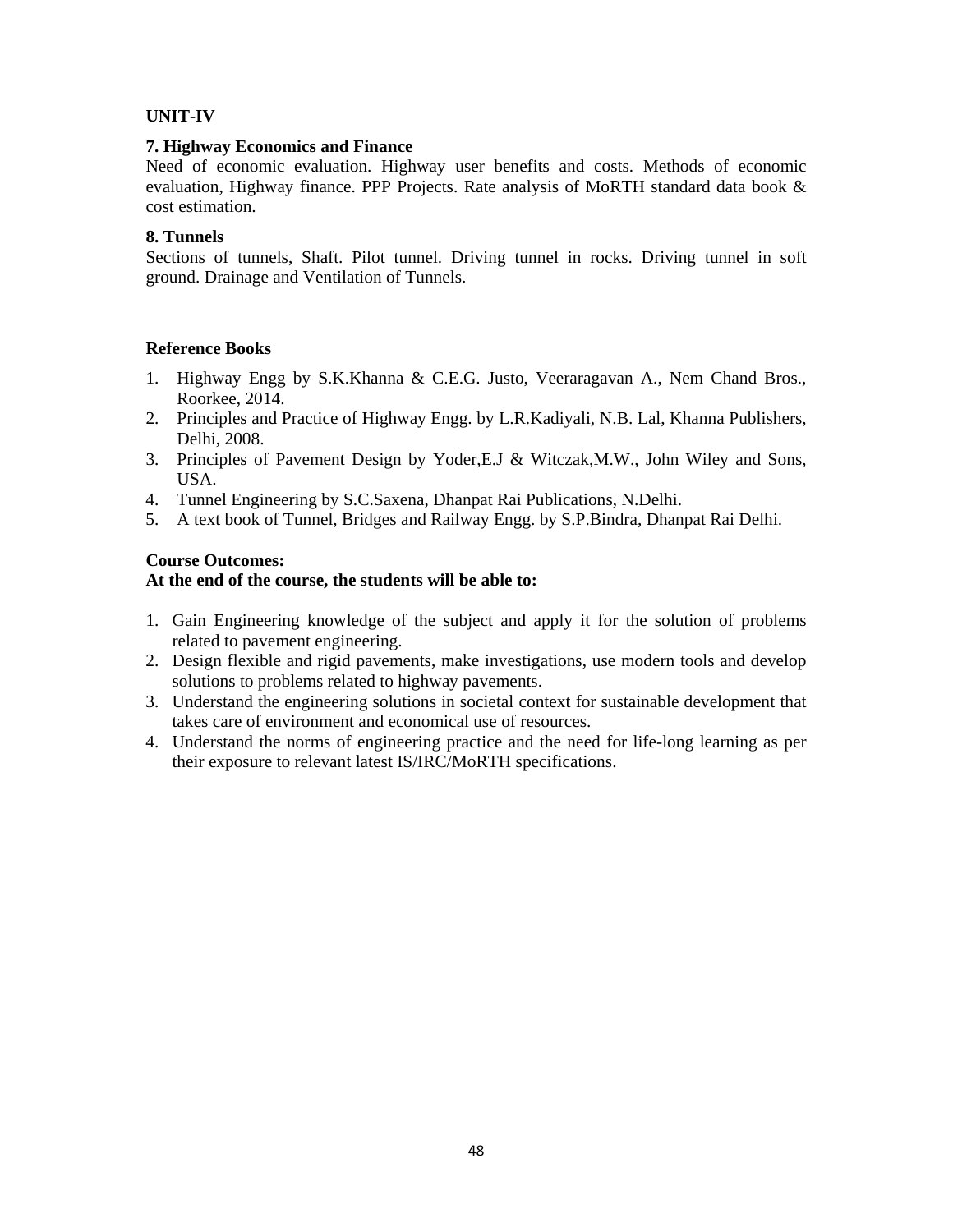|                       | GEOTECHNOLOGY (<br>(P)<br>-- |                      |  | LLIN                     |     |  |                      |  |  |        |          |  |  |
|-----------------------|------------------------------|----------------------|--|--------------------------|-----|--|----------------------|--|--|--------|----------|--|--|
| $\tilde{\phantom{a}}$ |                              | $\sim$ $\sim$ $\sim$ |  | $\overline{\phantom{a}}$ | - - |  | $\sim$ $\sim$ $\sim$ |  |  | $\sim$ | $\cdots$ |  |  |

| Internal: 60 Marks | End Term: 40 Marks | Total: 100 Marks

## **Pre-requisites: Knowledge of Geotechnology**

## **Course Learning Objectives:**

- 1. To estimate index properties of soils
- 2. To estimate consolidation parameters of clayey soil.
- 3. To estimate shear strength parameters of soil by triaxial shear test.
- 4. To estimate the relative density and maximum dry density of soils.
- 5. To have a feel of plate load test.

## **Course Content:**

- 1. Grain Size Analysis-Hydrometer method.
- 2. Modified Proctor compaction Test
- 3. Relative Density of Granular Soils.
- 4. Consolidated Drained (CD) Triaxial Test.
- 5. Consolidated Undrained (CU) Triaxial Test with Pore Water Pressure Measurement.
- 6. Consolidation Test.
- 7. Undisturbed Sampling.
- 8. Standard Penetration Test.
- 9. Dynamic Cone Penetration Test.
- 10. Model Plate Load Test.

## **Reference Books**

- 1. Gopal Ranjan, ASR Rao, Basic and Applied Soil Mechanics, New Age International (P) Ltd. Publishers- N.Delhi, Edition No. - 3rd, 2016.
- 2. P. Purshotam Raj, Geotechnical Engg, Tata Mcgraw Hill, N.Delhi, Edition No.- I, 1995.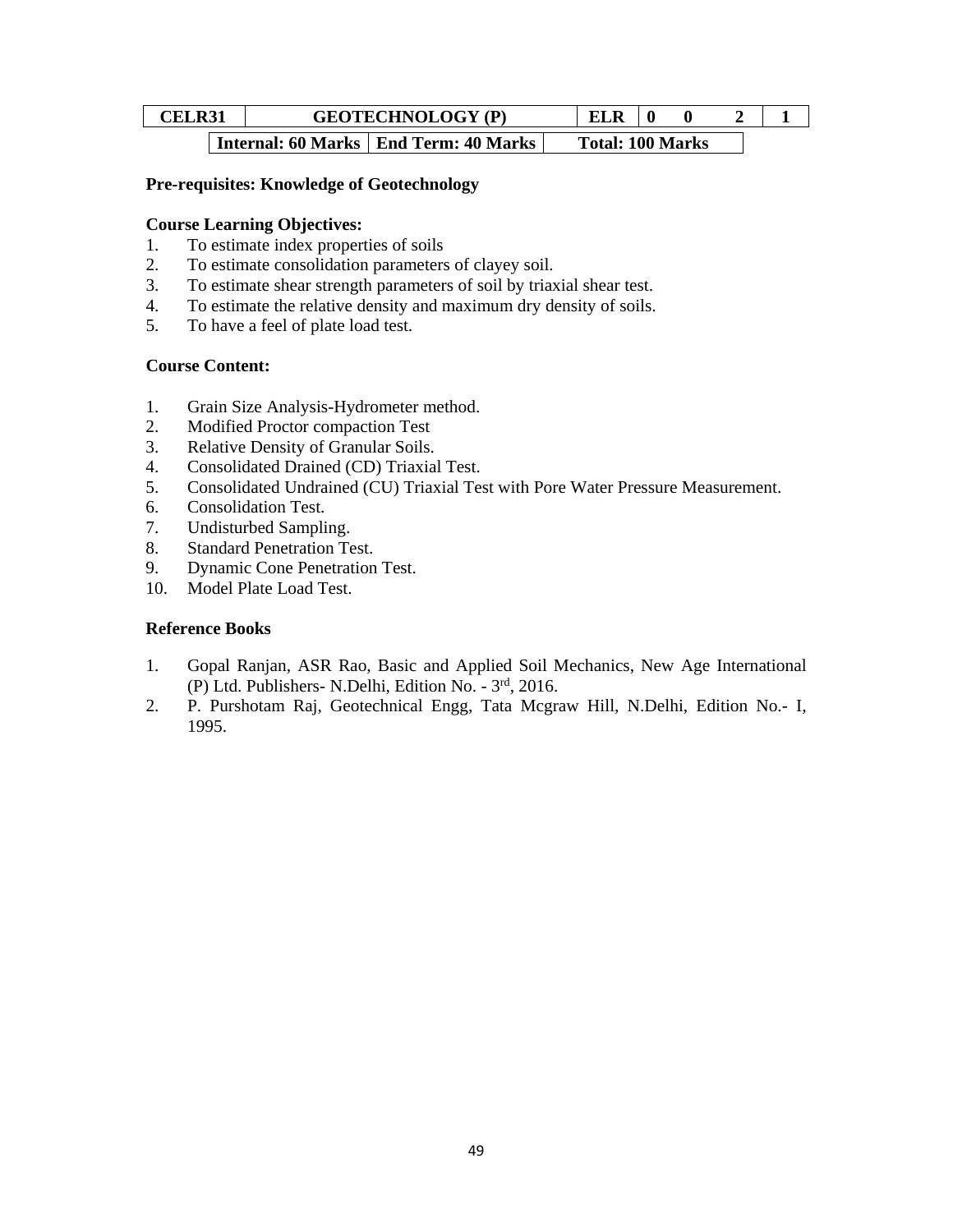# **CELR33** TRANSPORTATION ENGINEERING – II (P) ELR  $\begin{bmatrix} 0 & 0 & 2 \end{bmatrix}$  1 **Internal: 60 Marks | End Term: 40 Marks | Total: 100 Marks**

## **Pre-requisites: Transportation Engineering-I & II**

#### **Course Learning Objectives:**

- 1. To understand the characterization of highway materials
- 2. To learn the mix designs of granular, bituminous and CC mixes
- 3. To learn the use of modern equipment for traffic studies & pavement evaluation
- 4. To know the standard specifications of IS/IRC/MoRTH for judging suitability of these materials

#### **Course Content:**

- 1. Specific gravity and water absorption test on coarse aggregate
- 2. Specific gravity of bitumen
- 3. Stripping test on aggregates
- 4. Determination of bitumen content and gradation of bituminous mix
- 5. Granular Mix Design
- 6. Bituminous Mix Design by Marshall's method
- 7. Cement concrete mix design for pavements
- 8. Traffic volume and speed study using videography technique
- 9. Demonstration of Radar Gun & Automatic Counter Classifier
- 10. Demonstration of BBD & Bump Integrator

#### **Corse Outcome: On completion of the course, the students shall be able to:**

At the end of the course, the students will be able to:

- 1. Gain Engineering knowledge of the subject and apply it for judging the suitability of highway materials.
- 2. Make investigations, use modern test tools and develop solutions to use highway materials for sustainable development that preserves the environment.
- 3. Understand the norms of engineering practice and the need for life-long learning as per their exposure to relevant IS/IRC specifications.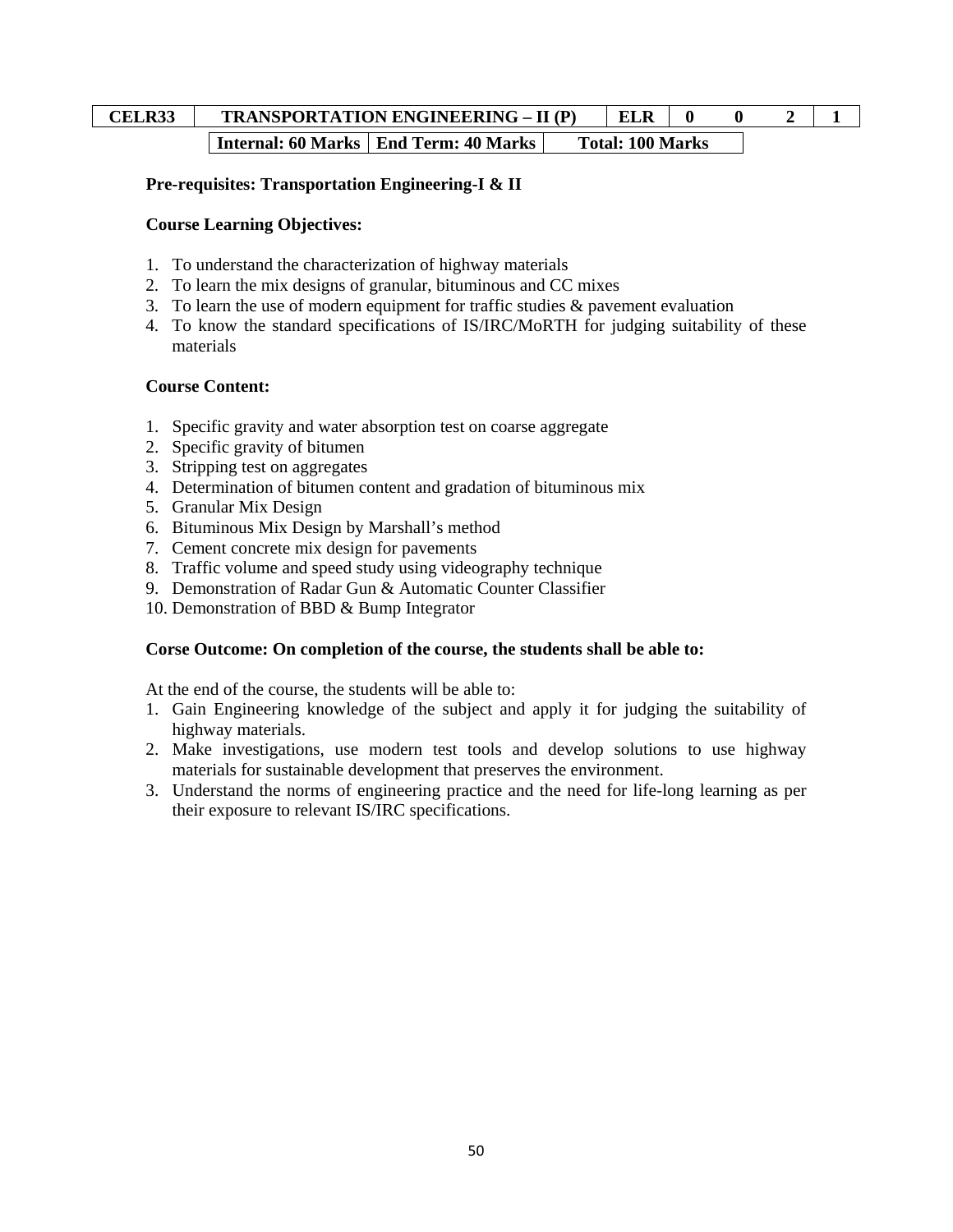# **CEPE39** COMPUTATIONAL PRACTICAL PE 0 0 2 1 **Internal: 60 Marks | End Term: 40 Marks | Total: 100 Marks**

Pre-requisites: Knowledge of programming language, Structural analysis and drawing.

Solution of the following problems using MATLAB / C language / Excel

- 1. Design of the structural elements in concrete and steel.
- 2. Development of simple programs for solving Transportation Engineering problems: Highway geometrics, pavement design.
- 3. Development of simple programs for solving Geotechnical Engineering problems: Earth pressure, Foundation settlement and stress analysis, Consolidation.
- 4. Problems in Environmental and Water resources engineering: Treatment systems, Pipe networks analysis, Synthetic Unit hydrograph derivation, Flood routing, Water balance model.
- Analysis, Design and detailing using software packages in Structural Engineering/Transportation Engineering/Environmental/Water Resources/Geotechnical Engineering/ GIS and Remote sensing applications

Reference Books

- 1. Rajasekaran S, Computational Structural Mechanics, Prentice Hall of India, New Delhi, 2001.
- 2. Manickaselvam V.K., Elements of Matrix and Stability Analysis of Structures, Khanna Publishers, New Delhi, 1998.
- 3. Software Manuals (STAAD Pro, SAP, ETABS etc.)

#### **Course outcomes**

On completion of the course, the students shall be able to:

- 1. Understand the need for software tools in analysis and design of Civil Engineering Systems
- 2. Identify the available open source software tools used for specific problems in Civil Engineering
- 3. Use the latest software tools for Modeling, Analysis and Design of Civil Engineering Systems
- 4. Apply the software skills in the transportation engineering, water resources and environmental engineering.
- 5. Apply computing skills to geotechnical engineering.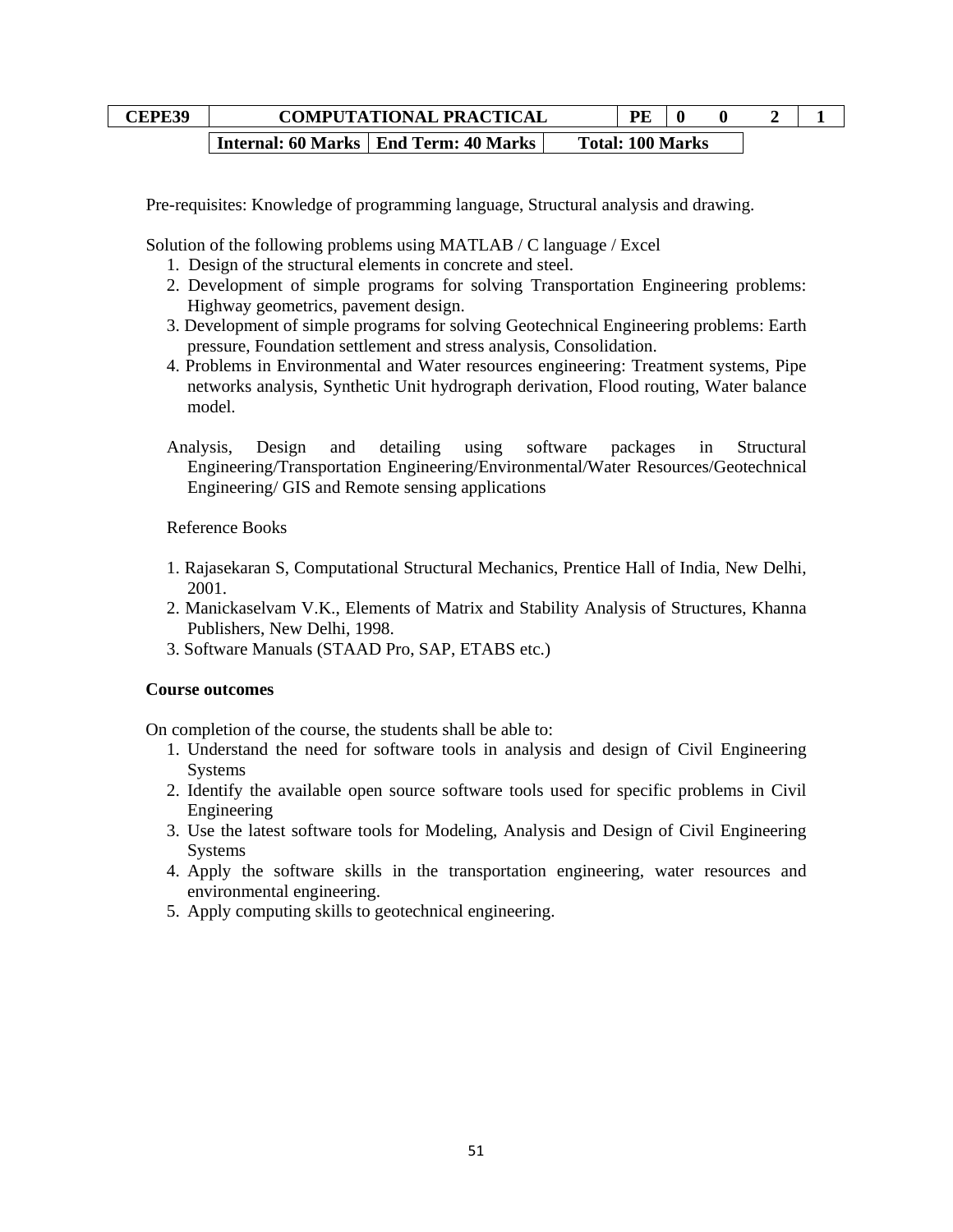| <b>CEPC41</b> | <b>BRIDGE ENGINEERING</b>               | $\mathbf{p}$            |  |  |  |
|---------------|-----------------------------------------|-------------------------|--|--|--|
|               | Internal: 50 Marks   End Term: 50 Marks | <b>Total: 100 Marks</b> |  |  |  |

#### **Pre-requisites: Knowledge of Transportation Engineering and Concrete Structures Syllabus:**

## **1 Introduction**

Definition, components of bridge, classification of bridges, selection of site , economical span and essential design data.

#### **Standard Specifications For Roads And Railways Bridges**

General, Indian Road Congress Bridge Code, width of carriage way, clearance, various loads to be considered for the design of roads and railway bridges, detailed explanation of IRC standard live loads.

## **2 Design Consideration for R. C. C. Bridges**

Various types of R.C.C. bridges (brief description of each type) , design of R.C.C. culvert and T-beam bridges, PSC bridges

## **3 Design Consideration for Steel Bridges**

Various types of steel bridges (brief description of each), design of truss and plate girder bridges, composite bridges

#### **4 Hydraulic & Structural Design**

Piers, abutments, wingwall and approaches.

#### **Brief Description**

Bearings, joints, articulation and other details.

#### **Bridge Foundation**

Various types, necessary investigations and design criteria of well foundation.

#### **Reference Books**

- 1. Essentials of Bridge Engineering, D.J.Victor, Oxford & IBH Pub.N.Delhi.
- 2. Design of Bridges, N.Krishna Raju, Oxford & IBH, N.Delhi.
- 3. Bridge Deck Analysis, R.P.Pama & A.R.Cusens, John Wiley & Sons.
- 4. Design of Bridge Structures, T.R.Jagadish & M.A.Jairam, Prentice Hall of India, N.Delhi.

#### **Corse Outcome: On completion of the course, the students shall be able to:**

- 1. Design the slab culvert, Box culvert
- 2. Design the T beam bridge and substructures
- 3. Design the Bridge bearings
- 4. Design the steel bridge for railways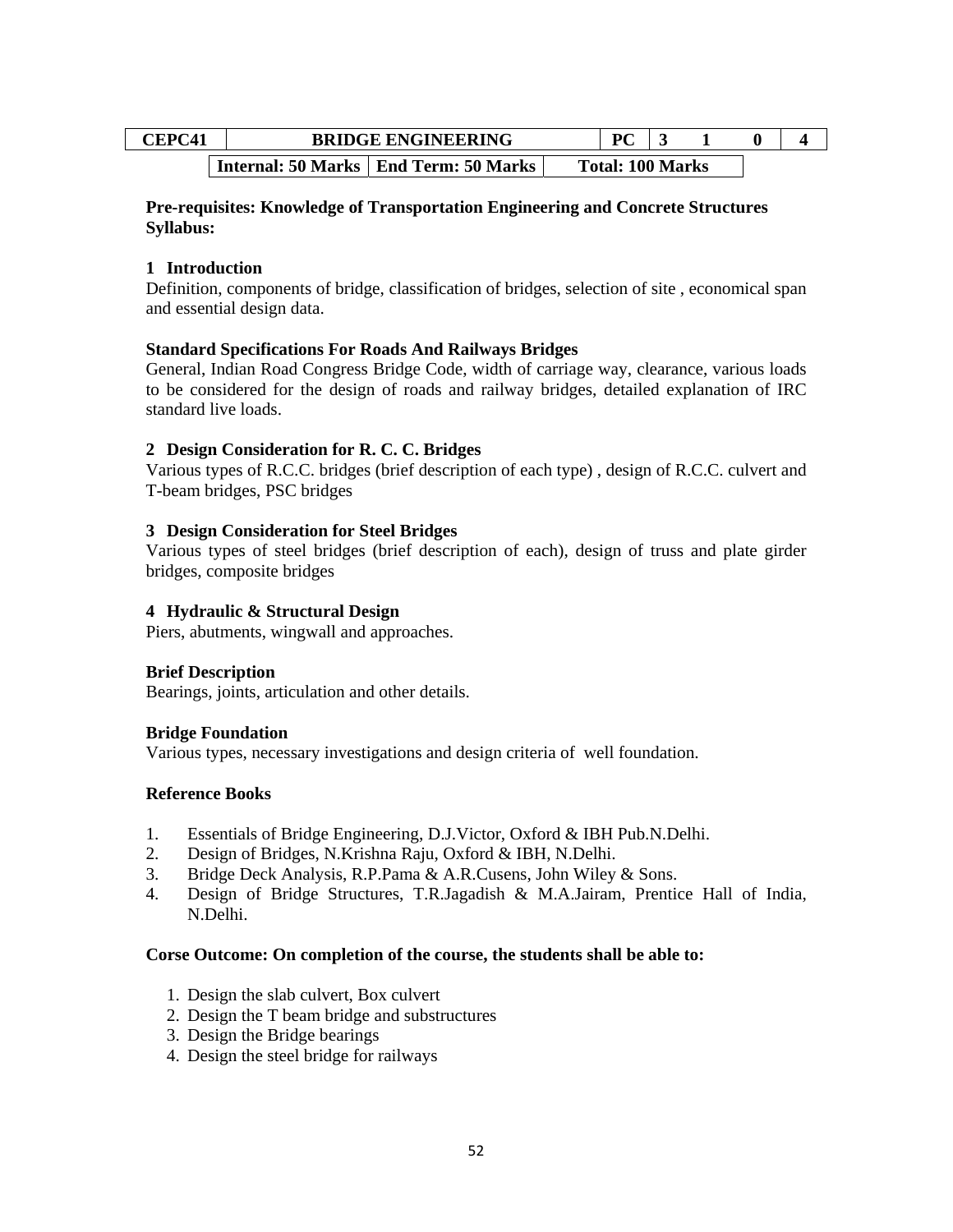# **CEPC43** RAILWAY AND AIRPORT ENGINEERING PC 3 1 0 4 **Internal: 50 Marks | End Term: 50 Marks | Total: 100 Marks**

## **Pre-requisites: Transportation Engineering-I&II**

#### **Course Learning Objectives:**

- 1. To understand the permanent way and its components
- 2. To know about points, crossings and train control systems
- 3. To understand the geometric design of track, about stations, yards and maintenance of tracks.
- 4. To learn airport layout planning and runway pavement design

#### **Course Content:**

## **UNIT-I**

## **Introduction of Permanent Way**

History and general features of Indian railways, Railway Track Gauge, Rails, Sleepers, Track fittings and fastenings, Creep of rails, Ballast, Subgrade and formation, Rail joints and welding of rails, modern welded railway track, Track and Track stresses.

## **UNIT-II**

Stations and Yards, Points and Crossings, and Signalling

Stations and yards, Points and crossings, design of turnouts and crossings, Signalling and interlocking, Train Control systems, Track maintenance and drainage.

#### **UNIT-III**

Geometric Design of Track, High speed train systems

Geometric design of track, curves and super elevation, Train resistance and tractive power, Urban Railway system, High speed Tracks, high speed train system technologies, Introduction to RDSO/IS specifications.

## **UNIT-IV**

Airport Planning, Runway Layout and Pavement Design

Airport planning, layout, geometric design, Airport pavements, introduction to runway pavement design software like FAARFIELD

## **Reference Books**

- 1. Chandra, S. and Agarwal, M. M., "Railway Engineering", Oxford.
- 2. Arora, S. P. and Saxena, S. C., "A Text Book of Railway Engineering", Dhanpat Rai Publications.
- 3. Mundrey, J. S., "Railway Track Engineering", Tata Mcgraw Hill.
- 4. Khanna, S. K., Arora, M. G. and Jain, S. S., "Airport Planning & Design", Nem Chand and Bros.
- 5. Horonjeff, Robert and McKelvey, Francis X., "Planning & Design of airports', 4th Ed., McGraw Hill.
- 6. Saxena, S.C., "Airport Engineering Planning and Design", CBS Publishers.
- 7. Transportation Engineering by C Venkatramaiah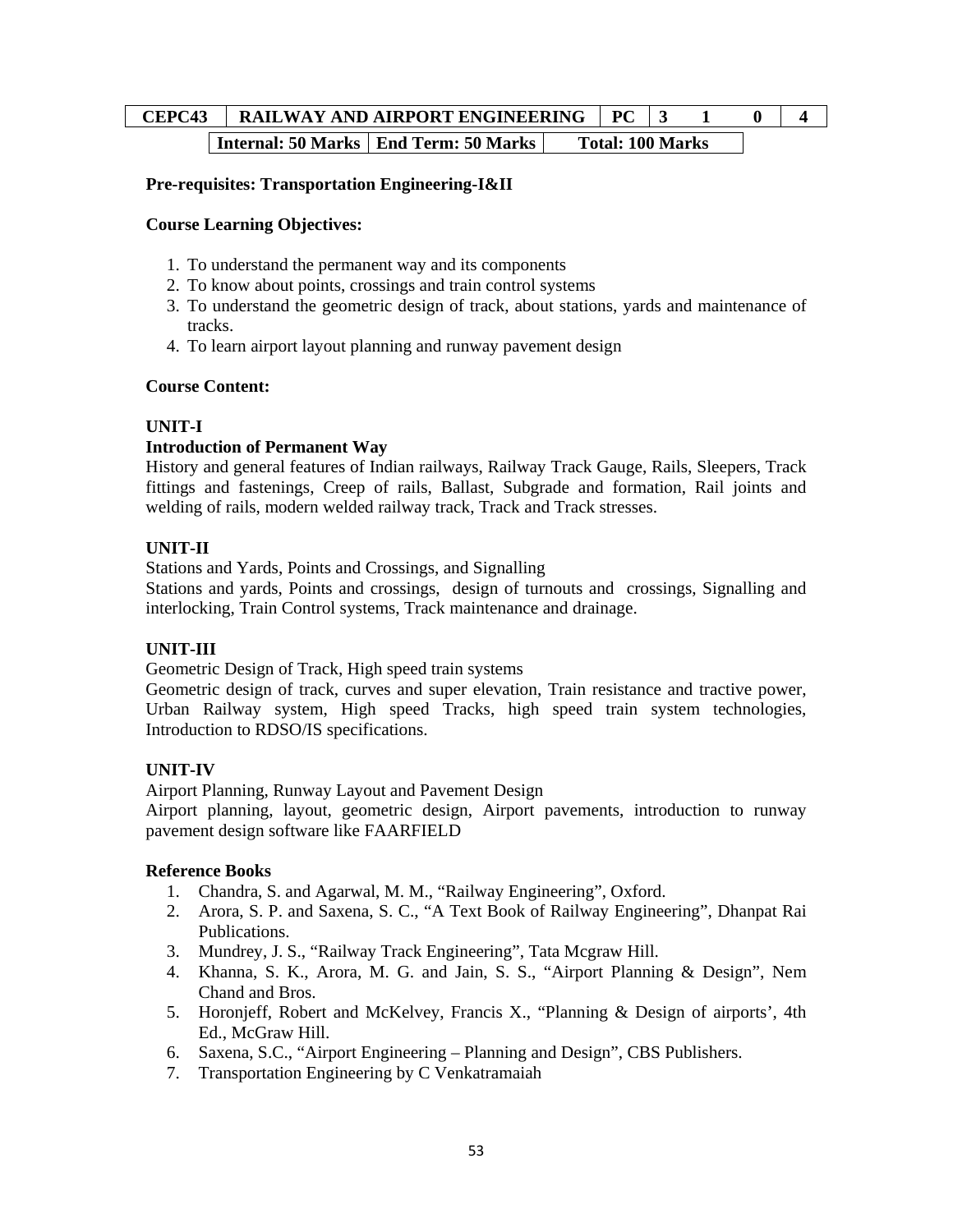#### **Course Outcomes:**

At the end of the course, the students will be able to:

- 1. Gain Engineering knowledge of the subject and apply it for the solution of problems related to railway and airport engineering.
- 2. Design points and crossings, design runway pavements, make investigations, use modern tools and develop solutions to problems related to railway / airport engg.
- 3. Understand the engineering solutions in societal context for sustainable development that takes care of environment and optimal use of resources.
- 4. Understand the norms of engineering practice and the need for life-long learning as per their exposure to relevant latest IS/RDSO/FAA/ICAO specifications.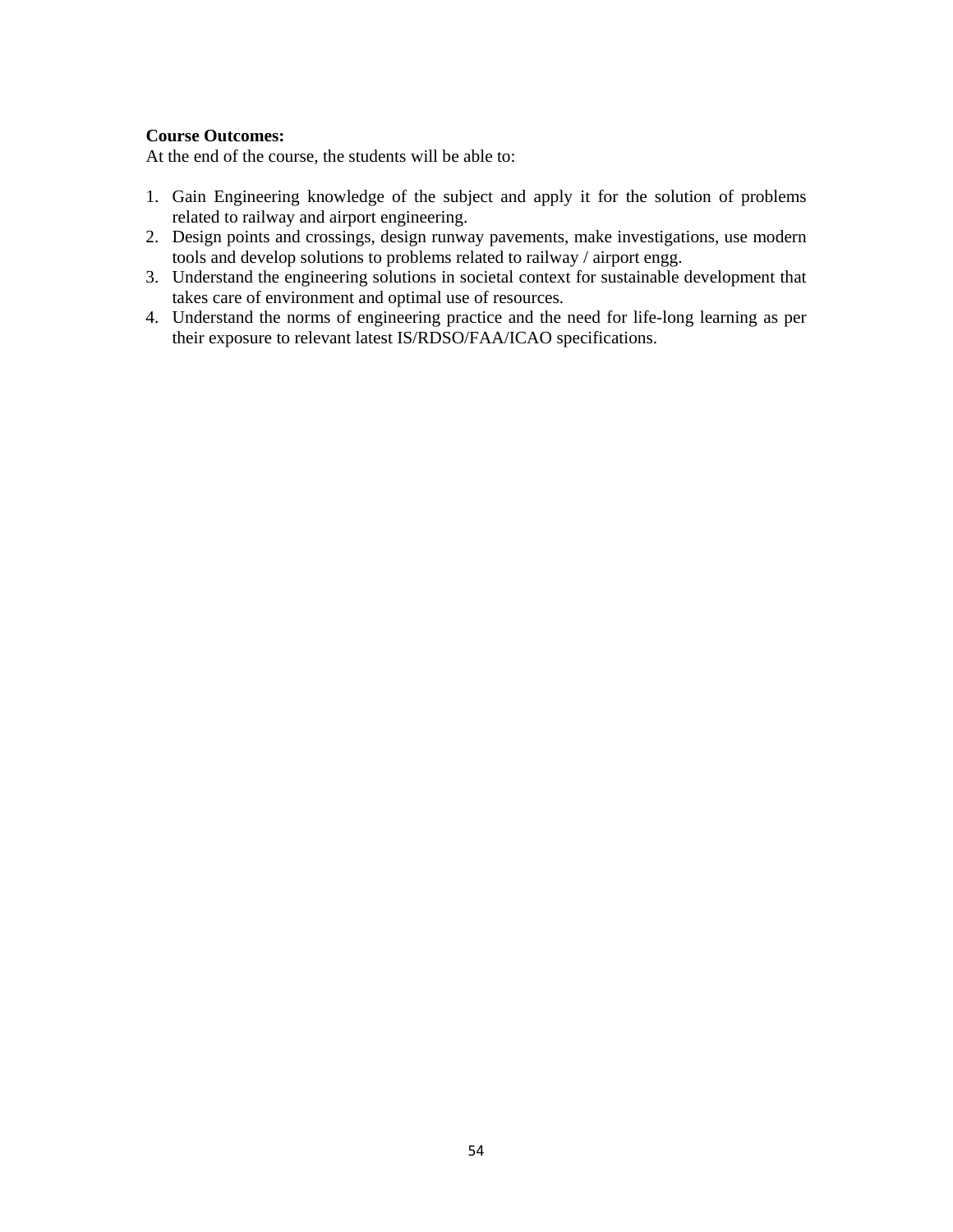| ~EPC45 | <b>GEOTECHNOLOGY-II</b>                          |                         |  |  |  |
|--------|--------------------------------------------------|-------------------------|--|--|--|
|        | <b>Internal: 50 Marks   End Term: 50 Marks  </b> | <b>Total: 100 Marks</b> |  |  |  |

#### **Pre-requisites: Knowledge of Geotechnology-I Course Learning Objectives:**

- 1. To explain the concept of earth dam design including stability analysis under seepage.
- 2. To evaluate stability of slopes under different drainage conditions using different methods.
- 3. To explain design principles of retaining structures and coffer dams.
- 4. To explain the concept of soil stabilization.
- 5. To explain the significance of dynamic load in machine foundation analysis.
- 6. To explain theory of vibration for different field conditions.
- 7. To understand salient points of environmental engineering pertaining to Geotechnology

#### **Course Content:**

## **1 Earth Dams**

Introduction, types of sections, earth dam foundations, causes of failure and criteria for safe design, control of seepage through the embankment, control of seepage through the foundation, drainage of foundations, criterion for filter design.

#### **2 Stability of slopes**

Causes of failure, factors of safety, stability analysis of slopes-total stress analysis, effective stress analysis, stability of infinite slopes types of failures of finite slopes, analysis of finite slopes-mass procedure, method of slices, effect of pore pressure, Fellinius method to locate center of most critical slip circle, friction circle method, Tayler's stability number.

#### **3 Braced Cuts**

Depth of unsupported vertical cut, sheeting and bracing for deep excavation, movements associated with sheeting and bracing, modes of failure of braced cuts, pressure distribution behind sheeting.

#### **4 Cofferdams**

Introduction, types of cofferdams, design and lateral stability of braced cofferdams, design data for Cellular cofferdams, stability analysis of cellular cofferdams on soil and rock, interlocking stresses.

#### **5 Cantilever Sheet Piles**

Purpose of sheet piles, cantilever sheet piles, depth of embedment in granular soils-rigorous method, simplified procedure, cantilever sheet pile penetrating clay.

#### **6 Anchored Bulkheads**

Methods of design, free earth support method in cohesionless and cohesive soils, fixed earth support method in cohesionless soils.

#### **7 Soil Stabilization**

Soil improvement, mechanical treatment, use of admixtures, lime stabilization, cement stabilization, lime fly ash stabilization, Bituminous stabilization, chemical stabilization, stone column, grouting, methods of grouting.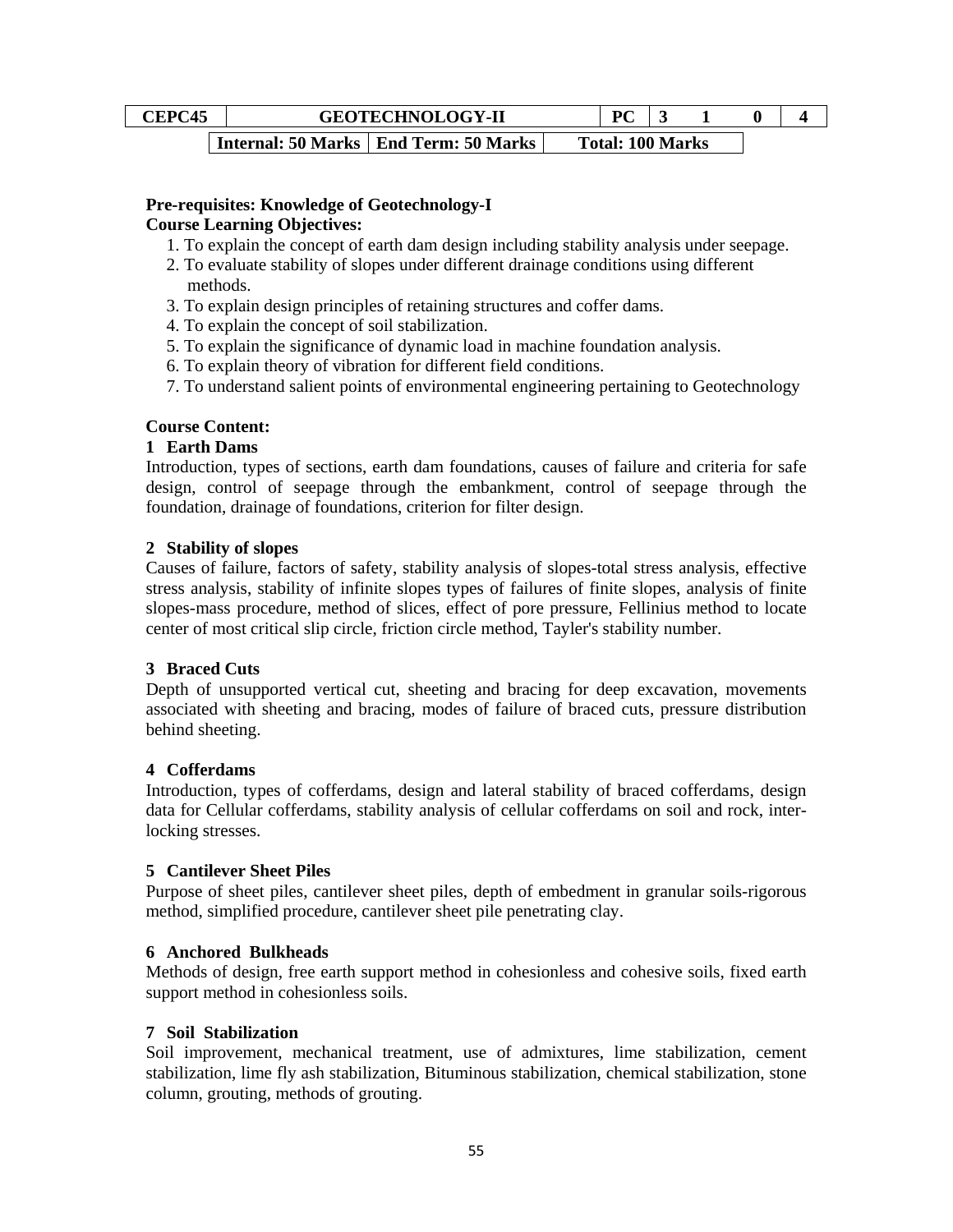#### **8 Basics of Machine Foundations**

Terminology, characteristics elements of vibratory systems, analysis of vibratory motions of single degree freedom system-undamped free vibrations, undamped forced vibrations, criteria for satisfactory action of a machine foundation, degrees of a freedom of a block foundation, Barken's soil spring constant, Barken's method of a determining natural frequency of a block foundation subjected to vertical oscillations.

## **9 Environmental Geotechnology**

Introduction, Environmental cycles, natural cycles, development of environmental geotechnology, pollution process, contamination of sub-soil, contaminant transport, quantity of contaminants, contaminated site characterization, composition of solid wastes, waste containment.

## **Reference Books**

- 1 S.Prakash, Gopal Ranjan & S.Saran, Analysis and Design of Foundation and Retaining Structures, Sarita Prakashan Meerut, 1977.
- 2 Swami Saran, Analysis and Design of Sub Structures, IBH Oxford
- 3 Gopal Ranjan, ASR Rao, Basic and Applied Soil Mechanics, New Age Intetrnational (P) Ltd. Publishers- N.Delhi, Edition No. - 3rd, 2016.
- 4 Shamsher Prakash, Soil Dynamic, McGraw Hill, 1981.
- 5 Teng, Foundation Design, Prentice Hall, Edition No.  $10<sup>th</sup>$ , 1984.
- 6 P.Purshotam Raj, Geotechnical Engg, Tata Mcgraw Hill, N.Delhi, Edition No.- I, 1995
- 7 Debashis Moitra, Geotechnical Engineering, Universities Press, Edition No. I, 2016.

#### **Course Outcome: On completion of this course, the students will be able to:**

- 1. Do earth dam design and stability analysis for all kind of drainage conditions
- 2. Do stability analysis of any kind of slope and its protection
- 3. Understand the earth pressure theories and able to calculate lateral earth pressure for different conditions
- 4. Evaluate depth of embedment for cantilever as well as anchored sheet piles.
- 5. Learn the concept of soil stabilization and machine foundation
- 6. Understand salient points of environmental engineering pertaining to Geotechnology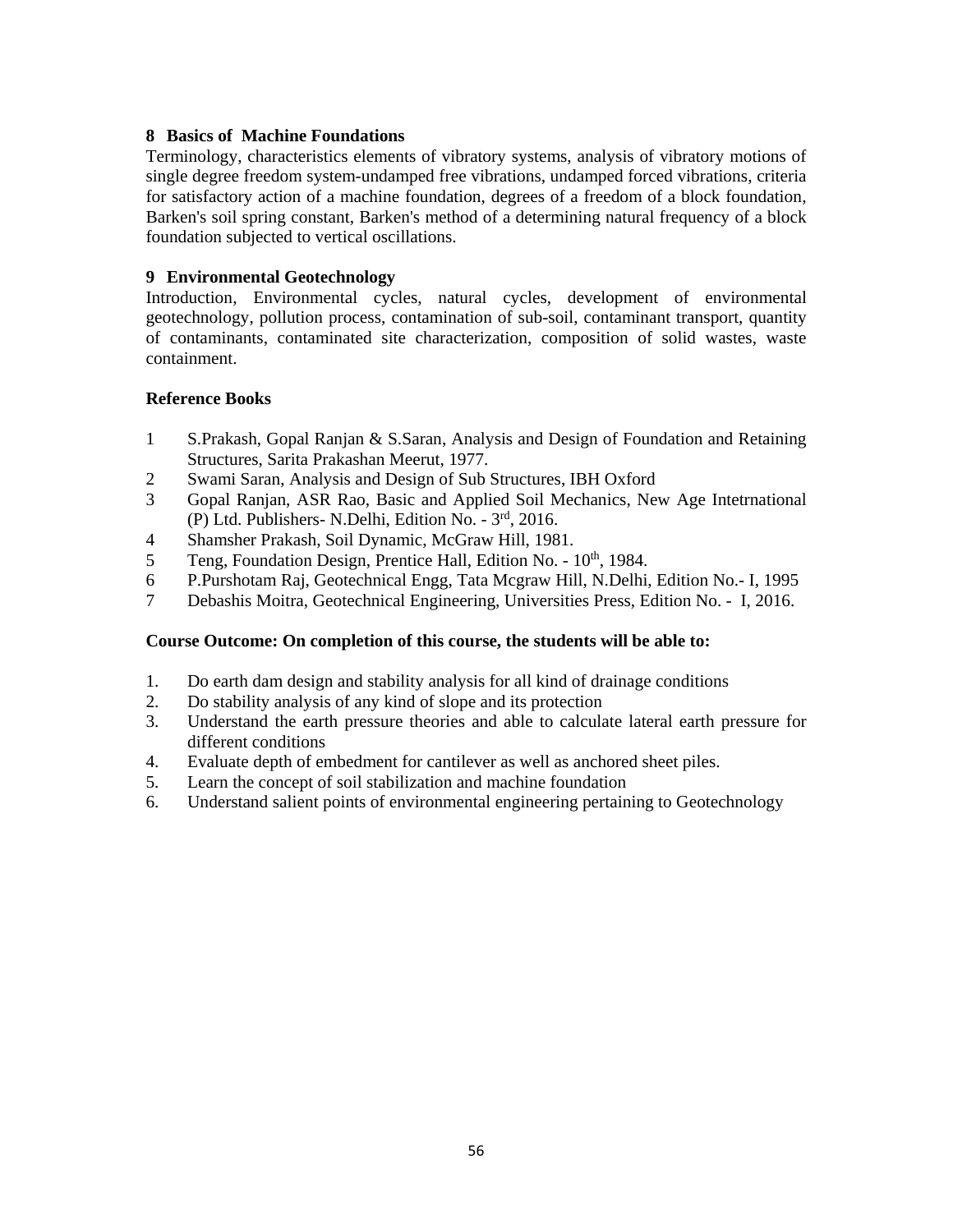| <b>CEPC47</b> |  | <b>CONSTRUCTION</b><br><b>MANAGEMENT, ESTIMATING</b><br><b>AND COSTING</b> | <b>PC</b> |                 |  |  |  |
|---------------|--|----------------------------------------------------------------------------|-----------|-----------------|--|--|--|
|               |  | Internal:50 Marks   End Term: 50 Marks                                     |           | Total:100 Marks |  |  |  |

#### **Pre-requisites**: None

#### **Course Content**

#### **1 Network Techniques in Construction Management-I:CPM**

Introduction, network techniques, work break down, classification of activities, rules for developing networks, network development-logic of network, allocation of time to various activities, Fulkerson's rule for numbering events, network analysis , determination of project schedules, critical path, ladder construction, float in activities, shared float, updating, resources allocation, resources smoothing and resources leveling.

#### **Network Techniques in Construction Management-II-PERT**

Probability concept in network, optimistic time, pessimistic time, most likely time, lapsed time, deviation, variance, standard deviation, slack critical path, probability of achieving completion time, central limit theorem.

#### **Cost-Time Analysis**

Cost versus time, direct cost, indirect cost, total project cost and optimum duration, contracting the network for cost optimisation, steps in time cost optimisation, illustrative examples.

#### **2 Construction Contracts & Specifications**

Introduction, types of contracts, contract document, specifications, important conditions of contract, arbitration.

Necessity of specifications, types of specifications, general specifications, specification for bricks, cement, sand, water, lime, reinforcement; Detailed specifications for Earthwork, Cement, concrete, brick work, floorings, D.P.C., R.C.C., cement plastering, white and colour washing, distempering, painting.

#### **3. Inspection & Quality Control**

Introduction, principles of inspection, enforcement of specifications, stages in inspection and quality control, testing of structures, statistical analysis.

#### **a. Estimate**

Principles of estimation, units, items of work, different kinds of estimates, different methods of estimation, estimation of materials in single room building, two roomed building with different sections of walls, foundation, floors and roofs, R.B. and R.VC.C. works, Plastering, White-washing, Distempering and painting, doors and windows, lump sum items, Estimates of canals, roads etc.

#### **b. Rate Analysis**

Purpose, importance and requirements of rate analysis, units of measurement, preparation of rate analysis, procedure of rate analysis for items:- Earthwork, concrete works, R.C.C. works, reinforced brick work, plastering, painting, finishing(white-washing, distempering).

#### **4. Public Works Account**

Introduction, function of P.W. department, contract, guidelines, types of contracts, their advantages and disadvantages, Tender and acceptance of tender, Earnest money, security money, retention money, measurement book, cash book, preparation, examination and payment of bills, first and final bills, administrative sanction, technical sanction.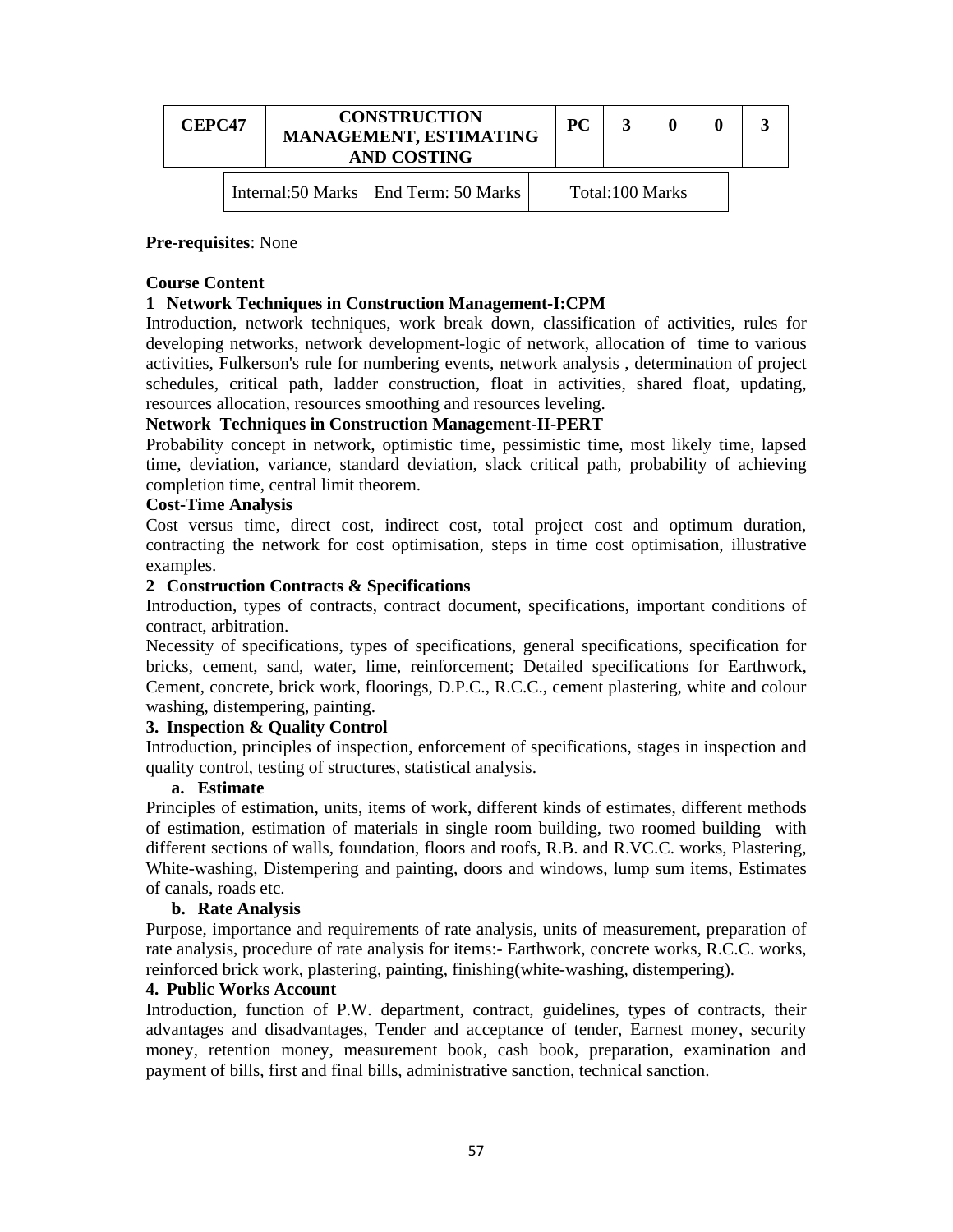### **Reference Books**

- 1. Construction Planning & Management by P.S.Gehlot & B.M.Dhir, Wiley Eastern Ltd.
- 2. PERT & CPM -Principles & Applications by L.S.Srinath. Affiliated East-west Press(P)Ltd.
- 3. Project Planning & Control with PERT & CPM by B.C.Punia & K.K.Khandelwal,Lakshmi Pub. Delhi
- 4. Construction Management & Planning by B.sengupta & H.Guha, Tata McGraw Hills.
- 5. Estimating and Costing for Building & Civil Engg.Works by P.L.Bhasin, S.Chand & Co., N.Delhi.
- 6. Estimating, Costing & Specification in Civil Engg. by M.Chakarborty, Calcutta.
- 7. Estimating & Costing in Civil Engg..: Theory & Practice by B.N.Dutta, S.Dutta & Co., Lucknow.
- 8. Building Construction Estimating by George H.Cooper, McGraw Hill Book Co., New York.

**Corse Outcome:** On completion of the course, the students shall be able to:

- 1. Understand the roles and responsibilities of a project manager
- 2. Prepare schedule of activities in a construction project<br>3. Prepare tender and contract document for a construction
- 3. Prepare tender and contract document for a construction project
- 4. Understand safety practices in construction industry<br>5. Identify the equipment used in construction
- 5. Identify the equipment used in construction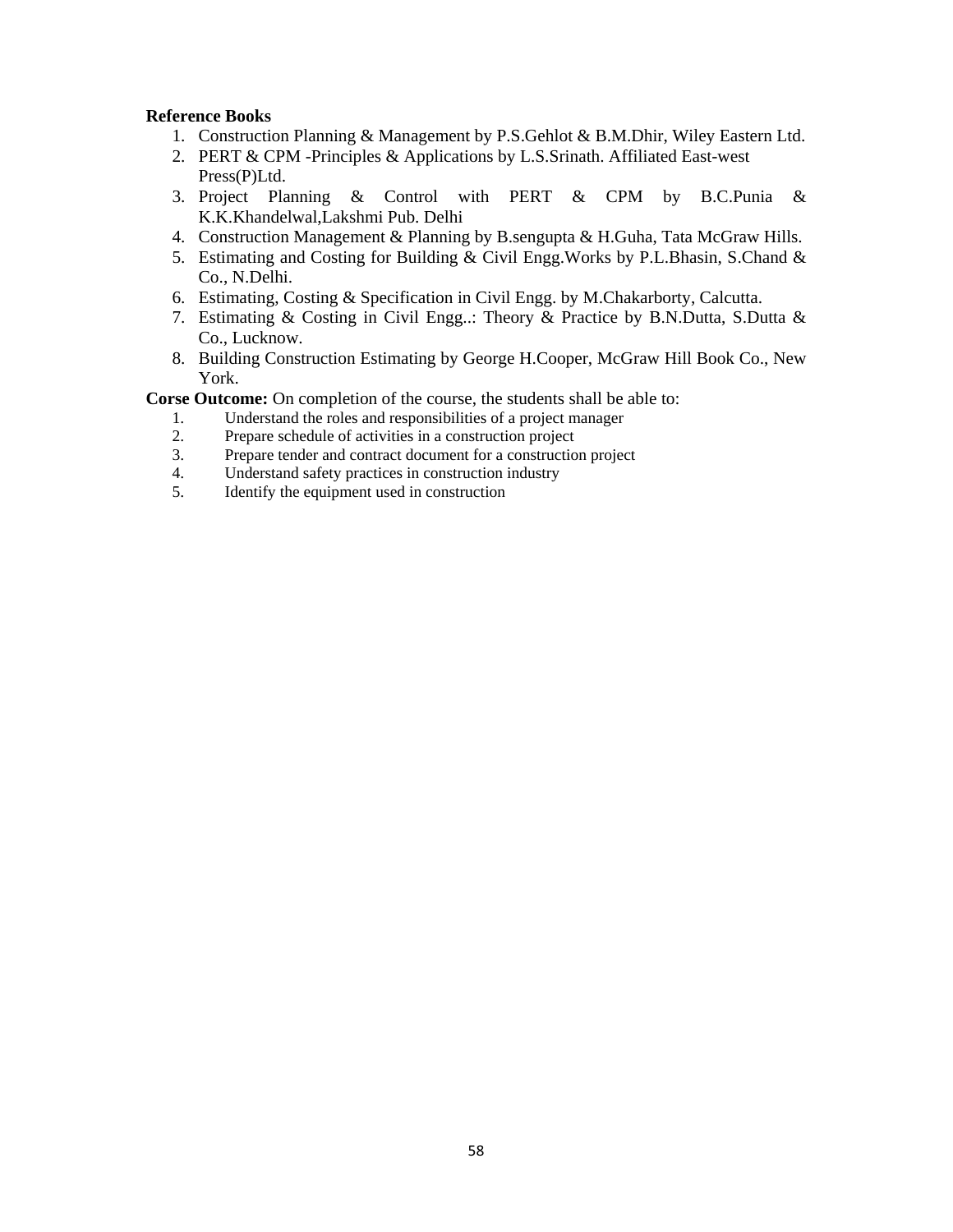| <b>CEPC42</b> | <b>OPEN CHANNEL HYDRAULICS</b>          | $\mathbf{p} \mathbf{C}$ |  |  |
|---------------|-----------------------------------------|-------------------------|--|--|
|               | Internal: 50 Marks   End Term: 50 Marks | <b>Total: 100 Marks</b> |  |  |

## **Syllabus**

## **1. Basic fluid flow concepts**

Definition, importance of study of open channel flow, Types of channels, Classification of Flows, Velocity distribution, One-Dimensional method of flow analysis, Pressure Distribution, Equation of Continuity, Energy Equation, Momentum equation.

## **2. Energy-Depth Relationships**

Specific Energy, specific fore, Critical Flow, critical depth, Calculation of Critical Depth for some shapes of channels.

## **3. Uniform Flow in rigid boundary channels**

Introduction, shear stress on boundary, shear stress in open channels, velocity distribution and effect of secondary circulation on velocity distribution, flow over roughness elements, Chezy Equation, Darcy-Weisbach Friction Factor, Manning's roughness Formula, Resistance Formulate for Practical Use, Normal Depth and it computation for some shapes of channels.

## **4. Uniform Flow in mobile boundary channels**

Incipient motion, Shield's diagram, regimes of flow, bed forms, sediment load and its measurement, regime channels, design of stable channels.

## **5. Hydraulic Jump**

Occurrence and importance, Momentum Equation for hydraulic Jump, computation of sequent depth, Classification of Jumps, Characteristics of Jump in a Rectangular Channel, location of jump, Hydraulic jump application, Use of the Jump as an Energy Dissipater.

## **6. Rapidly-Varied Flow**

Weirs, Sharp-crested Weir, Broad-crested Weir, submergence of weirs, Critical-Depth Flumes, Sluice-gate Flow, free and submerged flow and its analysis of sluice gate, free overfall.

## **Reference Books**

- 1. Chow Ven Te, "Open Channel Hydraulics". McGaw Hill International Edition.
- 2. Ranga Raju, K.G. "Flow Through Open Channel". Tata McGraw-Hill
- 3. Choudhary, Hanif "Open Channel Hydraulics" Prentice Hall of India
- 4. Subramanya K. "Flow in Open Channels". Tata McGraw-Hill
- 5. Srivastava, R. "Flow Through Open Channels". Oxford University Press.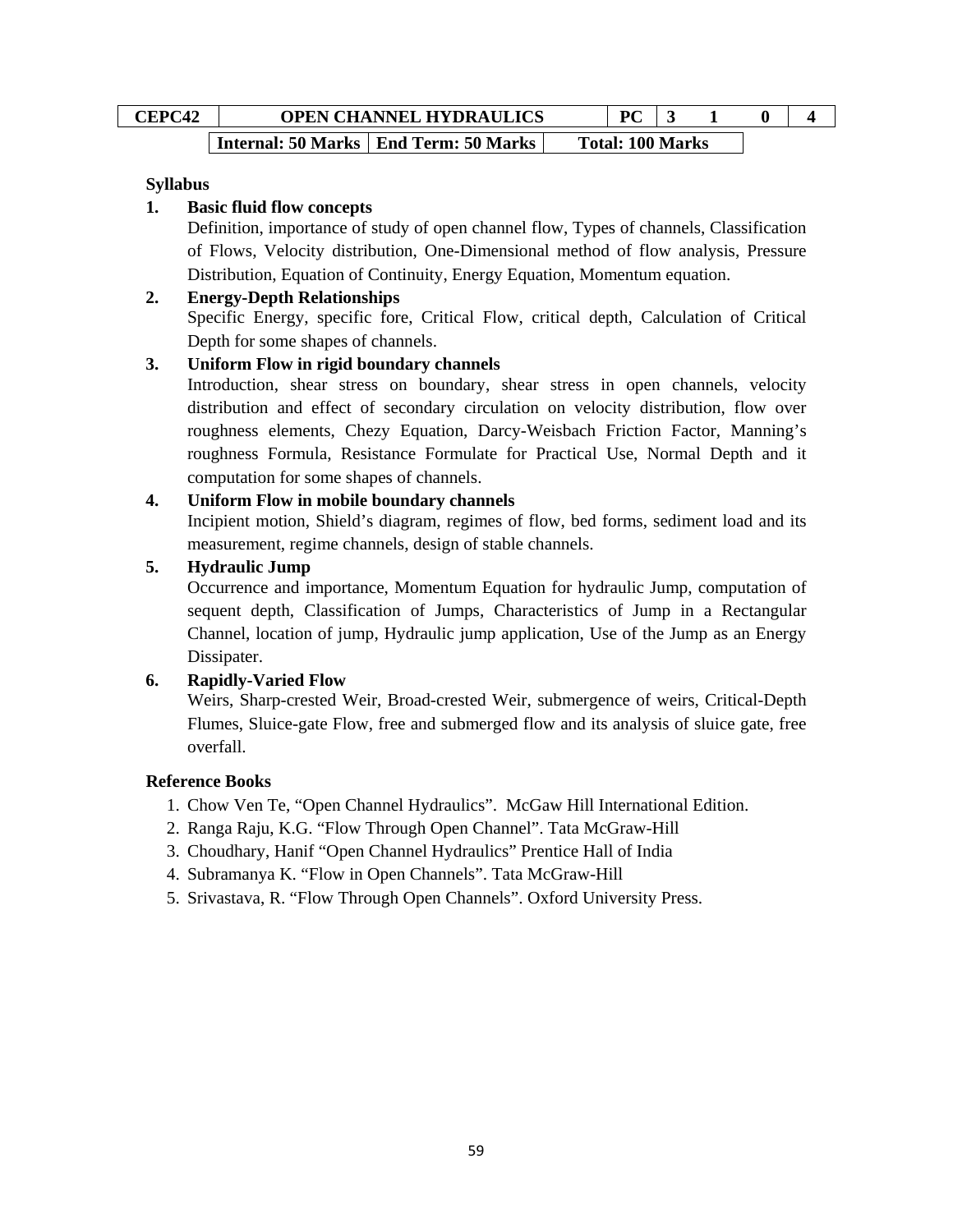## **Internal: 50 Marks | End Term: 50 Marks | Total: 100 Marks**

#### **Course Learning Objectives**

- 1 To study characteristics of industrial wastewater and its effects on water bodies
- 2 To know the quality of industrial effluents required before disposal on environment
- 3 To learn various physico-chemical and biological treatment techniques to treat industrial wastewater
- 4 To gain knowledge about the reuse of treated industrial effluents

#### **Course Content**

Prevention Vs control of industrial pollution, zero discharge concept, effects of industrial waste disposal on streams, sewerage systems and wastewater treatment plants, effluent standards for disposal into inland surface water sources and on land for irrigation, industry specific standards, quality requirements for reuse, various steps to minimize effects of industrial effluents on waste water treatment plants and receiving streams-conservation of water, process change, reuse of waste water, volume reduction, strength reduction, neutralization, equalization and proportioning, population equivalent, common effluent treatment plant (CETP), study of the following industries from waste generation, quality and its treatment including brief overview of manufacturing process: Textile, tannery, sugar mill, distillery, dairy, pulp & paper, metal plating, oil refinery, nitrogenous fertilizers, thermal power plants and radioactive wastes.

## **Reference Books**

- 1 Industrial and Hazardous Waste Treatment: N. L. Nemerow and A. Dasgupta.
- 2 Industrial Effluents by N. Manivasakam
- 3 Waste Water Treatment: M. N. Rao and A. K. Dutta
- 4 Industrial Water Pollution Control: W. W. Eckenfelder
- 5 Handbook of Industrial Pollution and Control, Volume I & II: S. C. Bhatia
- 6 Pollution Control in Process Industries: S. P. Mahajan

#### **Course outcomes**

#### **On completion of the course, the students will be able to**

- 1 Recognize various environmental problems due to improper management of industrial wastewater
- 2 Determine appropriate technologies for treatment and management of industrial wastewater
	- 3 Recommend different techniques for the safe disposal of industrial effluents
	- 4 Analyse the quality requirements for reuse of industrial effluents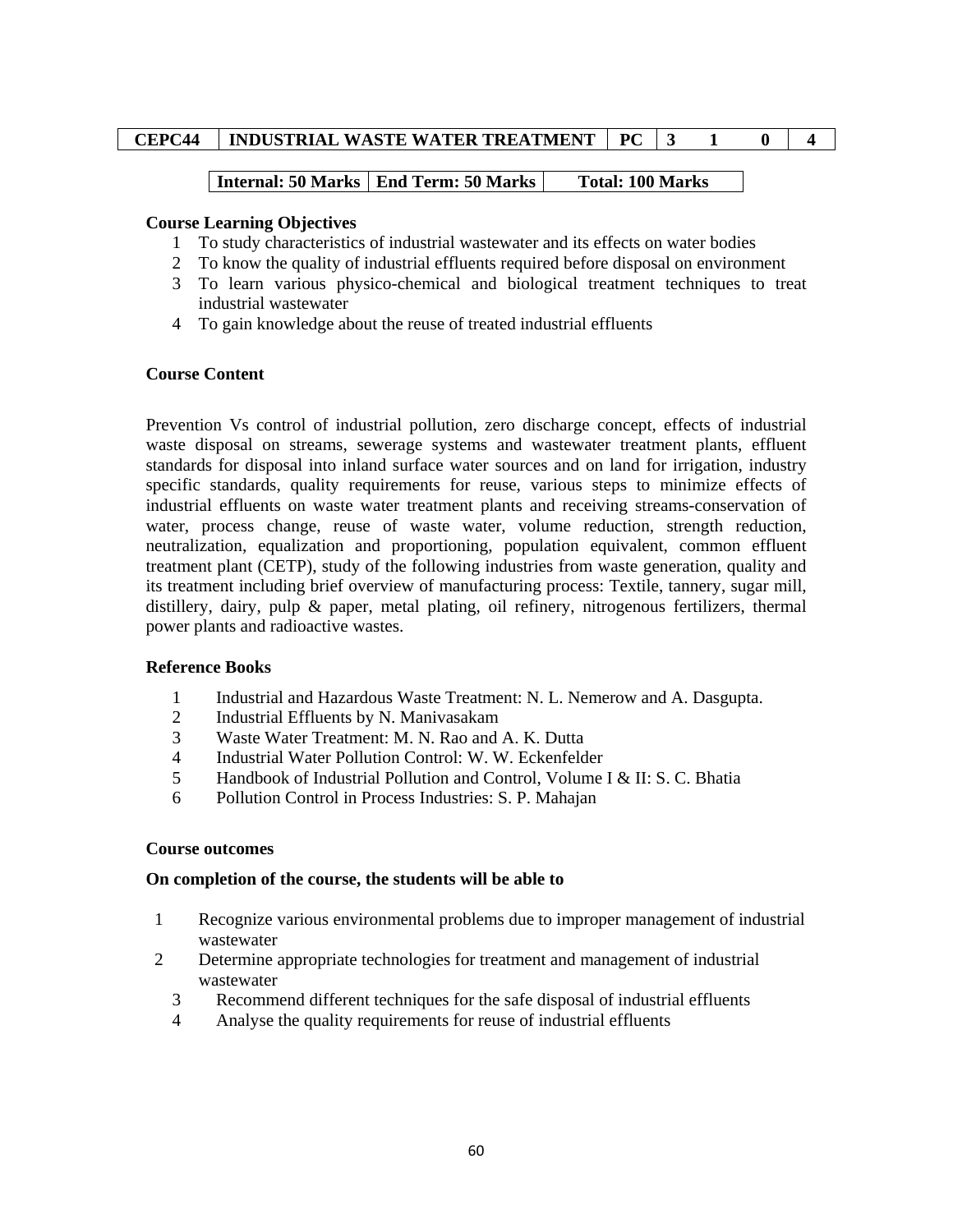# **CELR42** ENVIRONMENTAL ENGINEERING – II (P) ELR 0 0 2 1 **Internal: 50 Marks | End Term: 50 Marks | Total: 100 Marks**

#### **Course Learning Objectives**

- 1. To analyze the physical and chemical characteristics of wastewater
- 2. To familiarize the methods to estimate the organic strength of wastewater
- 3. To study the growth of microorganisms and its quantification

#### **Course Content**

Physical, chemical and bacteriological characterization of wastewater and strength assessment of wastewater by performing following laboratory experiments:

- 1. To determine the acidity of a wastewater sample
- 2. To determine the alkalinity of a wastewater sample
- 3. To determine total, suspended, dissolved and settable solids in a wastewater sample
- 4. To determine volatile and fixed solids in a wastewater sample
- 5. To determine oil and grease in a wastewater sample
- 6. To determine the chloride concentration in a wastewater sample.
- 7. To determine the sulphate concentration in a wastewater sample.
- 8. To determine the B.O.D. of a given wastewater sample.
- 9. To determine the C.O.D. of a given wastewater sample.
- 10. To determine the T.O.C. of a given wastewater sample.
- 11. To determine the fecal count of a given wastewater sample.
- 13. Microscopic studies of a wastewater

## **Course Outcomes**

On completion of the course, the students will be able to

- 1 Apply different analysis techniques for the measurement of physical and chemical parameters of wastewater
- 2 Quantify the pollutant concentration in wastewater
- 3 Recommend the degree of treatment required for the wastewater
- 4 Assess the microbial population in wastewater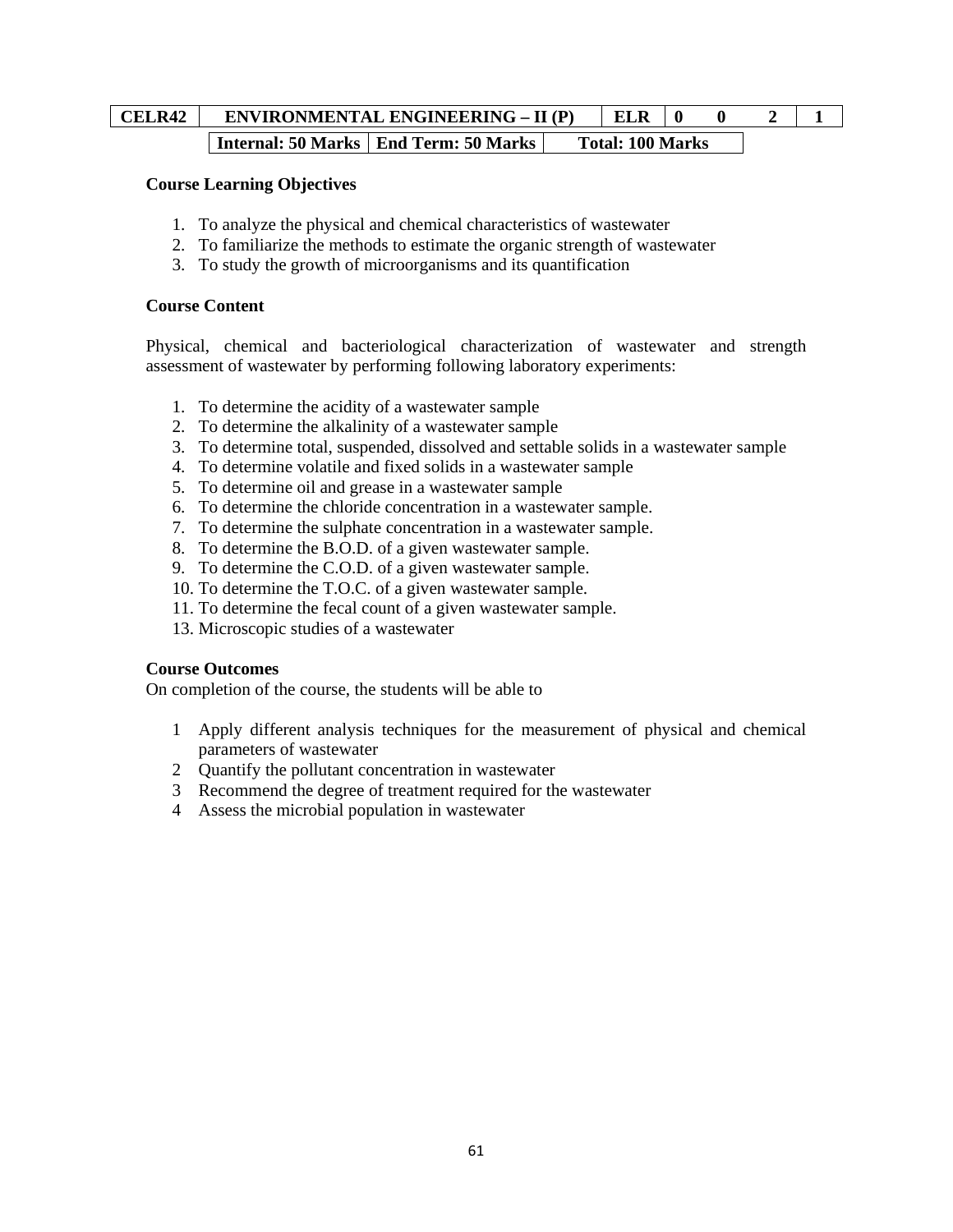| CEPE11 | <b>ADVANCED DESIGN OF STEEL</b><br><b>STRUCTURES</b> |  |  |                        |  |
|--------|------------------------------------------------------|--|--|------------------------|--|
|        | Internal:50 Marks   End Term: 50 Marks               |  |  | <b>Total:100 Marks</b> |  |

**Pre-requisites**: Knowledge of Structural analysis, Steel structures

#### **Contents**

- 1. Introduction to plastic analysis and design, plastic bending of beams, stages of bending, shape factor, plastic hinge, load factor, failure mechanism - Theorems of plastic analysis, collapse load for beams and frames, design of continuous beams.
- 2. Design of round tubular structures Introduction, sectional properties, permissible stresses, grades of steel tubes, tubular tension members, tubular compression members, tubular flexural members, combined bending and axial stresses.
- 3. Analysis and design of steel stacks Wind load estimation as per IS875 part 3, functional and structural requirements, self supporting and guyed stacks, base plate and anchor bolts, stability considerations.
- 4. Wind load Introduction to wind load, analysis and design of structural elements.
- 5. Connections Welded and bolted connections for un-stiffened and stiffened connections, moment resistant beam end connections.
- 6. Composite construction Introduction, composite beams, method of construction, limit state of collapse, limit state of serviceability, design examples.
- 7. Design of steel tanks Design loads, permissible stresses, design of cylindrical tanks with suspended bottom, supporting ring beam, staging for tanks, rectangular pressed steel tanks.

#### **Reference Books:**

- 1. Subramanian N, Design of Steel Structures, Oxford University Press, New Delhi 2008.
- 2. Bhavikatti, S.S., Design of Steel Structures, I.K. International Publishing House Pvt. Ltd., New Delhi, 2010.
- 3. Krishnaraju, N. Structural Design and Drawing, Universities Press, 2009
- 4. IS 800 2007, Code of practice for general construction in steel, Bureau of Indian Standards, New Delhi.
- 5. SP6 (1)-1964, IS hand book for structural Engineers. Bureau of Indian Standards, New Delhi.
- 6. IS 875 Part (3)-1987, Code of Practice or Design Loads (other than earthquake) for buildings and structures: wind loads, Bureau of Indian Standards, New Delhi.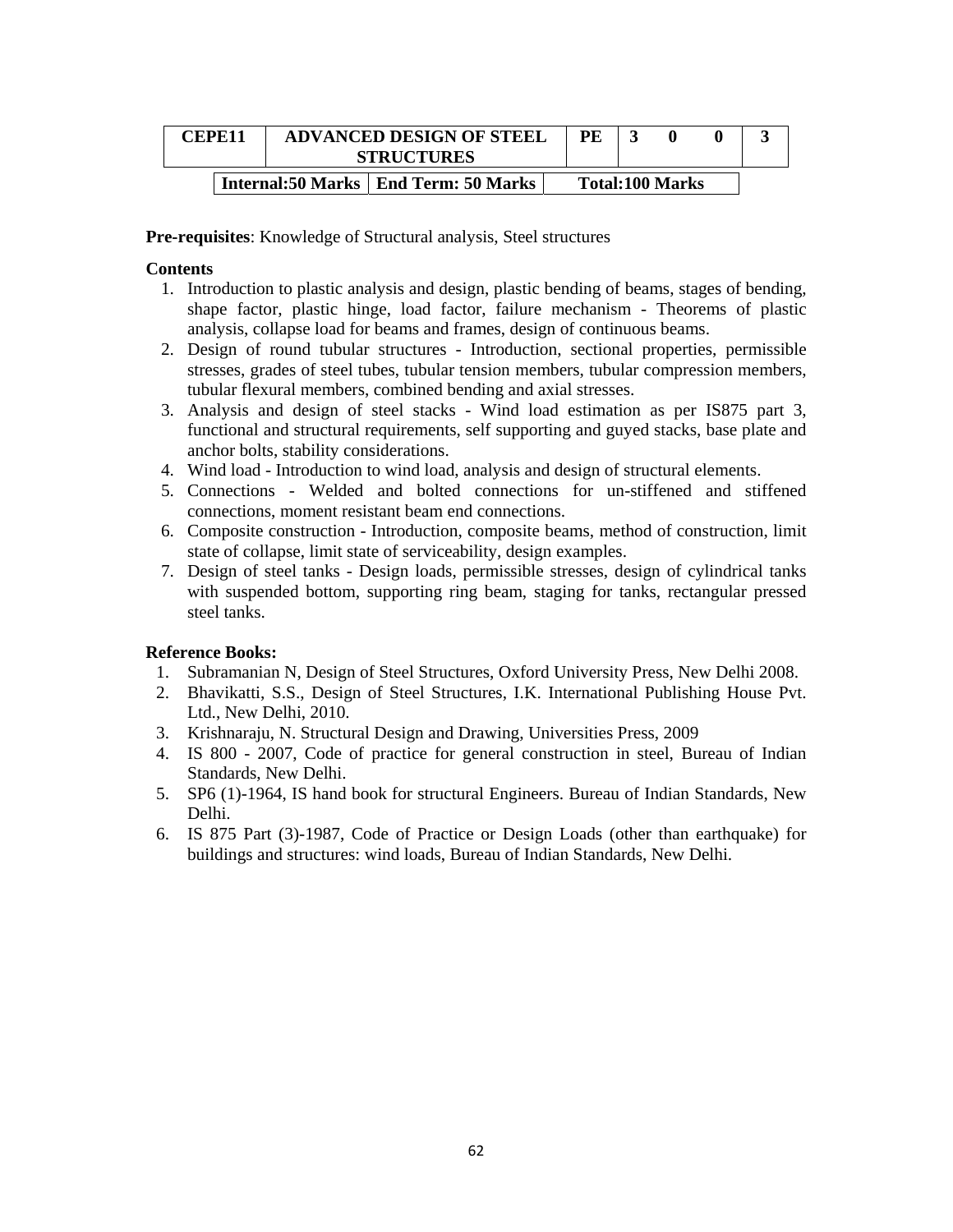| <b>CEPE12</b> | <b>DYNAMICS OF STRUCTURES</b> |                                         |  |                         |  |  |
|---------------|-------------------------------|-----------------------------------------|--|-------------------------|--|--|
|               |                               | Internal: 50 Marks   End Term: 50 Marks |  | <b>Total: 100 Marks</b> |  |  |

#### **Contents**

## **1. Seismology:**

Introduction, plate tectonics, earthquake distribution and mechanism, seismicity, seismic waves, earthquake magnitude and intensity, seismic zoning and seismometry.

## **2. Single Degree of Freedom Systems:**

Various types of dynamic loads, vibration of single degree of freedom system, Free and forced vibrations, types of damping, critical damping. Transmissibility, vibration measuring instruments, response spectrum.

## **3. Multi-degrees of Freedom(MDOF)Systems:**

Equation of Motion, normal modes and natural frequencies, semi-definite systems, dynamic vibration absorbers, vibration dampers, principle of orthogonally, Stodolas method, Holzer's method, matrix method, modal analysis and its limitations. Mode super position method.

## **4. Seismic Analysis and Design:**

General principles, assumptions, seismic coefficient method, response spectrum method, strength and deflection, design criterion for structures, significance of ductility, design and detailing for ductility, codal provisions, design examples.

## **5. Seismic Performance, Repair and Strengthening:**

Methods for assessing seismic performance, influence of design ductility and masonry infills, criterion for repair and strengthening, repair and strengthening techniques and their applications, additions of new structural elements.

#### **6. Vibrational Control:**

General features of structural control, base isolation, active and passive control system. Earthquake resistance design as per I.S.:1893, I.S.4326 and I.S.13920.

#### **Reference Books**

- 1 Elements of Earthquake Engineering, Jai Krishna, A. R. Chandershekaran & Brajesh Chandra , South Asian Pub New Delhi.
- 2 Dynamics of Structures, Clough & Penzion, McGraw Hill
- 3 Earthquake Engineering, Y-X Hu,S-C.Liu and W.Dong, E and FN Sons., Madras.
- 4 Earthquake Resistant Concrete Structures, George G. Penelis and J. Kapoors, E & FN Sons, Madras.
- 5 Structural Dynamics, Mario Paz, CBB Pub. N. Delhi.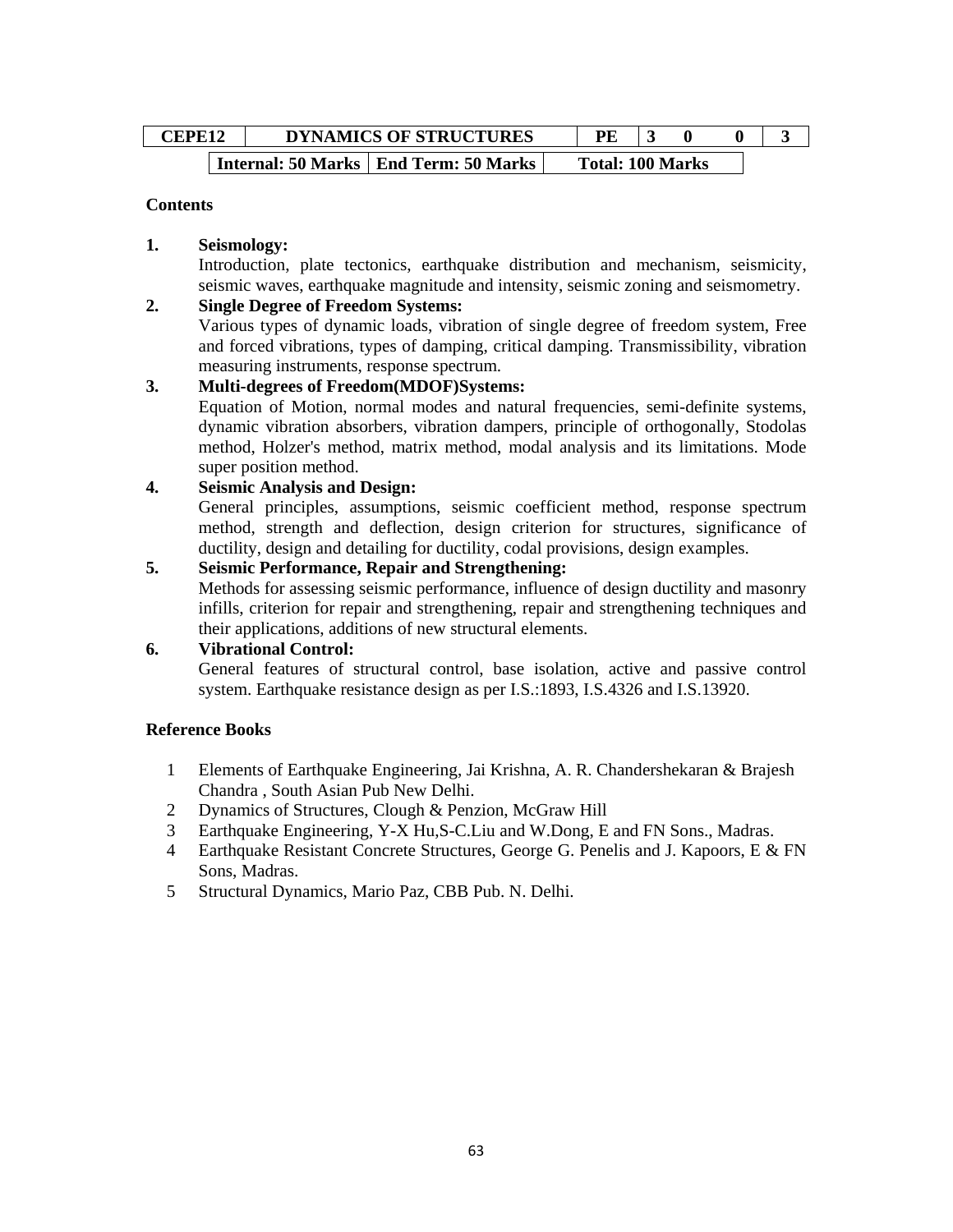| <b>CEPE13</b> | <b>INTRODUCTION TO FINITE ELEMENT</b><br><b>METHOD</b> | PE                      |  |  |
|---------------|--------------------------------------------------------|-------------------------|--|--|
|               | Internal: 50 Marks   End Term: 50 Marks                | <b>Total: 100 Marks</b> |  |  |

**Pre-requisites:** Knowledge of Mathematical Methods, Structural Analysis

## **1. Introduction:**

Field conditions, boundary conditions, functional approximation, finite differences method, development of finite element method.

## **2. Element Properties:**

Displacement models, relation between the nodal degrees of freedom and generalized coordinates, convergence requirements, natural co-ordinate systems, shape functions, element strains and stresses, development of element stiffness, matrix and equivalent nodal loads, static condensation.

## **3. Isoparametric Elements:**

Isoparametric, super-parametric and sub-paramatric elements, computation of stiffness matrix of isoparametric elements, convergence criteria for isoparametric elements, numerical integration technique using Gauss Quadrature.

## **4. One Dimensional Element:**

Truss element, analysis of plane truss problem, Hermitian beam element, beam on elastic foundation, solution of beam problem.

## **5. Plane Stress and Plane Strain Analysis:**

Triangular elements, rectangular elements, isoparametric elements, patch test, axisymmetric solid element.

## **6. Plane Bending Analysis:**

Displacement functions, plate bending elements, reduced integration, stress smoothing technique.

## **7. Conduction Heat Transfer:**

Formulation of finite element method for heat conduction, various weighted residual techniques, one dimensional heat conduction, two dimensional conduction heat transfer.

## **8. Direct Stiffness Method of Analysis and Solution Technique:**

Assemblage of elements, direct stiffness method, boundary conditions and reactions, Gauss elimination and matrix decompsition.

# **9. Finite Element Analysis Software:**

Pre-and Post-processors finite element analysis software, error estimates and adaptive meshing.

## **Reference Books**

- 1. Krishnamurthy, C.S.,'Finite Element Analysis-Theory and Programming', TMH Pub.N.Delhi.
- 2. Cook, R.D.,Malkus,D.S. and Plesha,M.E.,'Concept and Applications of Finite Element Analysis', John Wiley & Sons, New York.
- 3. Desai, C.S. and Abel,J.F.,'Introduction to the Finite Element Method', Affiliated East-West Press Pvt.Ltd.N.Delhi.
- 4. Manicka Selvam,V.K.,'Finite Element Primer', Dhan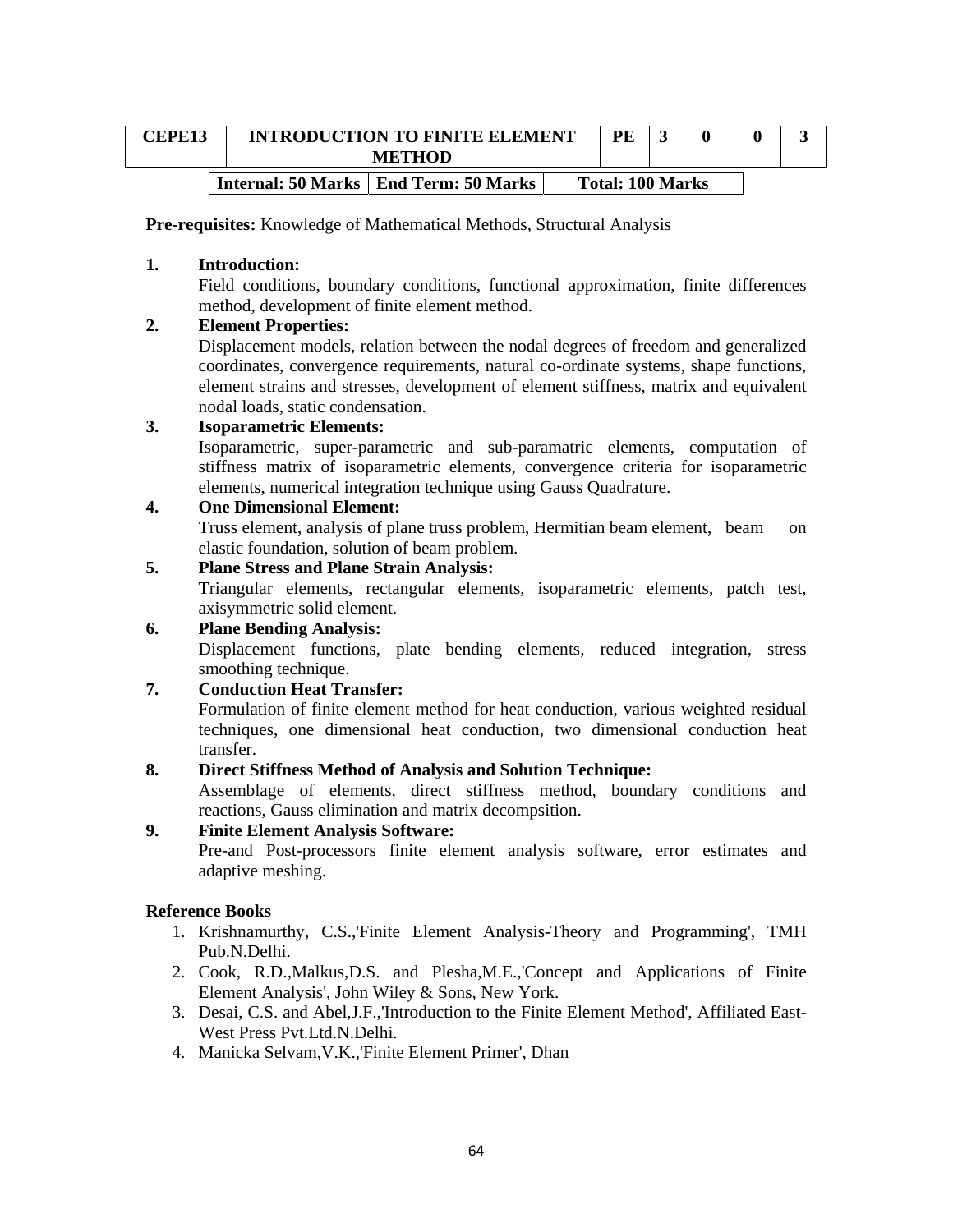**Corse Outcome**: On completion of the course, the students shall be able to:

- 1. Develop shape functions and stiffness matrices for spring and bar elements
- 2. Develop global stiffness matrices and global load vectors
- 3. Apply natural and arial coordinate systems to constant strain triangle and linear strain triangle elements
- 4. Analyze planar structural systems using finite element modelling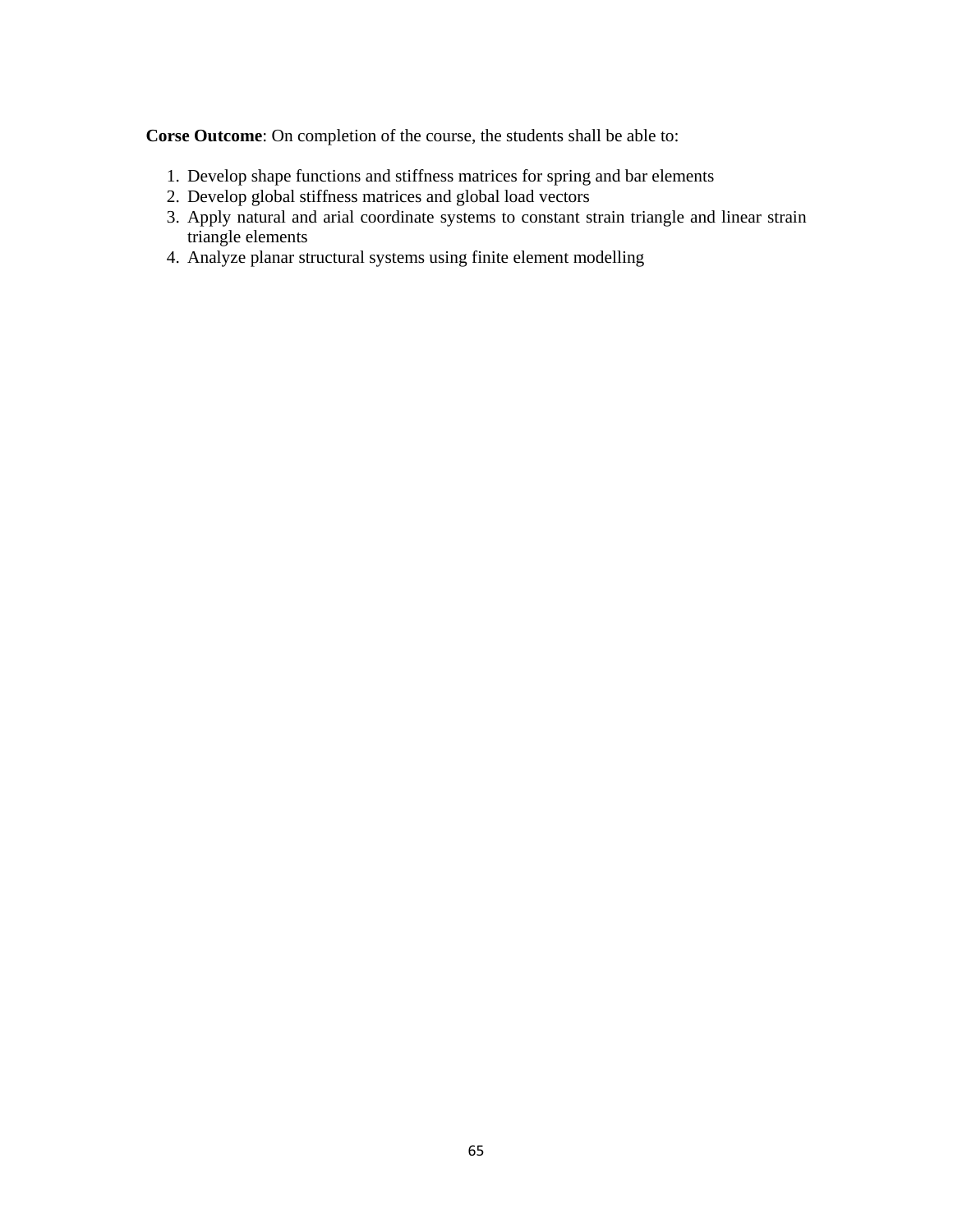| CEPE14 |  |                           | <b>ROCK MECHANICS</b>     | PE |                         |  |  |
|--------|--|---------------------------|---------------------------|----|-------------------------|--|--|
|        |  | <b>Internal: 50 Marks</b> | <b>End Term: 50 Marks</b> |    | <b>Total: 100 Marks</b> |  |  |

## **Pre-requisites : Knowledge of Engineering Geology and Geotechnical Engineering.**

## **Course Learning Objectives:**

- 1 To understand the problems associated with underground excavations
- 2 To understand the rock mass classification
- 3 To understand the failure criteria of rock
- 4 To understand about in-situ stresses from field test data

#### **Contents**

#### **1 Introduction**

Importance of rock mechanics, composition of rocks, geological and lithological classification of rocks, classification of rocks for engineering purposes, R.Q.D. method of classification of rocks. Theories of Brittle failure.

#### **2 Laboratory Testing of Rocks**

Various methods of obtaining rock cores, methods of sample preparation, methods of removing end friction of the rock samples. Compression testing machine, uniaxial compression strength of rock samples, methods of finding tensile strength-direct and indirect methods, Brazilian test, shear box test, triaxial shear test, punch shear test.

#### **3 In-situ Testing of Rocks**

Field direct shear test on rock blocks, field triaxial strength, use of flat jacks, chamber test, plate load test, cable jacking test.

#### **4 Stress Evaluation in Field**

Stress-relief technique(over coring), use of strain gauges, bore hole, deformation cell, photoelastic stress meter, stress measurement with flat jack. Hydraulics Fracturing Techniques.

#### **5 Stabilization of Rocks**

Rock bolting, principle of rock bolting, various types of rock bolts, application of rock bolting. Field testing of rock bolts and cable anchors.

#### **6 Elastic and Dynamic Properties of Rocks**

Stress-strain behaviour dynamic properties, resonance method and ultra-sonic pulse method.

#### **7 Pressure on Roof of Tunnels**

Trap door experiment, Terzaghi's theory, Bieraumer, kommerel, Protodyakanov theory.

#### **8 Stress Around the Tunnels**

Basic design and Principles of tunnels in rocks, design of pressure tunnels in rocks.

#### **Reference Books**

- 1 Lama,et.al Rock Mechanics, Vol.I,II,III,IV
- 2 Jaeger and Cook, Fundamentals of Rock Mechanics
- 3 Stagg & Zienkiewiez, Rock Mechanics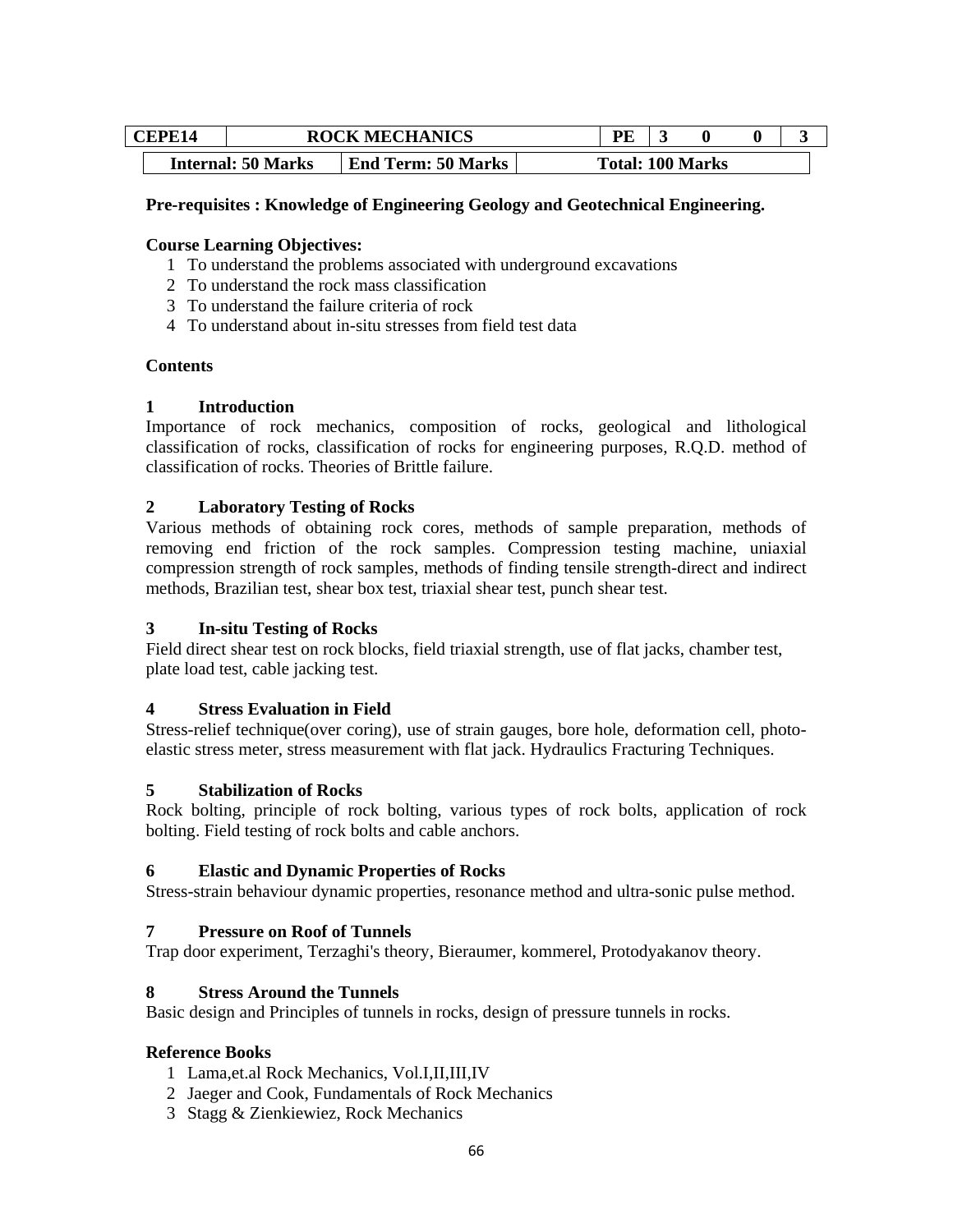- 4 Obert & Duvell, Rock Mechanics & Design of Structures in Rocks
- 5 Jaeger, Rock Mechanics & Engineering
- 6 Schzy, Art of Tunneling

**Course Outcome:** On completion of this course, the students will be able to:

- 1 Identify the problems associated with underground excavations
- 2 Classify the rock mass using the reference data
- 3 Understand the failure criteria of rock
- 4 Determine in-situ stresses from field test data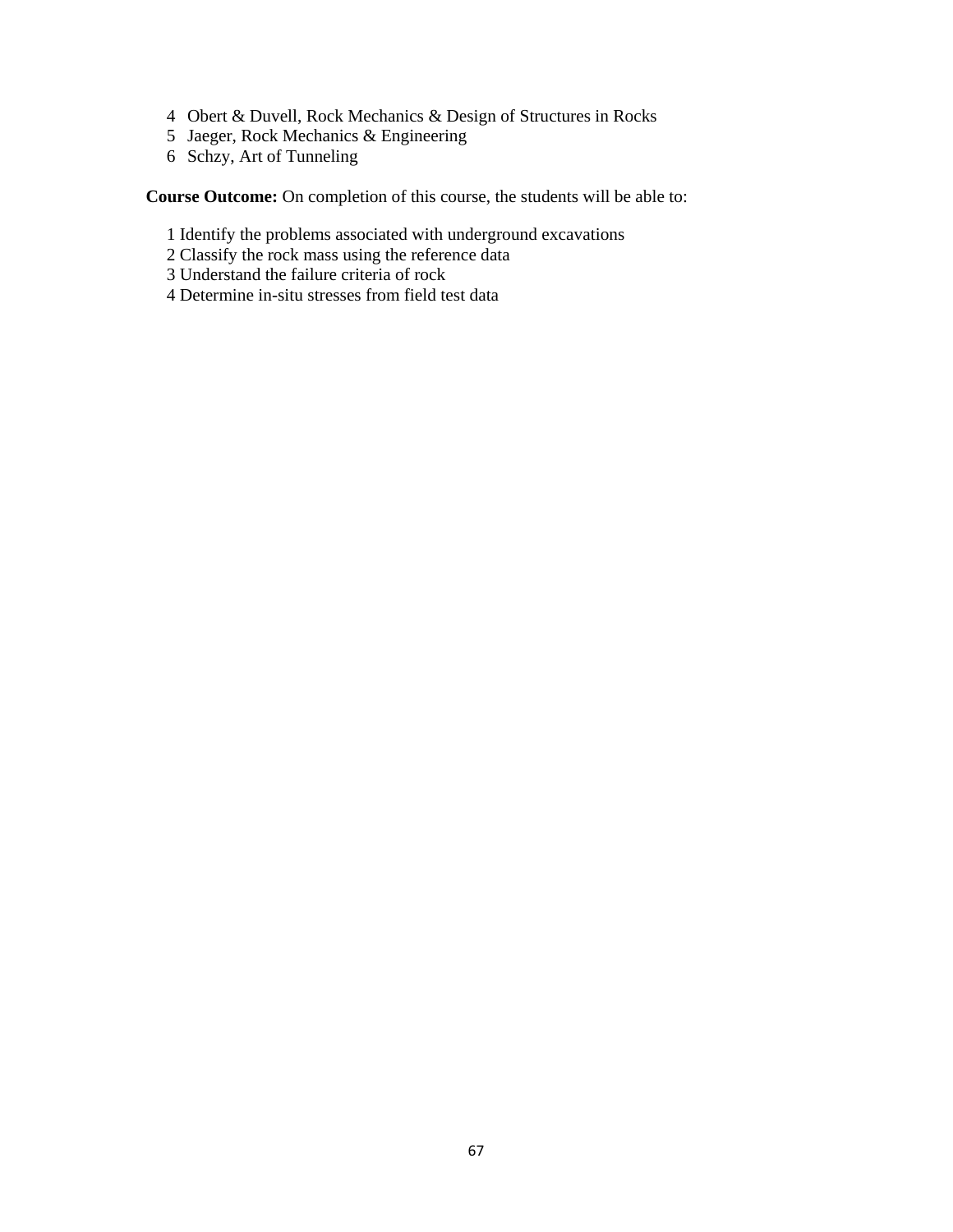| <b>GEOSYNTHETICS ENGINEERING</b><br>CEPE <sub>15</sub> |  |                           | PF.                       |  |                         |  |  |
|--------------------------------------------------------|--|---------------------------|---------------------------|--|-------------------------|--|--|
|                                                        |  | <b>Internal: 50 Marks</b> | <b>End Term: 50 Marks</b> |  | <b>Total: 100 Marks</b> |  |  |

## **Course Learning Objectives:**

- 1. To explain the basic mechanisms of soil reinforcement and design principles in reinforced earth wall
- 2. To understand the applications of Geosynthetics in geotechnical problems and its design principles
- 3. To explain the usage of Geosynthetics in geoenvironmental and pavement engineering with design
- 4. To explain the present status of development in geo-synthetics and filed instrumentation and control

## **Contents**

## **1. Basic Description of Geosynthetics**

Historical Development, the Nomenclature, Function, Use Around the World, Applications, Development in India.

## **2. Raw Materials – Their Durability and Ageing**

Raw Materials, Durability, Degrading Agencies, Polymers, Biological Resistance, Chemical Resistance, Weathering Resistance.

#### **3. Manufacturing Methods**

Fibers, Yarn, Nonwoven Geotextiles, Woven geotextiles, D.S.F. Fabrics.

## **4. Geogrids – Testing And Evaluation**

Factors Influencing Testing, Sampling, Physical Properties, Mechanical Properties under Uniaxial loading, Creep Testing.

## **5. Erosion Control With Geogrids**

Wind Erosion, Rain Water Erosion, Erosion Control Measures, Placement of Geogrid.

## **6. Bearing Capacity Improvement with Geogrids**

Advantages, Mechanism. Modes of Failure, Friction Coefficient, Experimental Studies.

## **7. Application of Geosynthetics in Water Resources Projects**

Case Studies: Dharoidam, Hiran II Dam, Meda Creek Irrigation Scheme, Lining of Kakarapar Canal.

#### **Reference Books**

- 1. Robert M. Koerner, Designing with Geosynthetics, Prentice-Hall
- 2. G.V. Rao & G.V.S. Raju, Engineering with Geosynthetics, Tata McGraw-Hill
- 3. Debashis Moitra, Geotechnical Engineering, Universities Press, Edition No. I, 2016.

**Course Outcome:** On completion of this course, the students will be able to:

- 1 Identify the functions of geosynthetics
- 2 Select the geosynthetic products
- 3 Identify the testing methods for geosynthetics
- 4 Design geosynthetic products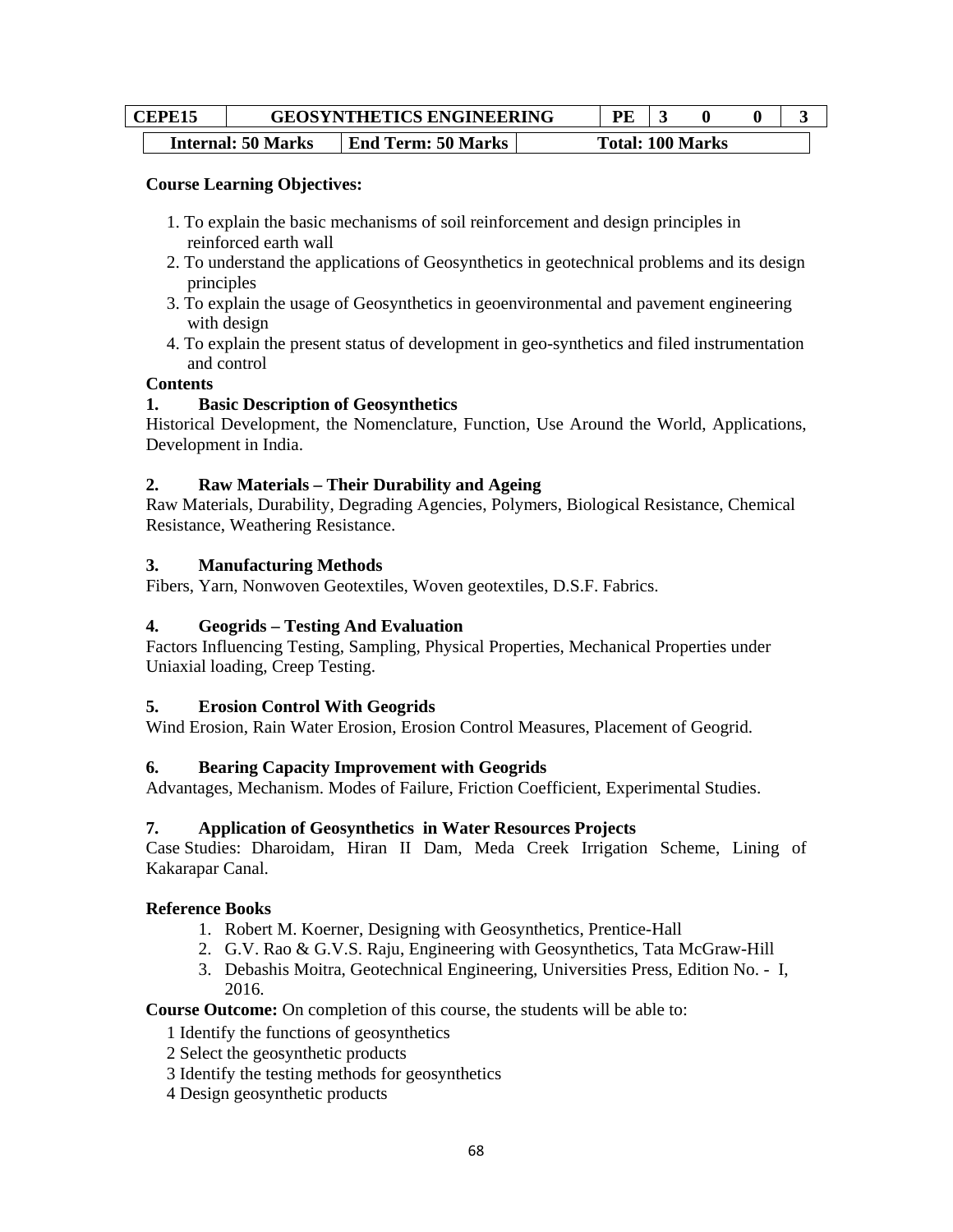| <b>CEOE16</b> | <b>TRAFFIC ENGINEERING AND ROAD</b><br><b>SAFETY</b> | /OE                     |  |  |
|---------------|------------------------------------------------------|-------------------------|--|--|
|               | Internal: 50 Marks   End Term: 50 Marks              | <b>Total: 100 Marks</b> |  |  |

#### **Course Learning Objectives:**

- 1. To understand the importance of traffic engineering, characteristics of traffic and Causes of road accidents
- 2. To know the relationship between contributing factors and road accidents
- 3. To study the traffic control devices and principles of signal / intersection design to address the problem of road accidents
- 4. To learn the environmental issues related to road traffic

## **Course Content:**

## **UNIT-I**

Organisational set up of traffic engg department in India. Traffic characteristics. Max dimensions and weights of vehicles. Traffic growth. Traffic studies. Accident statistics, Accident study. Parking Issues. Road alignments and road geometrics affecting road safety. Land use planning and road safety.

## **UNIT-II**

Space and time headway. Fundamental diagram of traffic flow. Relationship between speed, volume and density. Level of service. PCU. Design service volume. Capacity of non-urban & urban roads. Road congestion and road safety. IRC recommendations. Traffic control devices. Signal & Intersection Designs. Road markings, Traffic control aids and street furniture. Traffic control devices and road safety.

#### **UNIT-III**

Traffic regulations. Regulation of speed, vehicles and drivers. General traffic regulations. Motor vehicle act. Scope of traffic management. Traffic management measures: restrictions on turning movements, one way streets, tidal flow operations, exclusive bus lanes, traffic restraint, road pricing. Enforcement and education measures for road safety.

## **UNIT-IV**

Road safety audit, RSA team, RSA Report, Elements of RSA, Detrimental effects of traffic. Vehicular air pollution. Situation in India. Vehicular emission norms in India and abroad. Alternate fuels. Factors affecting fuel consumption. Arboriculture.

#### **Reference Books**

- 1. Traffic Engg. and Transportation Planning by L.R.Kadiyali, Khanna Publishers, Delhi, 2002.
- 2. Highway Engg by S.K.Khanna & C.E.G. Justo, Veeraragavan A., Nem Chand Bros., Roorkee, 2014
- 3. Traffic Engg. by Matson, T.M., Smith, W.S. and Hurd, F.W., McGraw- Hill Book Co., New York.
- 4. Traffic Flow Theory by Drew, D.R., McGraw- Hill Book Co., New York.
- 5. Trainers Road Safety Manual, NHA and Ministry of Shipping, Road Transport and Highways, Govt of India.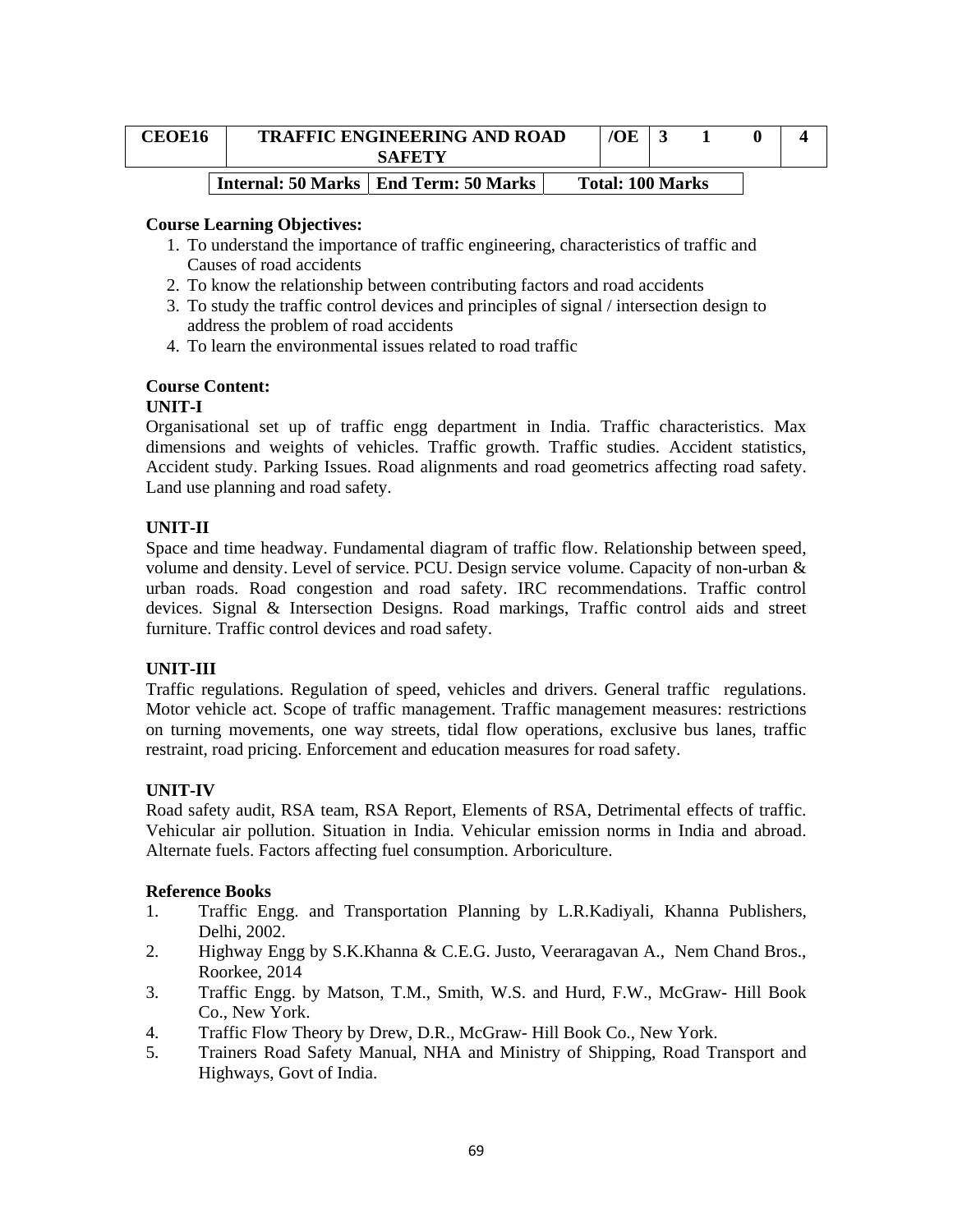## **Course Outcomes:**

At the end of the course, the students will be able to:

- 1. Gain Engineering knowledge of the subject and apply it for the solution of problems related to road safety.
- 2. Design geometrics, signals and intersections, make investigations, use modern tools and develop solutions to traffic problems including safety of road users.
- 3. Understand the engineering solutions in societal and environmental context for sustainable development that takes care of pollution and environment.
- 4. Understand the norms of engineering practice and the need for life-long learning as per their exposure to relevant latest IS/IRC/MoRTH specifications.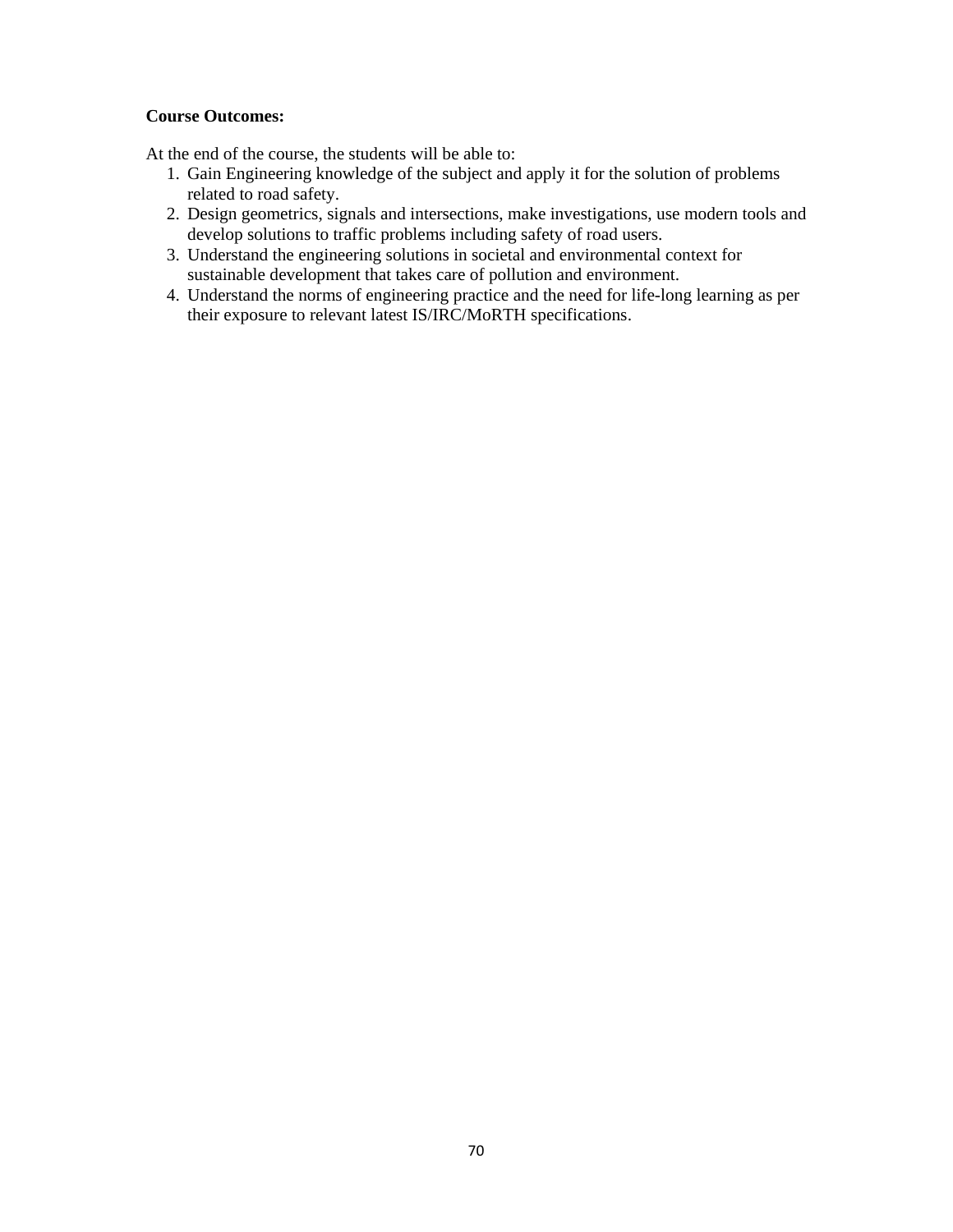| CEPE17 |  |                           | <b>TRANSPORTATION PLANNING</b> |  | PE. |                         |  |  |
|--------|--|---------------------------|--------------------------------|--|-----|-------------------------|--|--|
|        |  | <b>Internal: 50 Marks</b> | <b>End Term: 50 Marks</b>      |  |     | <b>Total: 100 Marks</b> |  |  |

## **Pre-requisites**: Transportation Engineering-I

- 1. To understand the importance of transportation planning
- 2. To know the planning process
- 3. To study the forecasting of travel demand
- 4. To learn the evaluation of transportation plans
- 5. To learn the problems of urbanisation

## **Contents**

#### **Unit-I**

## 1. **TRANSPORT PLANNING PROCESS**

Status of transportation in India. Objectives and scope of transport planning. Urban, regional and national transport planning. Transport planning process, various stages. Land use and traffic.

## **2. TRANSPORTATION SURVEY**

Definition of study area. Zoning. Types of surveys. O-D surveys. Inventories of existing transport facilities, land use and economic activities.

Unit-II

## **3 . TRIP GENERATION**

Trip purpose. Factors affecting trip generation. Trip generation estimation by multiple linear regression analysis, brief review of category analysis, advantages and limitations of these methods.

#### **4. TRIP DISTRIBUTION**

Methods of trip distribution. Basic concepts of uniform factor method, average factor method and opportunity model. Trip distribution by gravity model.

## **Unit-III**

## **5. TRAFFIC ASSIGNMENT**

Principles of assignment. Assignment techniques. All or nothing assignment. Brief review of multipath assignment, capacity restraint assignment and diversion curves.

## **6. MODAL SPLIT**

General considerations for modal split. Factors affecting modal split. Brief introduction to various methods of modal split.

## **Unit-IV**

## **7. EVALUATION**

Need for evaluation. Several plans to be formulated. Testing. Considerations in evaluation. Economic evaluation, basic principles, brief introduction to various methods of economic evaluation, comparison.

#### **8. MASS RAPID TRANSIT SYSTEMS**

Problems of Urban Transport. Introduction to MRTS. Requirements of MRTS. Types of MRTS. MRTS in India. MRTS Corridor selection.

#### **References Books**

- (i) Traffic Engg. and Transport Planning by L.R.Kadiyali, Khanna Publishers, Delhi.
- (ii) Highway Engg by S.K.Khanna & C.E.G. Justo, Nem Chand Bros., Roorkee.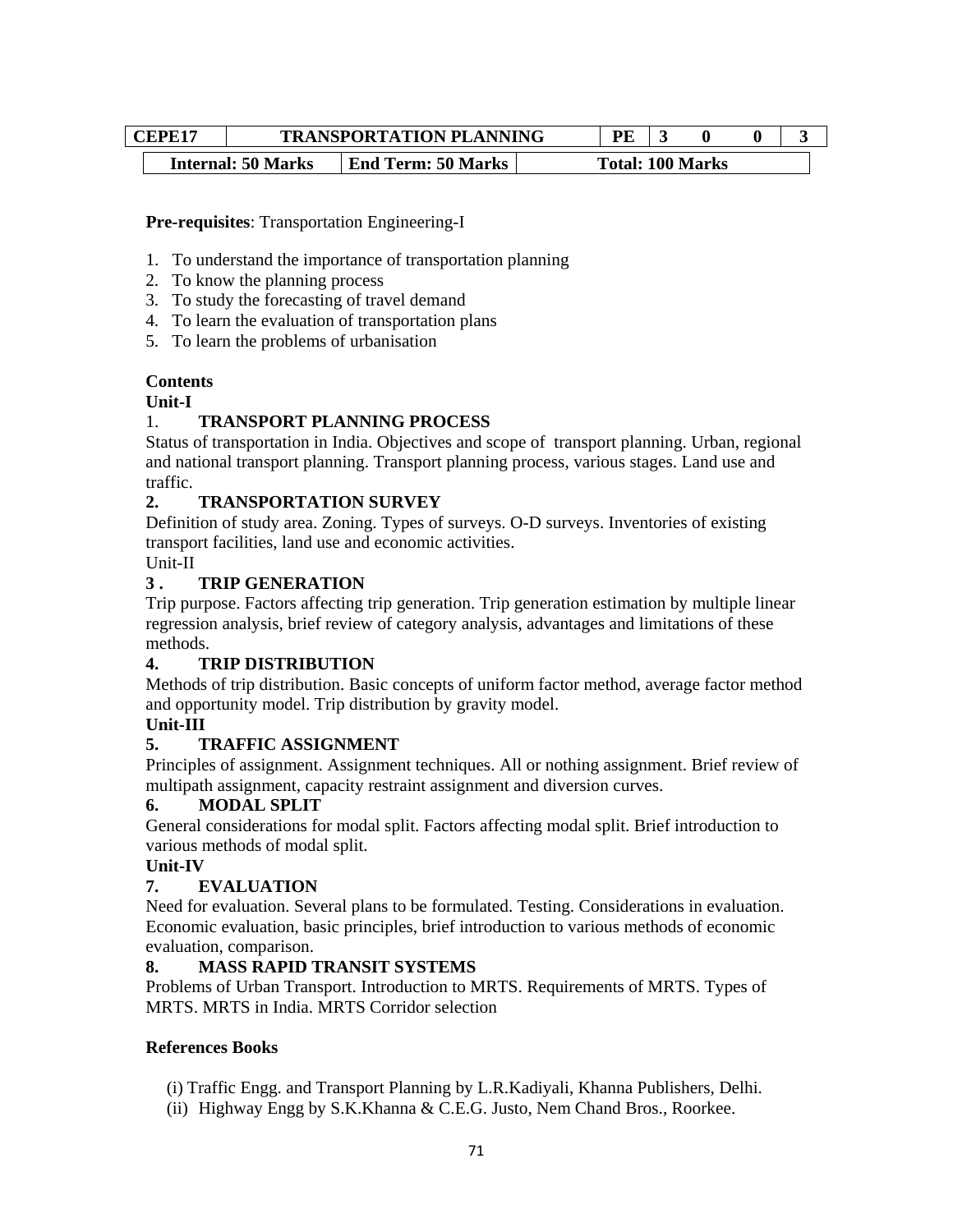- (iii) Introduction to Transport Planning by Bruton, M.J., Hutchinson Technical Education, London.
- (iv) Principles of Transportation Engg, P. Chakroborty & Animesh Dass, Prentice Hall of India, 2003.

## **Course Outcomes:**

At the end of the course, the students will be able to:

- 1. Gain Engineering knowledge of the subject and apply it for the solution of problems related to urbanisation
- 2. Make investigations, use modern tools, forecast travel demand and develop solutions to cater to increased future traffic.
- 3. Understand the engineering solutions in societal and environmental context for sustainable development that takes care of optimal use of resources.
- 4. Understand the norms of engineering practice and the need for life-long learning as per their exposure to relevant latest know-how in the field of planning.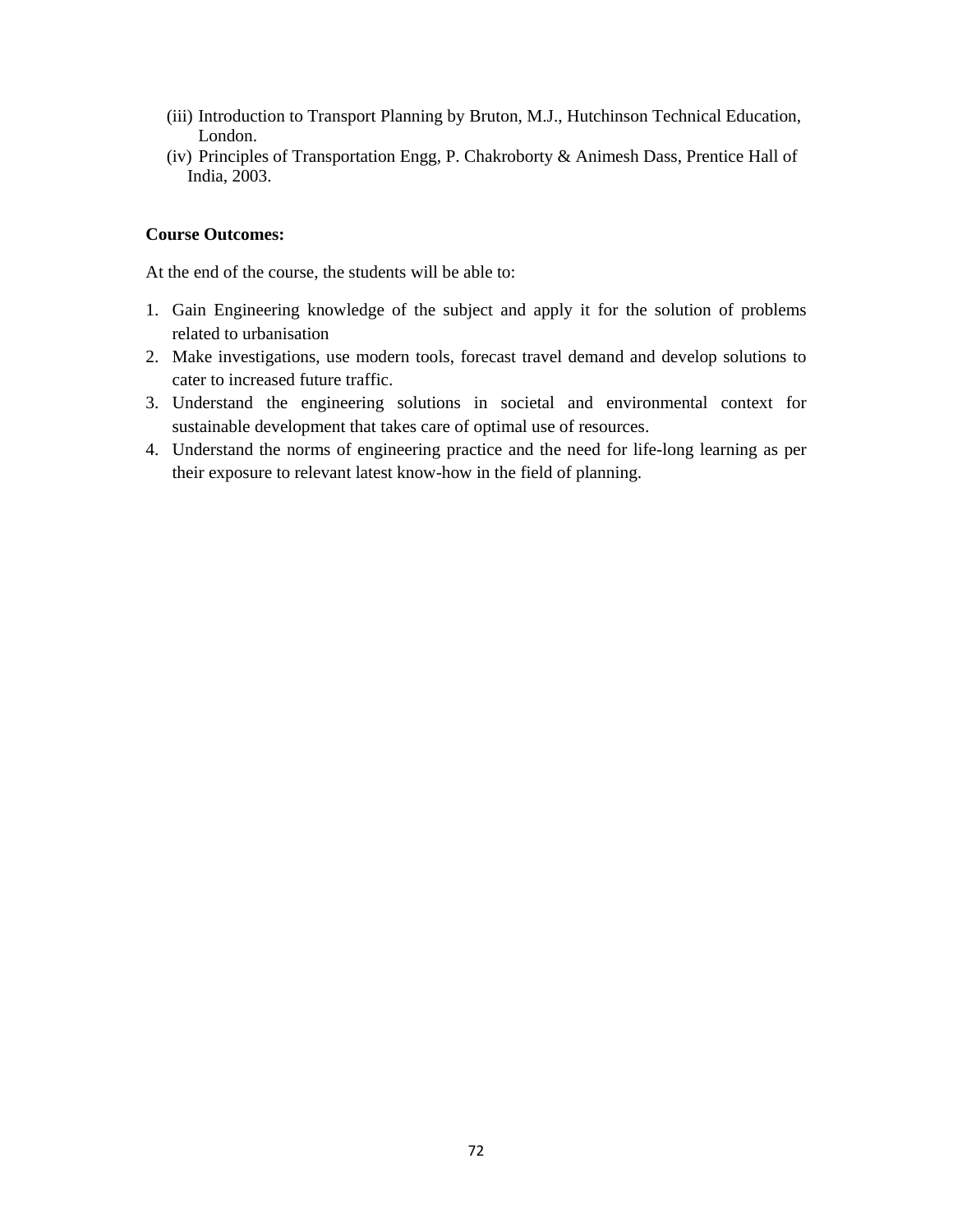| <b>CEPE18</b> | POLLUTION CONTROL AND WASTE<br><b>MANAGEMENT</b> |  |                         |  |  |
|---------------|--------------------------------------------------|--|-------------------------|--|--|
|               | Internal: 50 Marks   End Term: 50 Marks          |  | <b>Total: 100 Marks</b> |  |  |

- 1 To understanding environment, impact of various activities on environment, sustainable development, ecology and biodiversity conservation
- 2 To understand air pollution, its effects and control methods
- 3 To understand noise pollution, its effects and control measures
- 4 To understand the sources, types and composition of municipal solid waste and the methods of solid waste disposal

#### **Content**

### **1. Environment, Ecology and Biodiversity**

Global environment, impact of humans upon environment, impact of environment upon humans, population explosion and its effects on environment, need of sustainable development, conventional sources of energy and their impact on environment. Ecology: Ecosystem and its types, energy flow in ecosystems, food chains, trophic levels, food web, ecological pyramids, biogeochemical cycles nitrogen, sulphur and phosphorus cycles, biodiversity and its importance, measures of biodiversity conservation

#### **2. Air Pollution**

Composition and structure of atmosphere, classification and sources of air pollutants, effects of air pollution on plants, animals, human health, economic effects of air pollution, greenhouse effect and global warming, ozone layer depletion and acid rains. Meteorological parameters influencing air pollution, plume behaviour. Air quality standards, air quality index, automobile pollution - effects and control measures. Atmospheric self – cleansing processes, approaches and techniques of air pollution control. Air pollution control devices: Gravitational settling chamber, cyclones, wet scrubbers, fabric filters, ESP and catalytic converters.

### **3. Noise Pollution**

General introduction to noise pollution, human acoustics, unit of measurement, loudness, measurements of noise and weighting networks, sources and effects of noise pollution, noise abatement/control, noise standards.

### **4. Solid Waste Management**

Definition, types, composition and sources of solid wastes, Solid Waste Management Rules (2016), storage and collection of municipal solid waste, methods of solid waste disposal – composting, incineration, pyrolysis and sanitary land filling, recovery of materials and energy from solid waste.

- 1 Environmental Engineering by H. S. Peavy, D. R. Rowe and G. Tchobanoglous
- 2 Ecology by E. P. Odum
- 3 Air Pollution by M. N. Rao
- 4 Environmental Noise Pollution by P. F. Cuniff
- 5 Solid Waste Management Collection, Processing and Disposal by A. D. Bhide and B. B. Sundaresan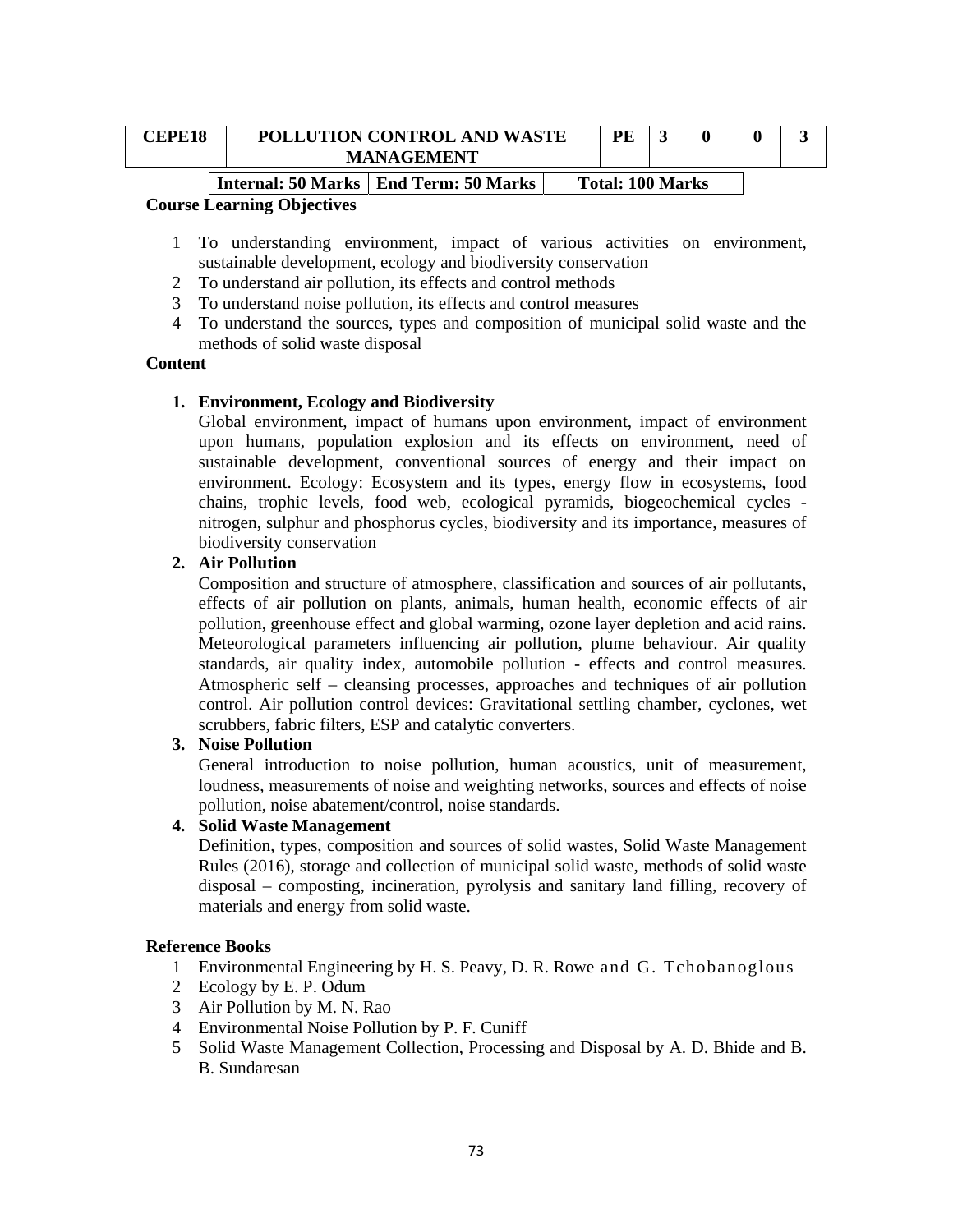#### **Course outcomes**

- Understand importance of sustainable development, biodiversity conservation and environmental protection
- identify the types and sources of air pollutants
- predict the effects of air pollutants on human health and the environment
- choose appropriate technologies for control of air pollutants
- understand and select appropriate measures for noise pollution control
- explain the various functional elements involved in solid waste management system
- select suitable solid waste processing technologies and disposal methods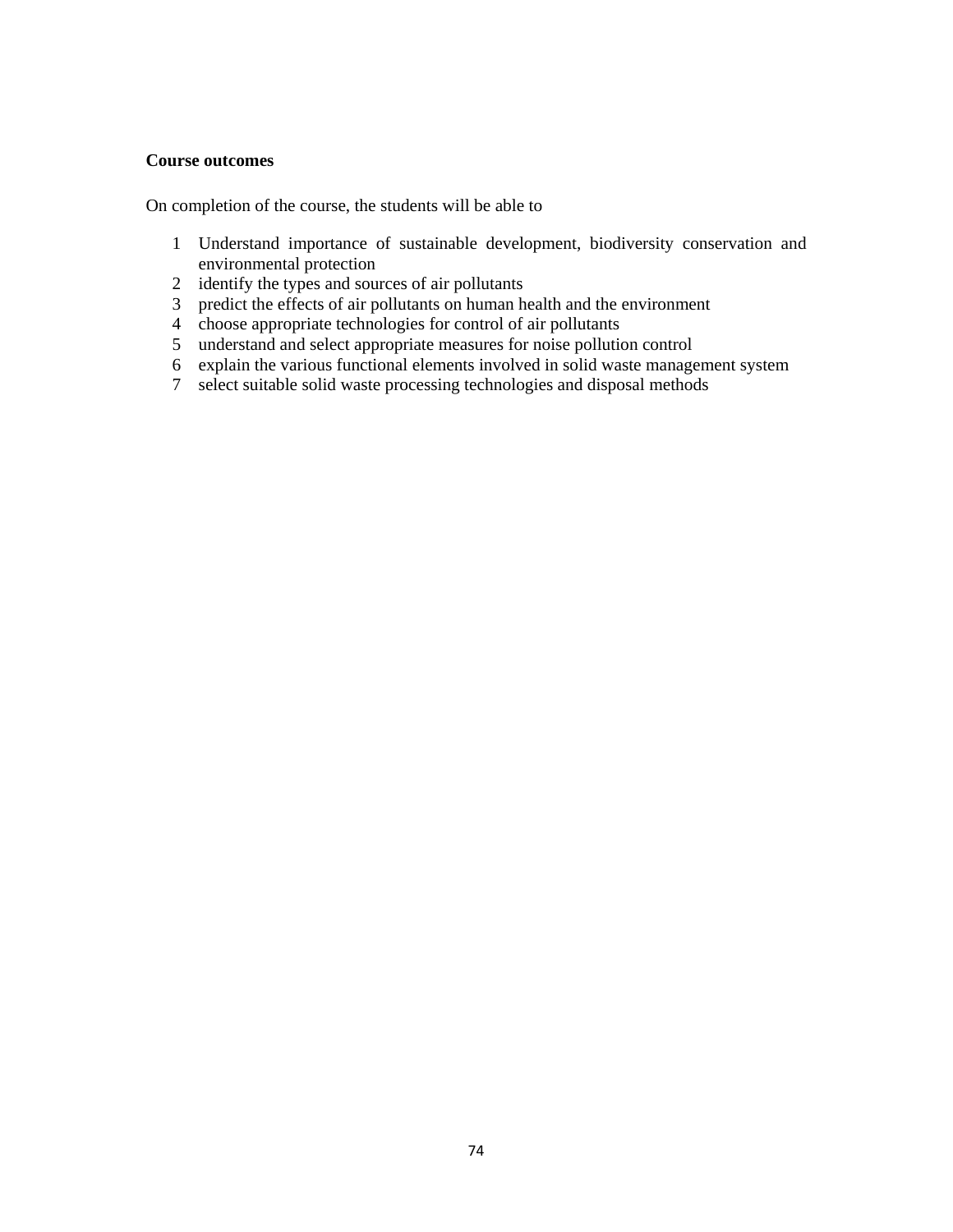| <b>CEPE19</b> | <b>ENVIRONMENTAL IMPACT</b><br><b>ASSESSMENT</b> | <b>PE</b>               |  |  |
|---------------|--------------------------------------------------|-------------------------|--|--|
|               | Internal: 50 Marks   End Term: 50 Marks          | <b>Total: 100 Marks</b> |  |  |

- 1 To learn the importance of environmental impact assessment in various development projects
- 2 To understand the legal provisions on EIA and EIA notifications
- 3 To brief the various methodologies involved in environmental impact assessment
- 4 To identify the prediction tools for the assessment of different environmental impacts
- 5 To describe the concepts of environmental management system.

National environmental policy, impacts of development projects on environment, Environmental Impact Assessment (EIA) and Environmental Impact Statement (EIS) - Objectives - EIA Types, EIA in project cycle - Capacity and limitations, Legal provisions on EIA, Environmental Impact Assessment notification, Methods of categorization of industries for EIA, Elements of EIA - Process screening, baseline studies, mitigation, Methods of EIA matrices, checklist - strength, weakness and applicability, Prediction and assessment of impact on land, water, air, noise and energy, flora and fauna, Socio economic impact, Mathematical models for impact prediction, rapid EIA, public participation, Post environmental audit. Plan for mitigation of adverse impact on environment – Options for mitigation of impact on water, air and land, energy, flora and fauna; addressing the issues related to the project affected people, Environment Management Plan – ISO 14000. EIA case studies for new and expansion projects: township projects, river valley projects, thermal power plants and industrial plants.

### **References Books**

- 1 Environmental Impact Assessment by Canter, R. L.
- 2 Environmental Impact Assessment Methodologies, Anjaneyulu, Y
- 3 Concepts in Environmental Impact Analysis by Shukla S. K. and P. R. Srivastava
- 4 Environmental Impact Analysis by John G. Rao and David C. Hooten (Ed.).

### **Course Outcomes**

At the end of the course, the students will be able to

- 1 Analyse the environmental impacts of proposed projects
- 2 Categorize the type of EIA required for proposed projects
- 3. Predict and assess the impact of proposed projects on the environment
- 4. Use mathematical tools to predict the environmental impacts
- 5. Propose proper mitigation measures to avoid environmental impacts
- 6. Summaries the EIA report with suitable environmental management plan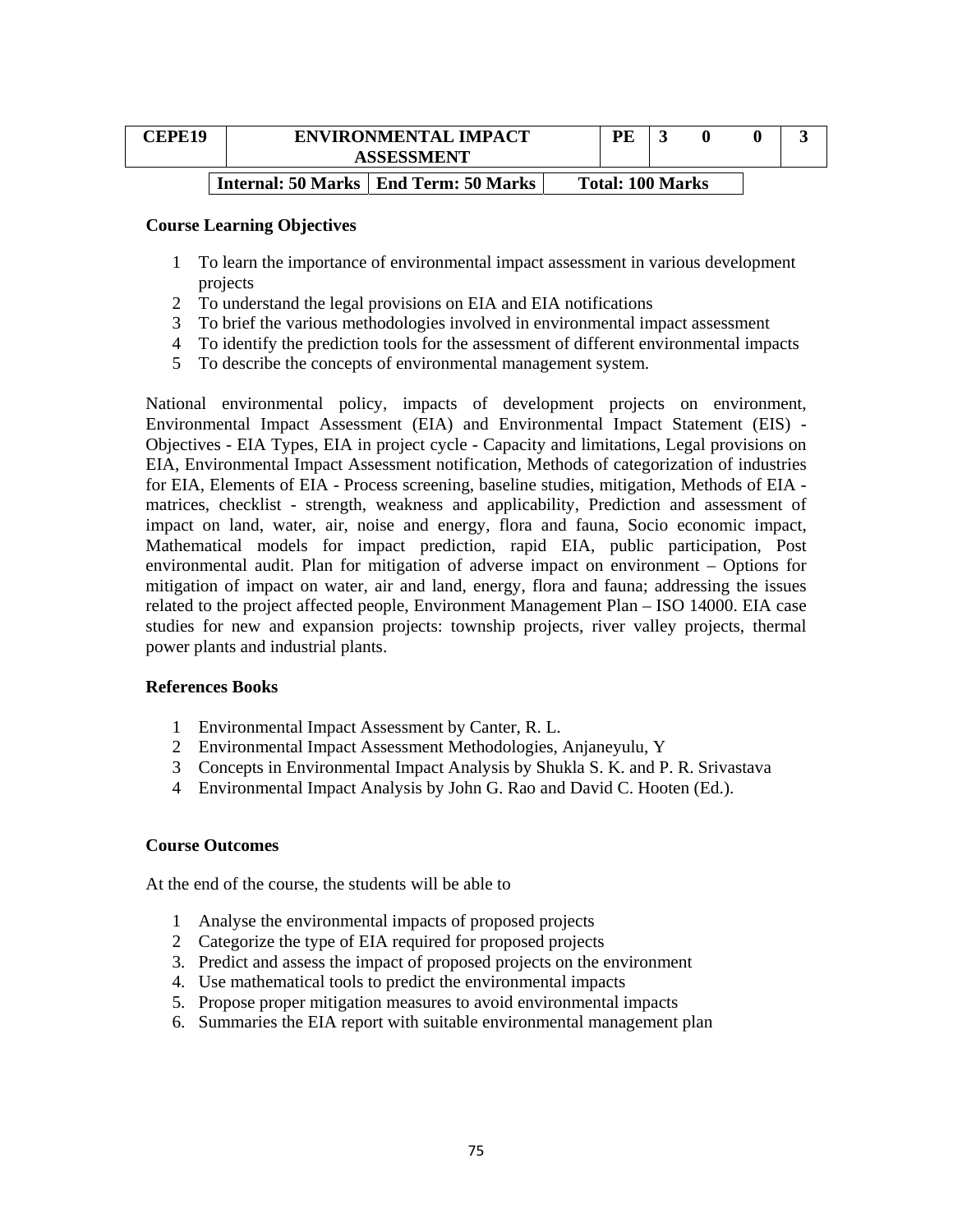| <b>EPE20</b> | <b>GROUND WATER ENGINEERING</b> |                           |  | DF |                         |  |  |
|--------------|---------------------------------|---------------------------|--|----|-------------------------|--|--|
|              | <b>Internal: 50 Marks</b>       | <b>End Term: 50 Marks</b> |  |    | <b>Total: 100 Marks</b> |  |  |

Properties of Aquifers, Formation constants, compressibility of aquifers, Equation of motion for steady and unsteady ground water flow in isotropic homogeneous aquifers, Dupit's assumptions. Unconfined flow with a recharge, tiled train problem. Ground water exploration and methods of investigations.

Effect of boundaries, interference of water, leaky aquifers, Thiem's equilibrium formula for unconfined and confined aquifers and determination of hydraulic properties of aquifers. Partial penetration of an aquifer by a well, spherical flow in a well. Non equilibrium formula for aquifer (unsteady radial flows).

Tube wells, optimum capacity, silting of tube well, design of tube wells in different aquifers, tube well types, parts, bore hole, strains, its types, well pipe, casing pipe, blind pipe. Construction and working of tube wells, site selection, drilling operation, cable tool method, hydraulic method, rivers Rotary Method and drilling fluids, well screen assembly installation, verticality and alignment of tube wells, gravel packing, development of tube wells, sickness, corrosion and failure of tube wells, Pumping equipment and hydraulic testing of pumps.

Artificial recharge of ground water, considerations and methods, recharge techniques induced infiltration, water spreading, flooding, basins, ditching, modification of natural channels, irrigation, recharge pits, shafts and recharge wells.

Occurrence of saline water intrusion, Ghyben-Herzberg Relation between fresh and saline water shape and structure of fresh water and salt water interface, upcoming saline water, fresh water and salt water relations on oceanic islands, Control of salt water intrusion, Recognition of sea water in the ground water.

- 1. Ground water Hydrology, D.K.Todd, John Wiley & Sons Inc.Newyork.
- 2. Groundwater, H.M.Raghunath, Wiley Eastern Ltd., N.Delhi
- 3. Karamouz, M, Ahmadi, A, and Akhbari, M, Groundwater Hydrology: Engineering, Planning and Management, CRC Press
- 4. Davis, S.N., and De Weist, R.J.M., Hydrogeology, John Wiley & Sons, New York
- 5. Domenico, Concepts and Models in Groundwater Hydrology, McGraw Hill Inc. New York.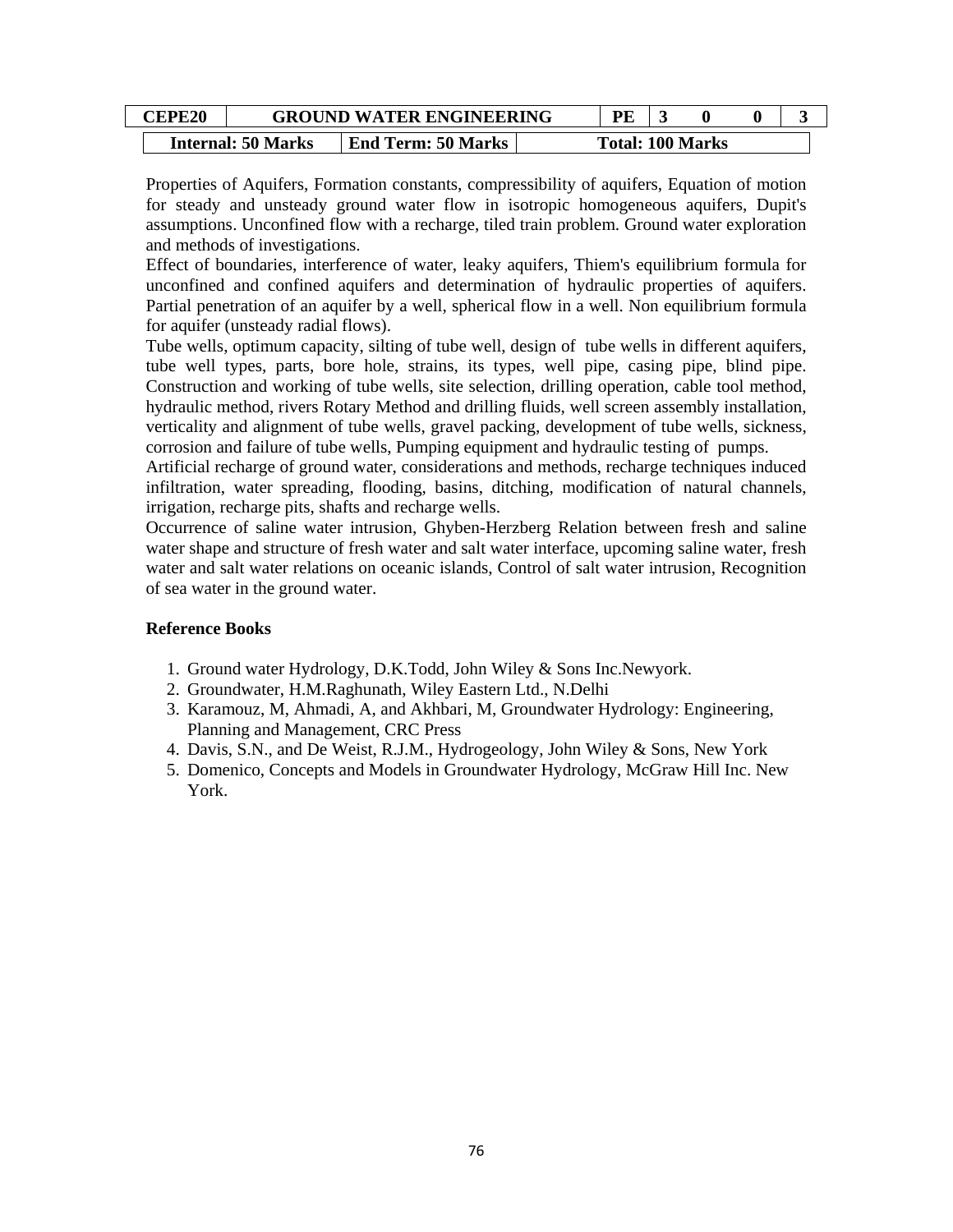| CEPE21   FLOOD CONTROL & DRAINAGE ENGG. |                                                  |  | PE 1                    |  |  |
|-----------------------------------------|--------------------------------------------------|--|-------------------------|--|--|
|                                         | <b>Internal: 50 Marks   End Term: 50 Marks  </b> |  | <b>Total: 100 Marks</b> |  |  |

#### **FLOOD PROBLEMS**

Introduction, Indian rivers and flood, Causes of flooding and economic losses, Flood management measures, Flood control strategies, Alleviation of flooding

#### **ESTIMATION OF DESIGN FLOOD**

Methods of design flood computations, Observation of highest flood, Empirical flood formulae, Flood frequency study, Derivation from storm studies and application of unit hydrograph principal, Rainfall analysis Infiltration approach, By runoff percentage, Soil Conservation service-US curve number method , Rational method, Derivation of regional flood formula, Hydrograph and derivation of unit hydrograph, Derivation of unit hydrograph, Duration of unit storm period, Limitations of the unit hydrograph theory, Concentration of runoff near peak, Synthetic unit hydrograph , Changing the duration of a unit hydrograph, Estimation of design storm and the design flood therefrom, Estimation of design flood

#### **FLOOD ROUTING THROUGH RESERVOIRS AND CHANNELS**

Flood routing through reservoirs: General, Basic Principle of routing, Pul's method or inflow- storage discharge method, Electronic analogue, Mechanical flood router, Routing through river channels, Muskingum method

# **FLOOD MITIGATION THROGH PLANNING OF RESERVOIR CAPACITIES AND OPERATION OF RESERVOIRS**

Introduction, General design factors, Storage capacity determination, Live storage capacity, Mass curve, Flood storage, Dead storage, Reservoir silting , Sediment outflow, Trap efficiency, Computation of unit weight, Measurement of sediments yields, Reservoir sedimentation surveys, Sediment load measurements, Distribution of Sediment in a reservoir, Moody's method to find new zero elevation, Useful life of reservoirs, Ideal reservoir operation for flood control , Operation procedure of multipurpose reservoir , Reservoir operation from practical considerations, Based on annual storage capacity to the annual runoff , Based on regulation of reservoirs, Single-purpose reservoirs for flood control, Conservation reservoir, Multipurpose reservoir, System of reservoirs, Spillway gate operation schedule , Operation to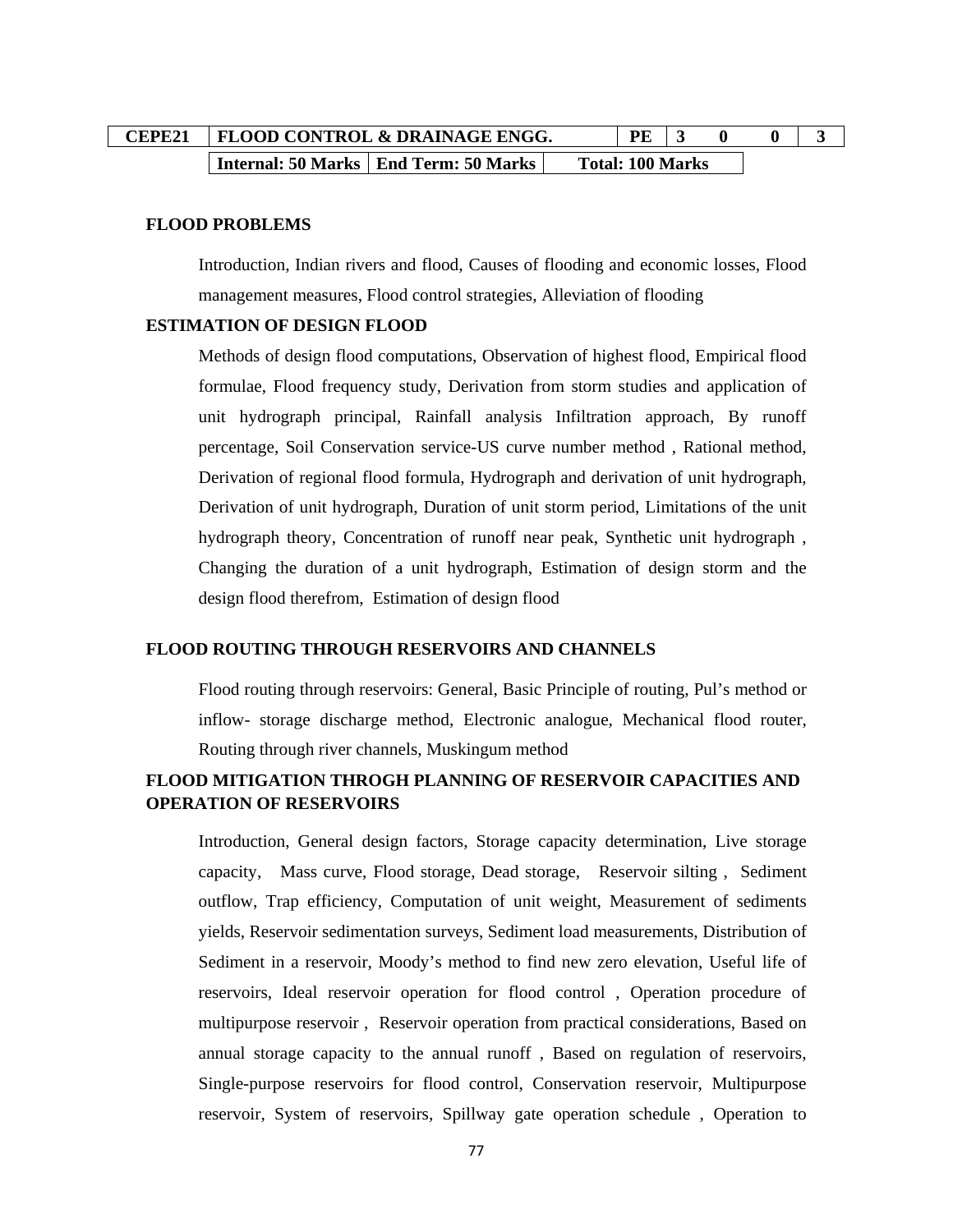ensure maximum and minimum flow, Single-purpose reservoir, Operation of multipurpose reservoir

# **FLOOD MITIGATION THROUGH RIVER PROTECTION AND IMPROVEMENT WORKS**

Introduction, Types of river, Theoretical background in river engineering, types of flow, Resistance laws, Energy slope, Gradually varied flow, River improvement works , River and hydrographic surveying, Embankment, Discharge capacity, Design of river dyke or embankment, Computation of wave heights, Design of dyke section, Stability analysis of the dyke, Bank protection, Causes of bank recession , Classification of bank protection works, Direct protection, Indirect protection, Channel improvement, Cutoffs, Diversion, Flood relief or by-pass channel, Floods ways , Flood-plain zoning or redevelopment ,Spreading grounds ,Soil conservation methods

### **FLOOD FORECASTING, WARNING AND ECONOMICS OF FLOOD CONTROL**

General, Basic data, Communication network, Forecasting techniques and procedures , Forecasting rainfall, Determination of runoff from rainfall data, Methods of forecasting stages, The Relationship for the peak travel time , Example on forecasts reporting, Flood warning, Engineering measures for flood fighting, Estimating flood damages, Estimates of benefit analysis for a flood control project, Flood control planning through remote sensing, General Remote sensing technique

- 1. Flood Control and Drainage Engg. By S.N.Ghosh OXFORD & IBH Publishing Co. Pvt. Ltd. New Delhi
- 2. Fundamentals of Irrigation Engg. by Bharat Singh, Nem Chand & Bros. Roorkee UP
- 3. Handbook of Applied Hydraulics, edited by C.V. Davis & T.E. Sorensen, Mc Graw Hill, Company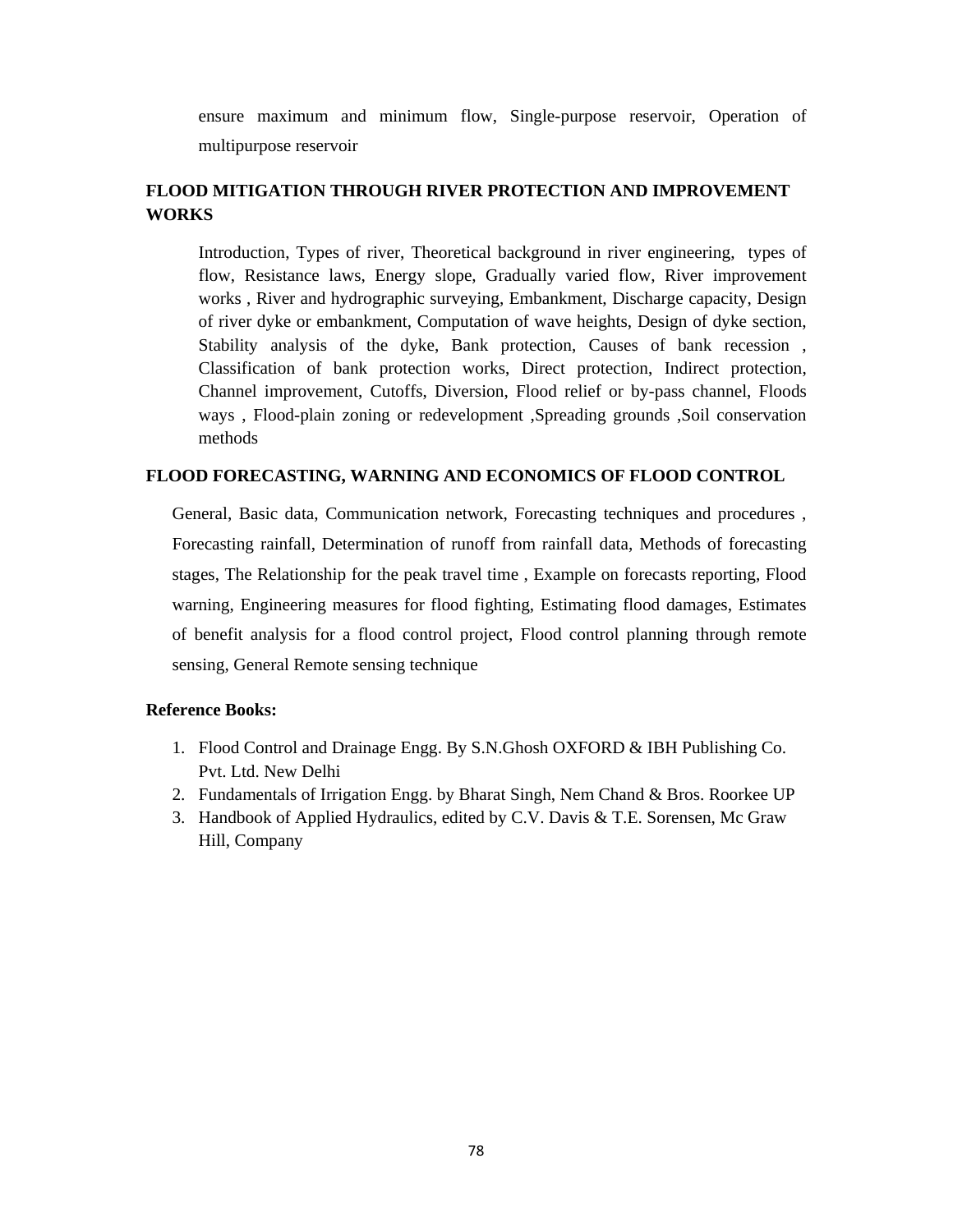| CEPE22 | <b>HEALTH MONITORING OF STRUCTURES</b> |                                         |  | PF                      |  |  |
|--------|----------------------------------------|-----------------------------------------|--|-------------------------|--|--|
|        |                                        | Internal: 50 Marks   End Term: 50 Marks |  | <b>Total: 100 Marks</b> |  |  |

To investigate the materials, products, structures or components that fall or do not operate or function as intended causing personal injury or damage the property.

### **Course content**

Introduction- Qualitative and non-continuous methods of evaluation of structures- SHM definition- Detecting the existence of the damage on the structure- Locating the damage-Identifying the types of damage- Quantifying the severity of the damage-Sensors- Feature extraction through signal processing and statistical classification-Structure- Data acquisition systems-Data transfer and storage mechanism-Data management- Data interpretation and diagnosis : System Identification-Structural model update-Structural condition assessment-Prediction of remaining service life Different sensors - accelerometers, strain gauges, displacement transducers, level sensing stations, anemometers, temperature sensors and dynamic weight-in-motion sensors- Case studies- SHM for bridges

## **Reference Books**

- 1. Raghavan, A. and Cesnik, C. E., Review of guided-wave structural health monitoring," Shock and Vibration Digest, vol. 39, no. 2, pp. 91-114, 2007.
- 2. Shen-En Chen, R. Janardhanam, C. Natarajan, Ryan Schmidt, Ino-U.S. Forensic Practices - Investigation Techniques and Technology, ASCE, U.S.A., 2010.
- 3. Natarajan C., R. Janardhanam, Shen-En Chen, Ryan Schmidt, Ino-U.S. Forensic Practices - Investigation Techniques and Technology, NIT, Tiruchirappalli, 2010.
- 4. Gary L. Lewis, Guidelines for Forensic Engineering Practice, ASCE, U.S.A., 2003.
- 5. Joshua B.Kardon, Guidelines for Forensic Engineering Practice, ASCE, U.S.A., 2012.

### **Course Outcomes**

- 1. Perform Structural health monitoring
- 2. Handle emerging technologies using sensors
- 3. Perform notable applications of structural health monitoring in Civil applications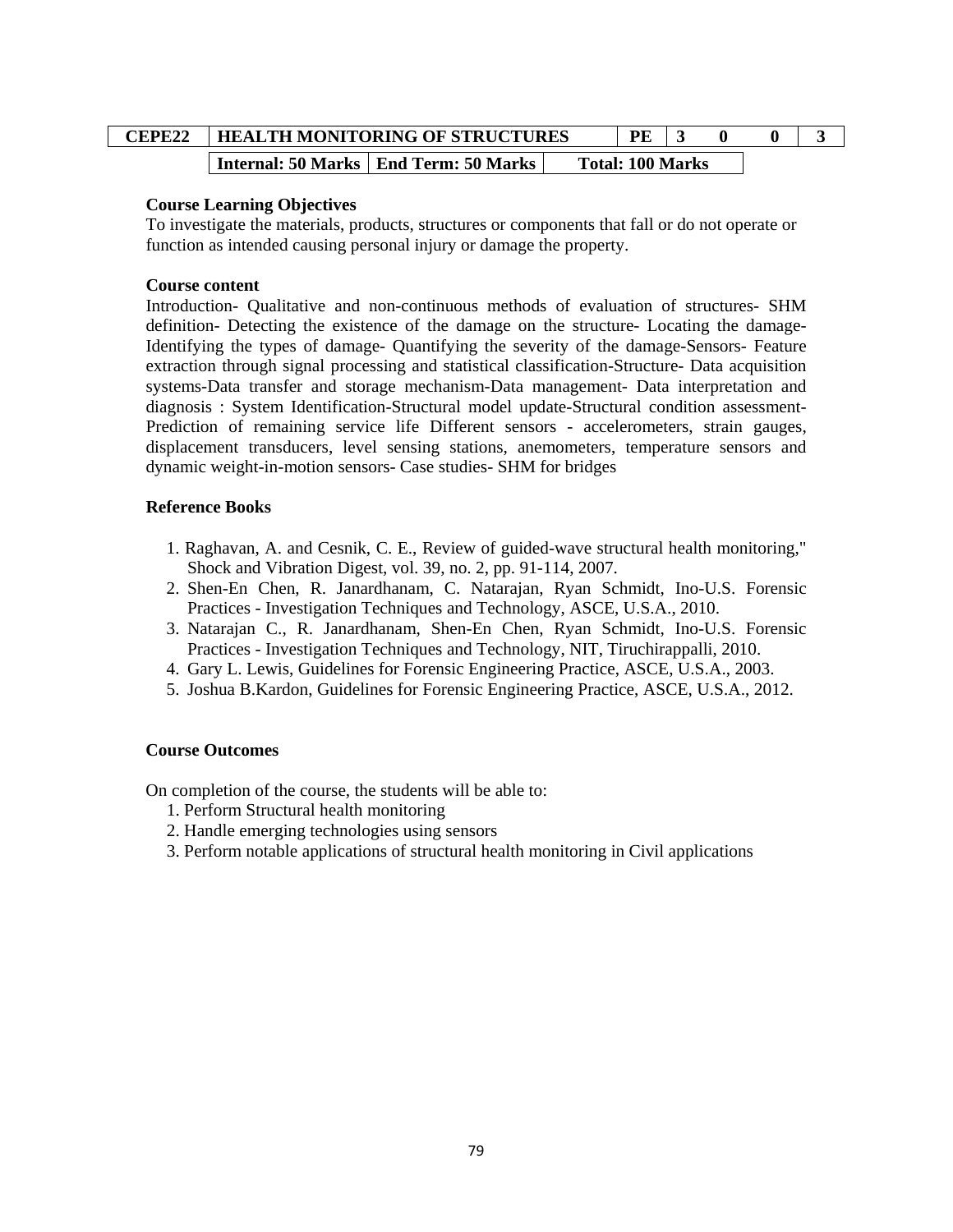| CEPE23 | <b>EXPERIMENTAL STRESS ANALYSIS</b>     | <b>PE</b>               |  |  |
|--------|-----------------------------------------|-------------------------|--|--|
|        | Internal: 50 Marks   End Term: 50 Marks | <b>Total: 100 Marks</b> |  |  |

- 1. To study the working principles of different types of strain gauges
- 2. To understand the model analysis
- 3. To know the fundamentals of photo elastic coatings
- 4. To study the effects of 2-D photo elasticity
- 5. To study the working principle of load, pressure and displacement transducers

#### **Course Content**

Strain gauges – Mechanical, optical, acoustic, electrical inductance and capacitance pneumatic types – description and working principles Electrical resistance strain gauges, gauge characteristics and types – Equipment for recording static strain – reduction of strain gauge data. Load, pressure and displacement transducers. Model analysis – direct and indirect models – law of structural similitude – choice of scales – Model materials – limitations of model studies –Buckingham PI theorem – design of direct and indirect models – Beggs deformeter and its applications. Two dimensional photo – elasticity – optical principles stress optic law – Methods of producing isoclines and isochromatics using polariscopes – Methods of measuring fractional fringe orders – model materials – separation techniques Fundamental of Photo elastic coatings, Moire fringe and brittle coating techniques – Introduction to stress freezing techniques – Introduction to non-destructive testings.

#### **Reference Books**

- 1. Daley and Riley, Experimental Stress Analysis, McGraw Hill Book Company, 1987
- 2. Srinath, L.S. et al., Experimental Stress Analysis, Tata McGraw Hill 1984.
- 3. Hetenyi, M., Hand Book of Experimental Stress Analysis, John Wiley & Sons. Inc New York. 1980.

#### **Course outcomes**

- 1. Identify the different types of strain gauges
- 2. carry out model analysis
- 3. apply the concepts of photo elastic coatings
- 4. analyze the behavior of 2-D photo elasticity
- 5. apply the working principles of transducers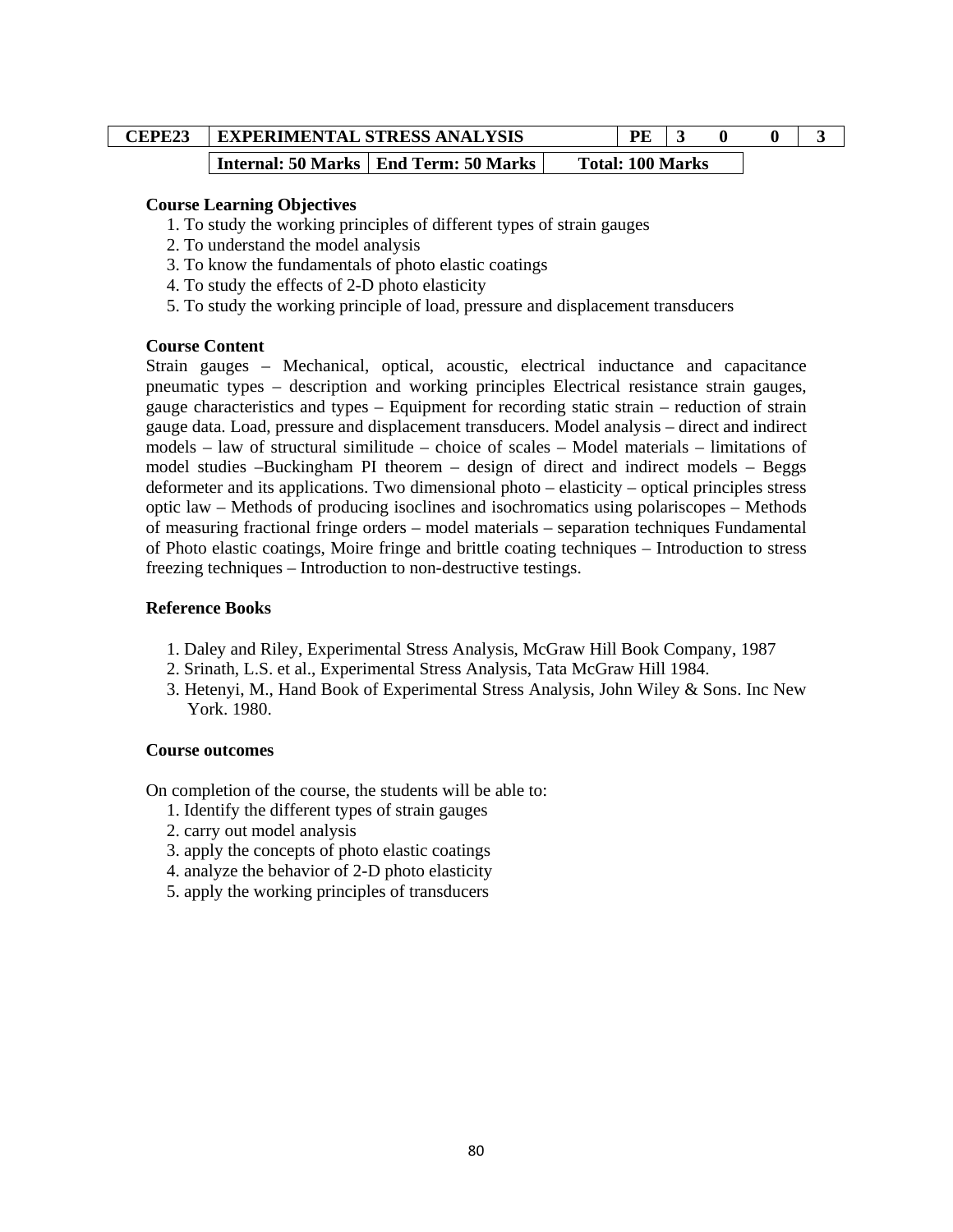| <b>CEPE24</b> | <b>CONSTRUCTION TECHNIQUES AND</b><br><b>EQUIPMENTS</b> | PE                      | 0 |  |
|---------------|---------------------------------------------------------|-------------------------|---|--|
|               | <b>Internal: 50 Marks   End Term: 50 Marks</b>          | <b>Total: 100 Marks</b> |   |  |

- 1. To learn the principles of construction of building components
- 2. To know about prefabricated construction and building services
- 3. To study the different repair and rehabilitation technique
- 4. To understand the planning and operation of various construction equipment

#### **Course Content**

Principles of construction: Bonding , Reinforced brick work , Stone masonry, Hollow block masonry Composite masonry, Cavity walls, Flooring, Formwork, Centering and Shuttering sheet piles, Slip and moving forms, Roofs and roof covering, Joints in Concrete, Plastering and Pointing, Shoring and Scaffolding, Under pinning, Submerge Structures. Prefabricated structures and building services: Prefabricated panels & structures, Production, Transportation and Erection of structures, Sound insulations, Ventilations, Fire resisting construction, Damp proofing, Termite proofing. Construction damages  $\&$  repair techniques: Causes of damage and deterioration in masonry and concrete structures, Symptoms & Diagnosis, Types of repair and rehabilitation techniques. Basics of construction equipment: Factors affecting the selection of equipment, economic life of equipment, cost of equipment, maintenance of equipment. Construction equipment and machinery: Earthwork equipment, Hoisting and lifting equipment, Material handling equipment, Concrete equipment, dewatering equipment.

#### **Reference Books**

- 1. Arora, S.P. and Bindra, S.P. A Text Book of Building Construction, Dhanpat Rai Publications, New Delhi, 2005.
- 2. Varghese, P.C., Building Constructions, Prentice Hall, 2007.
- 3. Sharma & Kaul, Building Construction, S.Chand & Company Pvt, New Delhi, 1998
- 4. Peurifoy, R.L., Schexnayder, J.C., and Shapira, A, Construction Planning, Equipment and Methods, Tata McGraw Hill, New Delhi, 2010.
- 5. Sharma S.C. Construction Equipment and Management, Khanna Publishers, New Delhi, 2013.

### **Course outcomes**

- 1. Supervise and execute all the construction jobs with the knowledge of the different construction techniques
- 2. Identify the building defects and apply suitable repair techniques to rectify them
- 3. Evaluate the costs of equipment and make proper selection of the suitable construction equipment
- 4. Ensure the proper completion of a construction task using particular construction equipment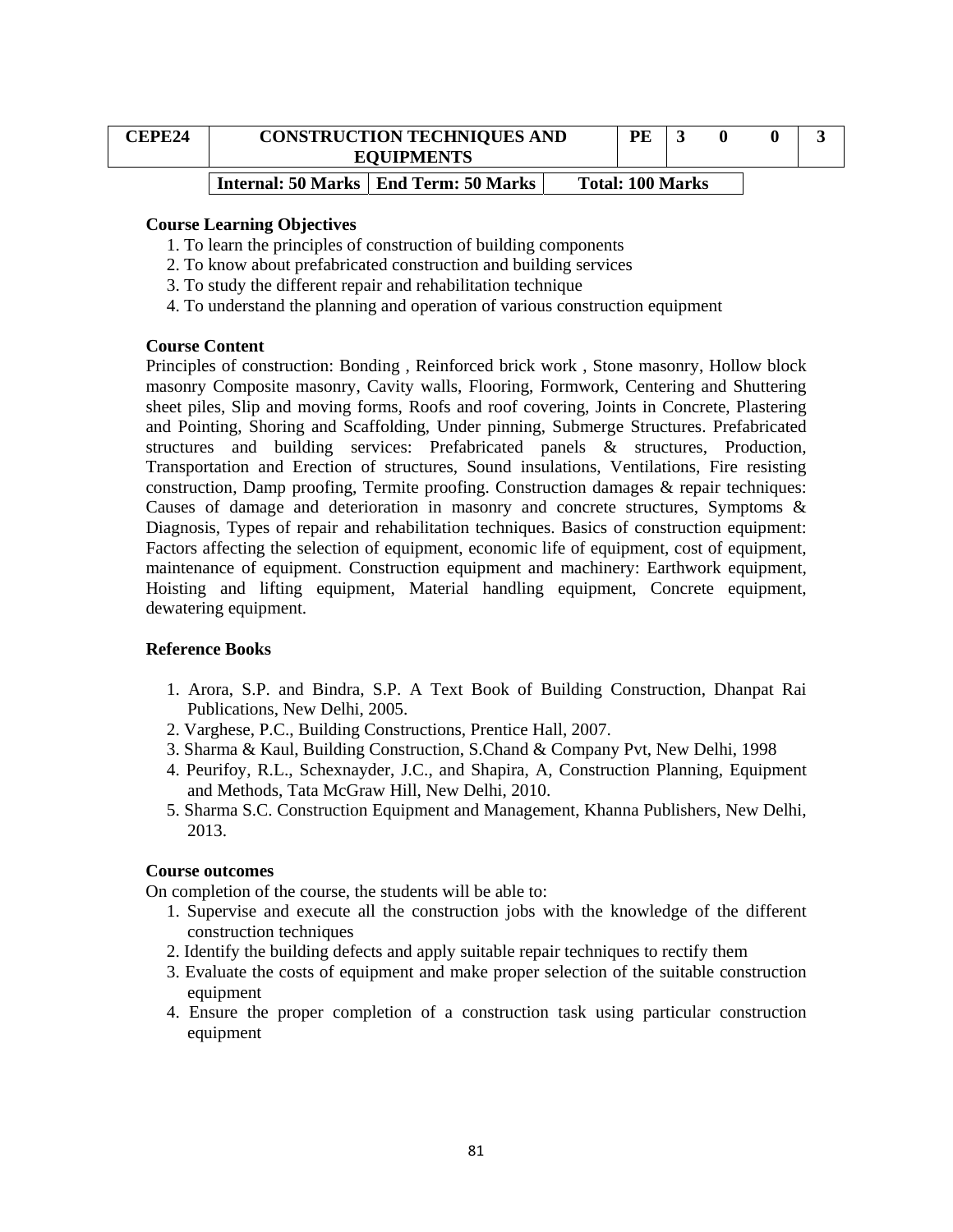| <b>CEPE25</b> | <b>STEEL CONCRETE COMPOSITE</b><br><b>STRUCTURES</b> | PE                      |  |  |
|---------------|------------------------------------------------------|-------------------------|--|--|
|               | Internal: 50 Marks   End Term: 50 Marks              | <b>Total: 100 Marks</b> |  |  |

- 1. To introduce the concept of composite construction and their applications in engineering
- 2. To discuss shear connector types, degree of shear connector, interaction and their strength
- 3. To introduce design of composite beams under propped and un-propped condition
- 4. To introduce design of different types of composite deck slabs
- 5. To discuss effects of temperature, shrinkage and creep and cyclic loading on composite sections

#### **Course content**

Introduction – types – advantages – comparison – applications - limit states of composite sections – introduction to plastic analysis – mechanism of composite members. Shear connectors – types of shear connectors – degree of shear connection – partial and complete shear connections – strength of shear connectors – experimental evaluation of shear connectors. Analysis and design of composite beams without profile sheet - propped condition – un-propped condition – deflection - design of partial shear connection. Design of composite beam with profile sheet – propped and un-propped condition – deflection of composite beams –design of partial shear connection. Introduction – Composite slabs – profiled sheeting – sheeting parallel to span – sheeting perpendicular to span – analysis and design of composite floor system.

### **Reference Books**

- 1. Johnson R.P., "Composite Structures of Steel and Concrete"' Volume-I, Black Well Scientific Publication, U.K., 1994
- 2. Teaching Resources for "Structural Steel Design". Vol.2 of 3, Institute of Steel Development and Growth (INSDAG), 2000
- 3. Narayanan R., "Composite Steel Structures Advances, Design and construction, Elsevier, Applied Science, U.K., 1987
- 4. Owens, G.W & Knowles, P., Steel Designers Manual," (fifth edition), Steel Concrete Institute (U.K), Oxford Blackwell Scientific Publication, 1992.
- 5. IS 11384 1985 Indian Standard Code of Practice for Composite Construction in Structural Steel and Concrete, Bureau of Indian Standards, New Delhi

#### **Course outcomes**

- 1. Apply the concepts of composite construction in engineering.
- 2. Analyse the behavior of shear connectors, degree of shear connection and their interaction.
- 3. Design composite beams under propped and un-propped condition.
- 4. Design different types of composite deck slabs.
- 5. Analyse the effects of temperature, shrinkage and creep and cyclic loading on composite sections.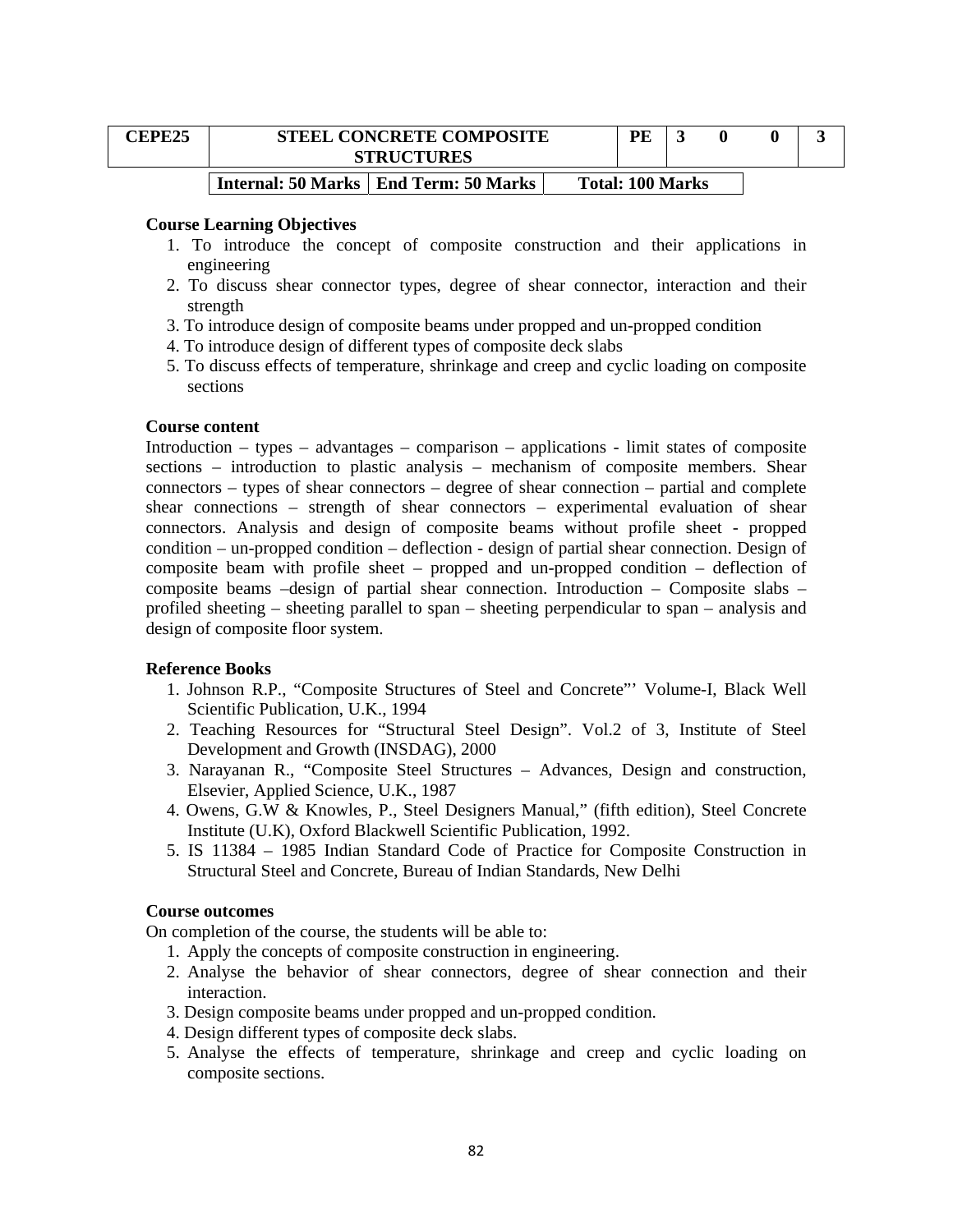| CEPE26 | <b>EARTHQUAKE RESISTANT STRUCTURES</b> |                                         |  | PE                      |  |  |
|--------|----------------------------------------|-----------------------------------------|--|-------------------------|--|--|
|        |                                        | Internal: 50 Marks   End Term: 50 Marks |  | <b>Total: 100 Marks</b> |  |  |

- 1. To introduce the basics of Earthquake Engineering
- 2. To introduce the engineering seismology, building geometrics & characteristics, structural irregularities,
- 3. To introduce tips on earthquake engineering do's and don'ts
- 4. To introduce cyclic loading behaviour of RC, steel and pre-stressed concrete elements
- 5. To discuss code provisions and their application on different types of structures

### **Course Content**

Elements of Engineering Seismology - Theory of Vibrations -Indian Seismicity -Earthquake History - Behavior of structures in the past Earthquakes. Seismic Design Concepts - Cyclic loading behavior of RC, Steel and Prestressed Concrete elements - Response Spectrum-Design spectrum - capacity based design. Provision of Seismic Code frames, shear walls, Braced frames, Combinations - Torsion. Performance of Regular Buildings 3D Computer Analysis of Building Systems (Theory only) - Design and Detailing of frames - Shear walls and Frame walls. Seismic performance - Irregular Buildings -Soil performance, Modern Concepts - Base Isolation - Adoptive systems - Case studies.

### **Reference Books**

- 1. Pankaj Agarwal and Manish ShriKhande, Earthquake Resistant Design of Structures, Prentice- Hall of India, New Delhi, 2003.
- 2. Bullen K.E., Introduction to the Theory of Seismology, Great Britain at the University Printing houses, Cambridge University Press 1996.

### **Course outcomes**

- 1. apply the basics of Earthquake Engineering
- 2. demonstrate the dynamics of structural system under earthquake load
- 3. analyze the influence of the structural / geometrical design in building characteristics
- 4. demonstrate the cyclic loading behaviour of RC steel and pre-stressed concrete elements
- 5. Apply Codal provisions on different types of structures.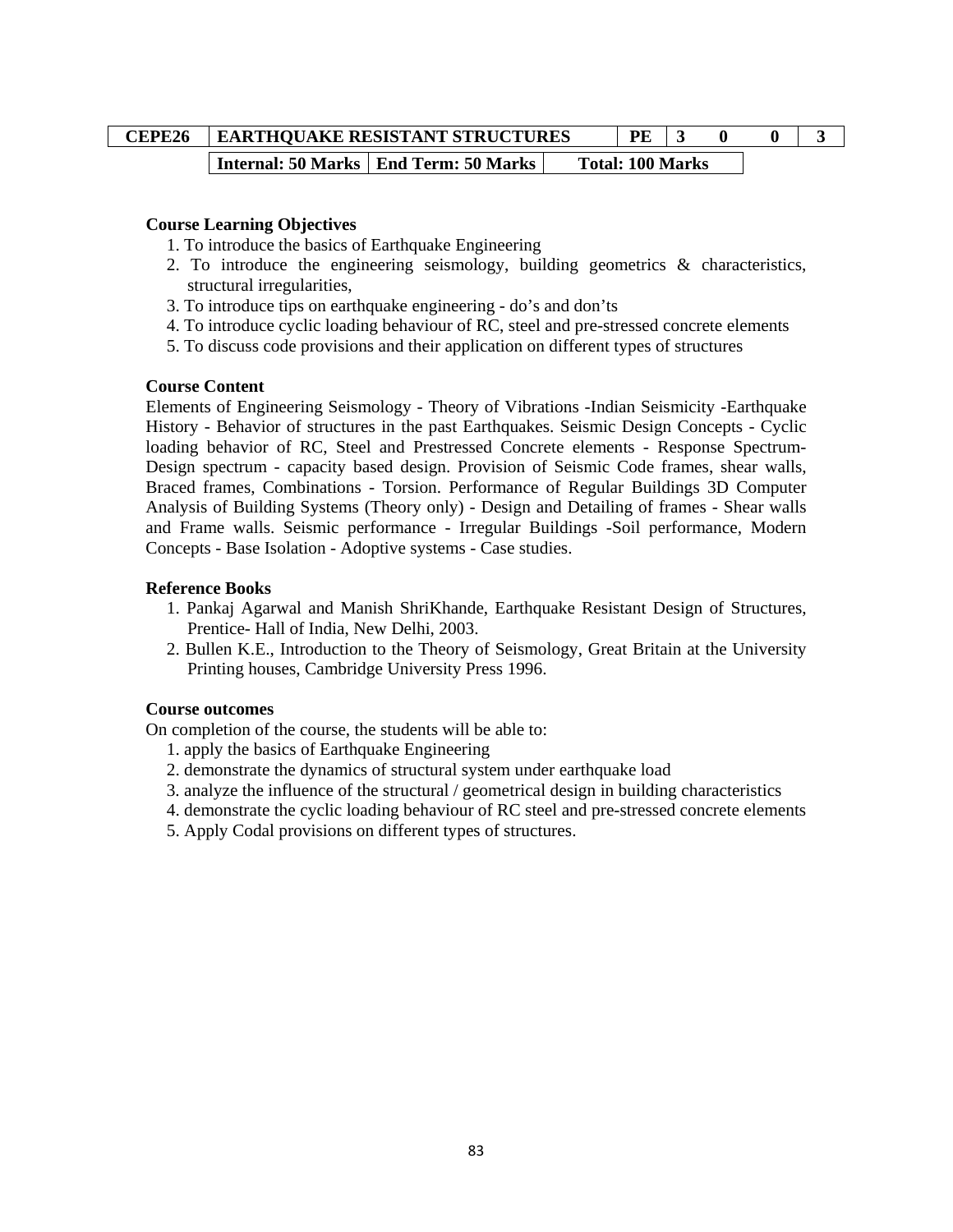| <b>CEPE40</b> | <b>APPLICATION OF ARTIFICIAL INTELLIGENCE TO  </b><br><b>CIVIL ENGINEERING</b> |                         | <b>PE</b> | 3 0 0 |  |  |
|---------------|--------------------------------------------------------------------------------|-------------------------|-----------|-------|--|--|
|               | <b>Internal: 50 Marks   End Term: 50 Marks</b>                                 | <b>Total: 100 Marks</b> |           |       |  |  |

**Pre-requisites:** Knowledge of basic civil engineering

Introduction to Artificial Neural Network: Feed-forward and Feed-Backward -work. Neural network learning rules. Linear separability of training patterns, Perceptron learning Algorithms. Multilayer Networks: Exact and approximate representation using feed forward net-works, Fixed Multilayer feed forward Network Training by Back propagation.

Recurrent Network: Symmetric networks and Associative Memory, Bi-directional Associative Memory. Analog Hopfield networks, simulated Annealing in optimization. Case studies for modeling using ANN and Fuzzy.

Introduction to Fuzzy logic: Statistics and random Processes, Uncertainty in information. Classical Sets and Fuzzy Sets: Classical sets, operations on classical sets, properties of classical sets. Mapping of classical sets to functions, Fuzzy sets, fuzzy set operations, properties of Fuzzy sets

Classical Relations and Fuzzy Relations: Cartesian product, crisp, relations, cardinality of crisp relations, operations on crisp relation, properties of crisp relations. Composition, fuzzy relations. Cardinality of Fuzzy relations, operations on Fuzzy relations. Properties of Fuzzy relations. Membership Functions: Fuzzification, Membership value assignment. Fuzzy-tocrisp Conversions: Defuzzification Methods.

### **Reference Books**

- 1. Zurada, J.M. Introduction to artificial neural Network System. Jaico Publicating House.
- 2. Haykin, S.ANN a comprehensive Foundation. Macmillan College Publising Company, New York.
- 3. Bose, N.K. and Liang, P. Neural network Fundamentals with Graphs Algorithms, and Applications. Tata Mc'Graw Hill. ~
- 4. Ross, J. Timothy. " Fuzzy logic with Engineering Applications". Mc Graw Hill.
- 5. Asai, K. Fuzzy systems for information processing". IOS press.

**Course Outcome:** On completion of the course, the students shall be able to:

- 1. Incorporate skills in developing models for various systems
- 2. Develop neural network and fuzzy logic model.
- 3. Provides basic knowledge on fuzzy system and optimization tools
- 4. Apply modeling tools to civil engineering problems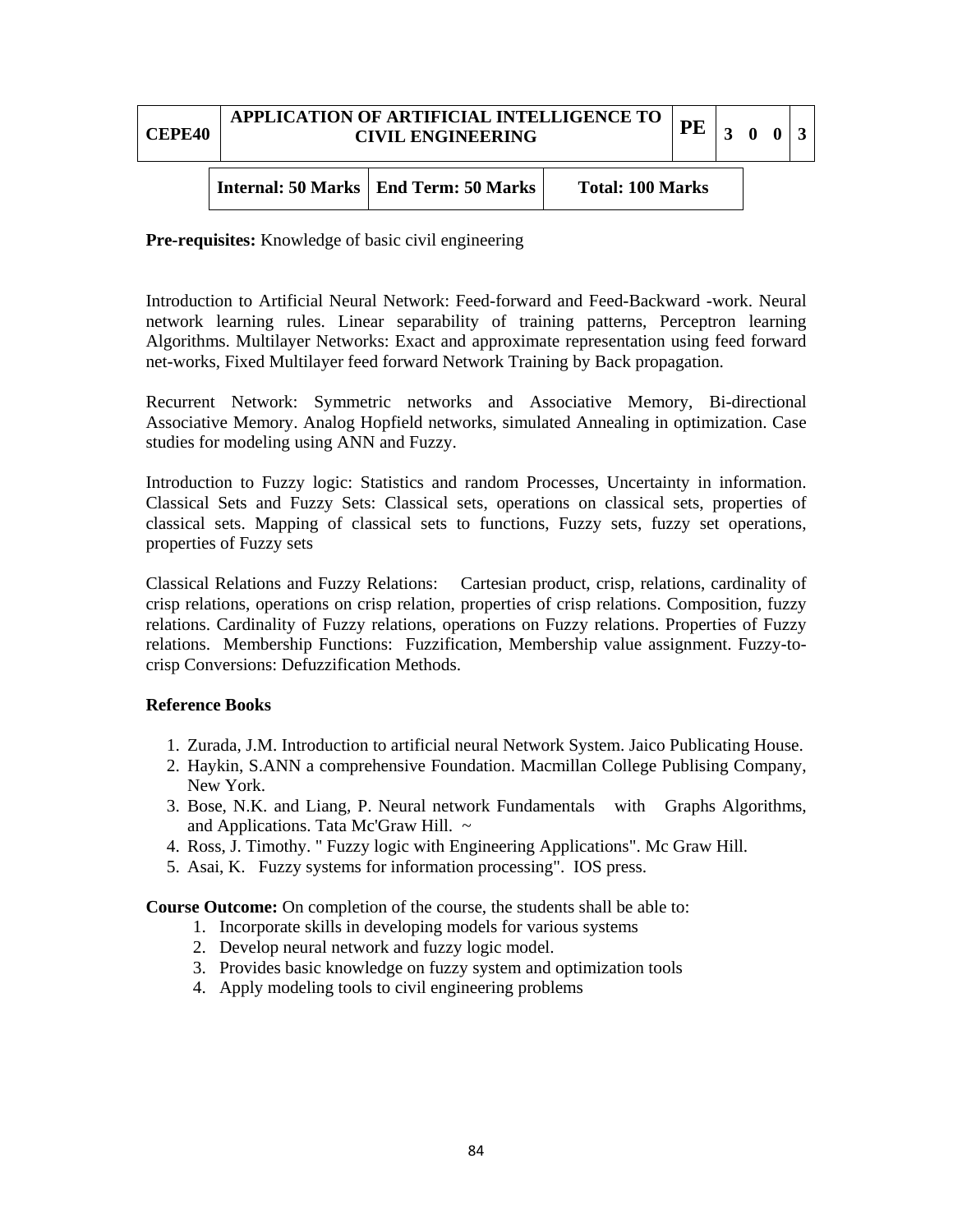# CEOE11 MACHINE FOUNDATIONS OE 3 1 0 4 **Internal: 50 Marks | End Term: 50 Marks | Total: 100 Marks**

**Pre-requisites:** Knowledge of Geotechnical Engineering.

### **Course Learning Objective:**

- 1. To explain the principles of machine foundation design for reciprocating and impact machines
- 2. To explain the concept and method of foundation isolation

## **Course Content:**

## **1. Theory of Vibrations**

Definitions, harmonic motion, vibrations of a single degree freedom system, transmissibility, theory of vibration measuring instruments.

### **2. General Principles of Machine Foundation Design**

Types of machines and machine foundations, criteria for satisfactory action of a machine foundation, permissible amplitude, allowable soil pressure, permissible stresses in concrete and steel, permissible stresses in timber.

## **3. Evaluation of Parameters**

Modes of vibration of a rigid block foundation, Barken's soil spring constants, determination of coefficients of elastic uniform compression and Elastic uniform shear.

## **4. Foundations for Reciprocating Machines**

Analysis of block foundation by Barken's theory of linear elastic weightless spring analogy, Indian Standard for design and construction of foundation for reciprocating machine, design procedure, design examples.

# **5. Foundation for Impact Machines**

Dynamic analysis, Barken's recommendations for weight and base contact area, IS Code practice for design and construction of foundations for impact machines, design procedure, design examples.

# **6. Foundations for Rotary Machines**

Special considerations, design criteria, methods of analysis and design.

# **7. Vibration Isolation and Screening:**

Active isolation, passive isolation, methods of isolation, wave screening, vibration absorbing materials, planning for vibration isolation.

### **Reference Books**

- 1. D.D.Barken, Dynamics of Bases and Foundations
- 2. Shamsher Prakash, Soil Dynamic, McGraw Hill, 1981.
- 3. Swami Saran, Soil Dynamics and Machine Foundations
- 4. B.M.Das, Principles of Soil Dynamics
- 5. Crede, Vibration and Shock Isolation

### **Course Outcome:** On completion of this course, the students will be able to:

1 Understand the dynamic behaviour of foundations.

- 2 Select foundations for dynamic loading
- 3 Design machine foundations

4 Identify vibration isolation techniques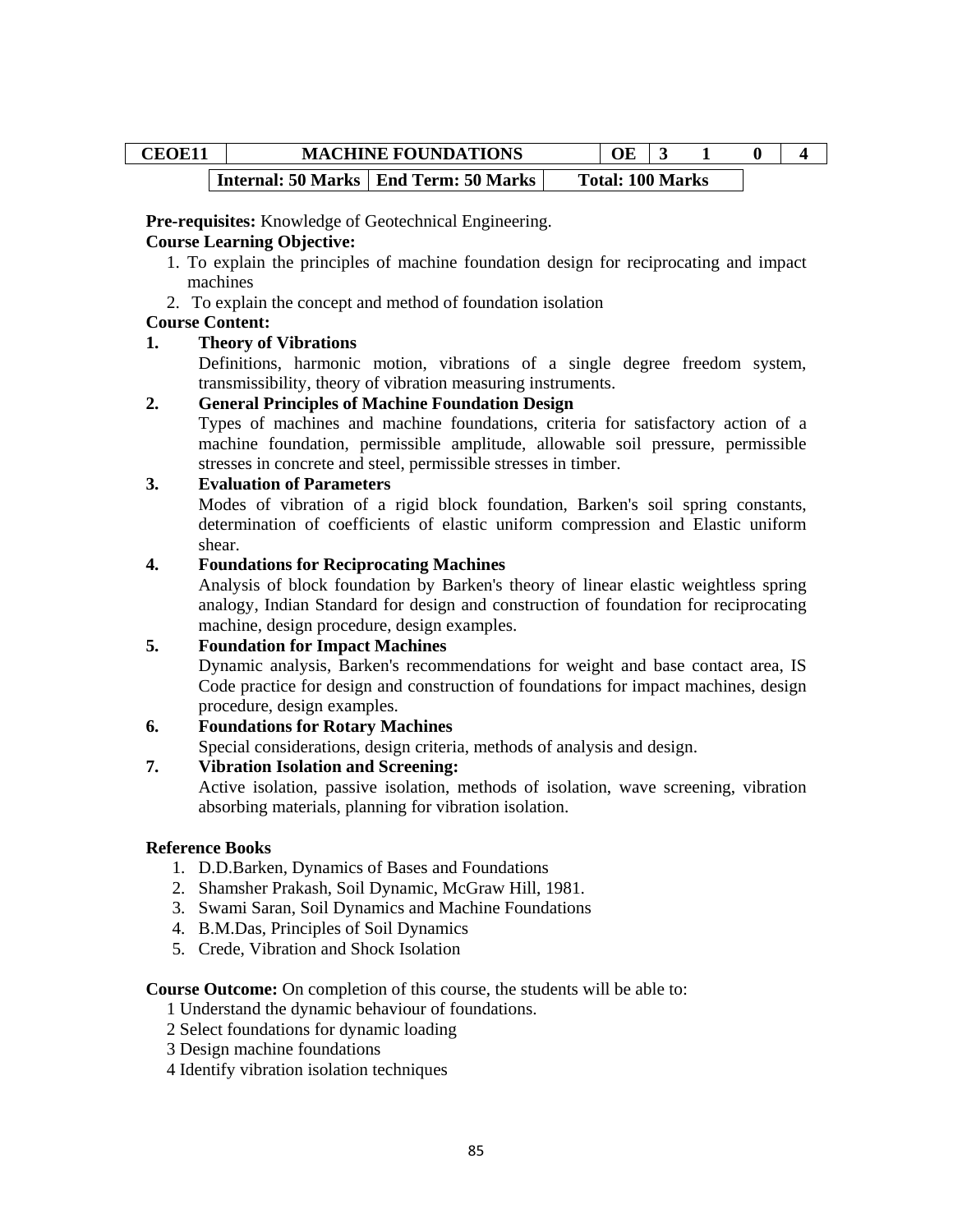| <b>CEOE12</b> | <b>GEOTECHNICAL EARTHQUAKE</b><br><b>ENGINEERING</b> |  |                         |  |  |
|---------------|------------------------------------------------------|--|-------------------------|--|--|
|               | Internal: 50 Marks   End Term: 50 Marks              |  | <b>Total: 100 Marks</b> |  |  |

#### **Pre-requisites : Knowledge of Engineering Geology and Geotechnical Engineering.**

#### **Course Learning Objectives**

- 1. To explain the mechanism of earthquake and its related causes to build structures and in-situ soils
- 2. To explain how ground motion is recorded and how do quantify the earthquake intensity and frequency related parameters
- 3. To explain how seismic site investigation will be done and seismic soil design parameters are estimated
- 4. To explain how seismic resistant design of foundation will be done and also explain the concept of liquefaction and related causes including codal recommendations
- 5. To explain how to do hazard assessment and mitigation and explain how do prepare a risk and microzonation mapping

#### **Course Content**

- 1. Mechanism of Earthquakes Causes of earthquake Earthquake Fault sources Elastic Rebound theory - Seismic wave in Earthquake shaking - terminology - Locating an earthquake - Quantification of earthquakes. Strong Motion Records - characteristics of ground motion - Factors influencing Ground motion - Estimation of frequency content parameters
- 2. Seismic site investigations Selected Case Studies Evaluation of Dynamic soil properties – Codal Provisions Design Ground Motion - Developing
- 3. Design Ground Motion-Codal recommendations.
- 4. Earthquake Resistant Design of foundation of buildings Design considerations -. Earthquake Response of slopes - Evaluation of slope stability – Liquefaction Susceptibility - Liquefaction Resistance-Codal recommendations.
- 5. Risk mapping Hazard assessment Mitigation measures Seismic microzonation and its importance

#### **Reference Books**

- 1. Kameswara Rao, N.S.V., Dynamics soil tests and applications, Wheeler Publishing New Delhi, 2000.
- 2. Krammer S.L., Geotechnical Earthquake Engineering, Prentice Hall, International Series, Pearson Education (Singapore) Pvt. Ltd., 2004.
- 3. Kameswara Rao, Vibration Analysis and Foundation Dynamics, Wheeler
- 4. Robert W. Day, Geotechnical Earthquake Engineering Hand book, McGraw Hill, 2002
- 5. Debashis Moitra, Geotechnical Engineering, Universities Press, Edition No. I, 2016.

#### **Course Outcomes: On completion of the course, the students will be able to:**

- 1. Demonstrate the principles of earthquake loading
- 2. Quantify earthquake intensity and ground motion
- 3. estimate seismic soil design parameters
- 4. analyze and design seismic resistant foundation for buildings
- 5. prepare soil risk and microzonation maps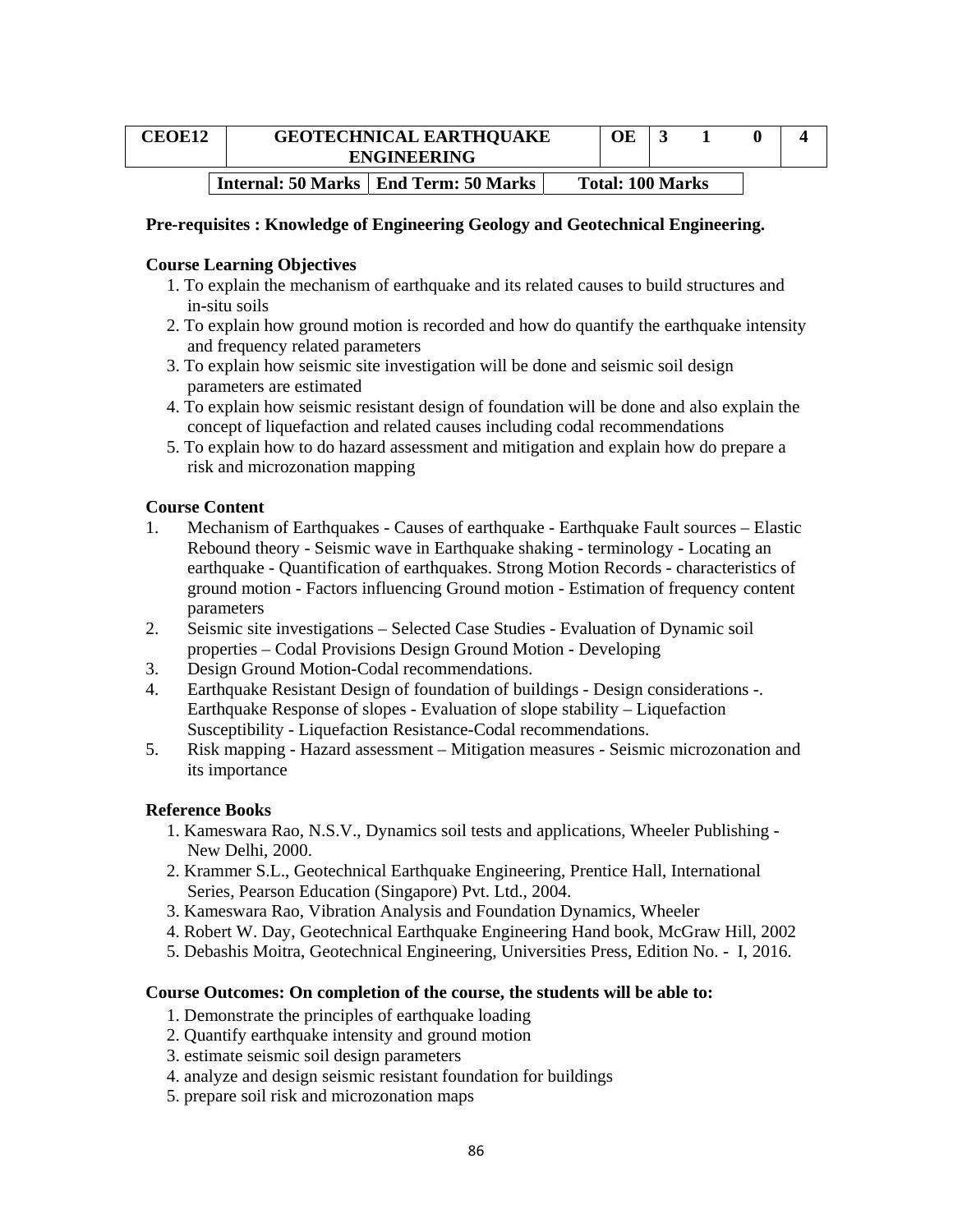| <b>CEOE13</b> | <b>TRAFFIC ENGINEERING AND ROAD</b><br>SAFETY | OE                      |  |  |
|---------------|-----------------------------------------------|-------------------------|--|--|
|               | Internal: 50 Marks   End Term: 50 Marks       | <b>Total: 100 Marks</b> |  |  |

- 1. To understand the importance of traffic engineering, characteristics of traffic and Causes of road accidents
- 2. To know the relationship between contributing factors and road accidents
- 3. To study the traffic control devices and principles of signal / intersection design to address the problem of road accidents
- 4. To learn the environmental issues related to road traffic

## **Course Content:**

## **UNIT-I**

Organisational set up of traffic engg department in India. Traffic characteristics. Max dimensions and weights of vehicles. Traffic growth. Traffic studies. Accident statistics, Accident study. Parking Issues. Road alignments and road geometrics affecting road safety. Land use planning and road safety.

## **UNIT-II**

Space and time headway. Fundamental diagram of traffic flow. Relationship between speed, volume and density. Level of service. PCU. Design service volume. Capacity of non-urban & urban roads. Road congestion and road safety. IRC recommendations. Traffic control devices. Signal & Intersection Designs. Road markings, Traffic control aids and street furniture. Traffic control devices and road safety.

### **UNIT-III**

Traffic regulations. Regulation of speed, vehicles and drivers. General traffic regulations. Motor vehicle act. Scope of traffic management. Traffic management measures: restrictions on turning movements, one way streets, tidal flow operations, exclusive bus lanes, traffic restraint, road pricing. Enforcement and education measures for road safety.

### **UNIT-IV**

Road safety audit, RSA team, RSA Report, Elements of RSA, Detrimental effects of traffic. Vehicular air pollution. Situation in India. Vehicular emission norms in India and abroad. Alternate fuels. Factors affecting fuel consumption. Arboriculture.

- 6. Traffic Engg. and Transportation Planning by L.R.Kadiyali, Khanna Publishers, Delhi, 2002.
- 7. Highway Engg by S.K.Khanna & C.E.G. Justo, Veeraragavan A., Nem Chand Bros., Roorkee, 2014
- 8. Traffic Engg. by Matson, T.M., Smith, W.S. and Hurd, F.W., McGraw- Hill Book Co., New York.
- 9. Traffic Flow Theory by Drew, D.R., McGraw- Hill Book Co., New York.
- 10. Trainers Road Safety Manual, NHA and Ministry of Shipping, Road Transport and Highways, Govt of India.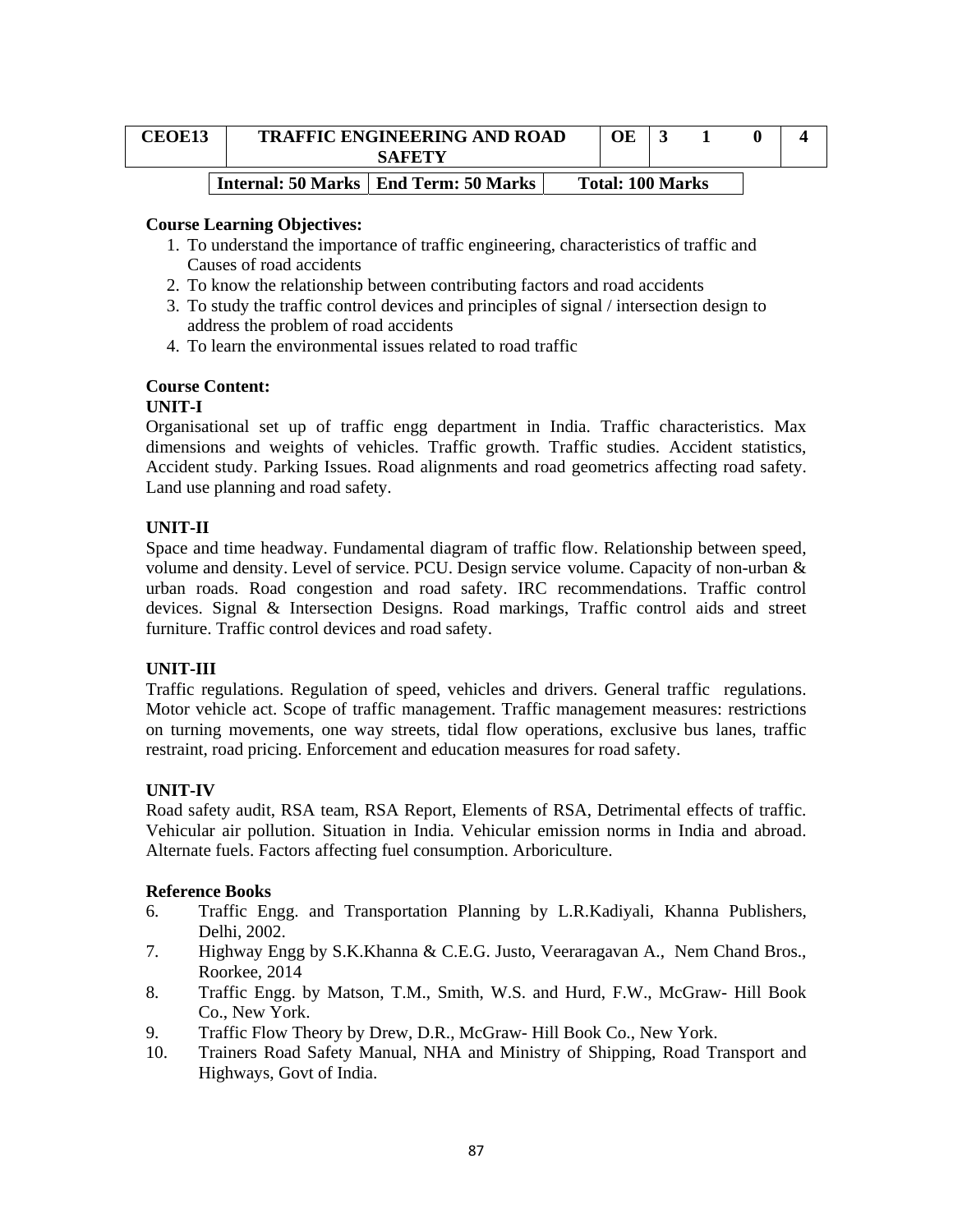## **Course Outcomes:**

At the end of the course, the students will be able to:

- 1. Gain Engineering knowledge of the subject and apply it for the solution of problems related to road safety.
- 2. Design geometrics, signals and intersections, make investigations, use modern tools and develop solutions to traffic problems including safety of road users.
- 3. Understand the engineering solutions in societal and environmental context for sustainable development that takes care of pollution and environment.
- 4. Understand the norms of engineering practice and the need for life-long learning as per their exposure to relevant latest IS/IRC/MoRTH specifications.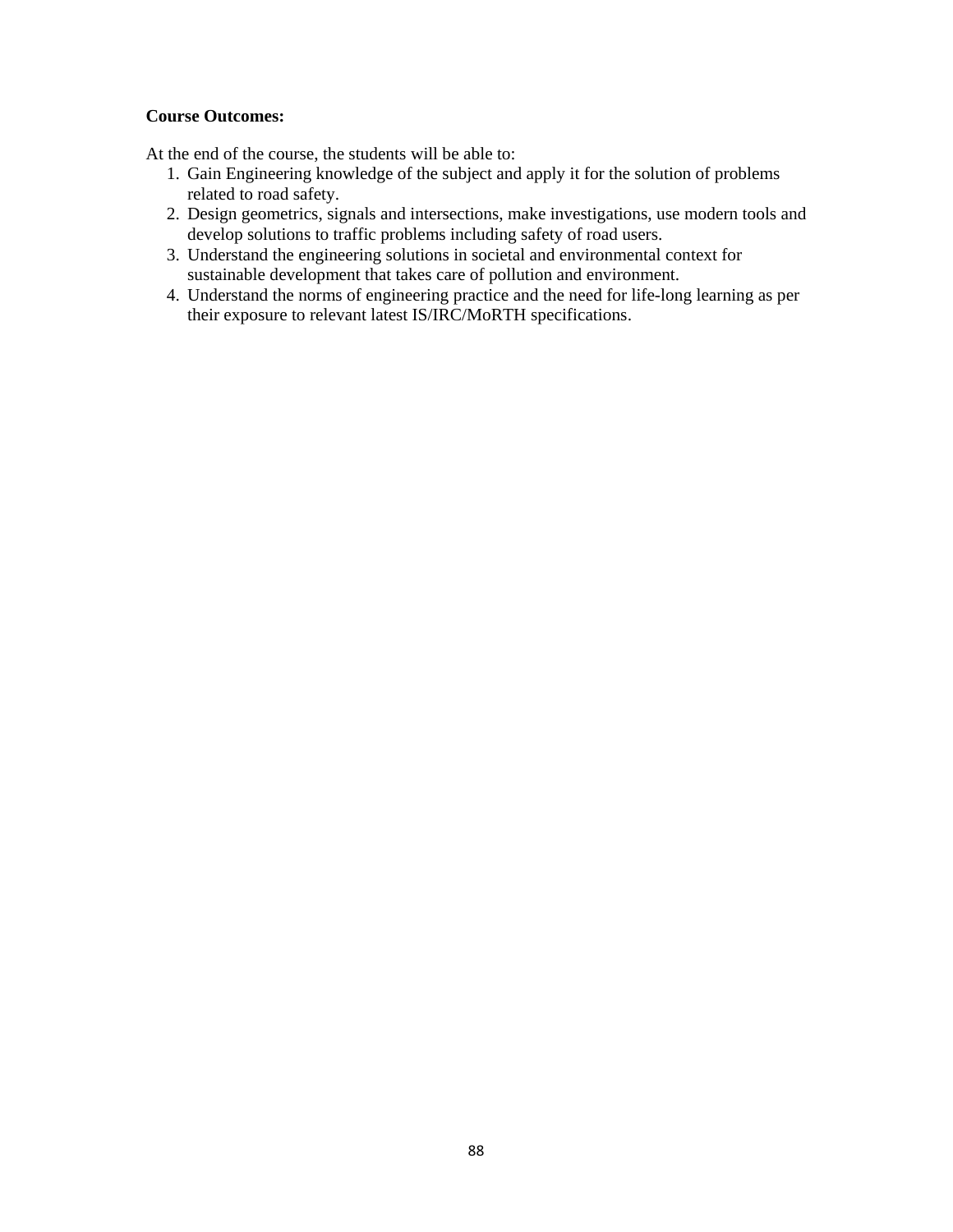| <b>CEOE14</b> | <b>ENVIRONMENTAL STUDIES</b> |                                         | OE                      |  |  |
|---------------|------------------------------|-----------------------------------------|-------------------------|--|--|
|               |                              | Internal: 50 Marks   End Term: 50 Marks | <b>Total: 100 Marks</b> |  |  |

- **1** To become aware of various issues related to environment degradation, poverty, development and social welfare and their interlinking.
- 2 To understand various environmental problems arising due to human activities and the reasons of those problems.
- 3 To understand importance of natural resources, ecosystem preservation, biodiversity conservation and pollution control.

### **Course Content**

#### **Unit 1: Multidisciplinary nature of environmental studies**

Definition, scope and importance, need for public awareness.

### **Unit 2: Natural Resources: Renewable and non-renewable resources**

Natural resources and associated problems

a) Forest resources: Use and over-exploitation, deforestation, case studies. Timber extraction, mining, dams and their effects on forest and tribal people.

b) Water resources: Use and over-utilization of surface and ground water, floods, drought, conflicts over water, dams-benefits and problems.

c) Mineral resources: Use and exploitation, environmental effects of extracting and using mineral resources, case studies.

d) Food resources: World food problems, changes caused by agriculture and overgrazing, effects of modern agriculture, fertilizer-pesticide problems, water logging, salinity, case studies.

e) Energy resources: Growing energy needs, renewable and non renewable energy sources, use of alternate energy sources, case studies.

f) Land resources: Land as a resource, land degradation, man induced landslides, soil erosion and desertification.

Role of an individual in conservation of natural resources, Equitable use of resources for sustainable lifestyles.

#### **Unit 3: Ecosystems**

Concept of an ecosystem, Structure and function of an ecosystem, Producers, consumers and decomposers, Energy flow in the ecosystem, Ecological succession, Food chains, food webs and ecological pyramids, Introduction, types, characteristic features, structure and function of the following ecosystem: Forest ecosystem, Grassland ecosystem, Desert ecosystem, Aquatic ecosystems (ponds, streams, lakes, rivers, oceans, estuaries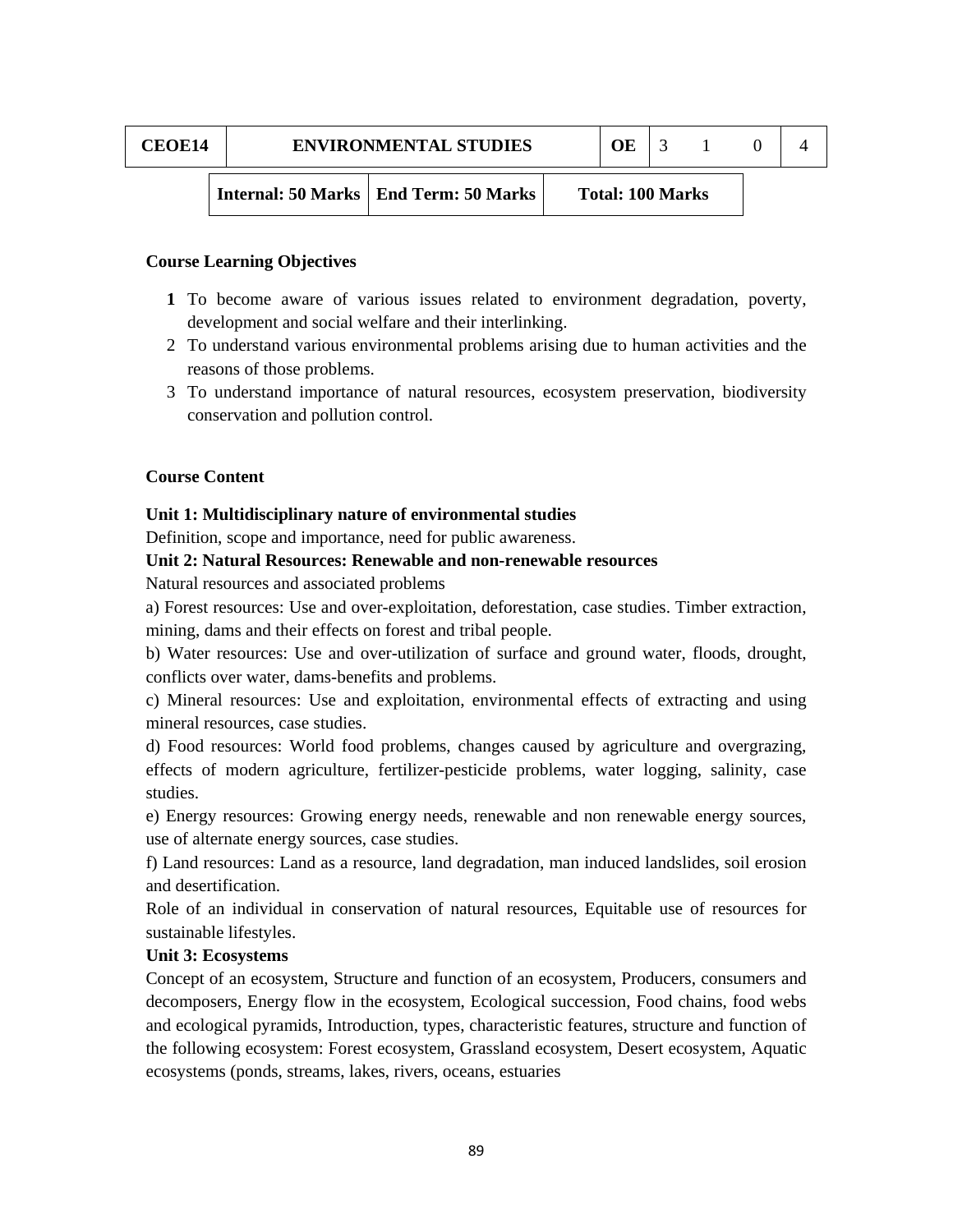#### **Unit 4: Biodiversity and its conservation**

Introduction – Definition : genetic, species and ecosystem diversity, Biogeographical classification of India, Value of biodiversity : consumptive use, productive use, social, ethical, aesthetic and option values, Biodiversity at global, National and local levels, India as a mega-diversity nation, Hot-sports of biodiversity, Threats to biodiversity : habitat loss, poaching of wildlife, man-wildlife conflicts, Endangered and endemic species of India, Conservation of biodiversity : In-situ and Ex-situ conservation of biodiversity.

### **Unit 5: Environmental Pollution**

Definition, Cause, effects and control measures of - Air pollution, Water pollution, Soil pollution, Marine pollution, Noise pollution, Thermal pollution, Nuclear hazards

Solid waste Management: Causes, effects and control measures of urban and industrial wastes, Role of an individual in prevention of pollution, Pollution case studies.

Disaster management: floods, earthquake, cyclone and landslides.

## **Unit 6: Social Issues and the Environment**

From Unsustainable to Sustainable development, Urban problems related to energy, Water conservation, rain water harvesting, watershed management, Resettlement and rehabilitation of people; its problems and concerns, Case Studies, Environmental ethics: Issues and possible solutions. Climate change, global warming, acid rain, ozone layer depletion, nuclear accidents and holocaust, Case Studies, Wasteland reclamation, Consumerism and waste products, Environment Protection Act, Air (Prevention and Control of Pollution) Act, Water (Prevention and control of Pollution) Act, Wildlife Protection Act, Forest Conservation Act, Issues involved in enforcement of environmental legislation, Public awareness.

# **Unit 7: Human Population and the Environment**

Population growth, variation among nations, Population explosion – Family Welfare Programme, Environment and human health, Human Rights, Value Education, HIV/AIDS, Women and Child Welfare, Role of Information Technology in Environment and human health, Case Studies.

### **Reference Books**

1 Text Book for Environmental Studies by Erach Bharucha

### **Course outcomes**

- On completion of the course, the students will be able to
- 1 Understand various problems related to environmental degradation and suggest appropriate measures for environmental protection.
- 2 Take appropriate measures for ecosystem and biodiversity conservation to maintaining ecological balance.
- 3 Device appropriate strategies for control effects of pollution.
- 4 Involve all stakeholders for sustainable development of society.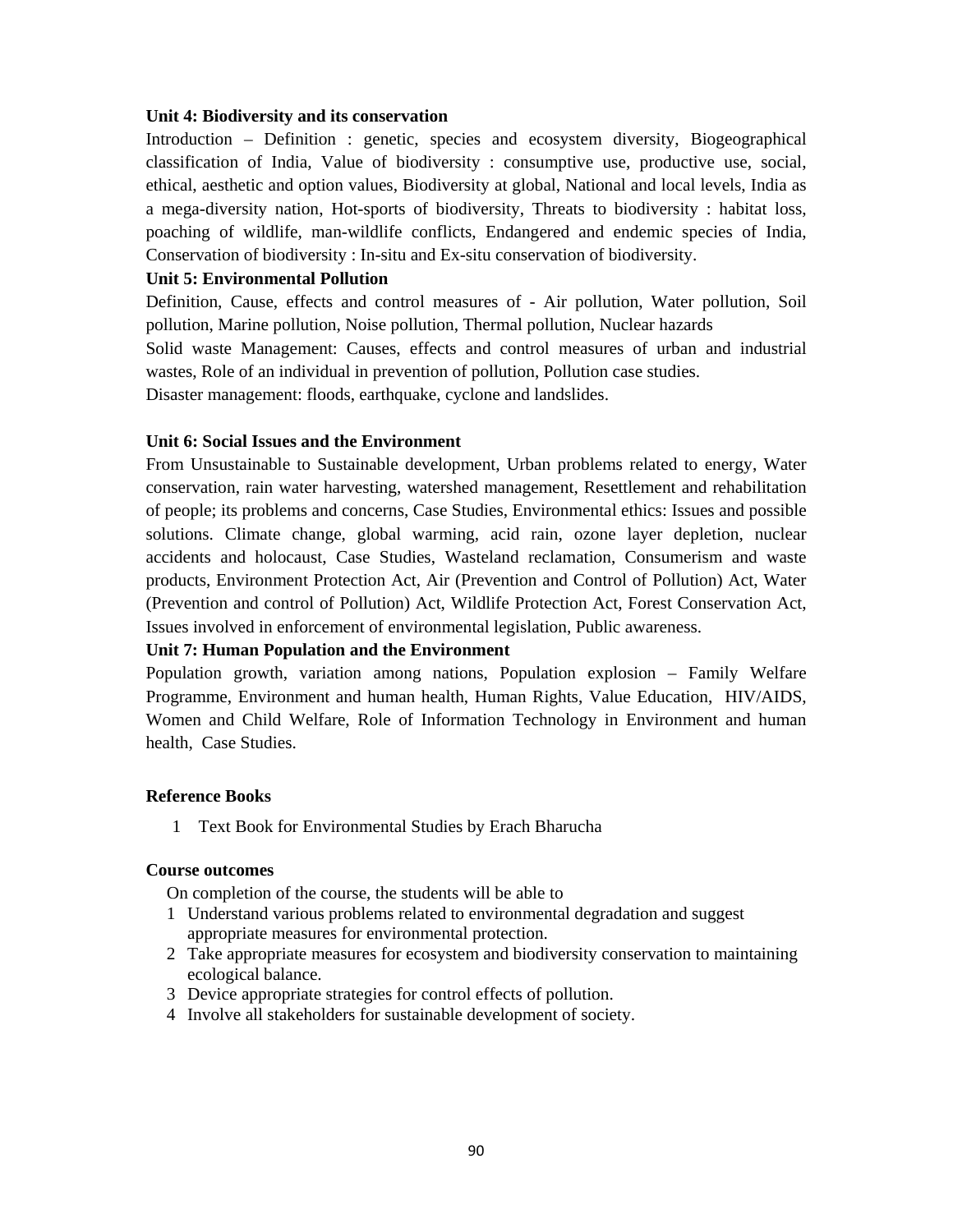| <b>CEOE15</b> | <b>GEOINFORMATICS</b> |                                         |  |                         |  |  |
|---------------|-----------------------|-----------------------------------------|--|-------------------------|--|--|
|               |                       | Internal: 50 Marks   End Term: 50 Marks |  | <b>Total: 100 Marks</b> |  |  |

### **Course objectives**

(1) To develop understanding about Photogrammetry, remote sensing system, Global Navigation Satellite System (GNSS) and GIS.

(2) To enable students to understand the process of acquiring remotely sensed data and extract information from them.

# **UNIT-I**

# **AERIAL PHHOTOGRAMMETRY:**

History and classification of Photogrammetry, Aerial Photogrammetric processes: acquisition of data, classification of photographs, photographic scale, relief displacement, flight planning, stereo Photogrammetry: parallax, stereoscopic view, streoscope and parallax bar.

## **UNIT-II**

# **REMOTE SENSING**

Introduction to Electromagnetic Spectrum (EMR), interaction of EMR with atmosphere and target, Resolutions: Spatial, temporal, spectral and radiometric, sensor characteristics, satellite data products, digital imaging, digital image processing, visual image interpretation, digital image interpretation. microwave remote sensing.

# **UNIT-III**

## **GNSS**

Global Navigation Satellite System (GNSS) basic concepts, GPS (NAVSTAR), Galileo, GLONASS and Indian Regional Navigation Satellite System (IRNSS). Functional segments of GPS and components. Working principle, factors affecting, GPS setup and accessories, satellites & receivers, Differential GPS (DGPS), Applications of GNSS.

# **UNIT-IV**

# **GIS**

Structure of GIS: Cartography, Geographic mapping process, GIS data models, database management systems, Raster data representation, Vector data representation, transformations, map projections, Geographic Data Representation, Storage, Quality and Standards, Assessment of data quality, Managing data errors, Geographic data standards.

Raster and vector based GIS data processing – Queries, Spatial analysis, Descriptive statistics, Spatial autocorrelation, Network analysis, Surface modeling.

# **Reference Books**

- 1. B. Bhatta, Remote Sensing and GIS, 2nd Edition, Oxford University Press, New Delhi
- 2. G S Srivastava: An introduction to Geoinformatics
- 3. P.A. Burrough and R.A. McDonnell, Principles of Geographical Information Systems, 2nd ed.Oxford, England, Oxford University Press.
- 4. T.M. Lillesand, R.W. Kiefer and J.W. Chipman, Remote Sensing and Image Interpretation, (5th edition), John Wiley and Sons, India
- 5. George Joseph, Fundamentals of Remote Sensing, Universities Press, India, 2005

### **Course Outcome:**

After learning the course the students should be able to understand the basics of Geoinformatics and their applications in various engineering disciplines.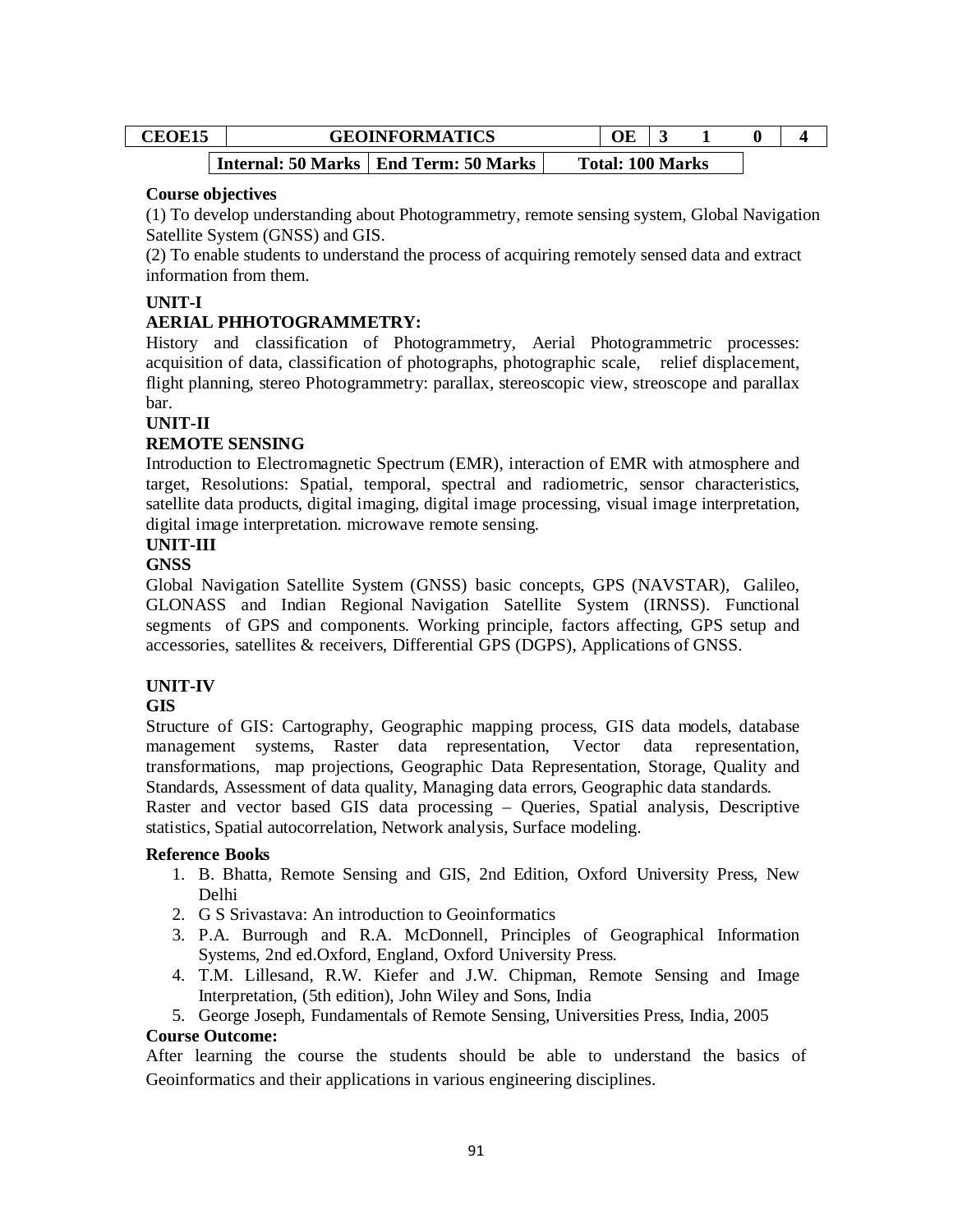| <b>CEOE16</b> | <b>HYDRO POWER ENGINEERING</b> |                           | ЭE |  |                         |  |
|---------------|--------------------------------|---------------------------|----|--|-------------------------|--|
|               | <b>Internal: 50 Marks</b>      | <b>End Term: 50 Marks</b> |    |  | <b>Total: 100 Marks</b> |  |

### **1. Introduction**

Sources of power, estimation of water power, necessity and importance of harnessing small hydro power, flow duration and power duration curves, load curve, load factors, capacity factors, utilization factors, firm and secondary power.

## **2. Types of Hydro Power Plants**

Elements of Hydro power, classification of hydro-power plants, run-of-river plants, storage plants diversion canal development, pumped storage plants, tidal power plants, base load and peak load plants in a power grid.

# **3. Intakes**

Intake structures, functions and their types, components of intakes-forebay, trash racks, gates and valves, force required to operate gates.

## **4. Conveyance System**

Penstocks, design criterion, economical diameter anchor blocks, cradles and footings, water hammer, instantaneous closure of power canal, surge tank, surges in canals.

## **5. Turbines**

Types of turbines, specific speed and classification of turbines, synchronous speed, scroll casing, flumes and draft tubes, dimensions of scroll casing and draft tubes, setting of turbines

### **6. Power House**

General layout and arrangements of hydro-power units, number and size of units, substructure, spacing of units, super-structure, underground power stations, tidal power.

- 1 Water Power Engineering, Dandekar, M.M., Sharma,K.N.
- 2 Hydro-Electric Engineering Practice Vol.I ,II & III Brown J.G.
- 3 Water Power Engineering, Borrows, H.K.
- 4 Water Power Development, Vol.I & II, Mosonyi,E.
- 5 Water Power Engineering, M.M.Deshmukh.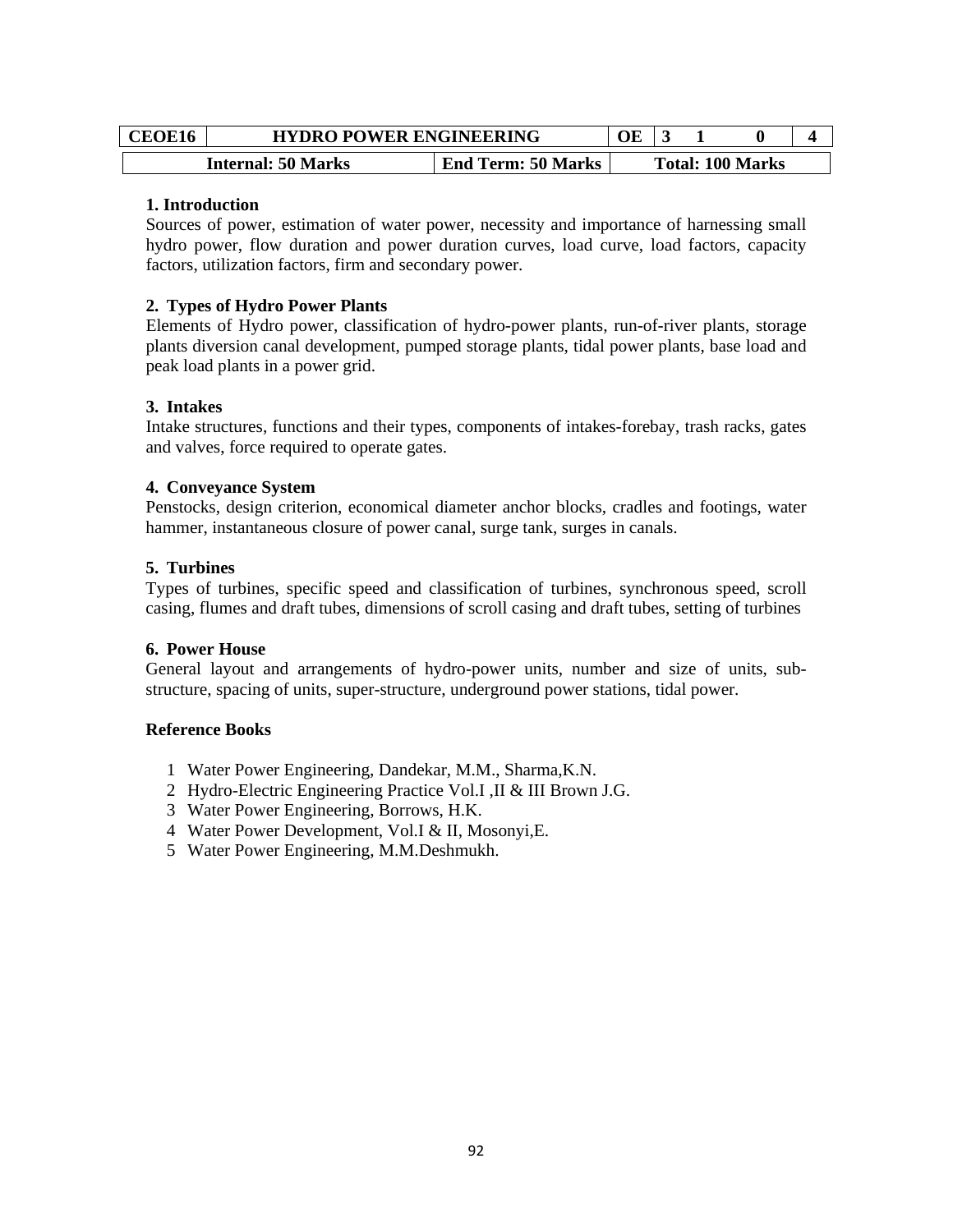| <b>CEOE17</b> | <b>DRAUGHT AND FLOOD</b>  |                           |  |  |                         |  |
|---------------|---------------------------|---------------------------|--|--|-------------------------|--|
|               | <b>Internal: 50 Marks</b> | <b>End Term: 50 Marks</b> |  |  | <b>Total: 100 Marks</b> |  |

#### **Course objectives**

To provide student knowledge of shortage and excess of precipitation and its impact on human life.

#### **Course contents**

**1. Drought** 

Definition, causes, types, indices, management, water harvesting

- **2. Flood Problems**  Causes, alleviation
- **3. Estimation of design floods**  Methods of computations
- **4. Flood routing through reservoirs and channels**  Puls method, Muskingum method
- **5. Spillway designs**  Functions, types
- 6. Flood mitigation Various types of storages, Reservoir operation, river improvement works
- **7. Flood forecasting, warning and fighting**  Forecasting techneques, engineering measures for flood fighting
- **8. Design of subsurface drainage systems**  Necessity, design of underdrains
- **9. Design of surface drainage systems**  Necessity, design of underdrains

### **Reference Books**

- 1 Engineering Hydrology by K.Subramanya.
- 2 Hydrology for Engineers by Linsely, Kohler, Paulhus.
- 3 Flood Control and Drainage Engineering by S.N. Ghosh
- 4 Water Resources Engineering by Larry W. Mays
- 5 Land drainage Principles, methods and applications by A K Bhattacharya and AM Micael

### **Course outcomes**

Students will be able to understand methods of design structures required to drought and flood.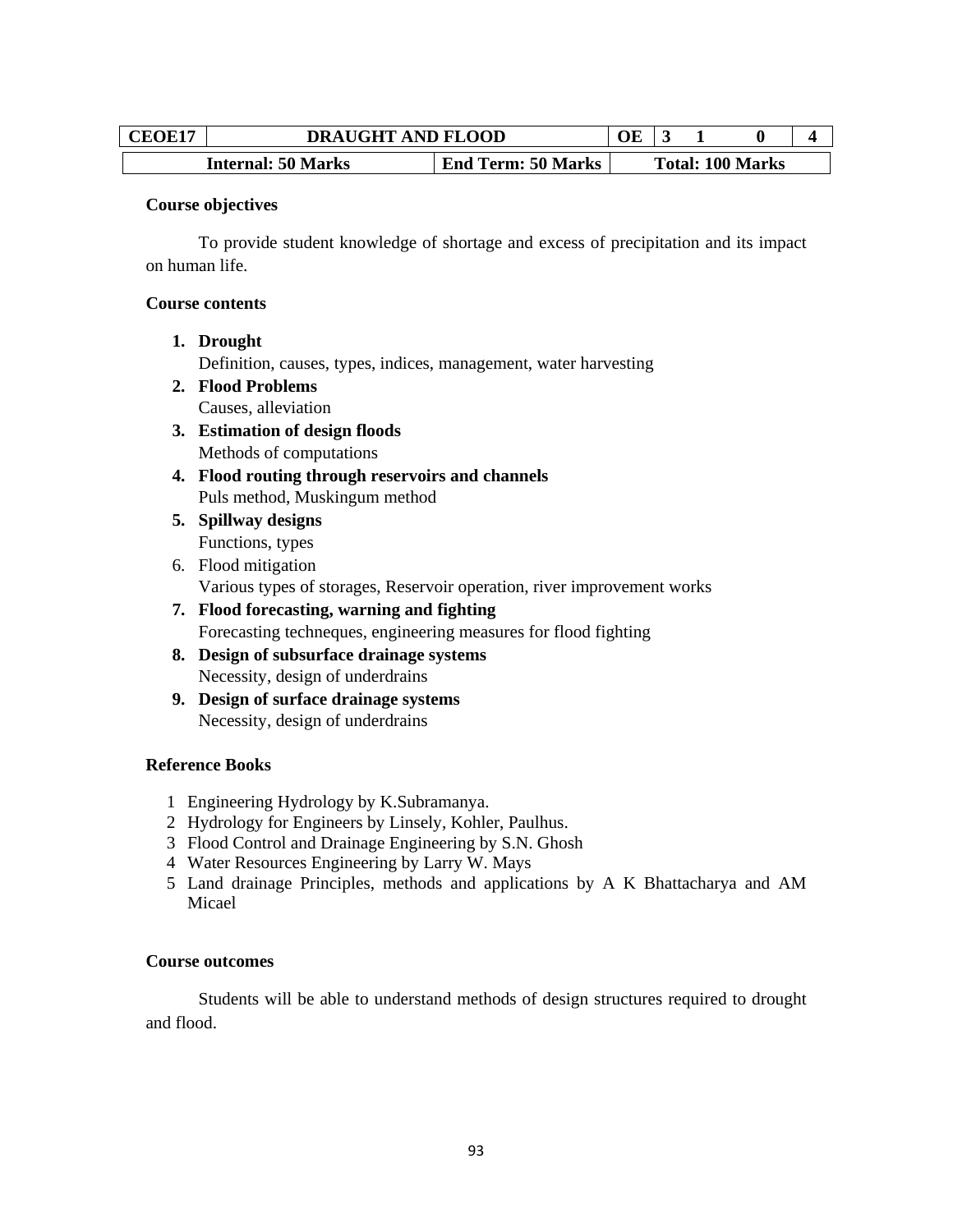| CCEOE18 |  | <b>ADVANCED CONCRETE TECHNOLOGY</b> |                                         |                         | OPEN ELECTIVE $\vert 3 \ 0 \ 0 \vert 3$ |  |  |  |
|---------|--|-------------------------------------|-----------------------------------------|-------------------------|-----------------------------------------|--|--|--|
|         |  |                                     | Internal: 50 Marks   End Term: 50 Marks | <b>Total: 100 Marks</b> |                                         |  |  |  |

**Pre-requisites:** Knowledge of Concrete and its ingredients.

**Introduction** - Concrete materials - Cement: Physical tests on cement - Concrete materials - Tests on aggregates - Quality of Water for mixing and curing - use of sea water for mixing concrete. Rheology of concrete- Introduction, Rheological behaviour, Factors affecting rheological properties, mixture adjustments.

**Mix Design** - factors influencing mix proportion - Mix design by ACI method and I.S. code method - Design of normal concrete, high strength concrete and self compacting concrete. Admixtures - accelerating admixtures - Retarding admixtures - water reducing admixtures - Air entraining admixtures - coloring agent - Plasticizers. Batching - Mixing -Transportation - Placing of concrete - curing of Concrete.

**Strength of Concrete** - Shrinkage and temperature effects - creep of concrete - permeability of concrete - durability of concrete - Corrosion - Causes and effects - remedial measures-Thermal properties of concrete - Micro cracking of concrete, microstructure of concrete. Classification of causes of concrete deterioration – Permeability of concrete – Chloride penetration – Acid attack - Sulfate attack – Alkali-aggregate reaction – Concrete in sea water – AC impedance test - Corrosion of embedded steel in concrete – Case histories..

**Special Concrete** - High Performance Concrete (HPC) Introduction – Principles of HPC – Ingredients used for HPC – Production of HPC – Curing of HPC – Mechanism of HPC – Properties of HPC during the fresh and hardened state. Durability of HPC - Acid Attack – Permeability – Scaling resistance – Chloride penetration – Resistance to sea water – sulfate attack – Alkali-aggregate reaction – Fire resistance – Mix design methods of HPC. Special High Performance Concrete-Air-entrained HPC Reactive powder Concrete-Bio concrete-Geo polymer, Fiber reinforced concrete Quality control - Sampling and testing-Acceptance criteria.

- 1. Shetty, M.S., Concrete Technology, Theory & Practice, S.Chand and Co, 2004.
- 2. Gambhir, M.L., Concrete Technology, Tata McGraw Hill, 2004.
- 3. Nevile, Properties of Concrete, Longman Publishers, 2004.
- 4. Santakumar A.R., Concrete Technology, Oxford University Press, New Delhi, 2007.
- 5. P.-C.Aïtcin, High Performance Concrete, E &FN SPON, 1998
- 6. E.G.Nawy, Fundamentals of High Performance Concrete, John Wiley & Sons., 2nd edition, 2000
- 7. High Performance Concrete Structural Designers Guide published by FHWA, USA, 2005.
- 8. Geert De Schutter, Peter J.M. Bartos, Peter Domone, John Gibbs, Self Compacting Concrete, Whittles Publishing, 2008.